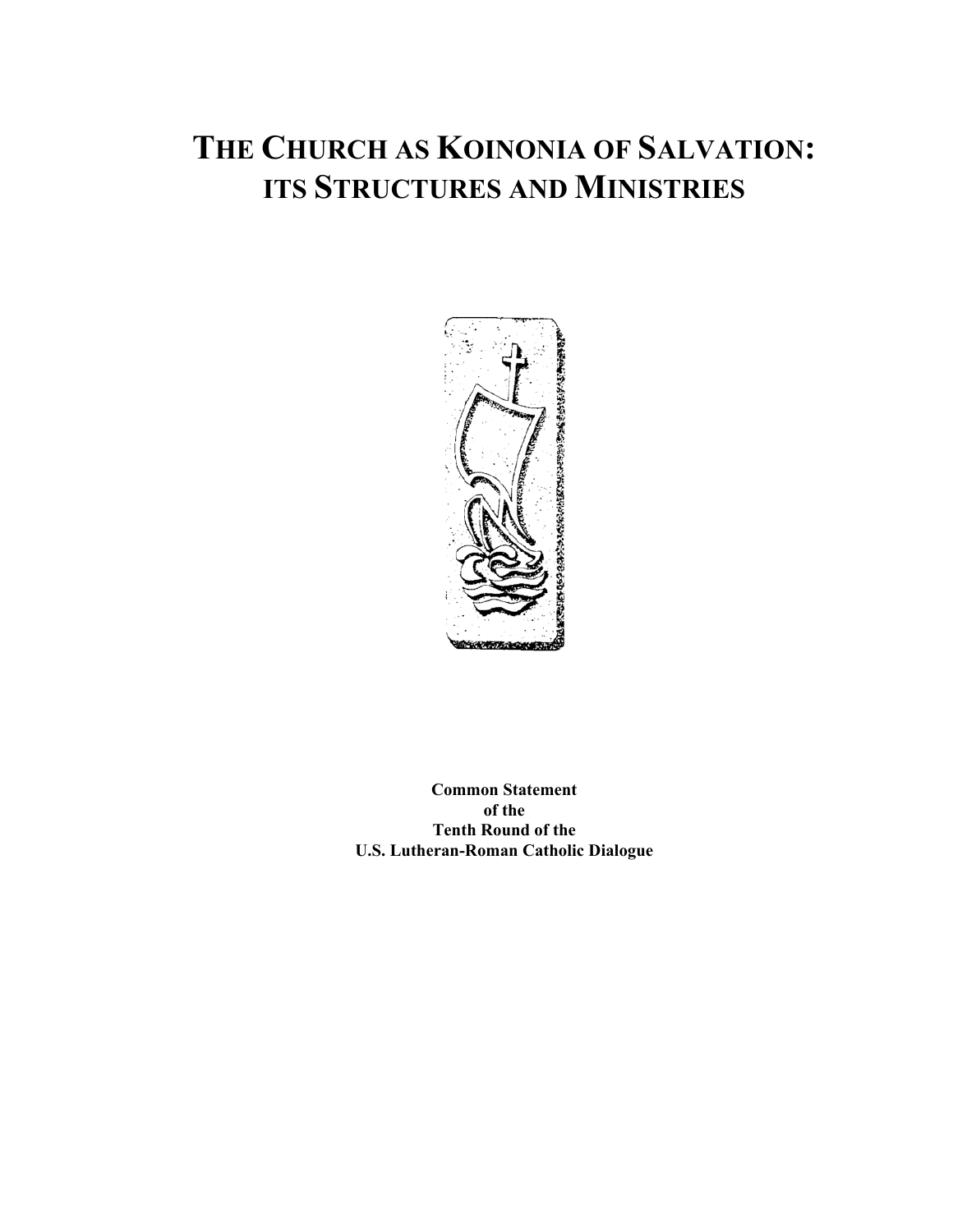#### **Preface**

It is a joy to celebrate the fifth anniversary of the *Joint Declaration on the Doctrine of Justification* (JDDJ), signed by representatives of the Catholic Church and the churches of the Lutheran World Federation in 1999. Pope John Paul II and the leaders of the Lutheran World Federation recognize this agreement as a milestone and model on the road toward visible unity among Christians. It is therefore with great joy that we present to the leadership and members of our churches this text, the tenth produced by our United States dialogue, as a further contribution to this careful and gradual process of reconciliation. We hope that it will serve to enhance our communion and deepen our mutual understanding.

Catholics and Lutherans are able to "confess: By grace alone, in faith in Christ's saving work and not because of any merit on our part, we are accepted by God and receive the Holy Spirit, who renews our hearts while equipping and calling us to good works" (JDDJ §15). We also recognize together that: "Our consensus in basic truths of the doctrine of justification must come to influence the life and teachings of our churches. Here it must prove itself. In this respect, there are still questions of varying importance which need further clarification" (JDDJ §43). In this spirit we offer the following modest clarifications and proposals.

We are united as Christians in our common baptism, common affirmation of Scripture and common life in Christ; as Lutherans and Catholics by our common commitment to the goal of full communion, our common affirmation of justification, and our common understanding that more agreement is necessary before full, sacramental communion can be restored. In this text we recognize the importance of our agreement, propose new stages of agreement, and celebrate the gifts we can receive from one another in our practice and understandings of ministries and structures within the Church as community of salvation.

This dialogue also recognizes that we are not proposing to settle all of the church-dividing issues before us. We have not attempted to resolve the important ecclesiological issues of the ordination of women or the authority by which such a decision is made, nor the full meaning of apostolic succession in ordained ministry and how we might be reconciled. We have not addressed the level of communion in ministries and structures that would be necessary for even interim Eucharistic communion. We are, however, convinced that the clarifications and research represented by this text make an important contribution in the stages toward reconciling these and other elements along the path toward full communion.

The reader will find this text a bit longer than earlier publications of this dialogue. Biblical and historical material that was prepared and presented in supporting essays over the years of this study has been summarized here. Needless to say, not all of the historical, biblical, and theological research on which this text is based is presented here nor is it included in the supporting essays. It will be important for the reader to review some of the earlier research of the U.S. and international dialogues to clarify further the context of these arguments.

This agreed text may be published both by itself and in a volume with some supporting essays. In the volume of essays, only a selection of those which contributed to the dialogue is published. Those not summarized in the final document but which further clarify the historical background, are included. Some of the biblical, historical research, and overview of previous dialogues will be published as articles elsewhere. As we build a common understanding of our biblical and historical heritage, this research becomes an increasingly important resource for our teaching and preaching. It adds to the serious theological literature produced in an ecumenical mode.

The method used to present our conclusions takes account of the "internally differentiated consensus" method employed by the *Joint Declaration*. "Lutheran and the Catholic explications of justification are in their difference open to one another and do not destroy the consensus regarding the basic truths" (JDDJ §40). As our dialogues approach the ecclesiological issues noted above, in the context of the Church as community of salvation, we will continue to seek agreement on matters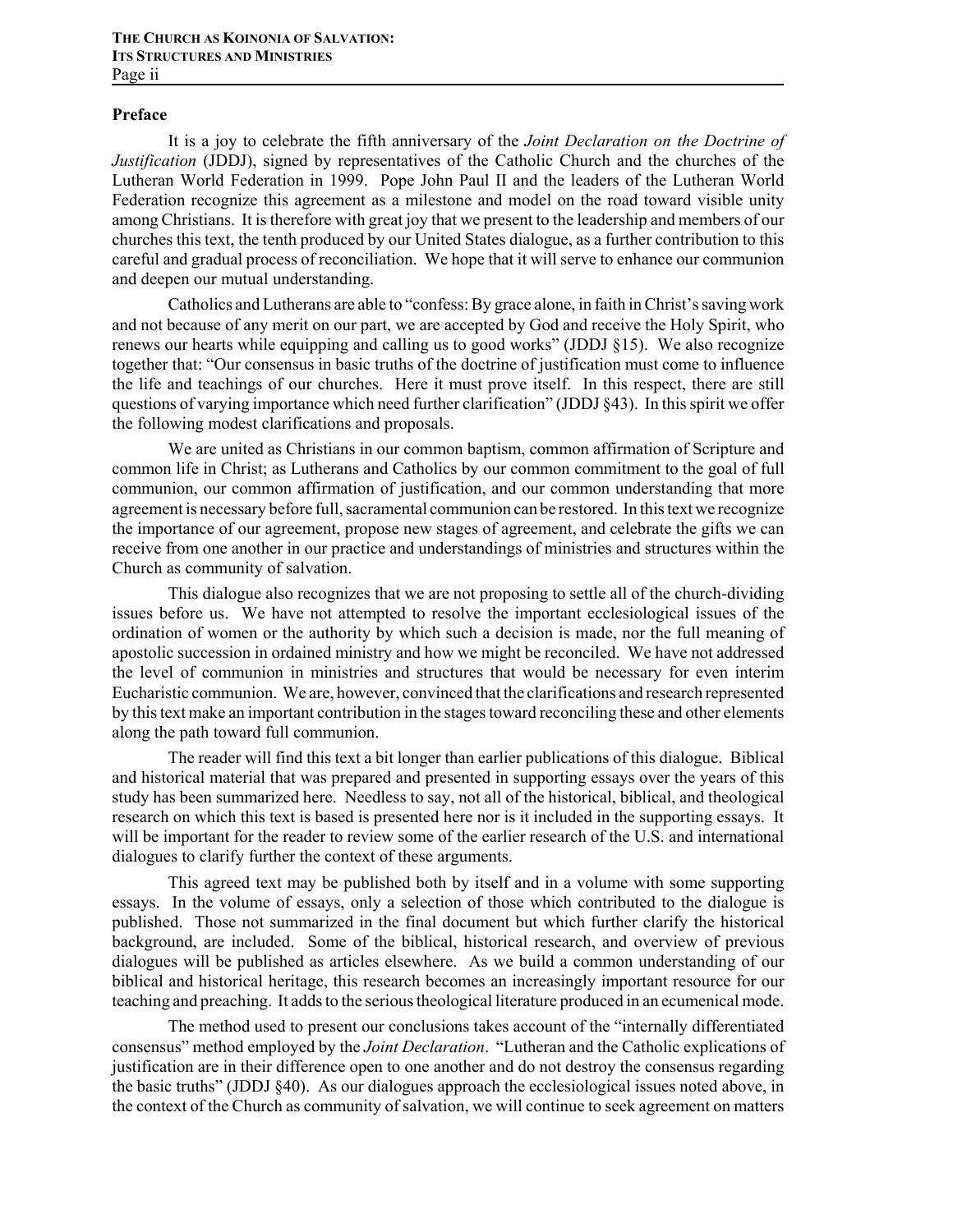that have been seen as church dividing. These agreements, of course, will be tested by the faith of our people and the appropriate leadership structures in our churches before they attain the level of reception and authority we now accord the *Joint Declaration*.

It is only by reappropriating our common heritage in Scripture and the shared tradition that we can follow the call of Christ to that common future for which he so earnestly prayed on the night before he was delivered for us. We can only humbly receive that grace of unity by the power of the Holy Spirit, obediently continuing on the pilgrimage to which God has called us. The labors of our biblical and theological scholarship are one element in the mosaic of our common prayer, service and life together, as we step out into that mysterious and arduous path that lies before the Church.

Bishop Charles Maahs, Bishop Richard Sklba, cochairs Lutheran Roman Catholic Dialogue in the United States, Round X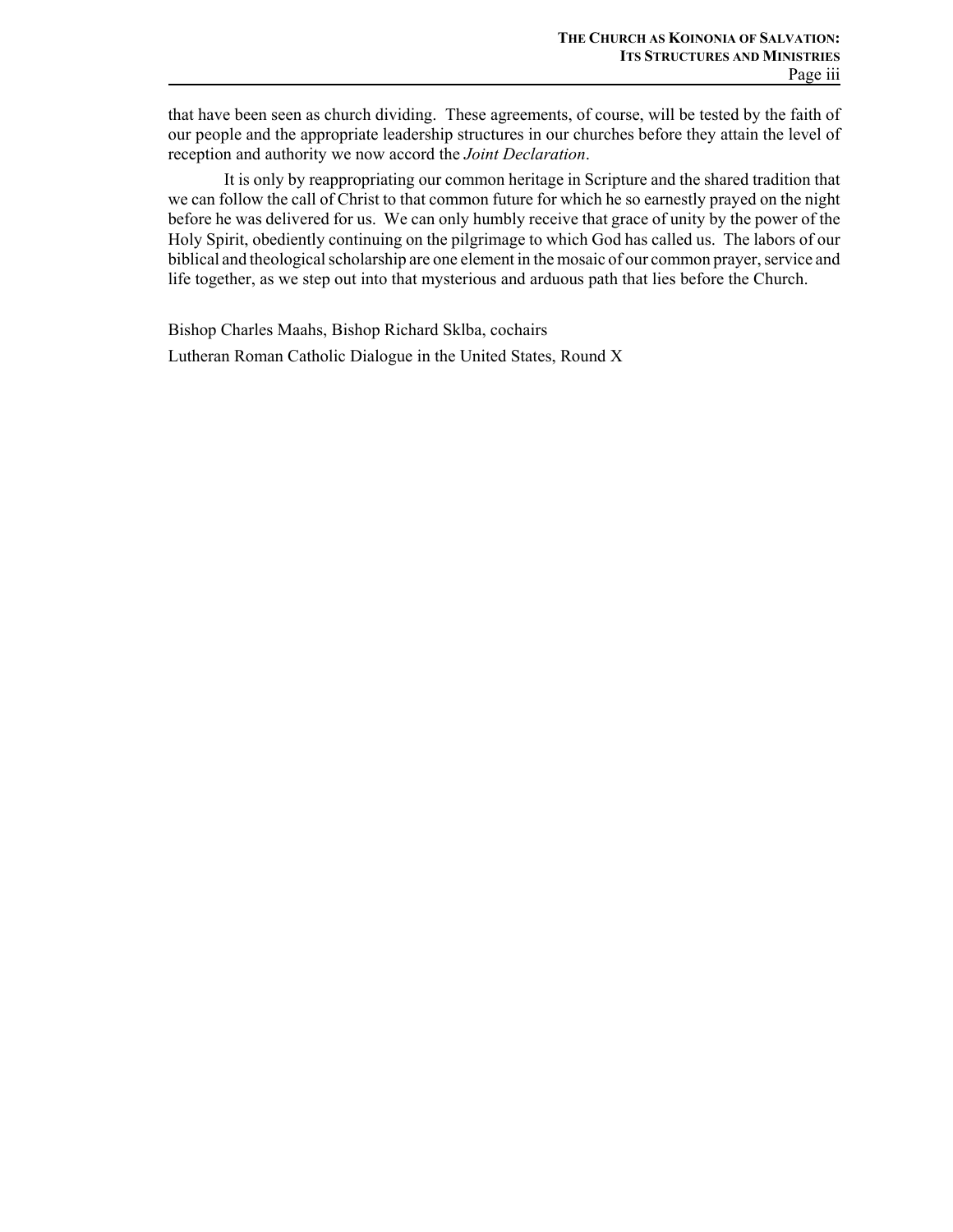#### **Common Statement**

#### **THE CHURCH AS KOINONIA OF SALVATION: ITS STRUCTURES AND MINISTRIES**

## PART ONE: DEEPENING COMMUNION IN STRUCTURES AND MINISTRIES Introduction . . . . . . . . . . . . . . . . . . . . . . . . . . . . . . . . . . . . . . . . . . . . . . . . . . . . . . . . . . . . . . . . . §1 I. Koinonia Ecclesiology . . . . . . . . . . . . . . . . . . . . . . . . . . . . . . . . . . . . . . . . . . . . . . . . . . . . §10 A. The Church Shares in Salvation . . . . . . . . . . . . . . . . . . . . . . . . . . . . . . . . . . . . . . . . §11 B. The Church Shares Salvation . . . . . . . . . . . . . . . . . . . . . . . . . . . . . . . . . . . . . . . . . . . §12 C. The Church is a Community Shaped by Salvation . . . . . . . . . . . . . . . . . . . . . . . . . . §13 D. Summary . . . . . . . . . . . . . . . . . . . . . . . . . . . . . . . . . . . . . . . . . . . . . . . . . . . . . . . . . . §14 E. Recent Developments in Koinonia Ecclesiology . . . . . . . . . . . . . . . . . . . . . . . . . . . . §15 II. The Local Church within the Koinonia of Salvation . . . . . . . . . . . . . . . . . . . . . . . . . . . . . §21 A. The Local Church in Catholic Ecclesiology . . . . . . . . . . . . . . . . . . . . . . . . . . . . . . . §24 B. The Local Church in Lutheran Ecclesiology . . . . . . . . . . . . . . . . . . . . . . . . . . . . . . . §26 C. Catholic-Lutheran Similarities on the Local Church . . . . . . . . . . . . . . . . . . . . . . . . . §27 III. Realizations of Ecclesial Koinonia . . . . . . . . . . . . . . . . . . . . . . . . . . . . . . . . . . . . . . . . . . §32 A. The Congregation or Parish . . . . . . . . . . . . . . . . . . . . . . . . . . . . . . . . . . . . . . . . . . . . §36 1. Lutherans on the Congregation . . . . . . . . . . . . . . . . . . . . . . . . . . . . . . . . . . . . . §37 2. Catholics on the Parish . . . . . . . . . . . . . . . . . . . . . . . . . . . . . . . . . . . . . . . . . . . §39 B. The Synod or Diocese . . . . . . . . . . . . . . . . . . . . . . . . . . . . . . . . . . . . . . . . . . . . . . . . §41 1. Lutherans on Synodical Realizations . . . . . . . . . . . . . . . . . . . . . . . . . . . . . . . . §42 2. Catholics on Diocesan Realizations . . . . . . . . . . . . . . . . . . . . . . . . . . . . . . . . . . §45 C. National Realizations of Koinonia . . . . . . . . . . . . . . . . . . . . . . . . . . . . . . . . . . . . . . . §47 1. Lutherans on National Realizations . . . . . . . . . . . . . . . . . . . . . . . . . . . . . . . . . . §48 2. Catholics on National Realizations . . . . . . . . . . . . . . . . . . . . . . . . . . . . . . . . . . §49 D. Worldwide Realization . . . . . . . . . . . . . . . . . . . . . . . . . . . . . . . . . . . . . . . . . . . . . . . §51 1. Lutherans on Worldwide Realization . . . . . . . . . . . . . . . . . . . . . . . . . . . . . . . . §52 2. Catholics on Worldwide Realization . . . . . . . . . . . . . . . . . . . . . . . . . . . . . . . . . §53 IV. Ministry in Service of Communion . . . . . . . . . . . . . . . . . . . . . . . . . . . . . . . . . . . . . . . . . . §54 A. A History of the Present Differences Between Lutherans and Roman Catholics . . . §55 B. Ordained Ministry Serving the Congregation or Parish . . . . . . . . . . . . . . . . . . . . . . §60 1. Catholics . . . . . . . . . . . . . . . . . . . . . . . . . . . . . . . . . . . . . . . . . . . . . . . . . . . . . . §61 2. Lutherans . . . . . . . . . . . . . . . . . . . . . . . . . . . . . . . . . . . . . . . . . . . . . . . . . . . . . . §62 C. Ordained Ministry Serving Regional Communities . . . . . . . . . . . . . . . . . . . . . . . . . §63 1. Catholics . . . . . . . . . . . . . . . . . . . . . . . . . . . . . . . . . . . . . . . . . . . . . . . . . . . . . . §64 2. Lutherans . . . . . . . . . . . . . . . . . . . . . . . . . . . . . . . . . . . . . . . . . . . . . . . . . . . . . . §67 D. Ordained Ministry Serving the Universal Church . . . . . . . . . . . . . . . . . . . . . . . . . . . §70 1. Catholics . . . . . . . . . . . . . . . . . . . . . . . . . . . . . . . . . . . . . . . . . . . . . . . . . . . . . . §71 2. Lutherans . . . . . . . . . . . . . . . . . . . . . . . . . . . . . . . . . . . . . . . . . . . . . . . . . . . . . . §73 V. Ministry and the Continuity with the Apostolic Church . . . . . . . . . . . . . . . . . . . . . . . . . . §75 A. Succession in Apostolic Mission, Ministry, and Message . . . . . . . . . . . . . . . . . . . . . §75 B. The Bishop as Sign and Instrument of Apostolic Succession . . . . . . . . . . . . . . . . . . §78 VI. Local and Regional Structures and Ministries of Communion . . . . . . . . . . . . . . . . . . . . . §82

A. The Relationship between Local and Regional Churches . . . . . . . . . . . . . . . . . . . . . §82 B. The Relation between Priest/Presbyter/Pastor and Bishop . . . . . . . . . . . . . . . . . . . . §92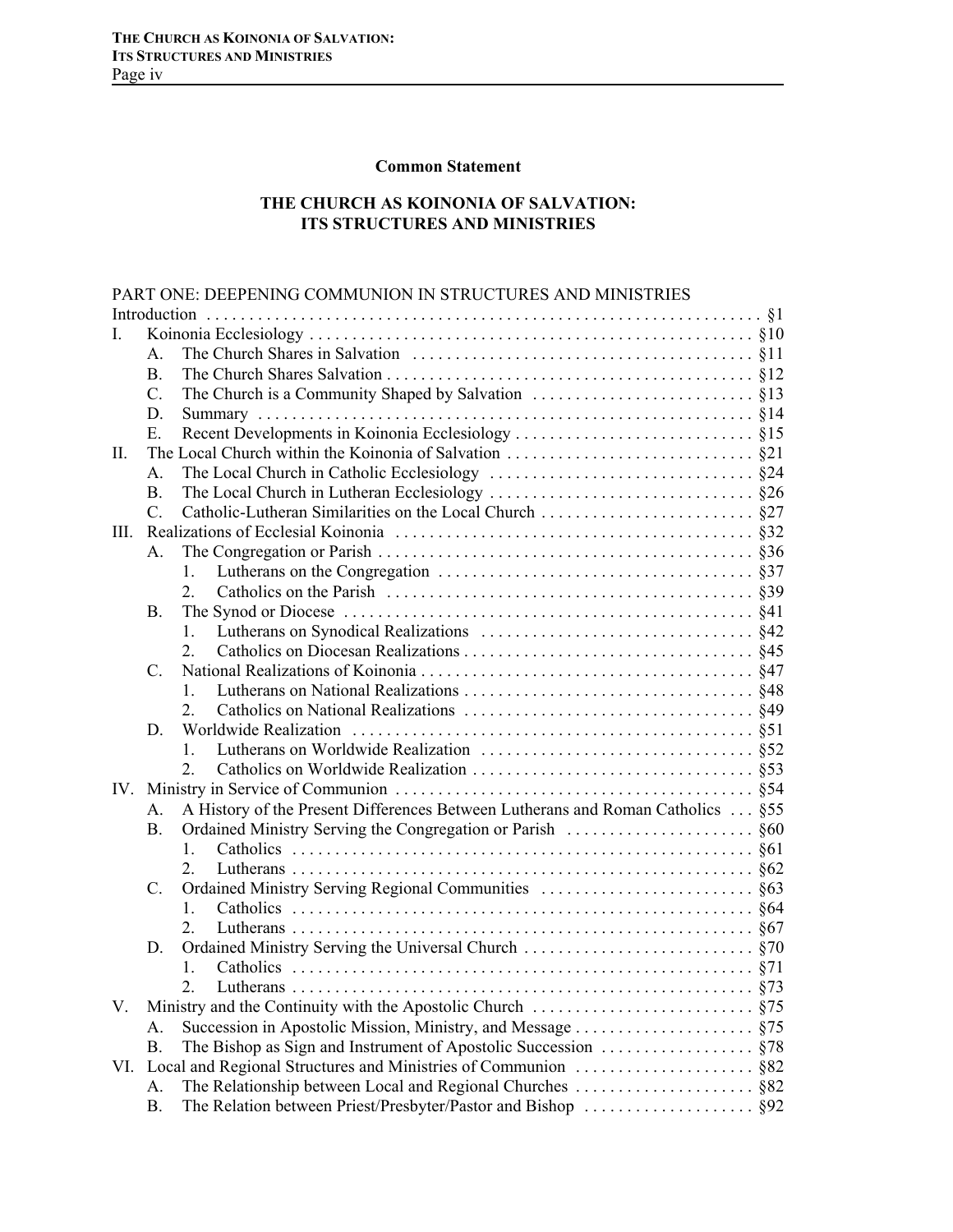| VII. Recommendations for an Ecumenical Way Forward<br>§95                       |
|---------------------------------------------------------------------------------|
| Toward a Recognition of the Reality and Woundedness<br>$A_{-}$                  |
|                                                                                 |
| $\mathbf{1}$                                                                    |
| 2.                                                                              |
| 3 <sub>1</sub>                                                                  |
| B.                                                                              |
| $\mathbf{1}$                                                                    |
| $2_{\cdot}$                                                                     |
|                                                                                 |
| PART TWO: FURTHER BIBLICAL AND HISTORICAL SUPPORT                               |
| FOR DEEPENING COMMUNION IN STRUCTURES AND MINISTRIES                            |
| Biblical Foundations for the Church as Koinonia of Salvation<br>L               |
| \$126                                                                           |
| П.                                                                              |
| III.                                                                            |
| $A_{1}$                                                                         |
| 1.                                                                              |
| §164<br>2.                                                                      |
| Communion and Ministry in the Patristic and Medieval Church<br>\$166<br>В.      |
| §171<br>$IV_{-}$                                                                |
| The Nature of the Church as Communion and its Ministry<br>§172<br>$\mathsf{A}$  |
| §172<br>$\mathbf{1}$                                                            |
| $2_{-}$                                                                         |
| \$183<br>В.                                                                     |
| 1<br>§183                                                                       |
| §189<br>2                                                                       |
| Beyond the Local and Regional: the Universal Church<br>\$196<br>C.              |
| §199<br>V.                                                                      |
| \$200<br>$\mathsf{A}$                                                           |
| §205<br>В.                                                                      |
| Subsequent Catholic Developments Regarding Structures and Ministry  §206<br>VI. |
| Responses to Reformation Positions on Pastor/Bishop<br>\$206<br>A.              |
| \$209<br>В.                                                                     |
| $\mathbf{C}$ .<br>§214                                                          |
| $\mathbf{1}$ .<br>§214                                                          |
| 2.<br>§215                                                                      |
| 3.<br>§219                                                                      |
| §224                                                                            |
| §224<br>A.                                                                      |
| <b>B.</b><br>§227                                                               |
| Aspects of Ministry in the Evangelical Lutheran Church in America<br>C.         |
|                                                                                 |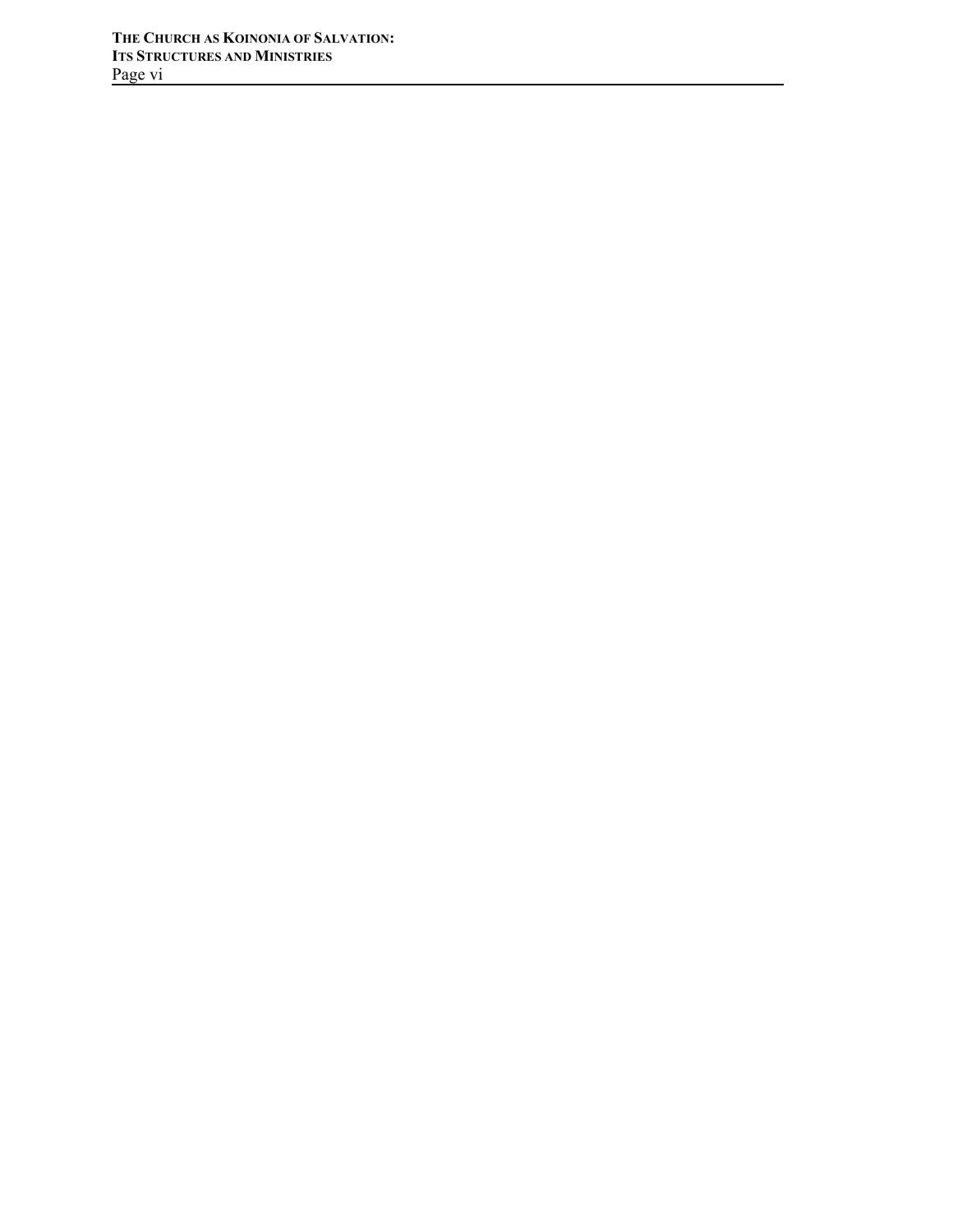# **Common Statement THE CHURCH AS KOINONIA OF SALVATION: ITS STRUCTURES AND MINISTRIES**

# **PART ONE: DEEPENING COMMUNION IN STRUCTURES AND MINISTRIES Introduction**

**1.** From 1965 to 1993, the continuing dialogue between Lutherans and Roman Catholics in the United States addressed doctrines and issues that have united or separated our churches since the sixteenth century. Considerable convergences and even at times consensus have been expressed in nine rounds of discussion on the Nicene Creed; baptism; the eucharist; the ministry of the eucharist; papal primacy; teaching authority and infallibility; justification; the one mediator, the saints, and Mary; and Scripture and tradition.<sup>1</sup> The summaries, joint or common statements in these volumes of findings and supporting studies have been important for relations between our churches and for wider ecumenical discussion.

2. A Coordinating Committee<sup>2</sup> was appointed by the U.S. Conference of Catholic Bishops' Committee for Ecumenical and Interreligious Affairs and by the presiding bishop of the Evangelical Lutheran Church in America after the completion of Round 9 in 1993. It met 1994-96 to plan for a new round of dialogue and to take part in the development and reception process for a statement on justification by faith and the reassessment of the condemnations connected with justification in the sixteenth century. The Coordinating Committee made a common Lutheran/Catholic response to a draft of the *Joint Declaration on the Doctrine of Justification* in 1995. It also developed the topic proposal dealt with in this volume, "The Church as Koinonia of Salvation: Its Structures and Ministries," and the guidelines<sup>3</sup> accepted by our sponsoring church authorities for a new dialogue team.

**3.** This tenth round of Lutherans and Catholics in Dialogue, begun in 1998, carried out its study of ecclesiology and ministries with a new basis in the important results from earlier discussions affirmed in a *Joint Declaration on the Doctrine of Justification* (JDDJ). An Official Common Statement confirming the *Joint Declaration*, accompanied by an Annex to the Official Common Statement, was signed by representatives of the Lutheran World Federation and the Roman Catholic Church,<sup>4</sup> at Augsburg, Germany, October 31, 1999.

<sup>1</sup> Lutherans and Catholics in Dialogue, 9 volumes: 1. *The Status of the Nicene Creed as Dogma of the Church* (1965) (L/RC - 1); 2. *One Baptism for the Remission of Sins* (1966) (L/RC -2 ); 3. *The Eucharist as Sacrifice* (1967) (L/RC - 3); 4. *Eucharist and Ministry* (1970) (L/RC - 4); 5. *Papal Primacy and the Universal Church* (1974) (L/RC - 5); 6. *Teaching Authority and Infallibility in the Church* (1980) (L/RC - 6); 7. *Justification by Faith* (1985) (L/RC - 7); 8. *The One Mediator, the Saints, and Mary* (1992) (L/RC - 8); 9. *Scripture and Tradition* (1995) (L/RC - 9). Vols. 1-4 were originally published by the Bishops' Committee for Ecumenical and Interreligious Affairs, Washington, D. C., and the U.S.A. National Committee of the Lutheran World Federation, New York, N.Y. Vols. 5-9 were published Minneapolis: Augsburg. Vols. 1-3 have been reprinted together in one volume by Augsburg (n. d.) as has vol. 4 (1979).

<sup>2</sup> Its members included, Catholics, the Rev. Avery Dulles, S. J., Bronx, N.Y.; the Most Rev. Raphael M. Fliss, Bishop of Superior, Wisconsin; the Rev. Patrick Granfield, O.S.B. Washington, D.C.; Brother Jeffrey Gros, F.S.C., Washington, D.C.; the Rev. John F. Hotchkin, Washington, D.C.; Dr. Margaret O'Gara, Toronto; the Most Rev. J. Francis Stafford, Archbishop of Denver (chair); the Rev. Georges Tavard, Milwaukee; Dr. Susan K. Wood, S.C.L., Collegeville, Minn.; Lutherans, the Rev. H. George Anderson, Decorah, Iowa (elected Presiding Bishop of the ELCA in 1995); the Rev. Sherman G. Hicks, Chicago; Dr. David Lotz, New York, N.Y.; Dr. Daniel F. Martensen, Chicago; the Rev. Joan A. Mau, Washington Island, Wis.; Dr. John H. P. Reumann, Philadelphia; Dr. Michael J. Root, Strasbourg, France; Dr. William G. Rusch, Chicago (until 1995); Bishop Harold C. Skillrud, Atlanta (chair). A Consultation involving U.S. and European Lutherans and Catholics, Feb. 18-21, 1993, at Lake Worth, Fla., had assessed the dialogues to date and examined future possibilities.

<sup>&</sup>lt;sup>3</sup> The Objectives were described thus: "The ultimate goal is to establish full communion between our churches. This round of dialogue should focus on church-dividing issues and communion-hindering differences. There may result mutual instruction of our churches, learning from each other, and convergences that contribute to deeper koinonia between Lutherans and Catholics." "Structures" and "Ministries as Servants and Bonds of Koinonia" were to include the local, regional, national, and international, with "the themes of authority and freedom (collegiality, conciliarity)" running "through the entire document." <sup>4</sup>

*Joint Declaration on the Doctrine of Justification: The Lutheran World Federation and The Roman Catholic Church* (Grand Rapids: Eerdmans, 2000). *Gemeinsame Erklärung zur Rechtfertigungslehre* (Frankfurt am Main: Verlag Otto Lembeck/Paderborn, Bonifatius-Verlag, 1999; Lutherischer Weltbund, Päpstlicher Rat zur Förderung der Einheit des Christen).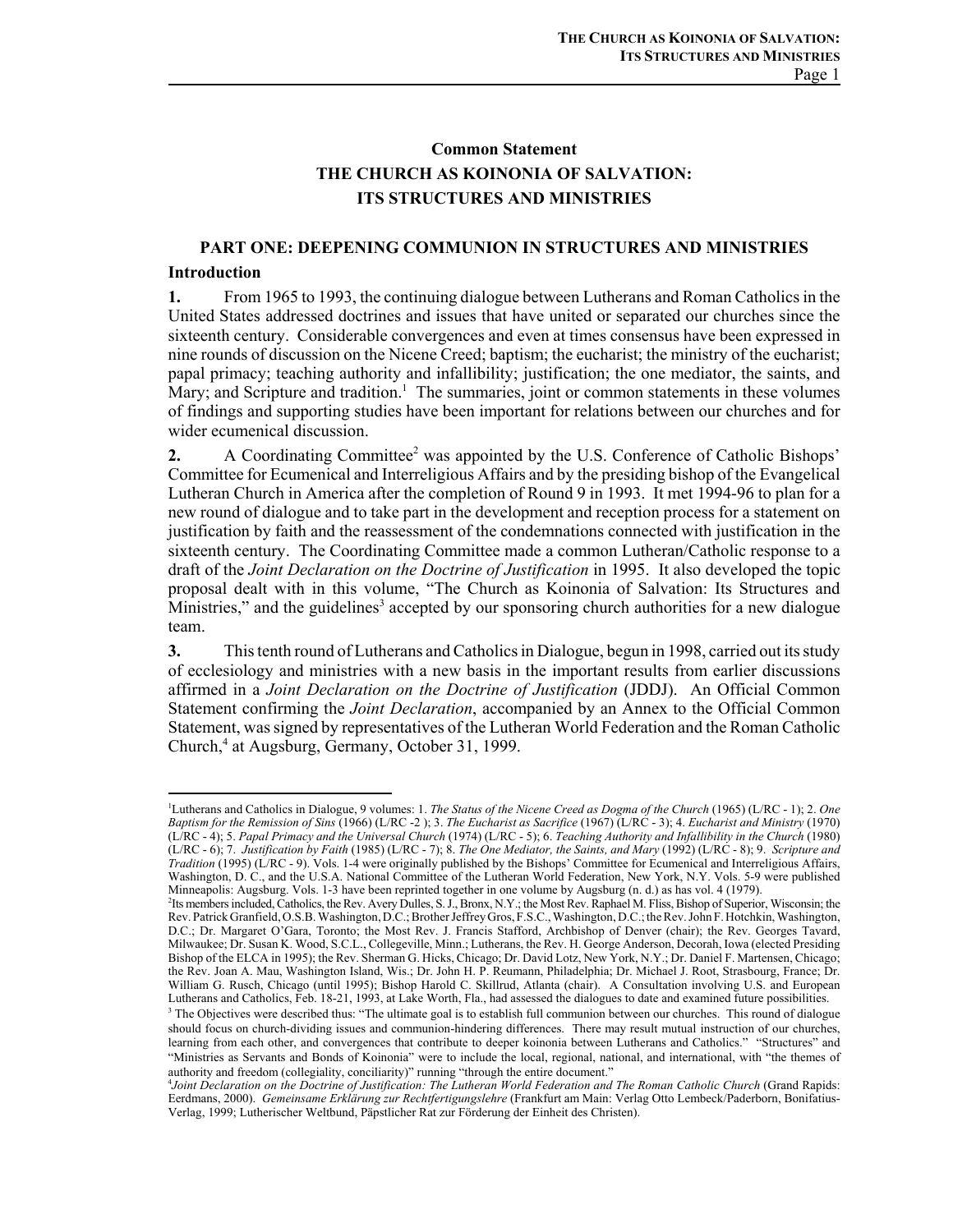**4.** The U.S. dialogue volume VII, *Justification by Faith*, completed in 1983, was among the resources<sup>5</sup> that contributed to this worldwide agreement, especially with its own Declaration that set forth the gospel we encounter in Scripture and church life:

Thus we can make together, in fidelity to the gospel we share, the following declaration:

We believe that God's creative graciousness is offered to us and to everyone for healing and reconciliation so that through the Word made flesh, Jesus Christ, "who was put to death for our transgressions and raised for our justification" (Rom. 4:25), we are all called to pass from the alienation and oppression of sin to freedom and fellowship with God in the Holy Spirit. It is not through our own initiative that we respond to this call, but only through an undeserved gift which is granted and made known in faith, and which comes to fruition in our love of God and neighbor, as we are led by the Spirit in faith to bear witness to the divine gift in all aspects of our lives. This faith gives us hope for ourselves and for all humanity and gives us confidence that salvation in Christ will always be proclaimed as the gospel, the good news for which the world is searching.<sup>6</sup>

**5.** The *Joint Declaration* was a harvest from such statements in the U.S. and international dialogues. In Germany the Joint Ecumenical Commission and Ecumenical Study Group of Protestant and Catholic Theologians dealt between 1981 and 1985 with the condemnations by Catholics and Lutherans in the sixteenth century on justification and related topics.<sup>7</sup> The *Joint Declaration* sets forth a common understanding of justification  $(\frac{8}{9}14 - 18)$ , in light of the biblical message ( $\S$  $\$ 8-12), with explication in seven problem areas of what Lutherans and Catholics can confess together ecumenically, as well as the distinctive accents of each, now acceptable to the other (§§19-39). In light of the "consensus in basic truths of the doctrine of justification" (§40), the *Joint Declaration* states that "it becomes clear that the mutual condemnations of former times do not apply to the Catholic and Lutheran doctrines of justification as they are presented in the *Joint Declaration*" (Annex §1; *cf.* JDDJ §41; Official Common Statement §1). But it is also recognized that this consensus "must prove itself" in "further clarification" of topics that include "ecclesiology, ecclesial authority, church unity, ministry, the sacraments, and the relation between justification and social ethics" (§43).

**6.** The *Joint Declaration* has great implications and holds much promise for life in our parishes, in reshaping preaching, teaching, worship, and daily life. It has found expression in agreements and covenants between local congregations, synods and dioceses, and in national celebrations in the U.S., even among Christians neither Catholic nor Lutheran, not to mention reflections in other parts of the world. For our dialogue it has given fresh impulse and encouragement to our work together.

<sup>5</sup> Others, listed in the *Joint Declaration* 27-28, include *The Condemnations of the Reformation Era: Do They Still Divide?* ed. K. Lehmann and W. Pannenberg (Minneapolis: Fortress, 1990), from the work by the Joint Ecumenical Commission of the Roman Catholic Church and churches of the Reformation (Lutheran, Reformed, United), published as *Lehrverurteilungen—kirchentrennend? I. Rechtfertigung, Sakramente und Amt im Zeitalter der Reformation und heute*, Dialog der Kirchen 4 (Freiburg im Breisgau: Herder/Göttingen: Vandenhoeck & Ruprecht, © 1986); *II. Materialien zu den Lehrverurteilungen und zur Theologie der Rechtfertigung*, Dialog der Kirchen 5 (1988)*; III. Materialien zur Lehre von den Sakramenten und vom kirchlichen Amt*, Dialog der Kirchen 6 (1990). The study in Germany dealt especially with the condemnations (anathemas) attached by the Council of Trent to its decree on Justification (1547) and statements of condemnation in the Lutheran Confessions.

<sup>6</sup> The reading continues: "This gospel frees us in God's sight from slavery to sin and self (Rom. 6:6). We are willing to be judged by it in all our thoughts and actions, our philosophies and projects, our theologies and our religious practices. Since there is no aspect of the Christian community or of its life in the world that is not challenged by this gospel, there is none that cannot be renewed or reformed in its light or by its power.

<sup>&</sup>quot;We have encountered this gospel in our churches' sacraments and liturgies, in their preaching and teaching, in their doctrines and exhortations. Yet we also recognize that in both our churches the gospel has not always been proclaimed, that it has been blunted by reinterpretation, that it has been transformed by various means into self-satisfying systems of commands and prohibitions.

<sup>&</sup>quot;We are grateful at this time to be able to confess together what our Catholic and Lutheran ancestors tried to affirm as they responded in different ways to the biblical message of justification. A fundamental consensus on the gospel is necessary to give credence to our previously agreed statements on baptism, on the Eucharist, and on forms of church authority. We believe that we have reached such a

consensus." L/RC – 7, §§161.–164. 73-74. 7 See n. 5 *Lehrverurteilungen—kirchentrennend?* esp. Vol. III, and *The Condemnations of the Reformation Era*, where 147-59 deal with the ministry.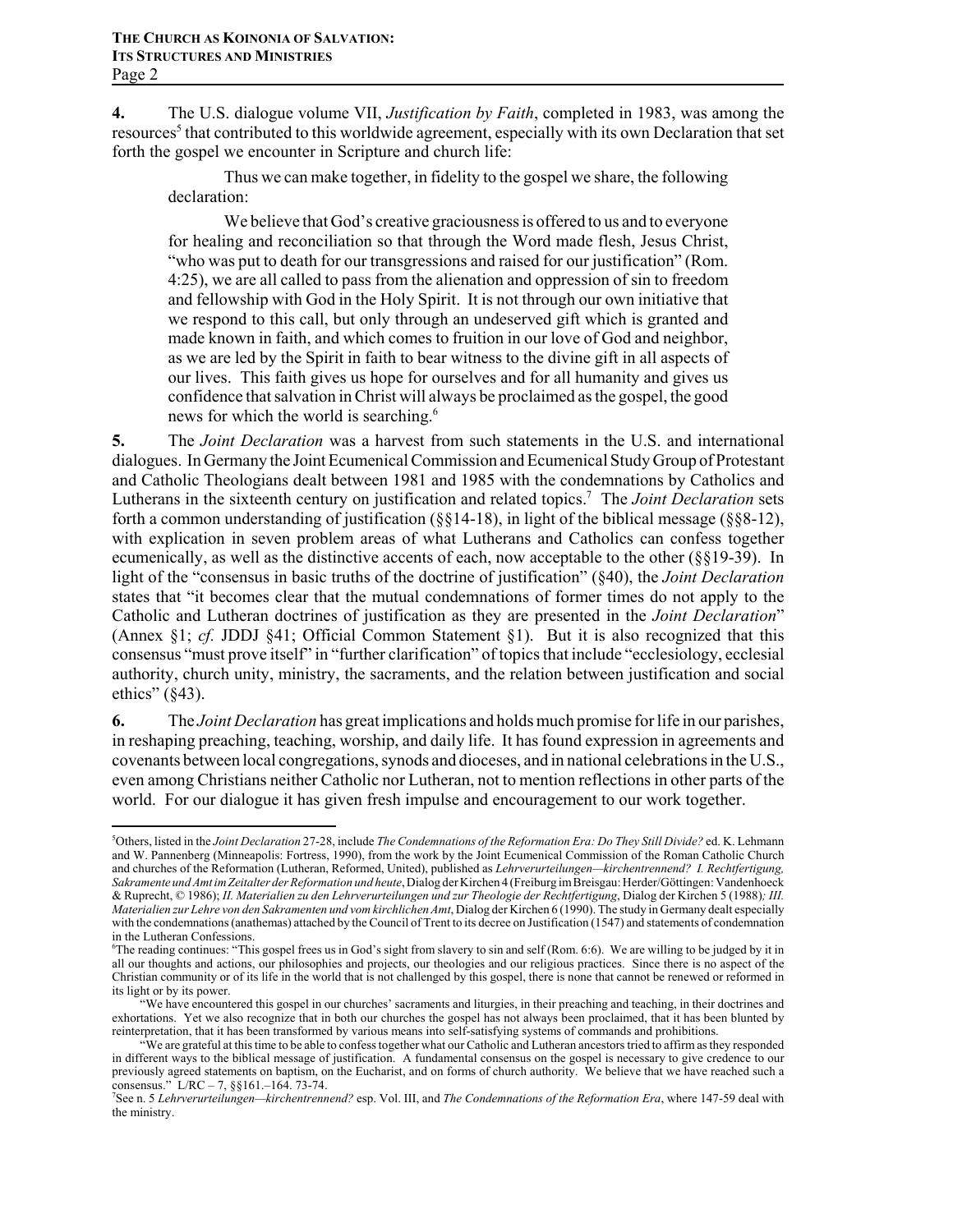**7.** As we have dealt with structures and ministries, we have been mindful of how rounds four and five (1968-80) took up the topic of ministry in connection with the eucharist and then papal ministry (also in six, *Teaching Authority and Infallibility*). Our review of much of the work done in rounds four and five made us aware of how helpful and significant these contributions were. Round four dealt only with local ministry in the local congregation where the eucharist is celebrated and the Word preached. Round five dealt with a universal ministry and the possibility of a renewed papacy. The present round considers the interrelation among local, regional, national, and worldwide ministries and church structures, in the context of an understanding of the church as koinonia of salvation.<sup>8</sup> Thus, in continuity with past dialogues and the *Joint Declaration*, our analysis moves from Christ and the gospel of salvation to koinonia. We understand this gospel particularly as the message of justification by grace through faith, and treat koinonia as a lens through which to view ecclesiology and ministries of those ordained, within the whole people of God.

**8.** This report will proceed from a general consideration of koinonia ecclesiology (Section I) and the specific concept of the "local church" (Section II) to a consideration of the particular structures of koinonia in our two churches (Section III) and the ordained ministries that serve them (Section IV). A brief discussion of the ecumenically significant question of apostolic succession and its relation to ministry follows (Section V). All of this analysis and description then forms the background for an argument for a fresh vision of how structures and ministry can be understood including recommendations (Sections VI, VII, and VIII).

**9.** This new vision confronts us with the wounds to mission and ministry that are the result of our continuing division and calls us to repentance and greater fidelity to the gospel. It invites us to partial mutual recognition of ordained ministry. It opens new paths in the exploration of a universal ministry of unity. The analysis offers a basis for a deeper recognition of each other's churchly reality and of our local, regional, and universal ministries and structures. This recognition will involve stronger acknowledgment of the churchly reality of the parish for Catholics, and of the theological significance of synods for Lutherans.

#### **I. Koinonia Ecclesiology**

**10.** There are good reasons why viewing the church as koinonia came into prominence ecumenically in the latter decades of the twentieth century (*see* B. (§§15-20) *below*). The basic word, *koinōnia* in Greek, is ancient, occurring 22 times in the Bible,<sup>9</sup> but it was not a term or concept prominent in Catholic or Lutheran documents of the sixteenth century. Thus it has been spared some of the partisan usage that often has made other concepts divisive. Koinonia has never been a churchdividing issue for Lutherans and Catholics. It is a useful lens through which this present dialogue reconsiders our differences concerning ministry and church structures. We speak together about this lens in three propositions: the church shares in salvation; the church shares salvation with others; and the church is a community shaped by salvation. All three are expressed in Scripture through words related to koinonia.

#### **A. The Church Shares in Salvation**

**11.** We, the justified, share in salvation from God in Christ in a number of ways. We are called by God into the fellowship of his Son (1 Cor. 1:9).<sup>10</sup> We share in the gospel (Phil. 1:5). We share in Christ's body and blood in the bread we break and the cup we share as presentation for us of Jesus'

<sup>&</sup>lt;sup>8</sup> In the international dialogue, attention was given to *Church and Justification: Understanding the Church in the Light of the Doctrine of Justification* Lutheran-Roman Catholic Joint Commission (Geneva: LWF, 1994) (LWF/RC – 9). Apostolicity is the theme of the new round of international dialogue, begun in 1994.

<sup>9</sup> Nineteen of them in the New Testament, three in the Septuagint Old Testament; see further §§126-129.

<sup>10</sup>This calling depends on God's faithfulness and involves election (1 Cor. 1:2, "called [to be] saints"; 1 Thess. 1:4; Rom. 8:33). Paul regularly assumes a response in faith to the message of the gospel (as in 1 Thess. 1:5), followed by baptism (1 Cor. 6:11, "washed, sanctified, justified"), with a resulting koinonia (1 Cor. 1:9, with Christ). No passage in Paul, however, connects *koinon*-terms with baptism. But note 1 John 1:6-9, koinonia with God, the blood of Jesus cleanses us from sin; "if we confess our sins, God who is faithful and just will forgive us our sins and cleanse us from all unrighteousness"; *cf.* R. Brown, *The Epistles of John*, AB 30 (Garden City: Doubleday, 1982) 242-45.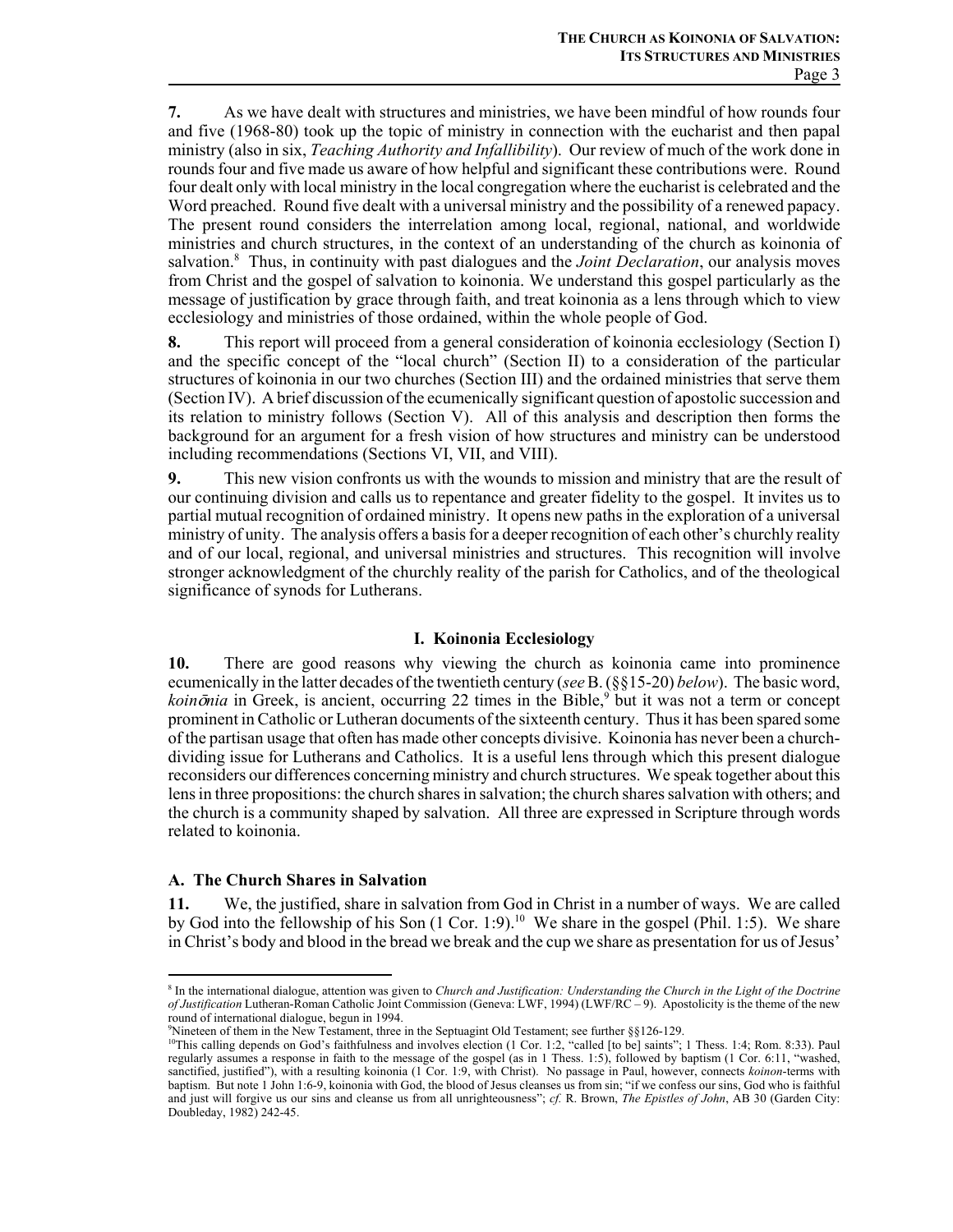death on the cross and its benefits for us (1 Cor. 10:16). We participate in the Spirit (2 Cor. 13:13; Phil. 2:1) and share in faith in all the good that is ours in Christ (Phlm. 6). We also share in Christ's and each other's affliction and sufferings (Phil. 3:10; 4:14), amid which there is consolation (2 Cor. 1:7) and the promise of participation in joy and future glory (1 Pet. 4:13; 5:1; 2 Pet. 1:4, future sharing in God's own nature). Witnesses share the kingdom as well as persecution and patient endurance (Rev. 1:9). The sharing in the Spirit that characterizes Christians is also part of the basis for the love and agreement with one another that we, the church, are called to have (Phil. 2:1). The fellowship that 1 John 1:3-7 depicts is with God the Father and his Son, as well as with one another.<sup>11</sup> In God's plan of salvation, Gentile Christians too came to share, as branches, the riches of the olive tree, Israel (Rom. 11:17).

## **B. The Church Shares Salvation**

**12.** Koinonia characterizes not only the way we receive salvation but the way it is offered to others through the church. Through evangelization we share the gospel with others (Phil. 1:5, 7) as part of its advance (Phil. 1:12, 25; 4:14-15) in mission (Matt. 28:19-20). This sharing transforms the church itself as well as the world. The agreement between Paul and other church leaders to evangelize both Jews and Gentiles cuts across boundaries of racial and ethnic divisions of the day; it was a mutual pledge for mission, unity, and support for the poor (Gal. 2:9-10). We support the proclamation of the gospel through our financial gifts (Phil. 4:15); we share our resources with the poor and those in need throughout the world. In Paul's time, that meant a collection from his Gentile churches for "the saints," impoverished Jewish Christians in Jerusalem (2 Cor. 8:4; 9:13; Rom. 15:26-27), economic aid that showed concern for the unity of the church (Gal. 2:9-10).12 Acts depicts Christians in Jerusalem as sharing not only the gospel message but also their temporal resources (Acts 2:42, 45; 4:32). In subsequent centuries, such active sharing, koinonia, has become the norm for Christian life and has been manifested in sharing food, time, and the results of all sorts of human abilities, as well as money.

# **C. The Church is a Community Shaped by Salvation**

**13.** The koinonia of salvation has called forth a type of community, the church, appropriate to the grace and calling we have received. We are a koinonia called in Christ by and for the gospel (1 Cor. 1:9; Phil. 1:5), a community that comes from the Holy Spirit (2 Cor. 13:13). The vertical and horizontal fellowship with God and fellow believers (1 John 1:2-7) results in a people conformed to Christ's death on the cross (Phil. 3:10, cross and resurrection of Jesus; 1 Pet. 4:13, suffering and rejoicing). That means for the justified an existence determined by God's love and faithfulness, a life lived with love, in faith and trust, marked by hope. This vertical and horizontal fellowship exists in and with the world and its institutions. It is shaped internally by its relationship with God through Christ and the Spirit and by the participation in Christ and salvation of all members of Christ's body. Externally the church relates to the world, not merely as a social institution, amid the other public structures *(ta koina)* of the Greco-Roman world.<sup>13</sup> but more importantly as a sign of God's will that all share in salvation. Divisions in fellowship blunt the impact of our witness to salvation.

<sup>11</sup>Both aspects are stressed by J. Hainz, *Koinonia: "Kirche" als Gemeinschaft bei Paulus* (Biblische Untersuchungen 16; Regensburg: Pustet, 1982). A. Weiser, "Basis und Führung in kirchlicher Communio," *Bibel und Kirche* 45 (1990) 66-71, speaks of "spiritual" dimensions (with God) and "societal."

<sup>&</sup>lt;sup>12</sup>Cf. O. Cullmann, *Katholiken und Protestanten. Ein Vorschlag zur Verwirklichung christlicher Solidarität* (Basel, Reinhardt, 1958); trans. J. Burgess, *Message to Catholics and Protestants* (Grand Rapids: Wm. B. Eerdmans, 1958). Cullmann, later a Protestant observer at the Second Vatican Council, suggested, as early as 1957, "a yearly offering by both sides for one another; by Protestants for needy Catholics, and by Catholics for needy Protestants" (9-10) as a step toward Christian solidarity. The collection and *koin onia* in the New Testament are mentioned, 33-39. It could today take the form of parish and diocesan gathering of gifts.

<sup>13</sup>Thus, *e.g.*, "diocese" (Latin *dioecesis*) reflects terminology from Roman provincial administration, likewise "synod" and "council." *Cf.* A. Brent, *The Imperial Cult and the Development of Church Order: Concepts and Images of Authority in Paganism and Early Christianity before the Age of Cyprian*, Supplements to Vigiliae Christianae 45 (Leiden: Brill, 1999), who claims (77), "The Order of the Christian community, constituted by an apostolate whose *koinonia* continued the teaching and healing ministry of Jesus along with the breaking of bread (*Acts* 2,42), was the true means of producing the *pax dei,* in contrast to Augustus' *pax deorum*," (*cf.* Luke 2:14; 19:38), thus "a refashioned Christian version of the Augustan *saeculum aureum.*"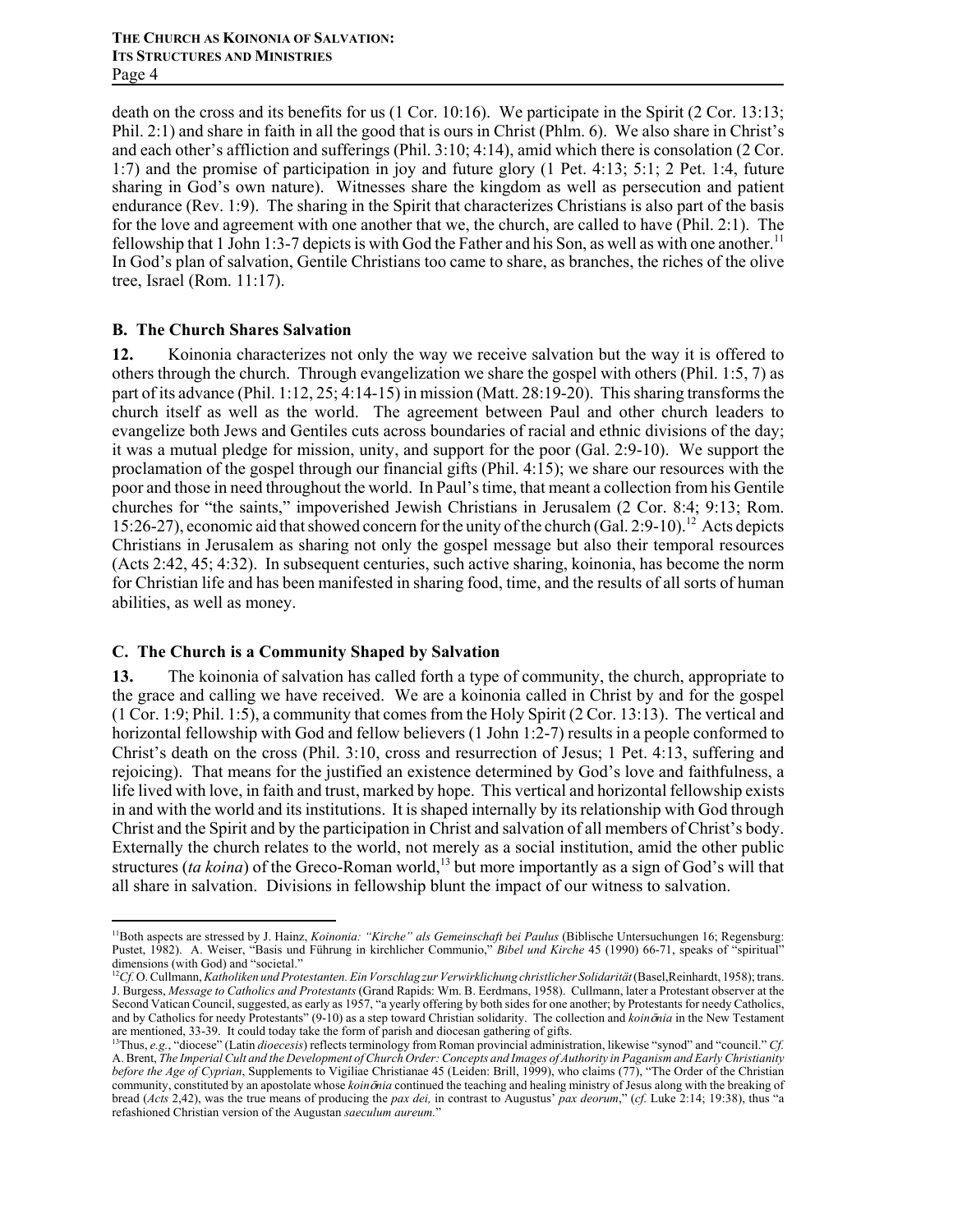#### **D. Summary**

**14.** In sum, therefore, koinonia in the New Testament especially concerns the relationship of justified believers with God and Christ (1 Cor. 1:9; 1 John 1:2-7) and the Spirit (2 Cor. 13:13), thus with the Trinity (The word koinonia does not refer in the New Testament to fellowship within the Godhead, as it does in patristic writers who spoke of koinonia between the Father and the Son<sup>14</sup>). Koinonia has also ecclesiological (Gal. 2:9; 2 Cor.13:13) and eucharistic connotations (1 Cor. 10:16). The concept appears as a basis for ethical admonitions (Phil. 2:1) and can also itself be an admonition to share, both in the church and with the poor (Rom. 15:26-27). The New Testament references speak of sharing in sufferings (Phil. 3:10) and console people through sharing in consolation (2 Cor. 1:7). Koinonia connects with themes like mission, life together (Acts 2:42), stewardship, and future hope.

#### **E. Recent Developments in Koinonia Ecclesiology**

**15.** From New Testament usage, koinonia came to be employed over the centuries as "communion" (*communio*) and in many other renderings, particularly with reference to the church. While the terminology did not play a role of any importance in sixteenth century Reformation or Catholic theology, it became more prominent in the twentieth century.15

**16.** In Eastern Orthodoxy, koinonia ecclesiology has recently centered on eucharistic communion with Christ.<sup>16</sup> Ecclesiology can be called "a chapter of Christology"<sup>17</sup> as long as it also is pneumatological. The terminology also came into the World Council of Churches, especially through the work of the Faith and Order Commission: "fuller koinonia" is the goal of life together in Christ.<sup>18</sup> Bilateral dialogues have found the theme helpful,<sup>19</sup> as have theologians from a variety of traditions.20

**17.** Among Catholics, communion was used to speak in a non-juridical way of "a network of sacramentally focused local churches bound together ultimately by the mutual openness of their eucharistic celebrations," with the bishop of Rome "as the focal point of the network of churches

<sup>&</sup>lt;sup>14</sup>A Patristic Greek Lexicon, ed. G. W. H. Lampe (Oxford: Clarendon, 1964), "koinōnia" B.3.b., "community of essence," of Father and Son, citing Athenagoras (2nd cent.), Dionysius Alexandrinus (3rd cent.), Basil and Gregory of Nyssa (4th cent.), of the Trinity, and Chrysostom (4th-5th cent.).

<sup>15</sup>Christoph Schwöbel, "Koinonia," *RGG* 4th edition, 4 (2001) 1477-79; Rolf Schäfer, "Communio," *RGG* 4th edition, 2 (1999) 435-38. 16Nicolai Afanasev, *L'Eglise du Saint-Esprit* (Paris: Le Cerf, 1975). John D. Zizioulas, *Being as Communion. Studies in Personhood and the Church* (Crestwood, NY: St. Vladimir Seminary Press, 1985) interpreted koinonia in light of the anti-Arian trinitarianism of St. Athanasius. It is an ontological reality founded on the identity of Jesus Christ with the eternal Word of God. Because, by virtue of the Incarnation, substance is seen to possess "almost by definition a relational character," the faithful who are united with Christ by faith and the Spirit are necessarily in the mutual relationships of a Communion that is at the same time spiritual and sacramental. John D. Zizioulas, *Eucharist, Bishop, Church,* tr. Elizabeth Theokritoff (Brookline, MA: Holy Cross Orthodox Press, 2001).

<sup>&</sup>lt;sup>17</sup>G. Florovsky, "Le corps du Christ vivant," in Florovsky et al, *La sainte Eglise universelle. Confrontation oecuménique* (Paris: Delachaux et Niestlé, 1948) 12, quoted in Zizioulas, *Being as Communion* (above, n. 16), 124. Thus a synthesis of Christology and Pneumatology is manifest in the Communion of the Church and the Churches. Since Pneumatology implies eschatology and communion, which coincide in the Holy Liturgy, one may say that "*eschatology* and *communion* have determined Orthodox ecclesiology" (131).

<sup>&</sup>lt;sup>18</sup>See Thomas Best, Gunther Gassmann, eds. *On the Way to Fuller Koinonia*, Geneva: World Council of Churches, 1993. (Santiago) and the earlier working document and discussion paper, "Towards Koinonia in Faith, Life, and Witness," 263-95. "The unity of the Church to which we are called is a koinonia given and expressed in a common confession of the apostolic faith; a common sacramental life entered by the one baptism and celebrated together in one eucharistic fellowship; a common life...; and a common mission..." (Canberra 1991, 2.1, p. 269), thus a gift, as well as a calling.

<sup>19</sup>The *Final Report* of ARCIC-I (1993), in *Growth in Agreement*, Ecumenical Documents II, ed. H. Meyer and L. Vischer (New York/Ramsey: Paulist/Geneva: WCC, 1984) 62-67; ARCIC-II, *The Church as Communion*, in *Growth in Agreement II*, ed. J. Gros, H. Meyer, and W. G. Rusch, Faith and Order Paper 187 (Geneva: WCC/Grand Rapids: Eerdmans, 2000) 328-43; ARC-USA, "Agreed Report on the Local/Universal Church" (1999) summed the matter up thus, "'Communion' has emerged...as the concept that best expresses the reality of the Church as diverse yet one on faith, as both local and universal," *Origins* 30:6 (2000) 85-95; Pentecostal-Roman Catholic, "Perspective on *Koinonia*" (1989), in *Pneuma* 12 (1990) 117-42, in *Growth in Agreement II* 735-52, and in *Deepening Communion*, ed. W. G. Rusch and J. Gros (Washington, D.C.: United States Catholic Conference, 1998) 399-421; Christian Church/Disciples of Christ-Roman Catholic, "The Church as a Communion in Christ" (1992), *Growth in Agreement II* 386-98 and *Deepening Communion* 323-39; Anglican/World Methodist Council, "Sharing in Apostolic Communion" (1996), *Growth in Agreement II* 55-76; Catholic/World Methodist Council, "The Church as Koinonia of Salvation" (2001). *Cf.* S. Wood, "Ecclesial Koinonia in Ecumenical Dialogues," *One in Christ* 30 (1994) 124-45.

<sup>20</sup>Miroslav Volf, *After Our Likeness: The Church as Image of the Trinity* (Grand Rapids: Eerdmans, 1998) and "Kirche als Gemeinschaft: Ekklesiologische Überlegungen aus freikirchlicher Perspektive," *Evangelische Theologie* 49 (1989) 52-76. Veli-Matti Kärkkäinen, *An Introduction To Ecclesiology: Ecumenical, Historical and Global Perspectives*, Downers Grove, IL: InterVarsity Press (2002).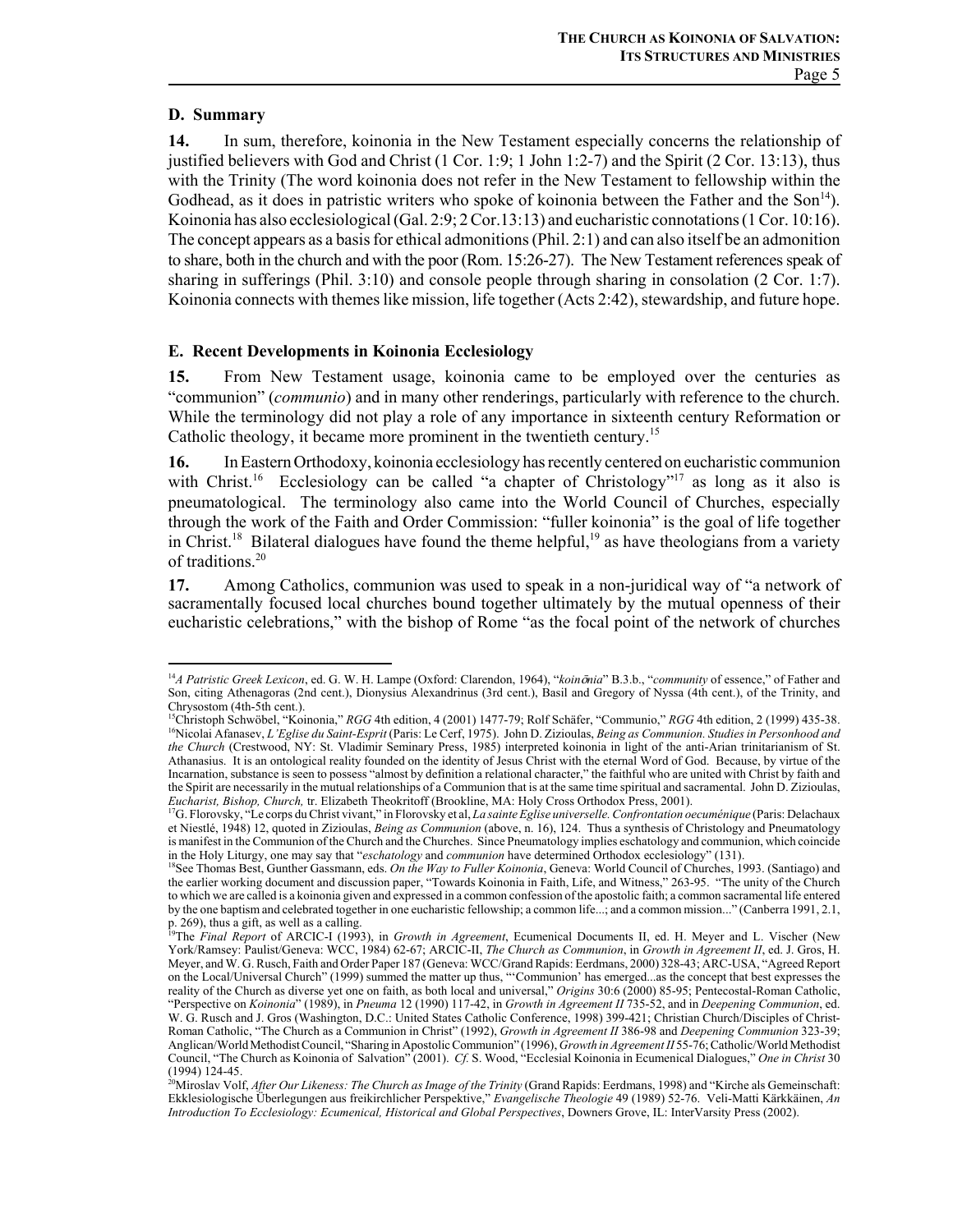linked together in the catholic, or universal, *communio*."<sup>21</sup> Communion as "the permanent form of the unity of the church" was articulated on the eve of the Second Vatican Council.22 J.-M. R. Tillard explored communion ecclesiology as conforming "best to the biblical notion and to the intuitions of the great ecclesiological traditions."23 The 1985 Synod of Bishops recognized communion ecclesiology as "the central and fundamental idea" of the documents of Vatican II.<sup>24</sup> The concept of communion came to be applied in a wide range of contexts. The 1992 statement from the Congregation for the Doctrine of the Faith, "Some Aspects of the Church as Communion," explained that "ecclesial communion is at the same time visible and invisible" and this link "makes the church 'sacrament of salvation.'"25 The 1993 *Directory for Ecumenism* stressed the presence and activity of the universal church in the particular churches.<sup>26</sup> John Paul II said in 1995 that the "elements of sanctification and truth" shared by "the other Christian communities" show that "the one Church of Christ is effectively present in them." This is the reason for the communion that persists between the Catholic Church and "the other Churches and Ecclesial Communities," in spite of their divisions.<sup>27</sup>

**18.** For Lutherans, the term koinonia was used in German discussions in the 1950s on Protestant church fellowship.28 In the latter part of the twentieth century the Lutheran World Federation increasingly employed koinonia/communio themes.<sup>29</sup> In 1990 it defined itself as "a communion of churches which confess the triune God, agree in the proclamation of the Word of God and are united in pulpit and altar fellowship."<sup>30</sup> Lutherans and Catholics in dialogue have related koinonia to the doctrine of the Trinity and ecclesiology.<sup>31</sup>

<sup>&</sup>lt;sup>21</sup>Ludwig Hertling, *Communio: Church and Papacy in Early Christianity*, trans. with introduction by Jared Wicks (Chicago: Loyola Univ. Press, 1972), 4-5 and 2; German, in *Xenia Piana: Miscellanea historiae pontificiae* 7 (1943) 1-48; *cf.* "Communio und Primat," *Una Sancta* 17 (1962). [J. Reumann, "Toward U.S. Lutheran/Roman Catholic Dialogue on Koinonia," paper for L/RC Coordinating Committee, April 1996]. For a survey of theologians on this see Dennis M. Doyle, *Communion Ecclesiology: Vision and Versions* (Maryknoll, NY: Orbis, 2000).

<sup>&</sup>lt;sup>22</sup>See Jérôme Hamer, *L'église est une communion*. Paris: Cerf, 1962. English tr. Ronald Matthews, New York: Sheed and Ward, 1965. Jan Jacobs, "Beyond Polarity: On the Relation between Locality and Universality in the Catholic Church," in *Of All Times and Places: Protestants and Catholics on the Church Local and Universal*, edited by Leo J. Koffeman and Henk Witte (Zoetemeer: Meinema, 2001) 49-68, at 55-58.

<sup>&</sup>lt;sup>23</sup>Church of Churches. The Ecclesiology of Communion (Collegeville, Minn.: Liturgical Press, 1992) p. xii. This very defective translation of *Eglise d'Eglises: L'ecclésiologie de communion* (Paris: les Editions du Cerf, 1987) 9 ("au donné biblique") should not be used without checking the French text. *Cf.* also Walter Kasper, *Theology and Church* (New York: Crossroad, 1989, German 1987), "The Church as a Universal Sacrament of Salvation" 111-28, and "The Church as Communion: Reflections on the Guiding Ecclesiological Idea of the Second Vatican Council" 148-65 (literature in n. 5). Avery Dulles, *Models of the Church* (Garden City, NY: Doubleday, 1974) 56 treated *koinonia* as "a network of friendly interpersonal relationships" and as "a mystical communion of grace" under "The Church as Mystical Communion" (43-57), rev. ed. (1987), 60-61 and 47-62.

<sup>24</sup>The Second Extraordinary General Assembly of the Synod of Bishops (1985), *Ecclesia sub Verbo Dei Mysteria Christi Celebrans pro Salute Mundi. Relatio Finalis*, II. C. 1. Available in English in *Origins* 15, 27 (Dec. 19, 1985) 448. John Paul II reaffirmed this in his Post-Synodal Apostolic Exhortation, *Christifideles Laici*, December 30, 1988, §19.

<sup>&</sup>lt;sup>25</sup>Communionis notio, Origins 22, 7 (June 25, 1992) 108-12. This text (1) equates "the Church of Christ" with "the worldwide community of the disciples of the Lord" (§7), which is more than "a communion of Churches"; (2) while there is a close connection between the eucharist and the Church, the eucharist is not sufficient by itself to ensure the being of a church; and (3) the communion is also served by institutions, like religious communities, that are not confined to one particular church; unity in diversity is one aspect of the communion. *Cf.* also Jörg Haustein, "Entmythologiseirung einer Zauberformel: Schreiben der Glaubenskongregation über die Kirche als Communio," *MD: Materialdienst der Konfessionskundlichen Instituts Bensheim* 43 (1992): 61-62.

<sup>&</sup>lt;sup>26</sup>Directory §§13-15; Pontifical Council for Promoting Christian Unity, "Directory for the Application of Principles and Norms on Ecumenism," *Origins* (June 29, 1993) 129, 131-60.

<sup>27</sup>*Ut unum sint* 11, *Origins* 49 (June 8, 1995) 51-72, §11-14.

<sup>28</sup>*Koinonia: Arbeiten des Oekumenischen Ausschusses der Vereinigten Evangelisch-Lutherischen Kirche Deutschlands zur Frage der Kirchen- und Abendmahlgemeinschaft* (Berlin: Lutherisches Verlagshaus, 1957). The essay by Werner Elert, "Abendmahl und Kirchengemeinschaft in der alten Kirche," 57-78, was expanded as a book translated by Norman Nagel as *Eucharist and Church Fellowship in the First Four Centuries* (St. Louis: Concordia, 1966).

<sup>&</sup>lt;sup>29</sup>Harding Meyer, "Zur Entstehung und Bedeutung des Konzepts 'Kirchengemeinschaft.' Eine historische Skizze aus evangelischer Sicht," in *Communio Sanctorum: Einheit der Christen – Einheit der Kirche, Festschrift für Bischof Paul-Werner Scheele*, ed. Josef Schreiner and Klaus Wittstadt (Würzburg: Echter Verlag, 1988) 204-30; Eugene L. Brand, *Toward a Lutheran Communion: Pulpit and Altar Fellowship*, LWF Report 26 (Geneva: LWF, 1988); *Communio/Koinonia: A New Testament-Early Christian Concept and its Contemporary Appropriation and Significance*, A Study by the Institute for Ecumenical Research, Strasbourg, 1990, repr. in W. G. Rusch, ed., *A Commentary on 'Ecumenism: The Vision of the ELCA'* (Minneapolis: Augsburg, 1990) 119-41; *The Church as Communion: Lutheran Contributions to Ecclesiology*, ed. Heinrich Holtze, LWF Documentation 47 (Geneva: LWF, 1997), including "Toward a Lutheran Understanding of Communion," 13-29. [Reumann, April 1999, "'Koinonia' in Lutheran Use"].

<sup>&</sup>lt;sup>30</sup>LWF Constitution, Art. 3; text in *From Federation to Communion: The History of the Lutheran World Federation*, ed. J. H. Schjørring, P. Kumari, N. A. Hjelm; V. Mortensen, coordinator (Minneapolis: Fortress, 1997) 530; the 1947 Constitution said simply "a free association of Lutheran churches" (p. 527).

<sup>31</sup>*Church and Justification: Understanding the Church in the Light of the Doctrine of Justification*, Lutheran-Roman Catholic Joint Commission (Geneva: LWF, 1994).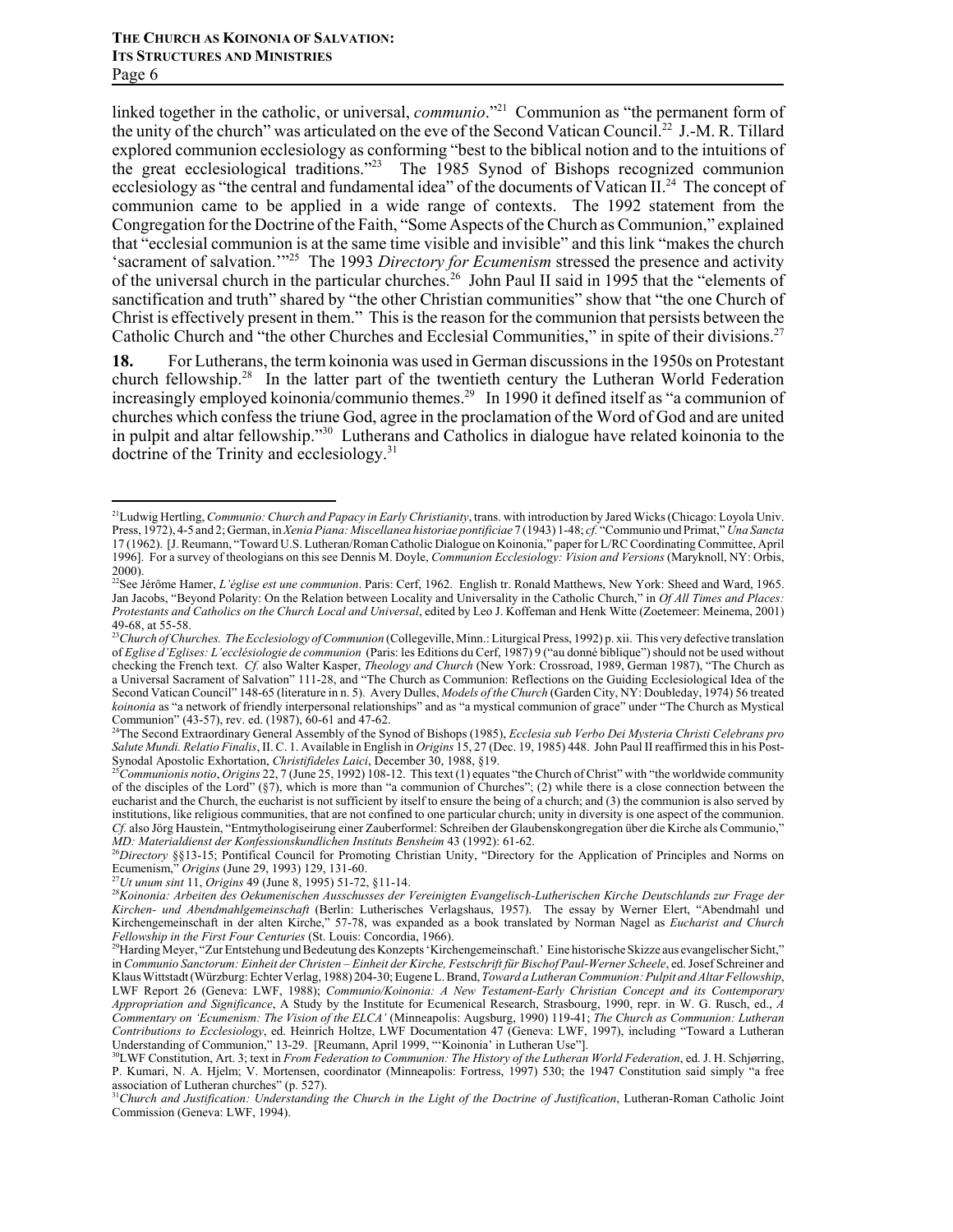**19.** Koinonia encompasses all Christians and the salvation of all who share in the gospel. Koinonia ecclesiology has many aspects but no uniform definition. The New Testament references to koinonia do not directly relate the term to "church," let alone to "ministries," but repeatedly deal with all the faithful. In presenting the church as koinonia, the Lutheran-Roman Catholic International Commission placed the church within a series of biblical images, beginning with "people of God," and added that in both our traditions "we rightly speak of the 'priesthood of all the baptized' or the 'priesthood of all believers.'"32 All structures and ministries, as instruments of koinonia, serve God's people. Whatever is said, then, of "koinonia ecclesiology" and "ministry in service of community" is to be embedded in this context: the people of God, all Christian believers.

**20.** This dialogue now wishes to contribute further to these varied understandings of the church as koinonia. The following sections will focus on koinonia ecclesiology in the context of historical and current Lutheran-Catholic relationships. Our ecclesiologies and our ordained ministries of presbyters and bishops are viewed afresh through the lens of koinonia. Our dialogue is intended to foster reconciliation between our churches and is offered to the wider ecumenical community for study and reflection.

# **II. The Local Church within the Koinonia of Salvation**

**21.** An important element in much recent koinonia ecclesiology of particular significance for this report's analysis is the concept of the "local church," understood in similar but different ways by our two traditions. On the one hand, both Lutherans and Catholics agree that there is a local body which is not merely a part of the church, but is wholly church, even if not the whole church and not in isolation from the rest of the church. Our traditions agree: "The local church is truly church. It has everything it needs to be church in its own situation.... The local church is the place where the church of God becomes concretely realized."<sup>33</sup> To say that the local church is "church" in an integral sense is to say that the essential elements of the community which participates in, shares, and is shaped by salvation are present in a complete and integral way.

**22.** On the other hand, Lutherans and Catholics differ over what "local church" designates. For Lutherans the local church is the congregation; for Catholics it is most often the diocese.<sup>34</sup> This difference is closely related to a parallel set of differences over the status of the ordained ministers who minister to these two communities: the minister of the congregation or parish (the pastor, priest, or presbyter) and the minister of the regional grouping of these communities (the bishop). This difference is rooted in the complex history of the development of local and regional church bodies (§§159-195).

**23.** This complex history begins with the variety of community structures and ministries within first-century Christianity. By the second and third centuries the pattern was established of local communities gathered for worship around the bishop, who was surrounded by a council of presbyters and assisted by deacons.<sup>35</sup> During the profound changes of the late patristic and early medieval periods, the role of the bishop and the nature and size of the communities he headed changed. The primary Christian community for most Christians in the West came to be the parish under the care of a presbyter or priest. The diocese headed by the bishop came to include many such parishes.

33Joint Working Group between the Roman Catholic Church and the World Council of Churches, *The Notion of "Hierarchy of Truths" and The Church: Local and Universal.* Faith and Order paper no. 150. (Geneva: WCC Publications, 1990), para. 13 ff.

<sup>32</sup>*Church and Justification* (§§51-62).

<sup>&</sup>lt;sup>34</sup>Within Roman Catholicism, the terms "particular church" and "local church" are often used interchangeably. Most often Vatican II uses the term "particular church" to refer to the diocese, but this term can also refer to churches in the same rite, region, or culture. There is no standard practice governing the use of this terminology. In spite of Vatican II's use of the term "particular church," this term has not enjoyed widespread acceptance. Whether or not it refers to a diocese or a larger region has to be discerned from its context. The present document explores the asymmetry between Lutheran and Roman Catholic understandings of what constitutes the basic unit of ecclesiality implied by the term "local" or "particular" church.

<sup>&</sup>lt;sup>35</sup>A forthright expression of this pattern is found in Ignatius (Smyr. 8.1), but the bishop as head of a local community came to be the common pattern.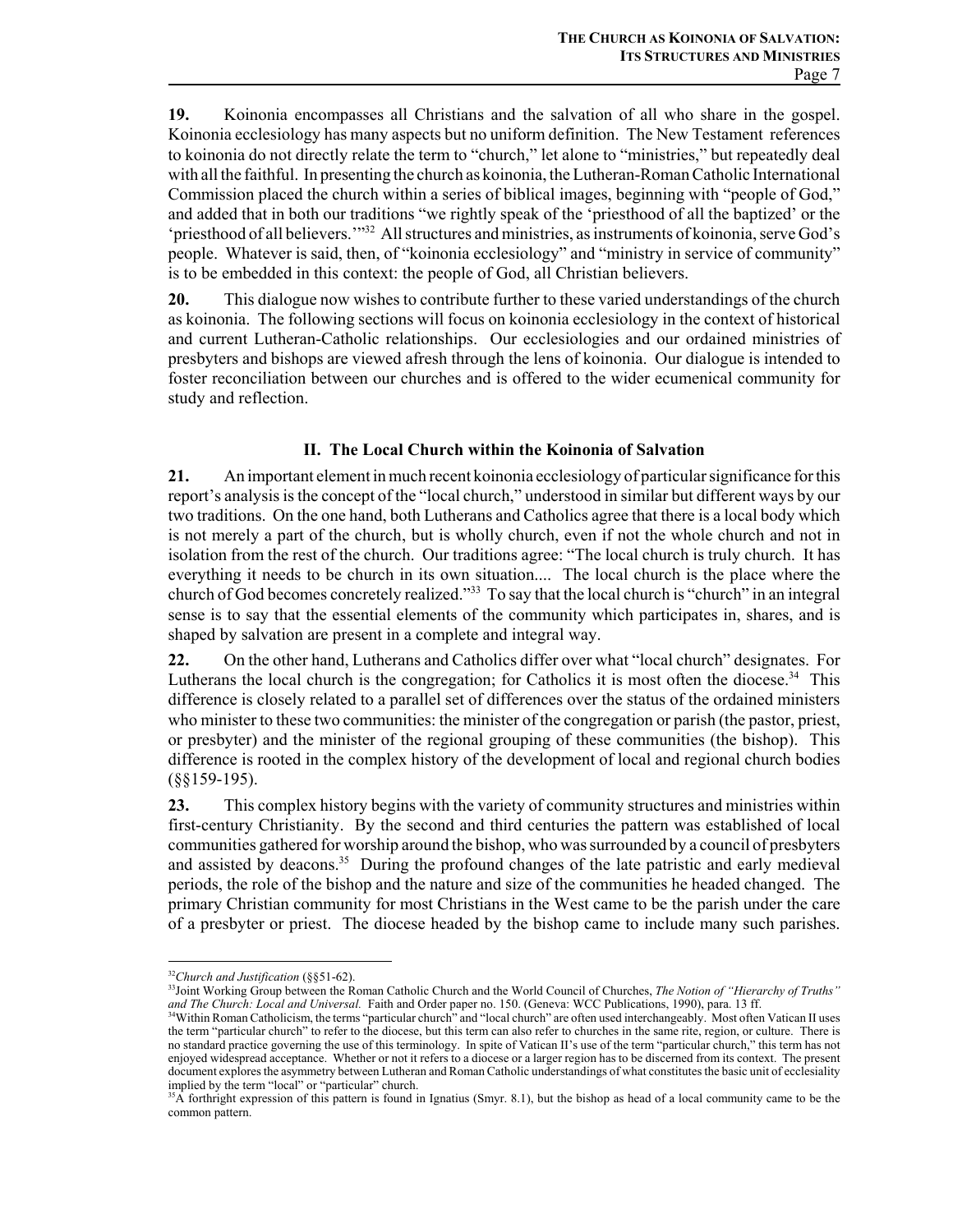These shifts contributed to the medieval uncertainties about the relation between priest and bishop and lie at the root of the Lutheran-Catholic difference about what is to be designated "local church" (§§172-175).

## **A. The Local Church in Catholic Ecclesiology**

**24.** In continuity with one aspect of the early church, Roman Catholics define the local church (or, more often, the particular church or diocese) as "a portion of the people of God whose pastoral care is entrusted to a bishop in conjunction with his priests. Thus, in conjunction with their pastor and gathered by him into one flock in the Holy Spirit through the gospel and the eucharist, they constitute a particular church."36 The basic unit of the church is therefore defined both eucharistically and ministerially. The ministry of the bishop is a constitutive element of the most basic ecclesiastical unit, the diocese, which includes all that is necessary to be a church. The link between the parish eucharist and the bishop is not obvious to most Roman Catholics, however, since they only occasionally experience a eucharistic assembly with their bishop presiding, even though they mention the bishop by name in every eucharistic liturgy the parish celebrates.

**25.** The descriptions of the local or particular church in the documents of Vatican II emphasize both elements. On the one hand, it is said that "the faithful are gathered together through the preaching of the gospel" and the eucharist.<sup>37</sup> On the other hand, it also is said, "the principal manifestation of the church consists in the full, active participation . . . at one altar, at which the bishop presides . . . .<sup>"38</sup> Since the bishop cannot always or everywhere preside over the whole flock, he establishes multiple assemblies of believers. "Parishes, organized locally under a parish priest who acts in the bishop's place, are the most important of these, because in some way they exhibit the visible church set up throughout the nations of the world."39

# **B. The Local Church in Lutheran Ecclesiology**

**26.** Lutherans, in continuity with a different aspect of the early church, have generally held that the congregation is church in the full sense. As the international Roman Catholic–Lutheran Joint Commission expressed it in *Church and Justification*:

Lutherans understand the *una sancta ecclesia* to find outward and visible expression wherever people assemble around the gospel proclaimed in sermon and sacrament. Assembled for worship the local congregation therefore is to be seen, according to the Lutheran view, as the visible church, *communio sanctorum*, in the full sense. Nothing is missing which makes a human assembly church: the preached word and the sacramental gifts through which the faithful participate in Christ through the Holy Spirit, but also the ministers who preach the word and administer the sacraments in obedience to Christ and on his behalf, thus leading the congregation.<sup>40</sup>

This understanding can be seen as a return to the pattern of the early church in which the basic ecclesial unit was a face-to-face assembly. Nevertheless, such a return involves a break with the pattern, both patristic and medieval, in which the bishop heads the local church. The office of ministry is included as an essential element of the local church in the Lutheran understanding, but this office is seen as exercised by the pastor/presbyter.

<sup>36</sup>*Christus Dominus*, 11.

<sup>&</sup>lt;sup>37</sup>Lumen gentium, 26, states that "the faithful are gathered together through the preaching of the Gospel of Christ, and the mystery of the Lord's Supper is celebrated 'so that, by means of the flesh and blood of the Lord the whole brotherhood of the Body may be welded together.'"

<sup>&</sup>lt;sup>38</sup>Sacrosanctum Concilium, 41, states, "The principal manifestation of the church consists in the full, active participation of all God's holy people in the same liturgical celebrations, especially in the same eucharist, in one prayer, at one altar, at which the bishop presides, surrounded by the college of priests and by his ministers."  ${}^{39}$ SC, 42.

<sup>40</sup>*Church and Justification*, 85.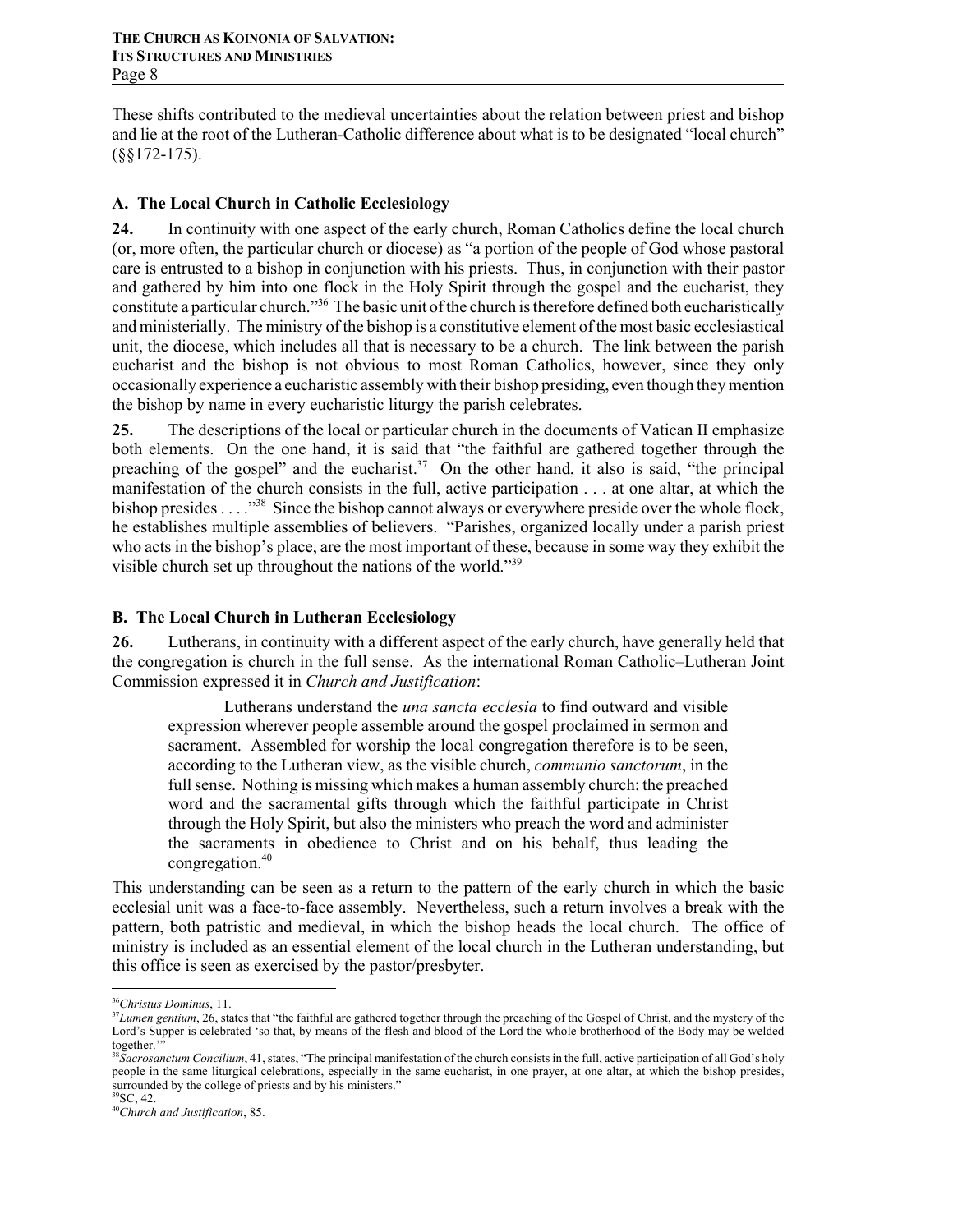# **C. Catholic-Lutheran Similarities on the Local Church**

**27.** This difference between what Lutherans and Catholics designate as the local church masks a deep structural similarity: Lutherans and Catholics each experience the church in a geographically local, face-to-face assembly where the word is preached and sacraments celebrated: the parish or congregation. In addition, for both of our churches this local assembly is not free-standing, but exists within a regional community of such assemblies, namely, a diocese or synod. These groupings reach to the national and international level, but the diocese or synod, as the primary regional community, forms the immediate institutional context of the life of the congregation or parish. Lutherans and Catholics differ as to whether the face-to-face assembly or the primary regional community is the local church in the theological sense, but the institutional life of both traditions is shaped by this pairing.

**28.** This pairing of face-to-face assembly and regional community developed over an extended period without a conscious intent to create this pattern. How is this development to be understood theologically? Is it completely fortuitous or does it express an institutional truth about how the koinonia of salvation is rightly realized, namely, the need both for the immediate experience of koinonia in the physical presence of one to another and for the embodiment of the catholicity and diversity of koinonia in a community of such face-to-face communities? It may be a theological mistake to insist that one or the other is "local church" in an exclusive sense without also saying that there is something about this pairing of face-to-face assembly and primary regional community that is ecclesiologically normative. If this pairing is normative, we must inquire what significance this structure has for our understanding of the ministries of those who preside over these communities, the pastor and the bishop.

**29.** Already in the New Testament, the worshiping community did not live in isolation but joined in koinonia with other communities. Paul took up a collection (koinonia) among his predominantly Gentile churches of Greece and Asia Minor for the church in Jerusalem (Acts 11:29; Rom. 15:25-27; 1 Cor. 16:3-5). This action extended that initial sharing of common life in Jerusalem by which "distribution was made to each as any had need" (Acts  $4:35$ ).<sup>41</sup> Typically, in the closing of the various letters of the New Testament, churches sent greetings to other churches (1 Cor. 16:19; Phil. 4:22; 2 Tim. 4:21; Titus 3:15; Heb. 13:24; 1 Pet. 5:13; 2 Jn. 13; 3 Jn. 15).

**30.** In the post-biblical period various ecclesial practices emphasized the communion among local churches. The practice of regional synods, the development of creedal expressions of the faith and of the common canon of Scripture are exercises of koinonia. Individuals presented letters of communion to be admitted to the eucharist of another bishop, indicating that the two sees were in communion with each other. The participation of three bishops in the ordination of a brother bishop signified that he was being admitted into the episcopal college, and bishops frequently visited and corresponded to maintain communion  $(\frac{8}{8}159 - 162)^{42}$ .

**31.** Christian communities experience koinonia across both space and time. Across space they experience the catholicity of the church in its extension throughout the world as one church consisting of many particular churches in communion with one another. Across time they experience continuity with the apostolic faith of the originating Christian community, the eschatological community founded on the apostles (Rev. 21:14), and with all communities before and after it that have pursued and will pursue the apostolic mission. The local church is church only within this comprehensive koinonia.

# **III. Realizations of Ecclesial Koinonia**

**32.** As the concept of local church indicates, the koinonia of salvation is realized in concrete communities with specific structures. The structures and ministries of the church embody and serve

<sup>41</sup>Nicholas Sagovsky, *Ecumenism, Christian Origins and the Practice of Communion* (Cambridge: Cambridge University Press, 2000) 128. 42Council of Nicea, canon 4.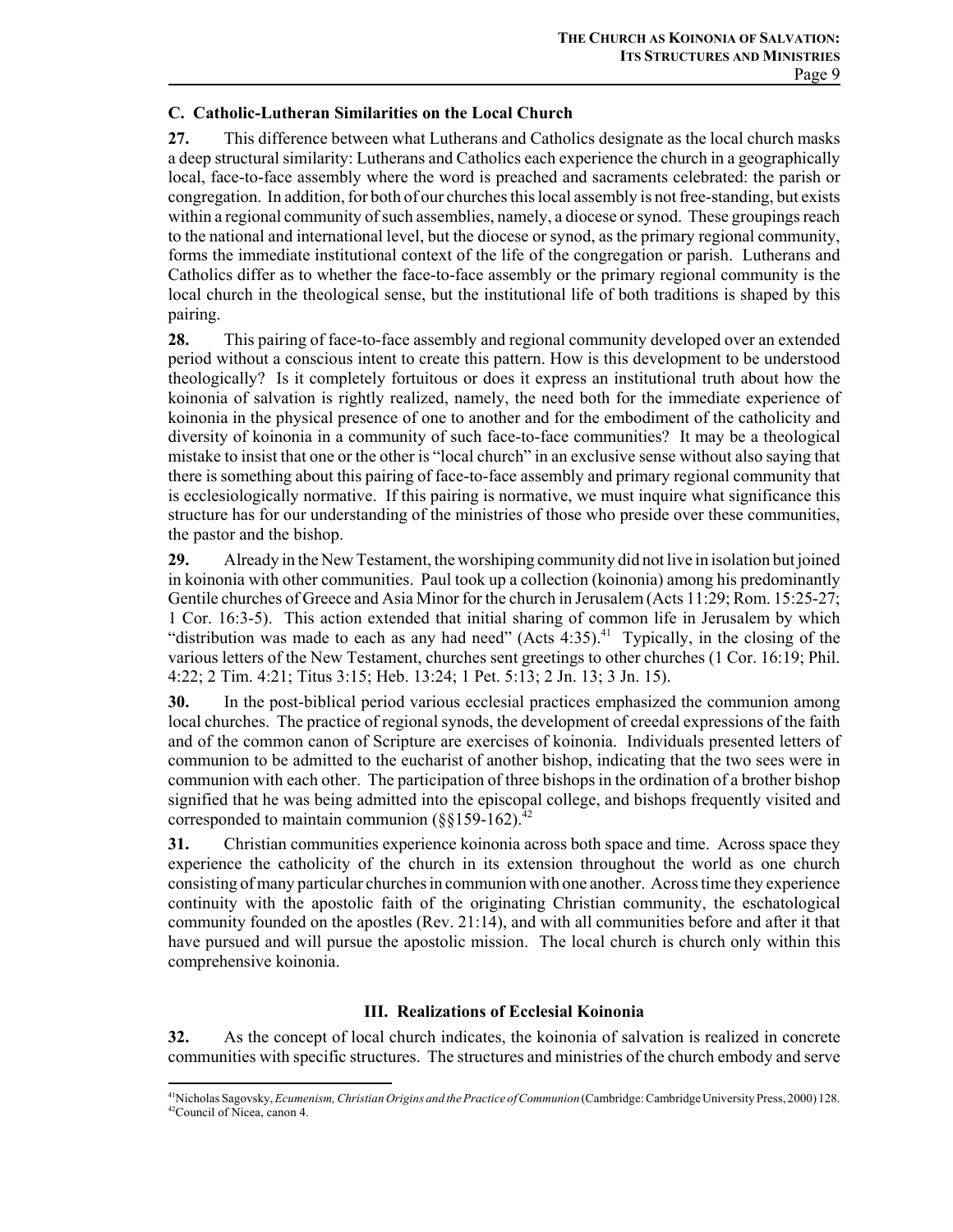the koinonia of salvation. It has been a fruitful ecumenical strategy to work from a renewed theology of communion toward a renewed consideration of longstanding difficult issues in relation to structure and ministries. In this document we attempt on the basis of a reflection on concrete structures of koinonia in our churches to look anew at controversies in relation to structure and ministry that have divided our churches in the past.

**33.** Lutherans and Catholics affirm together a variety of interdependent realizations of ecclesial koinonia: the congregation or parish (*i.e.*, a face-to-face worshiping assembly gathered by word and sacrament), a regional community or grouping of congregations or parishes (the synod in the ELCA; the diocese in the Catholic Church), a multiplicity of national structures, and a worldwide organization.

**34.** These realizations and our theological understanding of them, however, are not symmetrical in our two churches. As already noted, Lutheran and Catholic ecclesiologies differ on which realizations may actually be called a "church." In addition, Lutherans, unlike Catholics, have no worldwide body that is itself a church. Roman Catholics do not have national churches in the same sense as Anglicans, Lutherans, or Orthodox. These differences in ecclesiology involve parallel differences in evaluations of ministry. For example, Catholics consider the bishop to possess the "fullness of the sacrament of order,"<sup>43</sup> while Lutherans follow the teaching of Jerome that there is no difference other than jurisdiction between a presbyter and a bishop.<sup>44</sup> In Catholicism the ministry of worldwide communion is exercised by the college of bishops, inclusive of the bishop of Rome as member and head, who also can act on the college's behalf. While various ministries occur among Lutherans on a global level, there is no formally recognized minister of worldwide communion.

**35.** In each of our traditions the ecclesiological understanding of these various realizations of koinonia requires deeper reflection. Larger Lutheran churches around the world are typified by a structure including face-to-face assemblies or congregations, regional groupings of such congregations (in the ELCA called "synods"), and a national or supraregional body with extensive authority to make doctrinal and ecumenical decisions.<sup>45</sup> This structural pattern has rarely, however, been theologically explicated<sup>46</sup> and does not include the universal church. In Catholicism, more recent general councils have primarily focused upon theologies of ministry, which have then shaped the understanding of the structures of ecclesial koinonia. For example, Vatican I addressed the theology of the papacy, and Vatican II developed a theology of the episcopacy from which emerged a theology of the local church. A theology of the presbyterate remained comparatively undeveloped in LG since only one section discussed the priesthood within the chapter on the hierarchy.<sup>47</sup> It is not surprising, then, that the parish has not been the subject of much theological reflection within Catholicism.48 An ecumenical reflection on the structures and ministries of koinonia thus promises not only new possibilities for the relation between our churches, but also an occasion for consideration of our own ecclesiological blind spots.

### **A. The Congregation or Parish**

**36.** Lutherans and Roman Catholics affirm together that Christians share in the koinonia of salvation most immediately in the worshiping assembly gathered around the baptismal font, the

<sup>43</sup>LG, 26. The Latin text speaks of a "sacrament of order" (singular) rather than "of orders" (plural); "Episcopus, plenitudine *sacramenti ordinis* insignitus, est 'oeconomus gratiae supremi sacerdotii' . . . " (emphasis added).

<sup>44</sup>*Treatise on the Power and Primacy of the Pope* (TPPP), para. 63. *The Book of Concord*, ed. by Robert Kolb and Timothy J. Wengert (Minneapolis: Fortress Press, 2000), 340.

<sup>45</sup>On Lutheran church structures around the world, see E. Theodore Bachmann and Mercia Brenne Bachmann, *Lutheran Churches in the World: A Handbook* (Minneapolis: Augsburg, 1989). The German Lutheran churches are organized regionally within the nation rather than nationally, but they still have this threefold structure. Lutheran churches of course recognize the one, holy, catholic, and apostolic Church.

<sup>46</sup>An exception is Wolfgang Huber, *Kirche*, 2nd ed. (Munich: Chr. Kaiser, 1988).

<sup>47</sup>LG, 28. *Cf. Presbyterorum ordinis*, 4-6.

<sup>48</sup>For some exceptions see James A. Coriden, *The Parish in Catholic Tradition: History, Theology and Canon Law* (Paulist Press, 1997); U.S. Bishops' Committee on the Parish, "The Parish: A People, A Mission, A Structure," *Origins* 10 (§41, March 26, 1982) 641, 633-646; Philip J. Murnion, "Parish: Covenant Community," *Church* 12.1 (Spring, 1996) 5-10.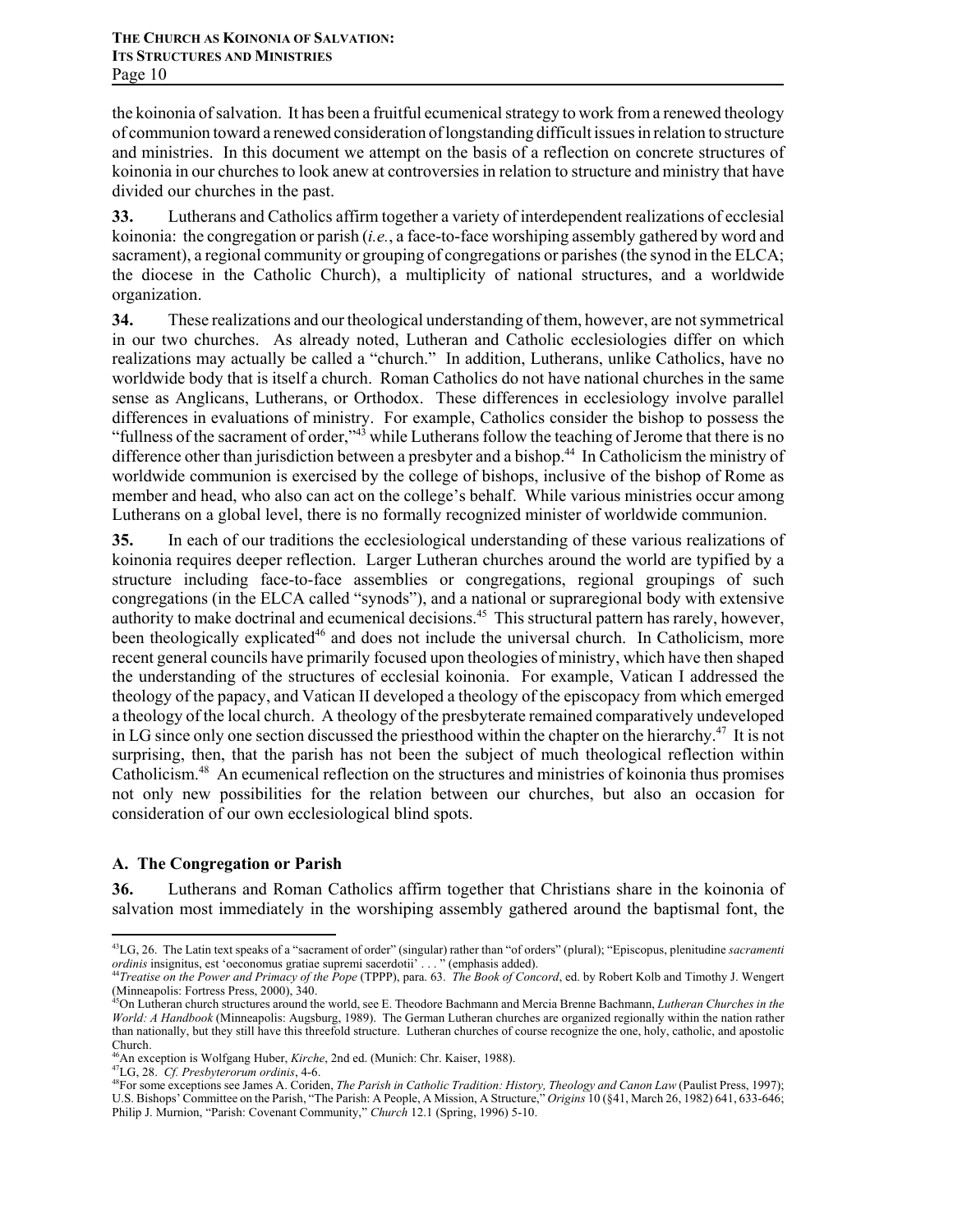pulpit, and the eucharistic table. Within these communities the gospel is preached and the faith professed, the catechumens are evangelized and formed, the community receives the baptized, and all are nurtured. There the faithful partake of one bread and become one body (1 Cor. 10:16). Mission is carried out there to and for the world.<sup>49</sup> For both Catholics and Lutherans, this face-toface community is of ecclesiological significance; it is a koinonia of salvation, whether or not it is labeled "local church" in the sense discussed above.

# **1. Lutherans on the Congregation**

**37.** The interdependence of congregation and the wider community finds expression in the definition of a congregation in the Evangelical Lutheran Church in America: "a community of baptized persons whose existence depends on the proclamation of the gospel and the administration of the sacraments and whose purpose is to worship God, to nurture its members, and to reach out in witness and service to the world. To this end it assembles regularly for worship and nurture, organizes and carries out ministry to its people and neighborhood, and cooperates and supports the wider church to strive for the fulfillment of God's mission in the world."<sup>50</sup>

**38.** Each congregation participates with the wider church in God's mission to the world. The sense of relationship, partnership, and commitment to the wider community of faith is reflected in the basic criteria for recognition of ELCA congregations for they must agree to support the life and work of this church (meaning the whole Evangelical Lutheran Church in America).<sup>51</sup> Furthermore, they must pledge to foster and participate in interdependent relationship with other congregations, the synod, and the churchwide organization. $52$ 

# **2. Catholics on the Parish**

**39.** For Catholics also, the parish, especially as a place of Sunday Eucharistic worship and as the place of Christian initiation, is where the people of God experience the church most immediately. The universal church is actualized in specific places and circumstances, in specific cultures and within particular communities, or not at all. The parish is both gathered together by the preaching of the gospel of Christ<sup>53</sup> and joined together through the flesh and blood of the Lord's body in its celebration of the Lord's Supper.<sup>54</sup>

**40.** The theology of the parish has been strengthened by the implementation of the Rite of Christian Initiation of Adults, which presumes a local community that helps the candidates and catechumens throughout the whole process of initiation and their further formation in faith and witness. Within a theology of baptism, the parish is the context and specific *place* of formation in Christian living. The tie to the diocesan church also finds expression within the Rite of Christian Initiation of Adults, in the "rite of election," when candidates are presented to the bishop by name in the cathedral church.<sup>55</sup>

# **B. The Synod or Diocese**

**41.** Catholics and Lutherans affirm together that congregations and parishes cannot exist in isolation, but must be in communion with one another within larger regional communities in order

<sup>49</sup>*Ad Gentes*, 37; Provision 9.11., in the *Constitution, Bylaws, and Continuing Resolutions of the Evangelical Lutheran Church in America*, 2001 ed., (Chicago: ELCA), 58. (CBCR)

<sup>50</sup>Provision 9.11. in the *CBCR*, 58.

<sup>51</sup>See Provision 9.21. in the *CBCR*, 58.

<sup>52</sup>Provision 9.41. in the *CBCR*, 60. The same text is found in required provision \*C4.03. in the *Model Constitution for Congregations* as contained in the ELCA churchwide constitution, 221-222.

 ${}^{53}LG$ , 26.

 $<sup>54</sup>LG$ , 26. Even though the document does not actually say that these groups are parishes, it does refer to them as local congregations. The</sup> text affirms that Christ, by whose power the one, holy, catholic, and apostolic church is gathered together, is present in these communities. 55Rite of Christian Initiation of Adults, 9.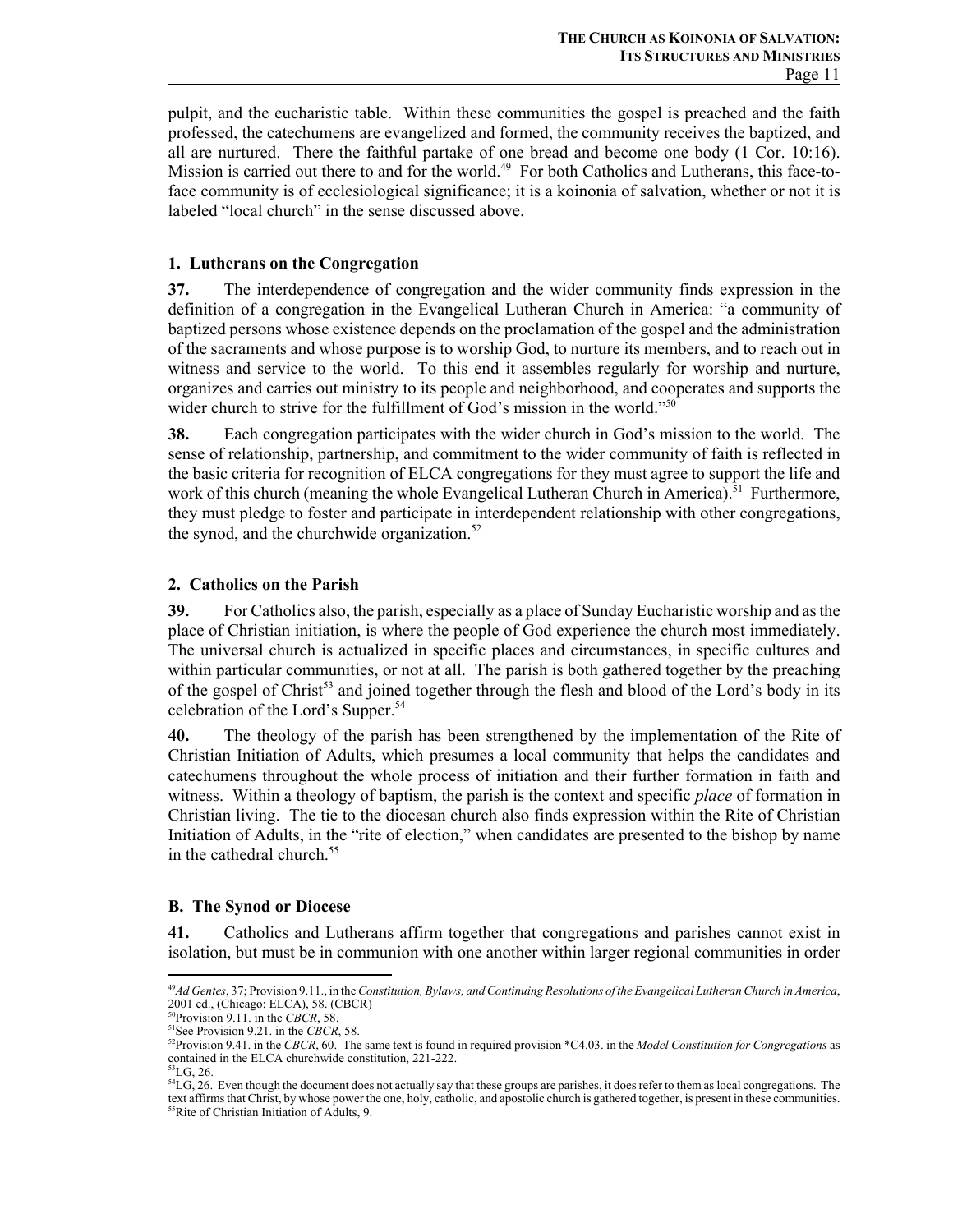to realize koinonia and to carry out mission. In both our churches, essential ecclesial functions are carried out within the regional community of the diocese or synod, such as ordaining pastors and priests, pastoral care of clergy and congregations, and important aspects of ecclesial discipline. In both churches, the diocese/synod is understood to be church in the full sense. Most importantly, this community is the primary location of the congregation's or parish's connection with the wider church.

# **1. Lutherans on Synodical Realizations**

**42.** The Evangelical Lutheran Church in America (ELCA) seeks "to function as people of God through congregations, synods, and the churchwide organization, all of which shall be interdependent. Each part, while fully church, recognizes that it is not the whole church and therefore lives in a partnership relationship with the others."56 Furthermore, "congregations find their fulfillment in the universal community of the Church, and the universal Church exists in and through congregations."57

**43.** The interdependence of congregations, synods, and churchwide organization reflects the earliest Lutheran self-understanding. As early as 1523, "Luther does not speak of the local congregation as being . . . self-sufficient. The practical expression of his conviction is seen in the fact that visitations were carried out. In particular, the observance of the 'evangelical doctrine' (*doctrina evangelica*) is not the concern of the individual congregation [alone]; it is the concern of all those who profess this doctrine."<sup>58</sup>

**44.** In the ELCA synods are comprised of congregations. Congregations in a synod function together both through the synodical assembly and through the ongoing cooperation that is led by the synodical bishop and guided by the elected Synod Council. The ELCA's churchwide constitution mandates: "Each synod, in partnership with the churchwide organization, shall bear primary responsibility for the oversight of the life and mission of this church in its territory."<sup>59</sup> In the ELCA, synods are the primary locus for the oversight of ordained ministry. All ordinations are regularly performed by synodical bishops. Synods carry out the full range of ecclesial activities and are themselves realizations of the koinonia of salvation.<sup>60</sup>

# **2. Catholics on Diocesan Realizations**

**45.** For Catholics, the particular church, most often a diocese, already embraces a number of parishes, the face-to-face congregations, in which the word is preached, the eucharist celebrated, and new members initiated. Every particular church must be in communion with other particular churches and in continuity with its apostolic foundations. Each particular church shows solicitude for the entire church, which includes proclaiming the gospel to the entire world, collaborating with one another, keeping unity with the church in Rome, helping the missions, and extending assistance to other churches.<sup>61</sup>

**46.** A particular church is not a subdivision of the universal church, although there is an interdependence between the particular and universal church. "In and from these particular churches there exists the one unique catholic church. For this reason individual bishops represent their own church, while all of them together with the pope represent the whole church in the bond of peace, love and unity."<sup>62</sup> Within the episcopal college, bishops represent their particular church in the communion of churches, the collegiality of bishops paralleling the communion of churches.

<sup>56</sup>Provision 8.11. of the *CBCR*, 50.

<sup>57</sup>Provision 3.02. of the *CBCR*, 20.

<sup>58</sup>Werner Elert, *The Structure of Lutheranism*, translated by Walter A. Hansen (St. Louis: Concordia, 1962) 369.

<sup>59</sup>Provision 10.21. in the *CBCR*, 75.

<sup>60</sup>Provisions †S6.03. and †S8.12. in the *Constitution for Synods* as printed in *Constitutions, Bylaws, and Continuing Resolutions of the Evangelical Lutheran Church in America* (2001 version), 187-89 and 193-95.

 ${}^{61}LG$ , 23.

 ${}^{62}LG$ , 23.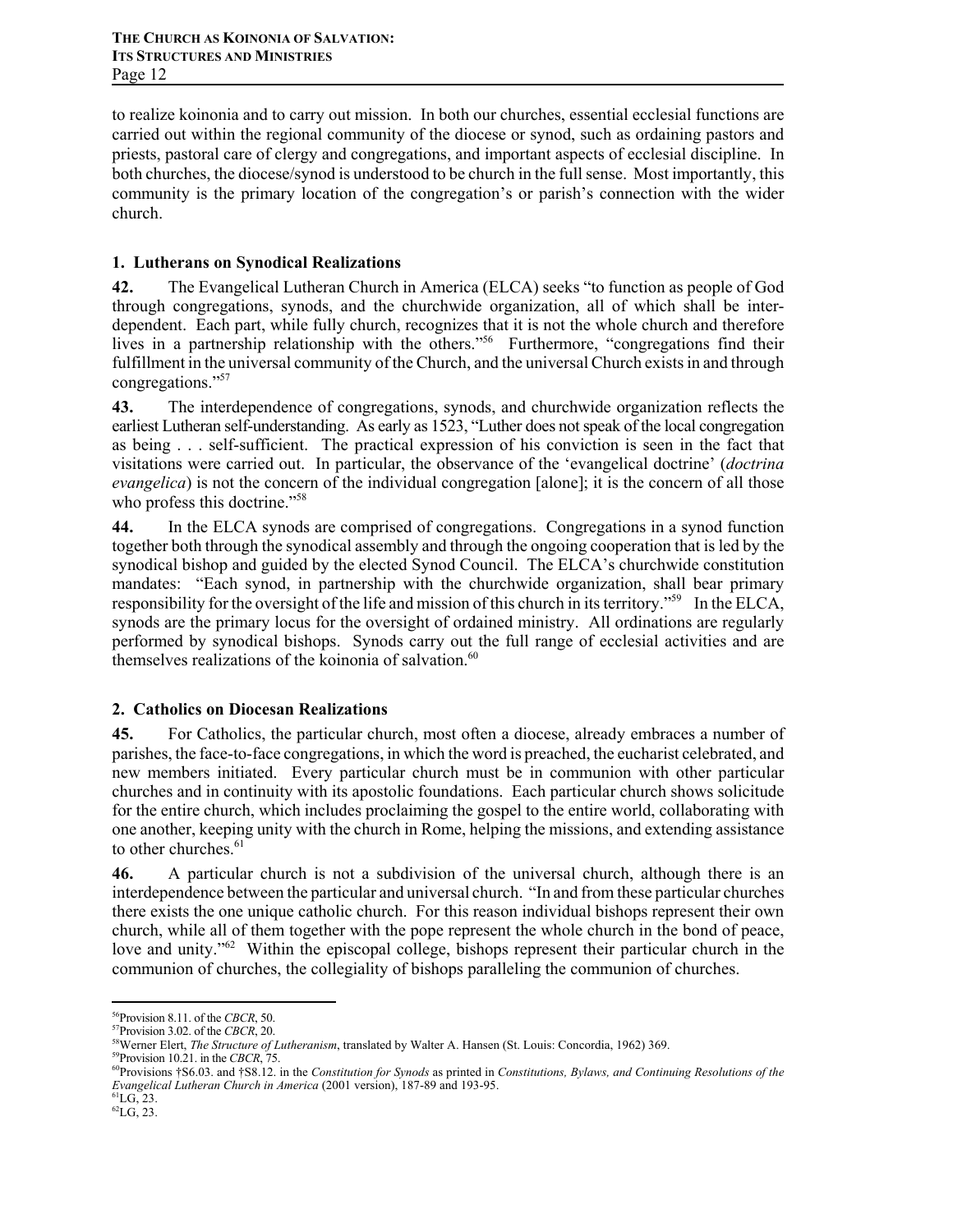#### **C. National Realizations of Koinonia**

**47.** Lutherans and Catholics affirm together the significance of national elements in the life of the church. Conferences of bishops for the Latin Catholic Church most often serve national groupings. From the time of the Reformation, Lutheran churches have been organized along the lines of national or other political units.<sup>63</sup>

## **1. Lutherans on National Realizations**

**48.** For historical reasons, such as language and the close relationship between church and state, Lutherans have tended to be organized into national churches for mission, among other purposes.<sup>64</sup> For example, the ELCA is "church" in the theological sense and is not a federation or association of congregations or synods. As church, the ELCA has a pastor, its presiding bishop, who carries out a range of pastoral activities in service of this church.<sup>65</sup> The churchwide organization has extensive authority. Only this churchwide expression can enter into relations of full communion with other churches.66 Lutherans have rarely sought to provide a theological rationale for the importance that such national churches have played in their life.<sup>67</sup>

# **2. Catholics on National Realizations**

**49.** In the history of the church, various structures have existed at a level more geographically extensive than the diocese, but less extensive than the church as a whole: e.g., provinces or patriarchates. These structures have varied widely in their powers and responsibilities. The Eastern Catholic Churches have retained synodal structures. Since the Second Vatican Council, national conferences of bishops have come to play an important role in the life of the Latin Catholic Church. They gather bishops of a given nation or territory which foster a closer koinonia among the churches and collegiality among the bishops for the people of that area.<sup>68</sup> The exact theological status of these conferences is not entirely determined.69 John Paul II's *Motu Proprio, Apostolos Suos,* describes the extent of the conferences' authority:

The Conference of Bishops can issue general decrees only in those cases in which the common law prescribes it, or a special mandate of the Apostolic See, given either *motu proprio* or at the request of the Conference, determines it. In other cases the competence of individual diocesan Bishops remains intact; and neither the Conference nor its president may act in the name of all the Bishops unless each and every Bishop has given his consent.<sup>70</sup>

<sup>63</sup>The Church of Sweden and the German Landeskirchen are examples.

<sup>&</sup>lt;sup>64</sup>The ELCA is only a slight exception to this pattern of national organization; it includes a Caribbean Synod in Puerto Rico and the U.S. Virgin Islands.

<sup>65</sup>Provision 13.21. in the *CBCR*, 90.

<sup>66</sup>Provision 8.71. in the *CBCR* 54.

<sup>&</sup>lt;sup>67</sup>This lack was noted in an important address by E. Clifford Nelson to the 1963 Assembly of the Lutheran World Federation, "The One Church and the Lutheran Churches," in *Proceedings of the Fourth Assembly of the Lutheran World Federation*, Helsinki, July 30-August 11, 1963 (Berlin: Lutherisches Verlagshaus, 1965).

<sup>68</sup>CD, 38. "Pope Paul VI, in his 1966, *Motu Proprio Ecclesiae Sanctae*, called for Episcopal Conferences to be established wherever they did not yet exist; those already existing were to draw up proper statutes; and in cases where it was not possible to establish a Conference, the Bishops in question were to join already existing Episcopal Conferences; Episcopal Conferences comprising several nations or even international Episcopal Conferences could be established. Several years later, in 1973, the Pastoral Directory for Bishops stated once again that 'the Episcopal Conference is established as a contemporary means of contributing in a varied and fruitful way to the practice of collegiality.' These Conferences admirably help to foster a spirit of communion with the Universal Church and among the different local Churches." (John Paul II, *Motu Proprio*, "On the Theological and Juridical Nature of Episcopal Conferences" (*Apostolos suos*), 21 May 1998, §5. *Ecclesiae sanctae* and the *Pastoral Directory of Bishops*, *Origins* Vol. 28, No. 9 (July 30, 1998) p. 153, §5. <sup>69</sup>*Ibid.*

<sup>70</sup>*Ibid.*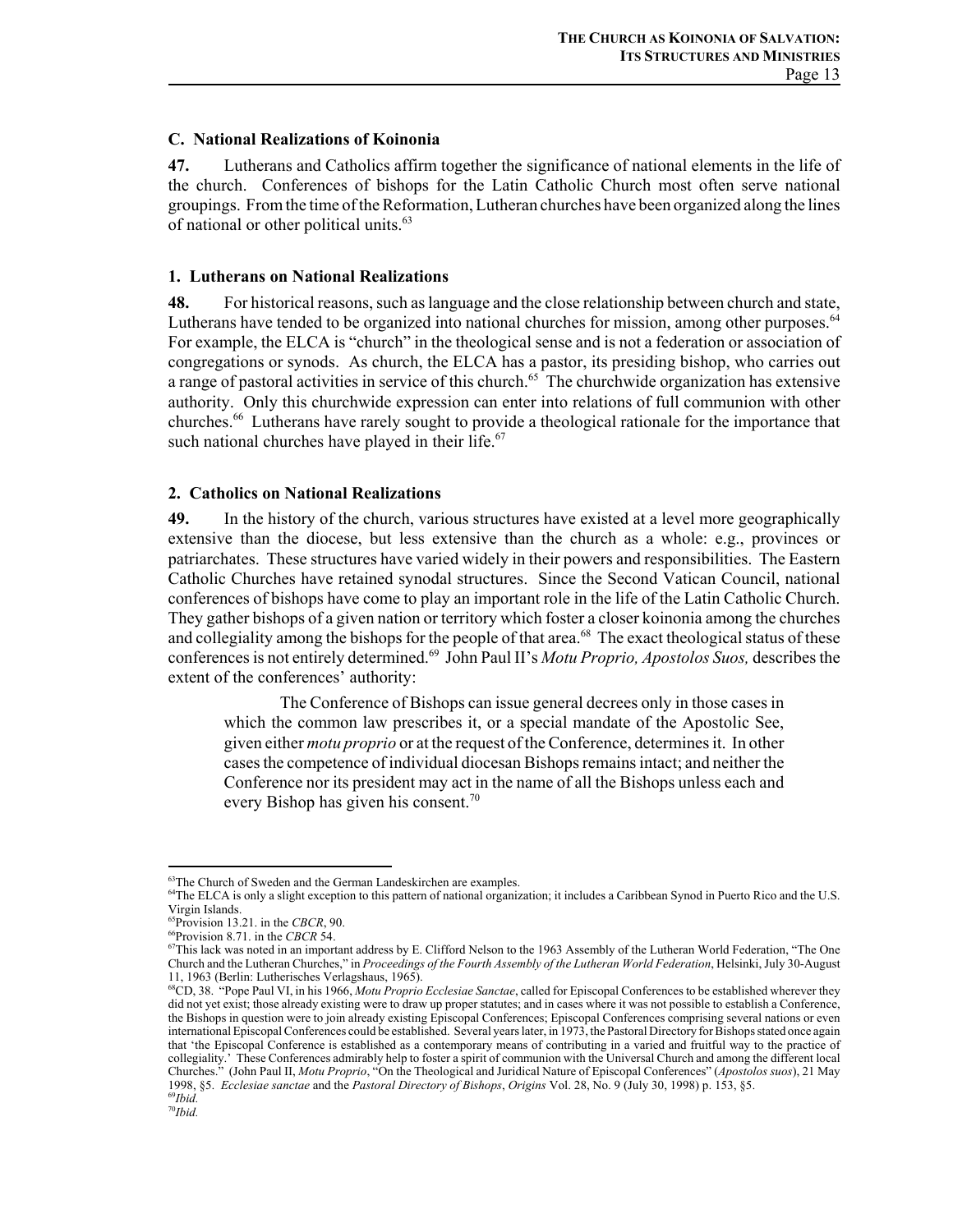**50.** The authority of the episcopal conference is limited by the individual responsibility of each bishop as pastor of his particular diocese and by the supreme authority of the church.<sup>71</sup> Episcopal conferences do not have the ecclesial status of the diocese, the patriarchate, or the worldwide church. They are headed by a president who does not have pastoral authority over the churches represented in the conference. The national bishops' conferences do not play the role in the Catholic Church that the autonomous national churches play within Lutheranism.

# **D. Worldwide Realization**

**51.** Lutherans and Catholics affirm together that the worldwide expression of ecclesial life is a communion of churches, embodying the apostolicity and catholicity of the church. Each understands the universal church to be realized in local or particular churches, and these are not parts of the church but realizations of the one church. They are in communion with one another and with their apostolic origins. The universal church as the comprehensive koinonia of salvation forms the context within which all churches are church. Both Lutherans and Catholics have structures of worldwide decision making and action, no matter how these structures and their authority may differ.

## **1. Lutherans on Worldwide Realization**

**52.** For most of its history, Lutheranism had no worldwide structural realization. A growing sense of a need for international Lutheran solidarity led first to the gathering of individual Lutherans in the Lutheran World Convention (1923) and later to the organization of Lutheran churches in the Lutheran World Federation (1947). As noted earlier, the LWF does not define itself as a church, but as "a communion of churches which confess the triune God, agree in the proclamation of the Word of God and are united in pulpit and altar fellowship."72 As a communion of churches, the LWF acts on behalf of its member churches in areas of common interest such as ecumenical relations, theology, humanitarian assistance, human rights, communication, and various aspects of mission and development, $^{73}$  but does not perform the full range of ecclesial actions, does not have the authority of a church, and is not structured as a church. The LWF is headed by a President and a General Secretary who are not understood as pastors of world Lutheranism. The LWF has, however, exercised what amounts to discipline in relation to its German-language churches in Southern Africa during the apartheid era, and was the organ by which a consensus of its member churches was formed around the *Joint Declaration on the Doctrine of Justification*. The LWF is a realization of the koinonia of salvation, even if not in itself church.

#### **2. Catholics on Worldwide Realization**

**53.** The Roman Catholic Church understands itself as one church, which finds concrete, historical objectification in a plurality of particular churches: "The Catholic Church herself subsists in each particular church, which can be complete only through effective communion in faith, sacraments and unity with the whole body of Christ."<sup>74</sup> Thus the universal church does not result from an addition or a federation of particular churches. The particular church embodies the universal church in the sense that it is the specific place where the universal church is found, yet it manifests this universality in communion with other particular churches. The bishops in communion with one another and with the bishop of Rome assure the continuity of the particular churches with the

 $<sup>71</sup>LG$ , 23 stipulates that "individual bishops, in so far as they are set over particular churches exercise their pastoral office over the portion</sup> of the people of God assigned to them, not over other churches nor over the church universal. But as members of the Episcopal college and legitimate successors of the apostles, by Christ's arrangement and decree, each is bound to be solicitous for the entire church; such solicitude, even though it is not exercised by an act of jurisdiction, is very much to the advantage of the universal church."

<sup>72</sup>LWF Constitution, Article III: Nature and Function.

<sup>73</sup>LWF Constitution, Article III: Nature and Function.

<sup>74</sup>John Paul II, address 12 September 1987, printed in *Origins* 17:16 (1 October 1987) 258. Here John Paul II extends the assertion in LG 8, that the Church of Christ subsists in the Roman Catholic Church to the relationship between the universal church and particular churches.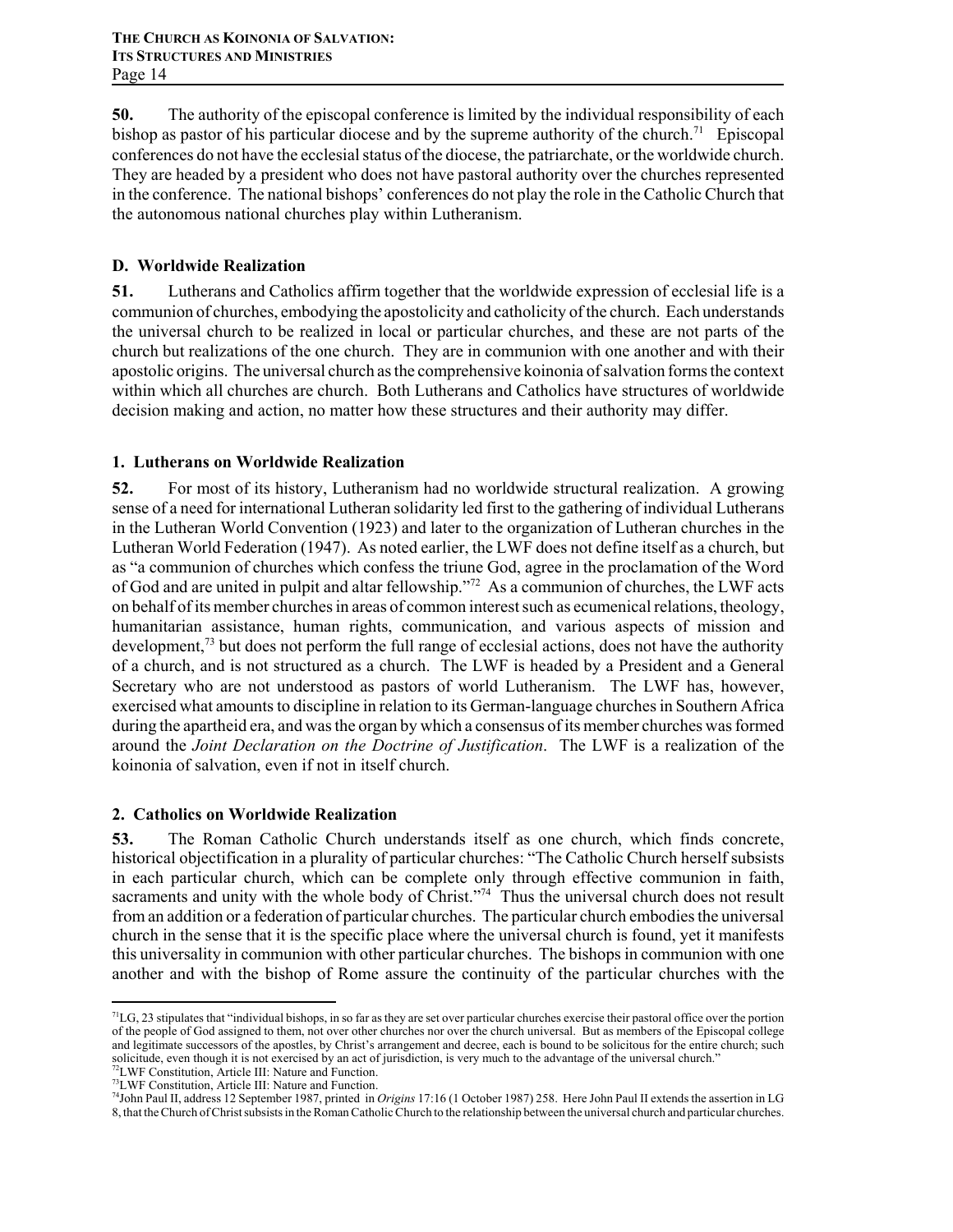apostolic church and represent their churches in communion with other particular churches. LG refers to the mystical body of Christ also as a "body of churches."75

#### **IV. Ministry in Service of Communion**

**54.** Lutheran-Catholic differences in the understanding of the structure of the church at the local, regional or national, and worldwide realizations are paralleled by differences in the understanding of ministry. Distinct ministries serve the koinonia of salvation in every ecclesial realization. Lutheran pastors and Catholic priests serve face-to-face assemblies. Bishops serve regional communities of such assemblies. In the Roman Catholic Church, the bishop of Rome has a special role in serving the communion of the universal church. Asymmetry between the two traditions occurs because Catholics locate the basic unit of the church in the particular church or diocese, while for Lutherans the basic unit of the church is the congregation. This asymmetry is paralleled by where they locate the fullness of ministerial office. Catholics locate the fullness of ministry in the bishop, while Lutherans find the office of Word and sacrament fully realized in the pastor.

#### **A. A History of the Present Differences Between Lutherans and Roman Catholics**

**55.** As shown in the accompanying Explanation (New Testament and history sections), the theological understanding of ordained ministry has varied significantly over the history of the church. The New Testament churches knew offices that were present only at the church's origin (*e.g.*, apostle), but also used terms such as *presbyteros* and *episkopos* which became standard titles of offices in later church history. The exact nature and function of these ministries varied in the New Testament. The threefold ordering of bishop, presbyter, and deacon became widespread in the patristic church, but the function of these ministries changed over time, especially with the rise of the parish presided over by the priest as the most widespread form of face-to-face Christian community. As discussed in section 168-170, the nature of the distinction between priest or presbyter and bishop was an unsettled matter even in medieval theology. The Lutheran and Catholic understandings of ordained ministry in the sixteenth century were worked out against the background of this medieval uncertainty.

**56.** Peter Lombard, Thomas Aquinas, and many medieval theologians taught that bishop and priest belonged to the same order (*sacerdotium)*. The Lutheran Reformers went further, and held that the distinction in dignity and power between bishop and presbyter was not established by divine law (*jure divino*) but by human authority (*jure humano*) (*see below* §§176-182). Whatever "power" (*potestas*) is needed to "preside over the churches" belongs "by divine right to all who preside over the churches, whether they are called pastor, presbyters, or bishops."76 Since the congregation is the community gathered by word and sacrament which mediate salvation, the congregation must be church. In a situation of emergency, a church can provide for the needed ministry of word and sacrament by its own pastors ordaining clergy, since in principle a presbyter can do what a bishop can do, however matters may be ordered in non-emergency situations.<sup>77</sup> On this basis, when the Catholic bishops would not ordain evangelical clergy, Lutheran churches within the Holy Roman Empire proceeded in the 1530s to ordain clergy with pastors as the presiding ministers.<sup>78</sup> The Lutheran argument was complex, appealing both to ecclesiological claims about the powers of the church and to claims about the essential equality of presbyter and bishop. This argument reflects the idea that the presbyter could in a situation of necessity exercise all essential functions of the office of ordained ministry.

<sup>75</sup>LG, 23.

<sup>76</sup>TPPP, 60f.

 $77$ TPPP, 72.

<sup>&</sup>lt;sup>78</sup>See §§187-188 for ordinations in continental Lutheranism by pastors with responsibilities as superintendent; for bishops continuing to ordain in Nordic countries, see §§189-195.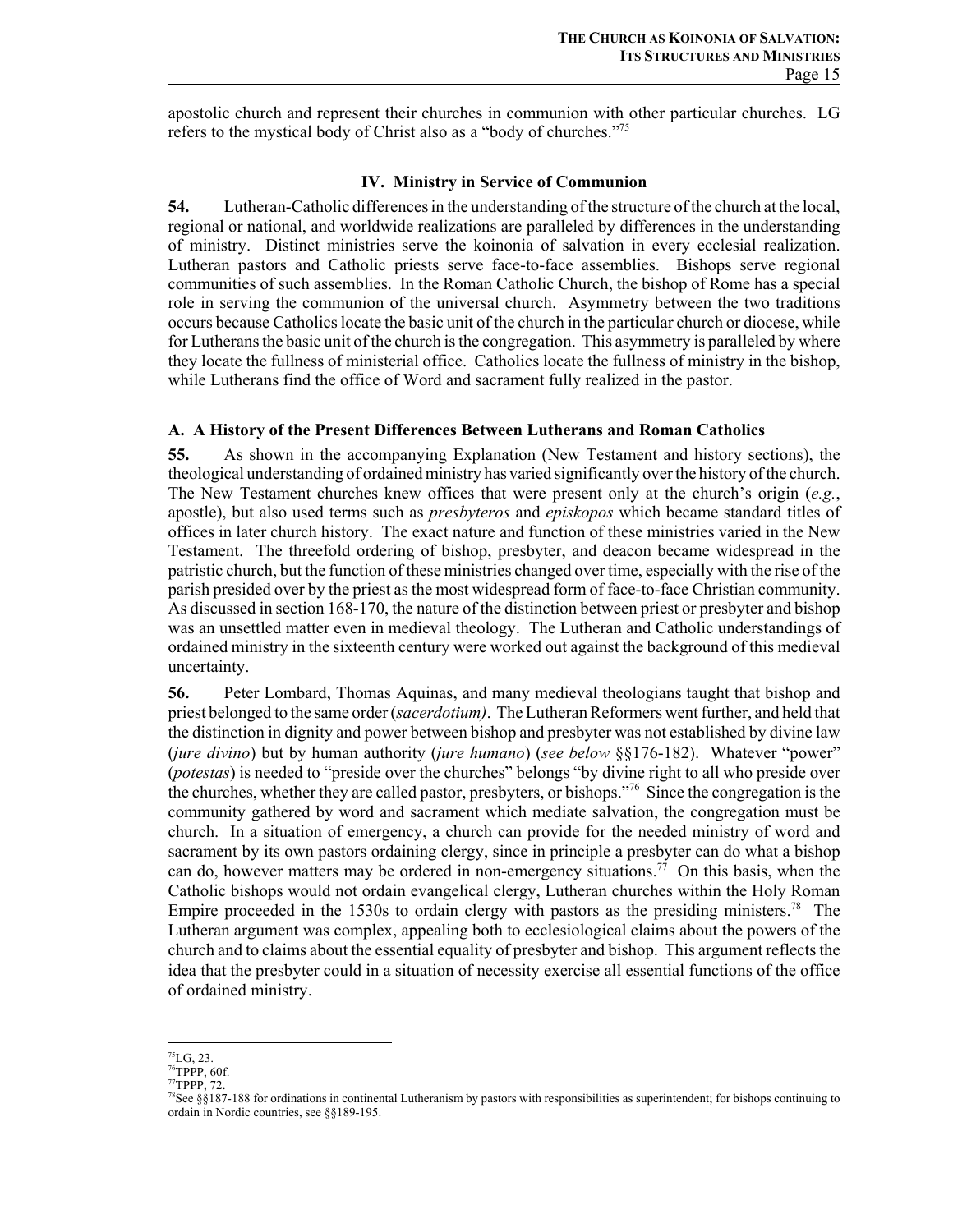**57.** Consistent with this confessional Lutheran understanding, the ELCA is characterized throughout its structures by the interdependence between the assembly and the ordained ministry. The congregation is served by a pastor; the synod is served by a bishop; the ELCA as a whole is served by a presiding bishop. This structure is typical of Lutheran churches and some Lutheran theologians have seen in this structure a normative expression of the Lutheran understanding of the church.79

**58.** At the Council of Trent, the Catholic Church spoke of "a hierarchy in the church, instituted by divine appointment, consisting of bishops, priests, and ministers," but stopped short of stating that the office of bishop exists in the church *jure divino* or that the episcopate is an order distinct from the presbyterate.<sup>80</sup> It did affirm, however, that bishops in particular belong to this hierarchical order (*gradus*), have been made by the Holy Spirit rulers of the church of God, are higher than priests, and are able to confer the sacrament of confirmation and to ordain the ministers of the church.<sup>81</sup> Those who "have neither been duly ordained nor [been] commissioned by ecclesiastical and canonical authority" are not "legitimate" (*legitimos*) ministers of word and sacraments.<sup>82</sup>

**59.** Vatican II, in continuity with the implications of the Apostolic Constitution of Pius XII Sacramentum ordinis,<sup>83</sup> affirmed that episcopal ordination alone confers the fullness of the sacrament of Order.<sup>84</sup> The priest or presbyter participates in the sacrament of Order in a less complete manner.<sup>85</sup> That the bishops as a body are successors to the apostles is by divine institution.<sup>86</sup> However, Vatican II left open whether the distinction between bishop and presbyter is of divine institution.<sup>87</sup> Only a bishop confers the sacrament of Order. If the local or particular church possesses all that is needed to be truly church, then it must include within itself all ministries essential to the church. If the bishop alone exercises the fullness of the ministerial priesthood, then only that church which includes a bishop can be such a local or particular church.<sup>88</sup>

# **B. Ordained Ministry Serving the Congregation or Parish**

**60.** Catholics and Lutherans affirm together that the ministry of an ordained pastor or priest is a constitutive element of the koinonia of salvation gathered around font, pulpit, and altar. Central to this ministry is preaching the gospel, presiding in the sacramental life of the community, and leading as pastor the community in its life and mission. The activities of this minister are instruments of the life of the congregation as a koinonia of salvation.

# **1. Catholics**

61. The pastor, a member of the presbyterate,<sup>89</sup> is the proper shepherd of the parish. He exercises the duties of teaching, sanctifying, and pastoral care in the community entrusted to him under the authority of the diocesan bishop in whose ministry of Christ he has been called to share.<sup>90</sup> In a

<sup>79</sup>See the discussions in Kurt Schmidt-ClauSsen, "The Development of Offices of Leadership in the German Lutheran Church: 1918- Present, "in *Episcopacy in the Lutheran Church? Studies in the Development and Definition of the Office of Church Leadership*, edited by Ivar Asheim and Victor R. Gold (Philadelphia: Fortress Press, 1970), 72-115; Wilhelm Maurer, *Das synodale evangelische Bischofsamt seit 1918*, Fuldaer Hefte 10 (Berlin: Lutherisches Verlagshaus, 1955).

<sup>80</sup>Council of Trent, Session 23, Canons on the sacrament of Order, 6.

<sup>81</sup>Council of Trent, Session 23, Chapter 4.

<sup>82</sup>Council of Trent, Session 23, Canons on the sacrament of Order, 7.

<sup>83</sup>DH 3860. Pius XII, "Sacramentum ordinis," *Acta apostolicae sedis* 40 (1948) 5-7.

<sup>84</sup>LG, 21.

 $85\overline{LG}$ , 28; PO, 2.

 $^{86}LG$ , 20.

<sup>87</sup>Avery Dulles, "Ius Divinum as an Ecumenical Problem," *Theological Studies* 38 (1977) 689.

<sup>88</sup>Vatican II defines the diocese as "a portion of the people of God whose pastoral care is entrusted to a bishop in cooperation with his priests" (CD, 11).

<sup>&</sup>lt;sup>89</sup>Code of Canon Law, can. 521 °1.

<sup>90</sup>Code of Canon Law, can. 519.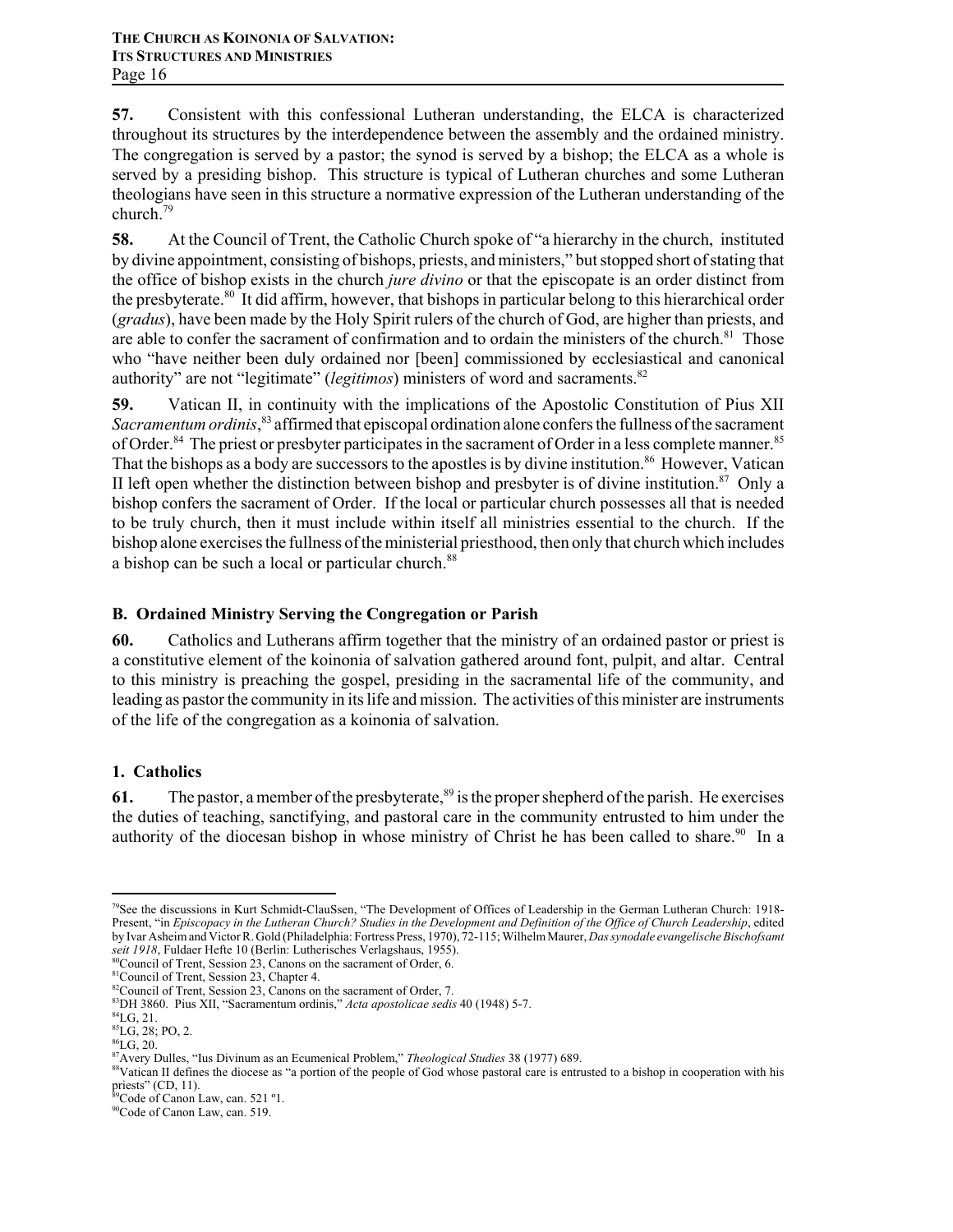certain sense, presbyters make the bishop present in the individual local congregation.<sup>91</sup> Together with the bishop presbyters constitute one presbyterium,<sup>92</sup> evidence of the collegial character of the order. A presbyter carries out the duties of teaching, sanctifying, and governing with the cooperation of other presbyters or deacons and the assistance of other members of the Christian faithful. In their own locality priests also make visible the universal church.<sup>93</sup> The pastor of a parish works with the bishop and with the presbyterate of the diocese to ensure that "the faithful be concerned for parochial communion and that they realize that they are members both of the diocese and of the universal church and participate in and support efforts to promote such communion."<sup>94</sup>

# **2. Lutherans**

**62.** Lutherans have historically emphasized the single office of word and sacrament exercised by all ordained ministers. The vast majority of such ministers are congregational pastors. In preaching the word and celebrating the sacraments, their ministry is essential to the congregation as church and intimately related to the character of the congregation as a koinonia of salvation. They "stand both within the congregation and over against it. They stand with the whole people of God because all share in the one ministry of the church. They stand over against the congregation because in God's name they proclaim the saving gospel to God's people, and therefore bear the authority of God's word, but only insofar as their proclamation is faithful to the gospel."<sup>95</sup>

## **C. Ordained Ministry Serving Regional Communities**

**63.** Lutherans and Catholics affirm together that the realization of koinonia in the primary regional community is presided over by an ordained minister, called a bishop. Lutherans and Catholics agree that the bishop exercises a priesthood or ministry of word and sacrament also shared in by the priest or pastor. Episcopal ministry finds its center in word, sacrament, and pastoral leadership. This ministry serves the unity of the church, both within the regional community and in the relation of this regional community with the church of all times and places.<sup>96</sup>

# **1. Catholics**

**64.** In the Catholic Church a bishop is a priest who has the "fullness of the sacrament of order."97 Ordination to the episcopacy confers the offices of sanctifying, teaching, and governing.<sup>98</sup> By virtue of his ordination, the bishop's authority in his diocese is "proper, ordinary, and immediate,"99 which means that it is not delegated by higher ecclesiastical authority. He is able to exercise this authority, however, only in communion with the college of bishops and the bishop of Rome. Among his duties, "the preaching of the gospel occupies the pre-eminent place."100 He is the pastor of a particular church, which includes multiple parishes.

**65.** In the Catholic Church, bishops function within the college of bishops to which they are admitted by virtue of their episcopal ordination and hierarchical communion with the bishop of

 $91 \text{LG}$ , 28.

 $^{92}LG$ , 28. PO, 8.

 ${}^{93}LG$ , 28.

<sup>&</sup>lt;sup>94</sup>CIC, can. 529 °2.

<sup>95</sup>Lutheran World Federation, *The Lutheran Understanding of Ministry* (1983), reprinted in *Ministry: Women, Bishops*, LWF Studies (1993), para. 21.

<sup>&</sup>lt;sup>96</sup>Presbyterian polities stress the interrelation of the face-to-face assembly and the regional community of such assemblies. Ministry at the regional level, however, is exercised by the presbytery as a college rather than by a single ordained minister such as a bishop. The possibility of such a polity has not been a part of the discussions of this dialogue. While Lutheran churches have generally included a regional ordained minister of oversight, a presbyterian polity has not been seen as unacceptable, and the ELCA is in full communion with the Presbyterian Church (U.S.A.). Catholic theology requires the presence of a bishop.

 ${}^{97}LG$ , 26.

<sup>98</sup>*LG,* 21.

 $^{99}LG$ , 27.  ${}^{100}\text{LG}$ , 25.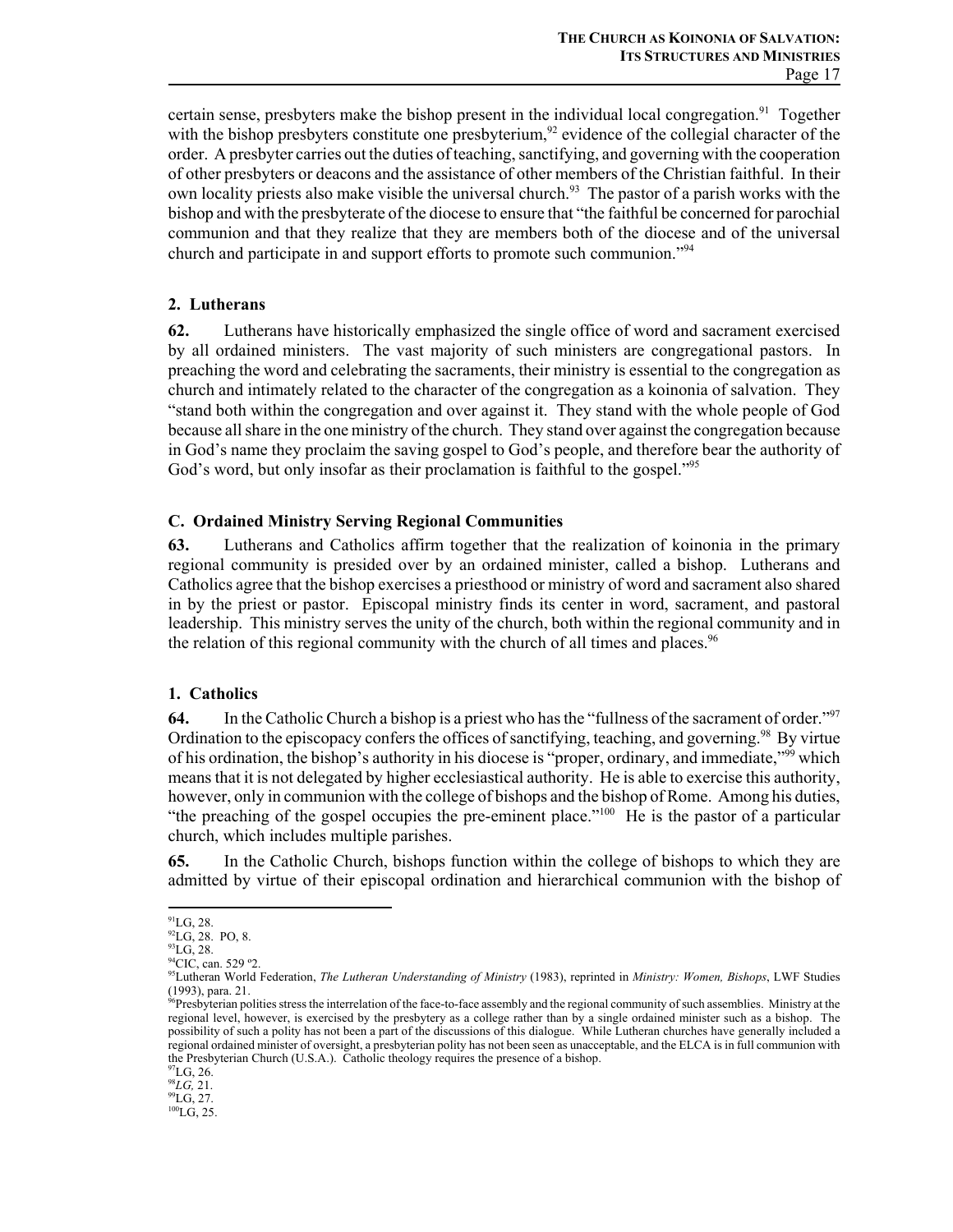Rome.<sup>101</sup> A bishop represents his own church within this college, and all the bishops together with the bishop of Rome represent the whole church<sup>102</sup> and share responsibility for preaching the gospel to the whole world.<sup>103</sup> The college of bishops does not constitute a legislative body apart from the bishop of Rome, but includes the pope as member and head of the college.

**66.** The Second Vatican Council did not specify what constitutes the fullness of the sacrament of Order given in ordination as a bishop. This "fullness of the sacrament of order" can refer (among other things) to the regional bishop's representing his particular church in the communion of churches. The very nature of the episcopacy requires that a bishop exercise his office, even within his own particular church, only in communion with the college of bishops into which he is "incorporated" by his sacramental ordination. The college of bishops symbolizes the unity among the particular churches that each bishop represents in his office. The episcopacy is a relational office, connecting eucharistic communities with one another across space and time as well as fostering the ministry of the local church in faith and love. The collegiality of the episcopacy represents the catholicity of the churches. The episcopacy also connects eucharistic communities with the college of the apostles, and thus represents the apostolicity of the churches.<sup>104</sup>

## **2. Lutherans**

**67.** At the time of the Reformation, Lutherans in the Holy Roman Empire organized ministries of oversight in their territorial churches to replace those of the bishops who they judged had abandoned the gospel and who would not ordain evangelical clergy. While these ministers of oversight had various titles, their ministry was understood to be episcopal.<sup>105</sup> Various Lutheran church orders spoke of this office of oversight as necessary to the life of the church<sup>106</sup> because it was oriented to the church's faithfulness in those ministries that served its life as a koinonia of salvation. Following 1918 and the end of the state-church system within which the princes played a quasiepiscopal role, the German Lutheran churches reintroduced the title "bishop."<sup>107</sup> The Nordic Lutheran churches, in lands where the entire nation became Lutheran, preserved the pre-Reformation episcopal order, with varying degrees of continuity with their predecessors in office (*see below* §§189-195). The predecessor bodies of the ELCA introduced the title "bishop" in the second half of the twentieth century (*see below* §232).

**68.** In the ELCA, a bishop is called to be a "synod's pastor" and as such "shall be an ordained minister of Word and Sacrament."108 Like all pastors, the bishop shall "preach, teach, and administer the sacraments." In addition, the bishop has "primary responsibility for the ministry of Word and Sacrament in the synod and its congregations, providing pastoral care and leadership."<sup>109</sup> The ministry and oversight of the bishop thus relate directly to that which makes the synod a realization of the koinonia of salvation.

**69.** Lutherans also affirm the role of the episcopacy in linking regional churches to the universal church. The ELCA constitution stipulates that the synodical bishop shall provide "leadership in

<sup>101</sup>*LG,* 19.

<sup>102</sup>*LG,* 22.

 $^{103}LG$ , 24.

<sup>104</sup>*LG,* 20.

<sup>&</sup>lt;sup>105</sup>See especially Luther's Preface to the 1528 Saxon Visitation Articles (LW 40, 271) and, more comprehensively, Werner Elert, "Der bischöfliche Charakter der Superintendentur-Verfassung." *Luthertum* 46 (1935): 353-367.

<sup>106</sup>See orders cited in Werner Elert, "Der bischöfliche Charakter der Superintendentur-Verfassung." *Luthertum* 46 (1935): 355f. 107Kurt Schmidt-Clausen, "The Development of Offices of Leadership in the German Lutheran Church: 1918-Present," in *Episcopacy in the Lutheran Church? Studies in the Development and Definition of the Office of Church Leadership*, edited by Ivar Asheim and Victor

R. Gold (Philadelphia: Fortress Press, 1970), 72-115. 108Provision †S8.11. of the *Constitution for Synods* as printed in *Constitutions, Bylaws, and Continuing Resolutions of the Evangelical*

*Lutheran Church in America* (2001 version), 193. 109Provision †S8.12. of the *Constitution for Synods* as printed in *Constitutions, Bylaws, and Continuing Resolutions of the Evangelical Lutheran Church in America* (2001 version), 193.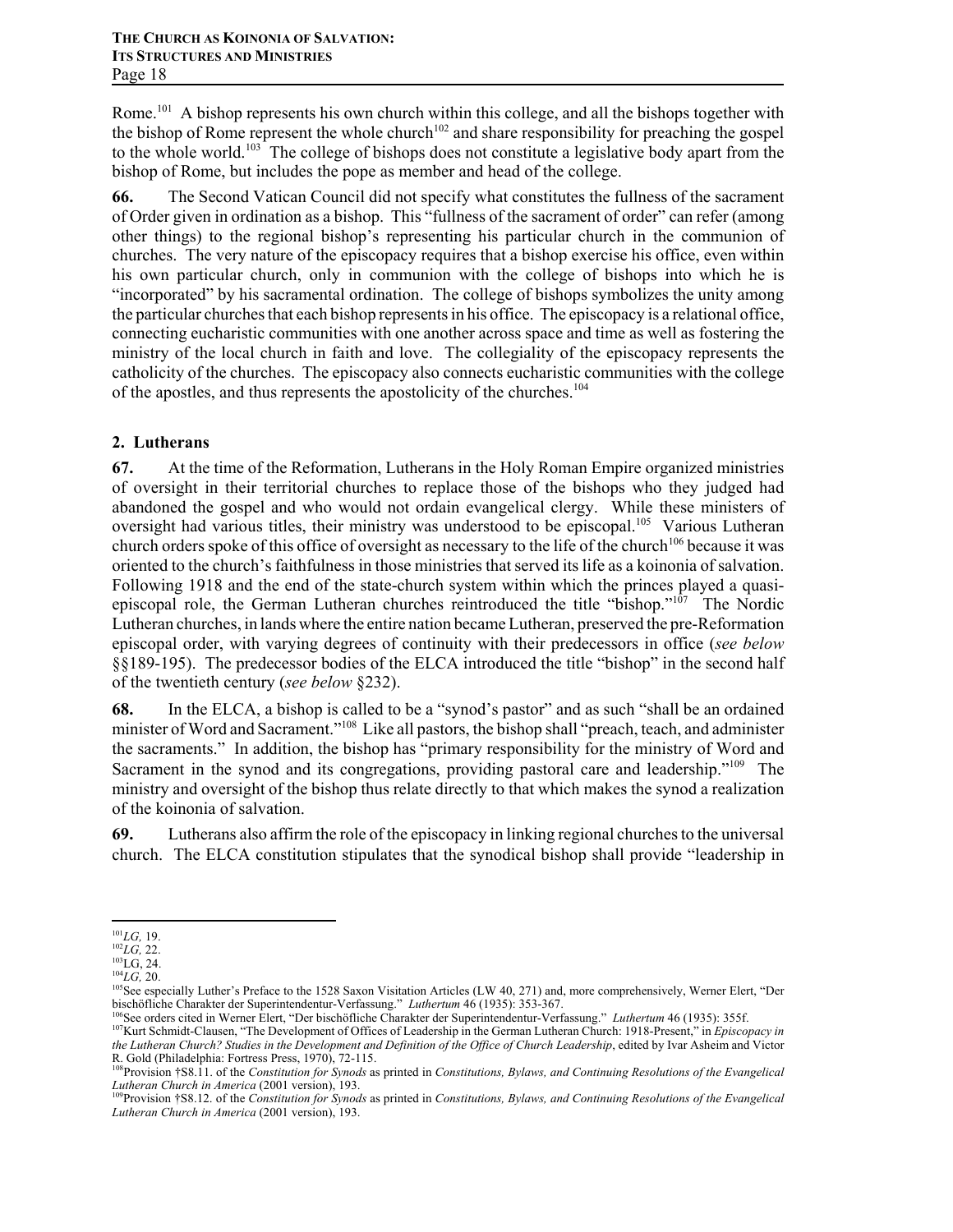strengthening the unity of the Church."<sup>110</sup> This responsibility is affirmed by the ELCA-Episcopal Church agreement "Called to Common Mission:" "By such a liturgical statement [entrance into the episcopate through the laying on of hands by other bishops] the churches recognize that the bishop serves the diocese or synod through ties of collegiality and consultation that strengthen its links with the universal church."111 Similarly, in the Northern European "Porvoo Common Statement," the participating Lutheran and Anglican churches "acknowledge that the episcopal office is valued and maintained in all our churches as a visible sign expressing and serving the Church's unity and continuity in apostolic life, mission and ministry."112

## **D. Ordained Ministry Serving the Universal Church**

**70.** Catholics and Lutherans affirm together that all ministry, to the degree that it serves the koinonia of salvation, also serves the unity of the worldwide church. A specific ministry that serves universal unity is affirmed by Catholics and not excluded by Lutherans. Lutherans and Catholics together need to discuss how such a ministry can be formed and reformed so that it can be received by a greater range of the world's churches and thus better fulfill its own service to unity.

## **1. Catholics**

**71.** As bishop of the particular church of Rome, the bishop of Rome, successor of Peter, has a unique responsibility as pastor and teacher to the universal church. He is, in his Petrine ministry, the visible "principle of the unity both of faith and of communion."113 The common statement, *Papal Primacy and the Universal Church*, spoke of a "Petrine function" to describe "a particular form of Ministry exercised by a person, officeholder, or local church with reference to the church as a whole," a function that "serves to promote or preserve the oneness of the church by symbolizing unity, and by facilitating communication, mutual assistance or correction, and collaboration in the church's mission."114 Since he must ensure and serve the communion of the particular churches, he is the first servant of unity.<sup>115</sup> While the pope does not take the place of the diocesan bishop, his pastoral authority and responsibility extends throughout the church around the world. He must assure that the local churches keep and transmit the apostolic faith with integrity. He promotes and coordinates the activities of the churches in their missionary task. He speaks in the name of all the bishops and all their local churches when necessary and has the authority to declare officially and solemnly the revealed truth in the name of the whole church. The bishop of Rome always fulfills his office in communion with the college of bishops as a member and its head.116 His office is not separate from the mission entrusted to the whole body of bishops.

**72.** In *Ut unum sint*, John Paul II's concern for the unity of the churches is not limited to the Catholic communion, but extends to all Christian communities. He acknowledges that the exercise of the papacy has at times been an obstacle to Christian unity. Therefore, he seeks "a way of exercising the primacy which, while in no way renouncing what is essential to its mission, is

<sup>110</sup>Provision †S8.12.h. of the *Constitution for Synods* as printed in *Constitutions, Bylaws, and Continuing Resolutions of the Evangelical Lutheran Church in America* (2001 version), 194.

<sup>&</sup>lt;sup>1114</sup>Called to Common Mission: A Lutheran Proposal for a Revision of the Concordat of Agreement" (Chicago: ELCA, November 1998), 12. (CCM)

<sup>112</sup>*Porvoo Common Statement*, in *Together in Mission and Ministry: The Porvoo Common Statement*. London: Church House Publishing, 1993, para. 58a vi. (Porvoo)

<sup>113</sup>*LG,* 18; *cf.* 22-23.

<sup>114</sup>*Papal Primacy and the Universal Church*. Lutherans and Catholics in Dialogue V, ed. by P. C. Empie and T. A. Murphy (Minneapolis: Augsburg, 1974) II 34, p. 30. As early as 1972, the "Malta Report" stated "But in the various dialogues, the possibility begins to emerge that the Petrine office of the Bishop of Rome also need not be excluded by Lutherans as a visible sign of the unity of the church as a whole 'insofar as [this office] is subordinated to the primacy of the gospel by theological reinterpretation and practical restructuring'" (66). 115John Paul II, UUS, 94.

<sup>116</sup>*Ibid.*, 95.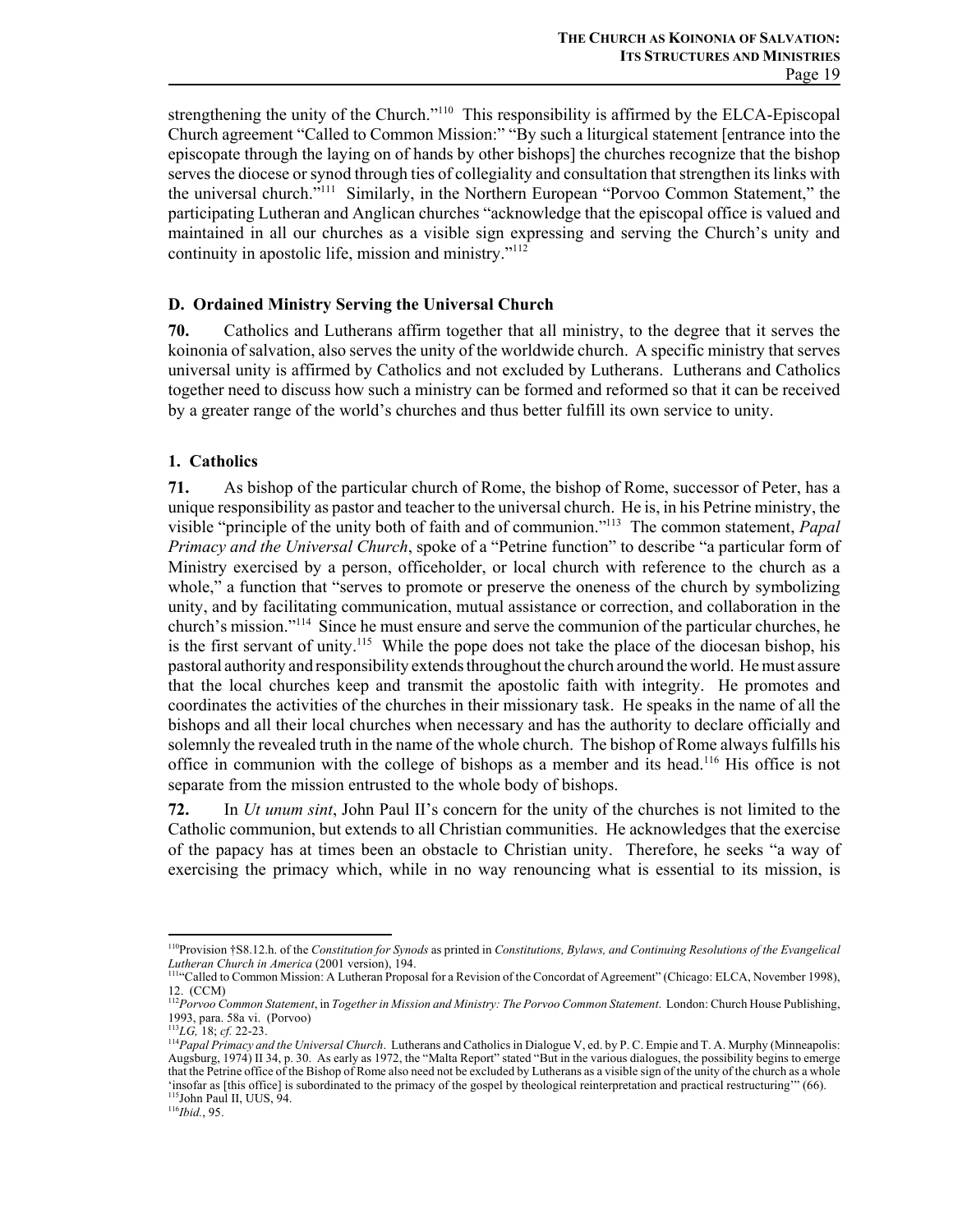nonetheless open to a new situation."<sup>117</sup> To this end he has called upon church leaders and theologians to engage with him in a patient and fraternal dialogue on this subject.<sup>118</sup>

#### **2. Lutherans**

**73.** Openness to a rightly exercised primacy is part of the Lutheran theological legacy. The Lutheran Reformers' rejection of the papacy focused on "the concrete historical papacy as it confronted them in their day" rather than on the very idea of a universal ministry of unity.<sup>119</sup> In *Against the Papacy in Rome, Instituted by the Devil* (1545), perhaps his sharpest writing against the papacy, Luther nevertheless affirms that the pope might have a primacy of "honor and superiority" and "of oversight over teaching and heresy in the church."<sup>120</sup> This "conditional openness" to papal primacy is dependent upon a reformed papacy, subject to the gospel, that would not arbitrarily restrict Christian freedom.<sup>121</sup>

**74.** The Lutheran argument did not merely contest abuses, however; it also challenged the alleged *jure divino* character of the papacy. Philip Melanchthon added to his subscription to the Smalcald Articles that, if the pope "would allow the gospel," the papacy's "superiority over the bishops" could be granted *jure humano*. 122 Historical criticism has significantly altered understandings of divine and human law and criteria for distinguishing them.<sup>123</sup> Especially in relation to the papacy, but also in relation to other traditionally controversial questions relating to ministry, the categories of divine and human law need to be re-examined and placed in the context of ministry as service to the koinonia of salvation.

#### **V. Ministry and the Continuity with the Apostolic Church**

#### **A. Succession in Apostolic Mission, Ministry, and Message**

**75.** Both Lutherans and Catholics have a strong commitment to maintaining apostolicity in the Christian faith.<sup>124</sup> The koinonia of salvation requires continuity in the mission, ministry, and message

<sup>117</sup>*Ibid.*

<sup>118</sup>*Ibid.*, 96.

<sup>119</sup>U.S. Lutheran-Catholic Dialogue, *Papal Primacy and the Universal Church*, para. 30.

<sup>&</sup>lt;sup>120</sup>WA 54, 231; LW 41, 294; *cf.* Harding Meyer, "Suprema auctoritas ideo ab omni errore immunis: The Lutheran Approach to Primacy" in *Petrine Ministry and the Unity of the Church*, ed. by James Puglisi (Collegeville: The Liturgical Press, 1999) 16-18.

<sup>121</sup>On the shape of such reforms, see *Papal Primacy and the Universal Church*, paras. 23-25.

<sup>&</sup>lt;sup>122</sup>BC, ed. by Robert Kolb and Timothy J. Wengert (Minneapolis: Fortress Press, 2000), p. 326.

<sup>&</sup>lt;sup>123</sup>This ambiguity with regard to the precise nature of the *ius divinum/ius humanum* distinction was pointed out in the international Roman Catholic–Lutheran dialogue on "The Gospel and the Church" ("Malta Report," 1972), §31: "Greater awareness of the historicity of the church in conjunction with a new understanding of its ecclesiological nature, requires that in our day the concepts of the *ius divinum* and *ius humanum* be thought through anew.... *Ius divinum* can never be adequately distinguished from *ius humanum*. We have *ius divinum* always only as mediated through particular historical forms." The problem was addressed by George Lindbeck in his article, "Papacy and *Ius Divinum* : A Lutheran View" in *Papal Primacy and the Universal Church*.

<sup>&</sup>lt;sup>124</sup>The issue of "apostolic succession" was taken up by the USA Lutheran-Roman Catholic Dialogue IV, *Eucharist and Ministry* (1970), 138-188 in articles by McCue, Burghardt, and Quanbeck. Note the Common Statement, §44. It expands the notion of apostolic succession beyond that of a succession in episcopal office to include transmission of the apostolic gospel and grants that Lutherans have preserved a "form of doctrinal apostolicity," leading to the tentative conclusion of the Catholic participants that they "see no persuasive reason to deny the possibility of the Roman Catholic Church recognizing the validity of this Ministry" (54). See more recently the Lutheran-Roman Catholic Joint Study Commission, *The Ministry in the Church* (1981), 62: "The apostolic succession in the episcopal office does not consist primarily in an unbroken chain of those ordaining to those ordained, but in a succession in the presiding ministry of a church, which stands in the continuity of apostolic faith and which is overseen by a bishop in order to keep it in communion with the Catholic and Apostolic church" (quoted also in *The Niagara Report. Report of the Anglican-Lutheran Consultation on Episcope, 1987*, 53). See also *Baptism, Eucharist, Ministry*. Report of the Faith and Order Paper No. 111 (Geneva: World Council of Churches, 1982), 35: "The primary manifestation of apostolic succession is to be found in the apostolic tradition of the church as a whole. *Cf.* the ELCA-Episcopal Church full communion agreement, "Called to Common Mission" (1999), 12.

It should be noted that the Dogmatic Constitution of Vatican II on the Church stated: "Among those various ministries which, as tradition witnesses, were exercised in the Church from the earliest times, the chief place belongs to the office of those who, appointed to the episcopate in a sequence running back to the beginning (*per successionem ab initio decurrentem*), are the ones who pass on the apostolic seed." (LG 20 [tr. W. M. Abbott (ed.), 39]). Other translations of the cited Latin phrase wrongly use the word "unbroken." Thus A. P. Flannery (ed.), *Documents of Vatican II* (Grand Rapids: Eerdmans, 1975) 371: "in virtue consequently of the unbroken succession, going back to the beginning." Similarly, S. Garofalo (ed.), *Sacro Concilio Ecumenico Vaticano II: Constituzioni, Decreti, Dichiarazioni* (continued...)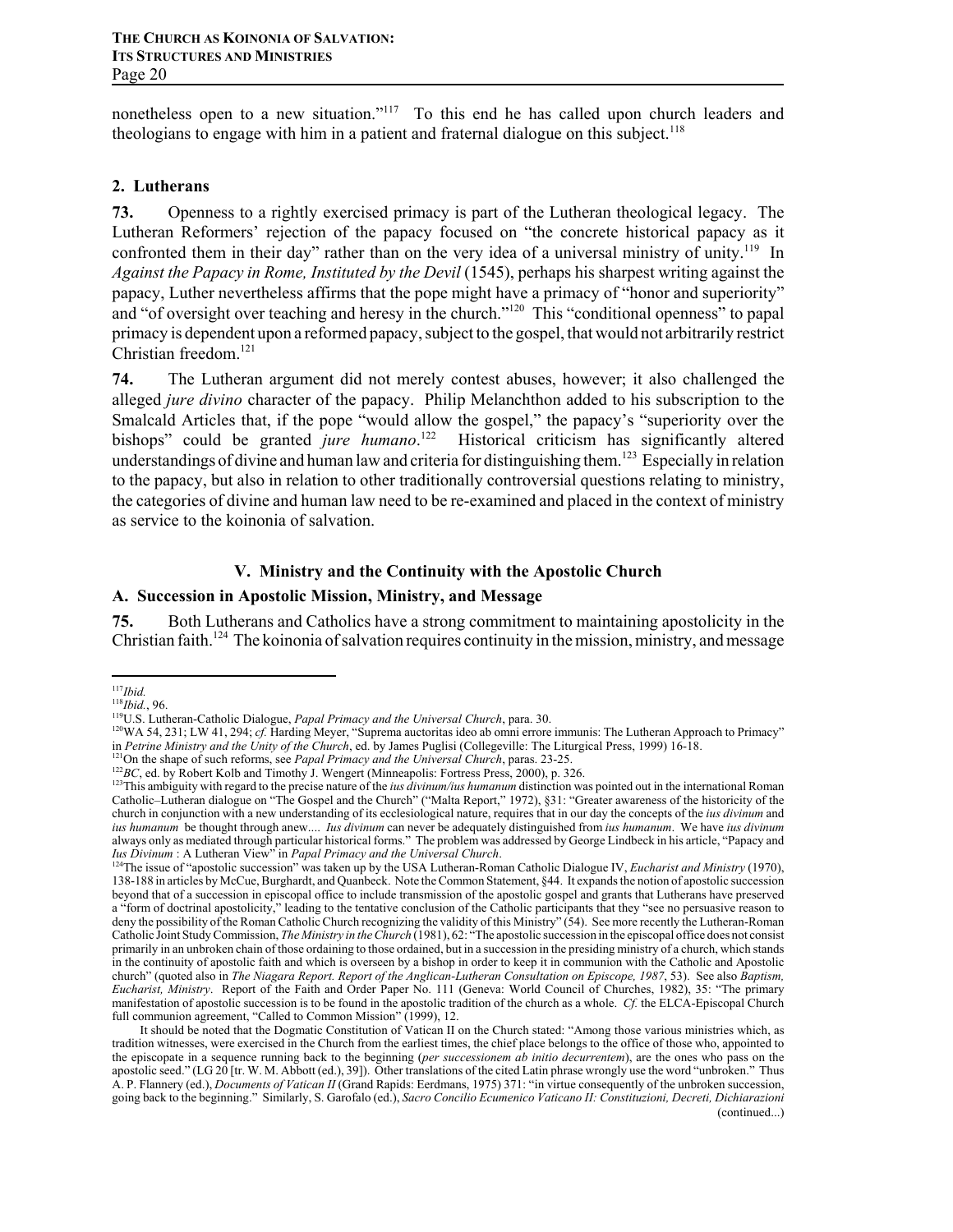of the apostles. The discussion of ordained ministry between Lutherans and Catholics, however, has often been dominated by the issue of apostolic succession understood as a succession of episcopal consecrations. As a result, the question of apostolicity has been discussed in a narrowly canonical and mechanistic manner. The renewed ecclesiology of koinonia has instead sought first to understand ministry as a bond of koinonia within the church and then to recover the rich patristic sense of the bonds of the church to the apostles' mission, ministry, and message across space and time.

**76.** Lutherans and Catholics agree that the continuity of the apostolic church and the continuity of its mission, ministry, and message are promised to it by its Lord.<sup>125</sup> In the mission given by Jesus to the apostles the Lord has promised to be present until the end of the age (Mt. 28:19-20). There is one household of God, founded on the apostles and prophets, with Christ as the cornerstone (Eph. 2:20). The gates of Hell shall never prevail against this church (Mt. 16:18). Lutherans and Catholics agree that "apostolic succession" in this comprehensive sense is essential to the church's being. Such succession is continuity with both the past and the future, both with the apostles as witnesses of the resurrection two thousand years ago and with the apostles whose names will be on the twelve foundations of the New Jerusalem (Rev. 21:14). Such continuity is an element of "the Church's communion which spans time and space, linking the present to past and future generations of Christians."126

**77.** Continuity in apostolic mission, ministry, and message is not a human achievement, but a gift of the Spirit. God is faithful to his promise, despite our failings. Our confidence in this continuity is not based upon our fidelity, but upon God's promise. God maintains the church in the apostolic mission, ministry, and message through concrete means: the apostolic scriptures, faithful teachers, the creeds, and the continuity of ordained ministry. Through these various means, the community as a whole remains apostolic.<sup>127</sup>

# **B. The Bishop as Sign and Instrument of Apostolic Succession**

**78.** As a regional minister of oversight, the bishop is called to foster the koinonia that extends beyond any one local community. The bishop maintains koinonia with the church's apostolic foundations through proclamation of the gospel and apostolic faith. A truly evangelical oversight will focus on the church's faithfulness to the gospel and thus seek to safeguard and further its true apostolicity. The episcopal task is thus inherently bound up with a concern for apostolic continuity. As the ELCA-Episcopal Church agreement stated, a ministry of *episcopé*, conferred through the laying on of hands by other bishops and prayer for the gift of the Holy Spirit, is one of the ways "in the context of ordained ministries and of the whole people of God, in which the apostolic succession of the church is visibly expressed and personally symbolized in fidelity to the Gospel through the ages."128

**79.** While a focus on a continuity in ordinations or consecrations can make the concept of succession appear simply human, such a focus should bring to the fore the divine initiative in preserving the church. The laying on of hands is a classical form of intensive prayer. In both of our churches, the laying on of hands for the episcopal office is accompanied by a prayer for the pouring out of the Spirit upon the new bishops to empower their ministry. The church thus celebrates the continuity of apostolic ministry, a continuity that lies ultimately in the hands of God. The church must pray for that ministry to continue, and it prays confidently in the knowledge that God will be

<sup>124(...</sup>continued)

<sup>(</sup>Milan: Editrice Ancora, 1966) 189: "per successione che decorre ininterrotta dall'origine." See also *Ecclesia de eucharistia*, *Origins* 32:46  $(1 \text{ May } 2003)$  753-768, 28, 29.

<sup>125</sup>*Augsburg Confession* VII.1; *LG, 20.*

<sup>126</sup>Anglican-Roman Catholic International Commission, *The Church as Communion*, §31.

<sup>127</sup>Anglican-Lutheran International Continuation Committee, *The Niagara Report*, paras. 28-30; in J. Gros, et al., *Growth in Agreement II*, 17f.

<sup>&</sup>lt;sup>128</sup>CCM 12.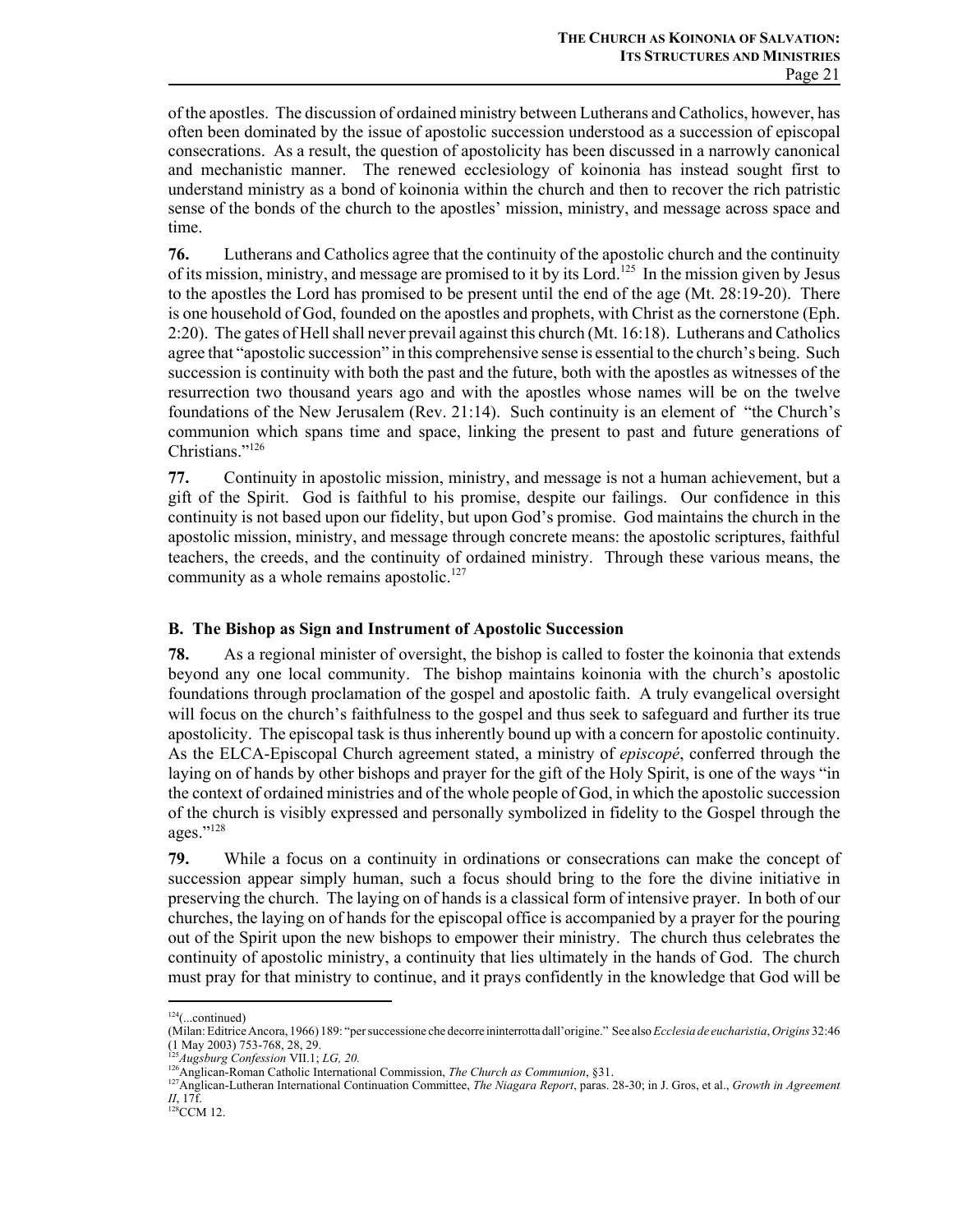faithful to the promise that goes with the command to "go out into all the world" (Mt. 28:19-20; Mk. 16:14).

**80.** Prior to the late 1530s, the theme of succession played little role in Reformation debates on the role and authority of the bishop. The authority and ministry of the bishop, not any particular concept of succession, were the subject of debate. The Lutheran Confessions explicitly regret the loss of the "order of the church"<sup>129</sup> that resulted from the presbyteral ordinations the Lutherans judged to be necessary for the life of their churches, but neither Article 28 of the *Augsburg Confession* on the power of bishops nor the response by the imperial Catholic theologians to it in the *Confutation* refers explicitly to succession.<sup>130</sup> Thus, when the Lutheran churches felt compelled to ordain pastors apart from the Catholic hierarchy, they were not consciously rejecting any concept of episcopal succession, for such a concept was not current in theological discussions of the period . Only with the renewed attention to patristic sources in the subsequent debates was such a concept reasserted.<sup>131</sup> Unfortunately, when the writings of such figures as Irenaeus were taken up in the debate, they were used within a canonical argument over validity which the Lutherans could only reject.<sup>132</sup> More recent ecumenical discussions of succession as a sign of the continuity of the church (*e.g.*, the Anglican-Lutheran *Niagara Report*, 1987) have found much greater (though not universal) acceptance in Lutheran circles.<sup>133</sup> In 2001, the ELCA entered a new relation with The Episcopal Church, committing both to "share an episcopal succession that is both evangelical and historic."134 Similar Lutheran-Anglican agreements in Canada and Northern Europe in which Lutherans have affirmed episcopal succession put Lutheran-Catholic relations in a new context.

**81.** The Roman Catholic Church has preserved the succession of episcopal consecrations; this succession was broken in continental Lutheranism, maintained in parts of Nordic Lutheranism, and has been reclaimed by the ELCA. What is the significance of either preserving or breaking this succession? That question must not be isolated and made to bear the entire weight of a judgment on a church's ministry. Whether a particular minister or church serves the church's apostolic mission does not depend only upon the presence of such a succession of episcopal consecrations, as if its absence would negate the apostolicity of the church's teaching and mission.<sup>135</sup> Recent ecumenical discussions of episcopacy and succession do not remove our former disagreements, but they do place them in a richer and more complex context in which judgments made exclusively on the basis of the presence or absence of a succession of consecrations are less possible.

# **VI. Local and Regional Structures and Ministries of Communion**

## **A. The Relationship between Local and Regional Churches**

**82.** The interdependent polarity between "face-to-face eucharistic assembly" and "primary regional community of such assemblies" elaborated above (*see* §§27-29, 33) forms the background for a reconsideration of the relation between bishop and presbyter. Bishop and pastor are the

<sup>129</sup>*Apology* XIV.1.

<sup>&</sup>lt;sup>130</sup>BC Kolb and Wengert, 90-103; Robert Kolb and James A. Nestingen, *Sources and Contexts of the Book of Concord* (Minneapolis: Fortress Press, 2001), 137-139.

<sup>131</sup>Georg Kretschmar, "Die Wiederentdeckung des Konzeptes der 'Apostolischen Sukzession' im Umkreis der Reformation," in *Das bischöfliche Amt: Kirchengeschichtliche und ökumenische Studien zur Frage des kirchlichen Amtes*, edited by Dorothea Wendebourg (Göttingen: Vandenhoeck and Ruprecht, 1999), 300-44.

 $132$  For an example of a vehement rejection by the Reformers of the argument that episcopal succession is essential to a valid ministry, see Philip Melanchthon, "The Church and the Authority of the Word," in *Melanchthon: Selected Writings*, translated by Charles Leander Hill (Minneapolis: Augsburg, 1962), 130-86. Latin original in *Melanchthons Werke im Auswahl*, vol. 1, 323-386.<br><sup>[335</sup>ee else Ward Cur

<sup>&</sup>lt;sup>3</sup>See also World Council of Churches Faith and Order Commission, *Baptism, Eucharist and Ministry*, Faith and Order Papers, 111 (Geneva: World Council of Churches, 1982), M38.; Warren A. Quanbeck, "A Contemporary View of Apostolic Succession," in *Eucharist and Ministry: Lutherans and Catholics in Dialogue IV*, p. 187; The Lutheran responses to BEM on ministry and succession are analyzed in Michael Seils, *Lutheran Convergence? An Analysis of the Lutheran Responses to the Convergence Document "Baptism, Eucharist and Ministry" of the World Council of Churches Faith and Order Commission*, LWF Report 25 (Geneva: Lutheran World Federation, 1988), 126-131. A more positive reading of Lutheran responses is in Michael Root, "Do Not Grow Weary in Well-Doing: Lutheran Responses to the BEM Ministry Document." *dialog* 27 (1988): 23-30. <sup>134</sup>CCM 12.

<sup>135</sup>*Cf. Niagara Report*, paras. 54-55.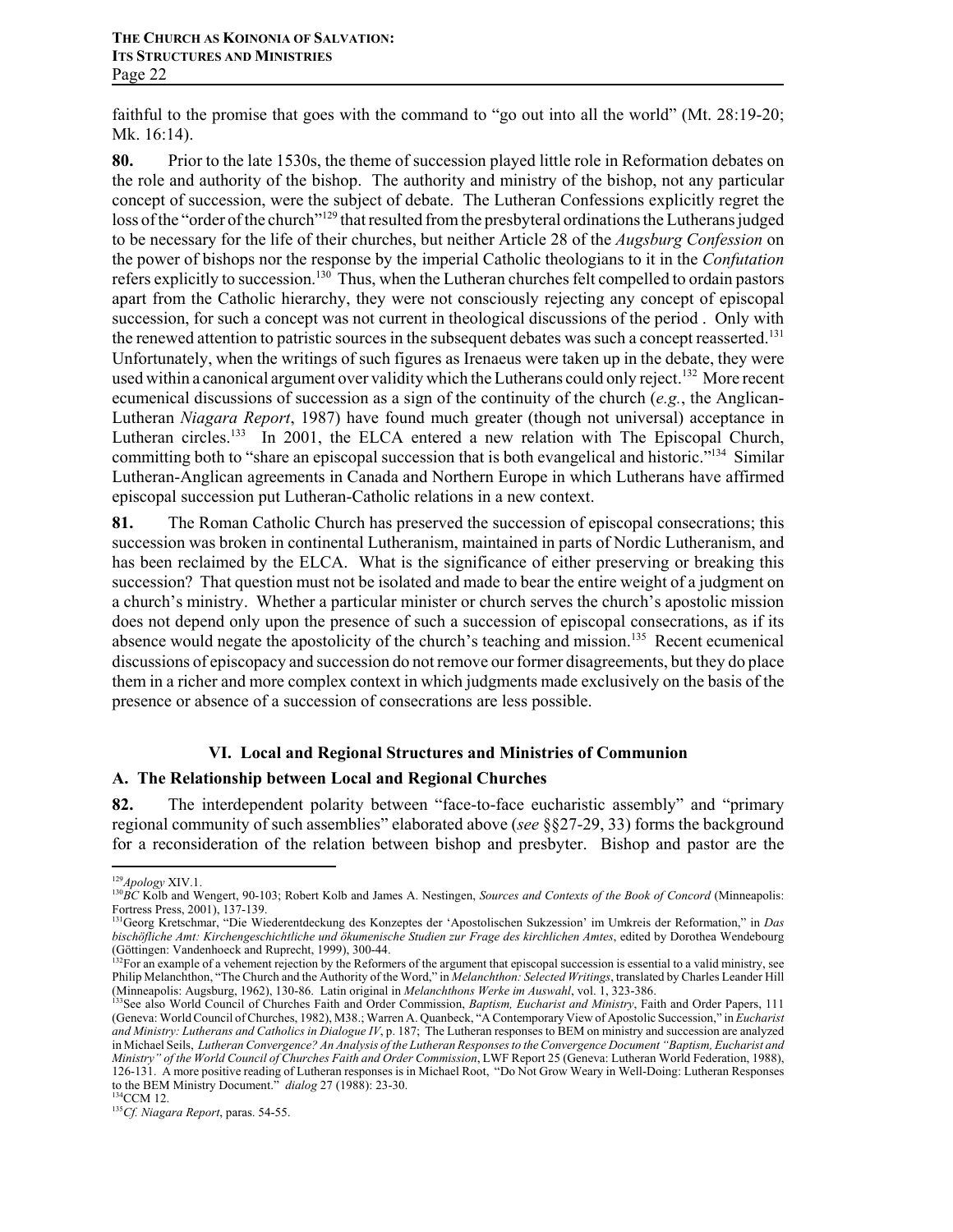presiding ministers, respectively, of the synod or diocese and of the congregation or parish gathered around word and sacrament.<sup>136</sup> Church unity rests in koinonia or sharing in word and sacrament. Because ordained ministry of word and sacrament is essential to the church's sharing in and sharing salvation, such ministry is intrinsically related to the church's unity and koinonia.

**83.** The relation between bishop and pastor parallels in important ways the relation between synod or diocese on the one hand and parish or congregation on the other. Within this parallelism, the differing understandings of the structure of church held by Lutherans and Catholics have each grasped an essential dimension of the church: the primacy of the face-to-face community gathered around font, pulpit, and altar, on the one hand, and the essential character of koinonia with other such communities for the life of any eucharistic assembly, on the other. In seeking to determine which is "local church" in the theological sense noted above, however, false choices have been forced upon theological reflection. As a result, both Lutherans and Catholics suffer from an imbalance in their theological account of the church.

**84.** With respect to Roman Catholics, the international Roman Catholic–Lutheran Joint Commission has noted that, despite the definition of the local church as the diocese, "in actual fact it is the parish, even more than the diocese, which is familiar to Christians as the place where the church is to be experienced."137 The Second Vatican Council recognized this role of the parish when it stated: "parishes set up locally under a pastor who takes the place of the bishop...in a certain way represent the visible Church as it is established throughout the world."138 For Catholic doctrine, however, the church is identified by the minister who presides over it. The presence of the bishop signals the continuity of the local church in the apostolic faith as well as the communion of that church with other churches, essential components in the definition of a local church in the Roman Catholic tradition. But Catholics do not often perceive their eucharistic community as headed by the bishop. Although the bishop directs and is named in every celebration of the eucharist in the diocese,  $^{139}$  and there is an understanding that the priest in some sense makes present the bishop,  $^{140}$ in the experience of most Roman Catholics, the diocese is not the primary eucharistic expression of the church.

**85.** With respect to Lutherans, the local/presbyteral realization of the church in the congregation has priority. A theological understanding of the need to realize regional koinonia with ongoing structures remains underdeveloped. The church is identified as "the assembly of saints in which the gospel is taught purely and the sacraments are administered rightly."<sup>141</sup> But the church is not limited to the congregation, for Luther says: "The church is the number or gathering of the baptized and the believers under one pastor, whether this is in one city or in one province or in the whole world."<sup>142</sup> Herein lies the difficulty. While a community gathered by word and sacrament suggests a local congregation, the Reformers and most of later Lutheranism<sup>143</sup> have stressed the need for regional structures and discipline. In the same text to the Bohemians in which he urges them to ordain their own ministers, Luther also suggests that if a number of communities do this, then "these bishops may wish to come together and elect one or more from their number to be their superiors, who would serve them and hold visitations among them, as Peter visited the churches, according to the account in the Book of Acts. Then Bohemia would return again to its rightful and evangelical archbishopric,

<sup>&</sup>lt;sup>136</sup>This analysis presumes that bishops and pastors working within congregational, parochial, and diocesan structures are paradigmatic for ecclesiology.

<sup>&</sup>lt;sup>137</sup>Roman Catholic-Lutheran Joint Commission, 1994, para.93.

<sup>138</sup>SC, 42.

<sup>139</sup>CD, 15.

 $140$ LG, 28.  $^{141}AC$ , 7.

<sup>142</sup>WA 30II: 421 quoted in Althaus 1966, 288, n. 10.

<sup>&</sup>lt;sup>143</sup>The major exception here might be The Lutheran Church–Missouri Synod. For a significant Missouri discussion of these issues, see Pieper 1950-1957, vol. 3, 419-435.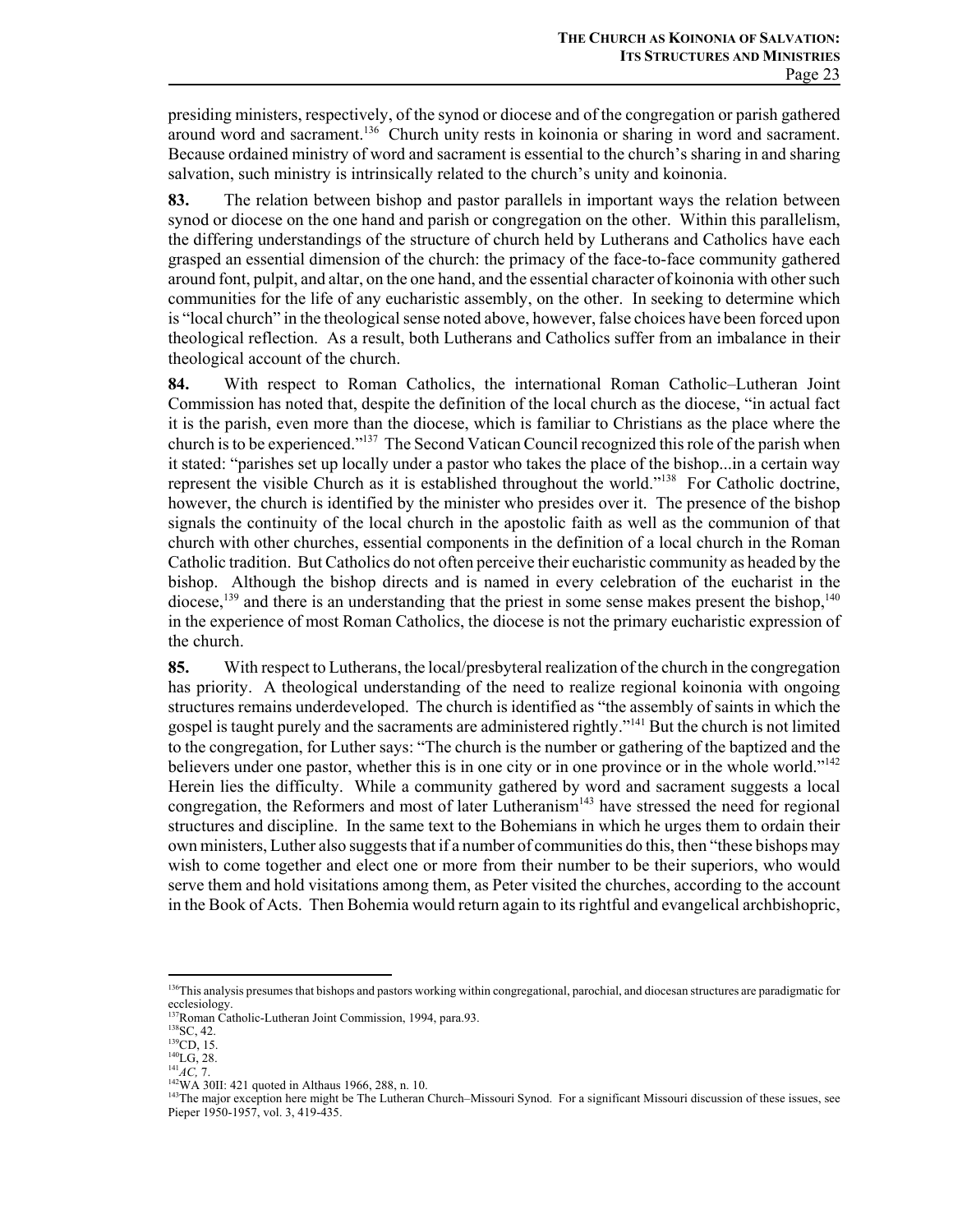which would be rich, not in large income and much authority, but in many ministers and visitations of the churches."144

**86.** Here Luther clearly urges a regional structure. The term "particular church" was applied by later Lutheran theology equally to the congregation and to the regional or national body.<sup>145</sup> What Lutheranism lacks is a clear and convincing theological rationale for its actual practice of embedding the congregation in a regional body, which is also called "church." The temptations of congregationalism and the understanding of regional structures as merely sociological necessity have recurred within Lutheran history.<sup>146</sup> The theological basis for the realization of the essential catholicity of the face-to-face assembly in lived koinonia with other such assemblies is theologically underexpressed.

**87.** Lutherans and Catholics agree that neither the local congregation or parish nor the regional community of these congregations or parishes is sufficient unto itself without the other. Due weight must be given both to the assembly of word and sacrament and to the regional community of such assemblies. Catholics are challenged to develop more fully a doctrine of the parish and to address the contemporary implausibility of its depiction of the diocese as "local church" or eucharistic assembly. The Lutheran viewpoint suffers from an incompleteness in its theological account of the significance of the regional church. Each viewpoint tends to treat ministry in the same way that it treats ecclesiology. Lutheran ecclesiology emphasizes the congregation and the pastor while Catholics ecclesiology emphasizes the bishop and the regional structure.

**88.** A way forward beyond this contrast between the two traditions is to regard the regional/episcopal and the local/presbyteral difference as a normative complementarity, both in relation to ecclesiology and in relation to the doctrine of ministry. The exclusive prioritizing of either the regional or the geographically local is a false alternative. An initial agreement on this point already has been reached in relation to ministry by the international Roman Catholic-Lutheran Joint Commission: "*If* both churches acknowledge that for faith this historical development of the one apostolic ministry into a more local and a more regional ministry has taken place with the help of the Holy Spirit and to this degree constitutes something essential for the church, then a *high degree of agreement* has been reached."147 If the difference between a local and a regional ministry, paralleling a difference between the face-to-face assembly and the regional community of such assemblies, is a development helped by the Holy Spirit, then an ecclesiology that devalues this difference by reducing one side of it to theological insignificance fails to follow where the Spirit has led.

**89.** If the church as the koinonia of salvation is born from and borne by the gospel proclaimed in word and sacrament, and if the eucharist, including the proclamation of the word and the celebration of the supper, is the event from which and toward which the church lives,<sup>148</sup> then the faceto-face eucharistic assembly must be a basic unit of the church. It is a place where "church" is essentially realized.<sup>149</sup> Indeed, there can be no church without such face-to-face eucharistic

<sup>144&</sup>quot;Concerning the Ministry," *Luther's Works,* American Edition 40:41.

<sup>145</sup>See Quenstedt, cited in Heinrich Schmid, *Doctrinal Theology of the Evangelical Lutheran Church* (1899; rpt. Minneapolis: Augsburg, 1961), p. 591.

<sup>146</sup>See Conrad Bergendoff, *The Doctrine of the Church in American Lutheranism*, The Knubel-Miller Lecture, 1956 (Philadelphia: Board of Publication of the United Lutheran Church in America, 1956).

<sup>147</sup>Roman Catholic-Lutheran Joint Commission, *The Ministry in the Church*, 1981, 49 (emphasis in original text).

<sup>&</sup>lt;sup>148</sup>See SC, 10.

<sup>149</sup>See SC, 41. Karl Rahner makes this point in "Theology of the Parish," in *The Parish: From Theology to Practice*, ed. by Hugo Rahner (Westminster, Maryland: The Newman Press, 1958) 23-35. He identifies the parish as "the representative actuality of the Church; the Church appears and manifests itself in the event of the central life of the parish" (25). Rahner argues that the church is necessarily a local and localized community. It achieves its highest degree of actuality where it acts, that is, where it teaches, prays, offers the Sacrifice of Christ, etc. For Rahner the parish is not a division of a larger segment of the church, but "the concentration of the Church into its own event-fullness" (30). The parish is "the highest degree of actuality of the total church" (30). See also Jerry T. Farmer, *Ministry in Community: Rahner's Vision of Ministry*, Louvain Theological and Pastoral Monographs §13 (Leuven: Peeters Press and Grand Rapids: Wm. B. Eerdmans, 1993) 134-136.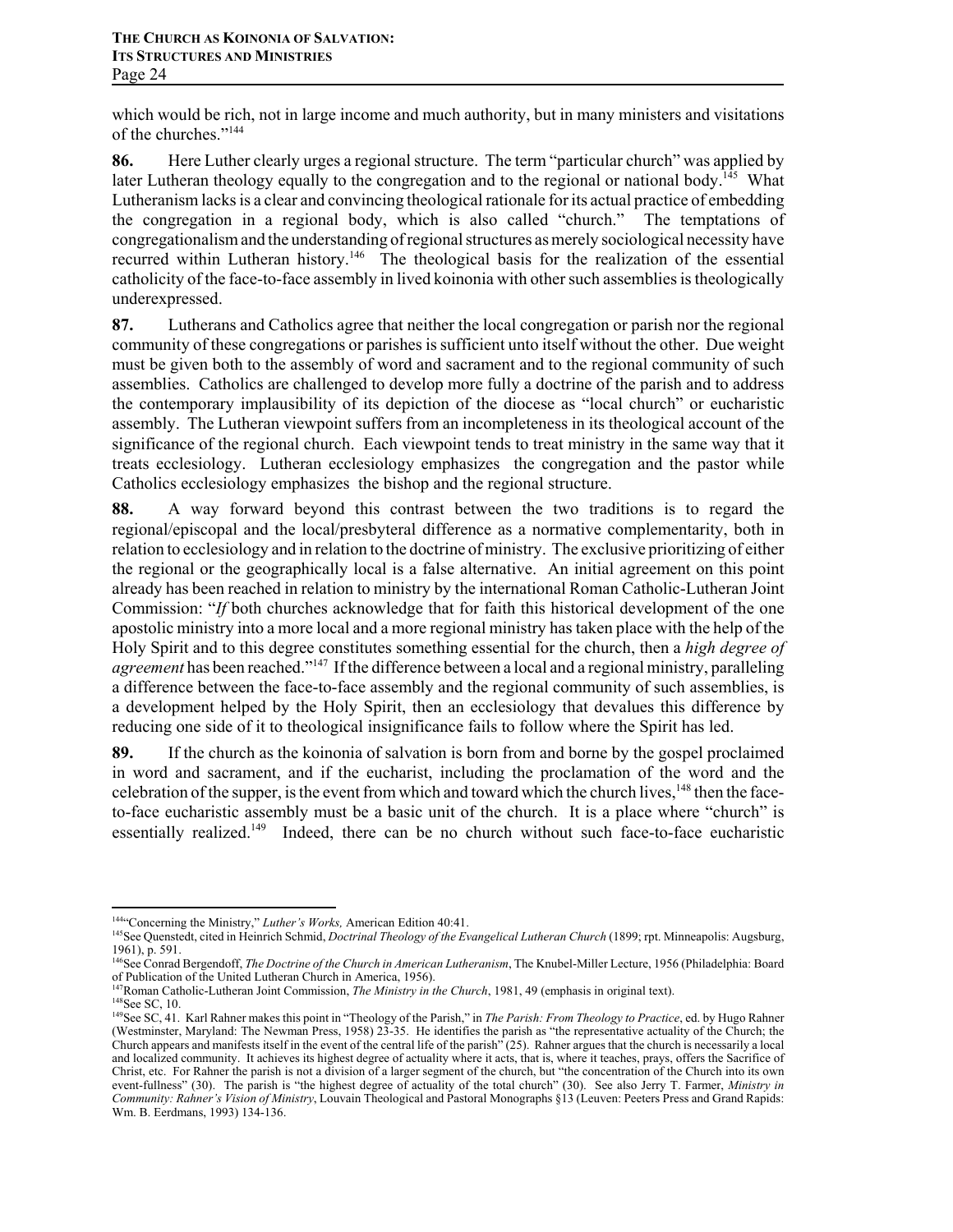assemblies. In that sense, they are fundamental.<sup>150</sup> That which is realized in this face-to-face eucharistic assembly is truly "church," the Body of Christ, the assembly of all the saints across time and space. This relation is manifest in the Supper, where the congregation praises God "with the church on earth and the hosts of heaven."

**90.** Each eucharistic assembly lives out its constitutive relation with the wider church by its concrete relations with other assemblies in a network of koinonia. The WCC-Catholic Church Joint Working Group affirmed the importance of this koinonia for the local church. "The local church is not a free-standing, self-sufficient reality. As part of a network of communion, the local church maintains its reality as church by relating to other local churches."151 This relationship with other local churches is essential to the catholicity that every church must embody. "Communion with other local churches is essential to the integrity of the self-understanding of each local church, precisely because of its catholicity. Life in self-sufficient isolation...is the denial of its very being."152 The same must be said about the relation of the eucharistic assembly to the wider church. For Catholic theology, the communion of the local face-to-face eucharistic assemblies with their bishop is essential for their ecclesiality, and they cannot be considered "churches" apart from that communion. For these communities, catholicity requires not only communion with other local churches, but communion with the ministry of the bishop. It was stated forcefully in the context of an LWF study on church unity that "the already existing spiritual unity of the Church of Jesus Christ demands the realization of concrete, historical, tangible church fellowship."153 Thus, "all local *ecclesiae* in the whole world should stand in a concrete, actually lived, legally effective koinonia."<sup>154</sup>

**91.** The most immediate and concrete way this network of relations among face-to-face eucharistic assemblies is realized is in some primary regional community: a Catholic diocese, a Lutheran synod. These primary regional communities embody in an explicit way the essential interconnection of every eucharistic assembly within the one koinonia of salvation. Such a regional community is itself church, and not just a collection of churches, for it is the assembly (even if only representatively) of assemblies, each of which relates to the others internally, and not merely externally,<sup>155</sup> for koinonia with other communities is essential to the catholicity and thus the ecclesiality of each. The assemblies come together as one church. If the ecclesial reality of any larger grouping is inseparable from that of face-to-face eucharistic assemblies, the converse is also true: the ecclesial reality and catholicity of face-to-face eucharistic assemblies requires their existence within regional communities. The complementarity of face-to-face eucharistic assembly and primary regional community is thus theologically normative.

# **B. The Relation between Priest/Presbyter/Pastor and Bishop**

**92.** The preceding analysis leads to the conclusion that the complementarity of local and regional ministry is normative within the ordained ministry of the church, paralleling the normative complementarity of the face-to-face eucharistic assembly and the primary regional community. It would be a mistake to insist that either the parish/congregation or the diocese/synod is exclusively *the* local church. Likewise, the doctrine of ministry would be distorted by insisting that either the presbyter or the bishop is the only theologically necessary ordained minister, thereby dismissing the other, bishop or presbyter, as practically necessary but theologically insignificant. Lutherans often have insisted that the bishop is a pastor with a larger sphere of ministry, without seeing the distinctiveness of the role of a pastor to a communion of communities, each led by its own ordained

<sup>&</sup>lt;sup>150</sup>In the reference just cited, Rahner also makes the point that the parish and the pastor are *jure divino* in the same way that the Church, papacy, and episcopate are, even though a canonist would not easily concede this point. *Ibid.*, 25. <sup>151</sup>Joint Working Group, para. 13.

<sup>&</sup>lt;sup>152</sup>Anglican-Roman Catholic International Commission, 1991, para. 39.

<sup>&</sup>lt;sup>153</sup>Peter Brunner, "The Realization of Church Fellowship." In *The Unity of the Church: A Symposium*, papers presented to the Commission on Theology and Liturgy of the Lutheran World Federation (Rock Island, Illinois: Augustana Press, 1957): 22.

<sup>154</sup>*Ibid*., 18f.

 $155CN$ , 7.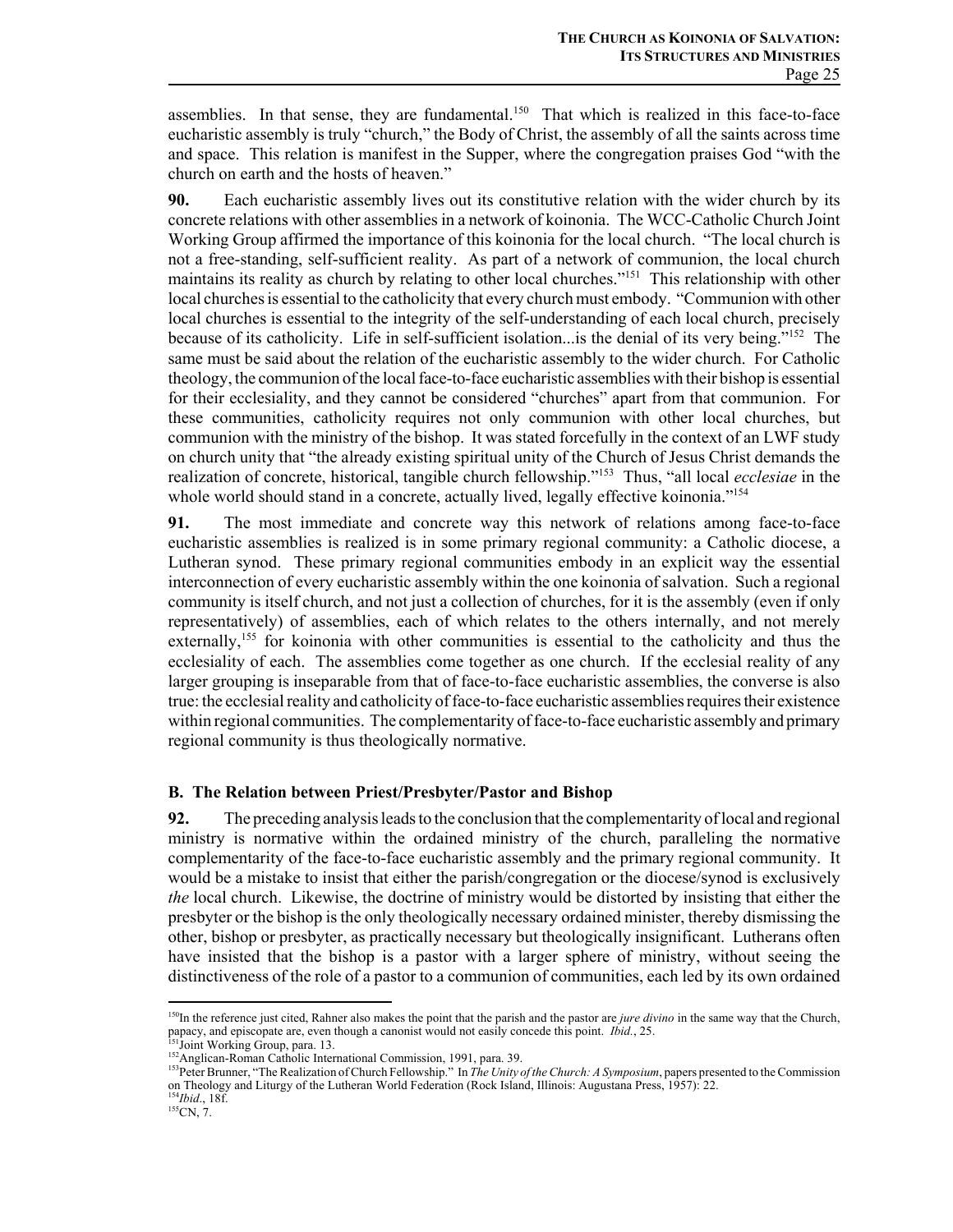minister. Recent Catholic theology often fails adequately to explain why priests are theologically necessary, in addition to bishops, and not merely practically necessary to the church.

**93.** If we think of the ordained ministry as structured by this complementarity, the specific emphases of each tradition might come to be seen in a new light. Because the regional grouping served by the bishop manifests in a fuller way the unity of the church by manifesting the unity of the communities within it more fully than any one of these communities can do alone, one can say that the ministry of the bishop is *in this sense* fuller than that of any single presbyter. As the minister of the actual face-to-face eucharistic assembly, however, the presbyter might be said *in this sense* to have a richer, more fundamental ministry. Each ministry depends upon the other.

**94.** At the same time we strive to show what is distinctive and complementary between the office of bishop and that of pastor/priest/presbyter with respect to their service to different levels of ecclesiality, it is also important to keep in mind the profound similarities in these two offices. In many ways they are distinct but inseparable offices. Both bishops and presbyters are ordained to serve word, sacrament, and the pastoral life of the church. For Lutherans, both bishops and pastors exercise the one office of word and sacrament. In Roman Catholic theology the sacrament of Order is one; both bishops and presbyters are priests; priests are associated with their bishop in one presbyterium. What these ministries share is much greater than that which distinguishes them.

## **VII. Recommendations for an Ecumenical Way Forward**

## **A. Toward a Recognition of the Reality and Woundedness**

## **of our Ministries and Churches**

**95.** What follows for the relations between our churches from the analysis above, supported by the biblical and historical explanations that follow below? Building upon the earlier Lutheran-Roman Catholic dialogues, *Eucharist and Ministry* and *Facing Unity*, 156 we propose steps toward a full, mutual recognition and reconciliation of our ministries and the ultimate goal of full communion. We are aware of common challenges to overcome. Nevertheless, the mutual recognition of ministries need not be an all-or-nothing matter and should not be reduced to a simple judgment about validity or invalidity. In order to assess the degree of our koinonia in ordained ministry, a more nuanced discernment is needed reflecting the way that an ordained ministry serves the proclamation of the gospel and the administration of the sacraments, stands in continuity with the apostolic tradition, and serves communion among churches.

**96. We recommend that our churches recognize our common understanding of the interdependent structures of church life and ministry, namely, the diocese/synod with its bishop and parish/congregation with its pastor or priest. This common understanding is reflected in a shared sense of the single sacrament of Order (***sacramentum Ordinis***) or the one office of**

<sup>&</sup>lt;sup>156</sup>U.S. Lutheran-Catholic Dialogue Round IV, *Eucharist and Ministry*, proposed, "As Lutherans, we joyfully witness that in theological dialogue with our Roman Catholic partners we have again seen clearly a fidelity to the proclamation of the gospel and the administration of the sacraments which confirms our historic conviction that the Roman Catholic church is an authentic church of our Lord Jesus Christ. For this reason we recommend to those who have appointed us that through appropriate channels the participating Lutheran churches be urged to declare formally their judgment that the ordained Ministers of the Roman Catholic church are engaged in valid ministry of the gospel, announcing the gospel of Christ and administering the sacraments of faith as their chief responsibilities, and that the body and blood of our Lord Jesus Christ are truly present in their celebrations of the sacrament of the altar" (paragraph 35); and "As Roman Catholic theologians, we acknowledge in the spirit of Vatican II that the Lutheran communities with which we have been in dialogue are truly Christian churches, possessing the elements of holiness and truth that mark them as organs of grace and salvation. Furthermore, in our study we have found serious defects in the arguments customarily used against the validity of the eucharistic Ministry of the Lutheran churches. In fact, we see no persuasive reason to deny the possibility of the Roman Catholic church recognizing the validity of this Ministry. Accordingly we ask the authorities of the Roman Catholic church whether the ecumenical urgency flowing from Christ's will for unity may not dictate that the Roman Catholic church recognize the validity of the Lutheran Ministry, and, correspondingly, the presence of the body and blood of Christ in the eucharistic celebrations of the Lutheran churches" (paragraph 54). The International Lutheran-Roman Catholic Commission text, *Facing Unity*, which built on earlier agreements, outlines a proposal for Lutheran-Catholic unity by stages including mutual teaching of the apostolic faith, mutual engagement in apostolic mission, and recognition and reconciliation of apostolic ministries by mutual installation/ordination of bishops. Unlike "Called to Common Mission," it does not propose immediate, full mutual recognition of ministry, but a phased recognition and reconciliation.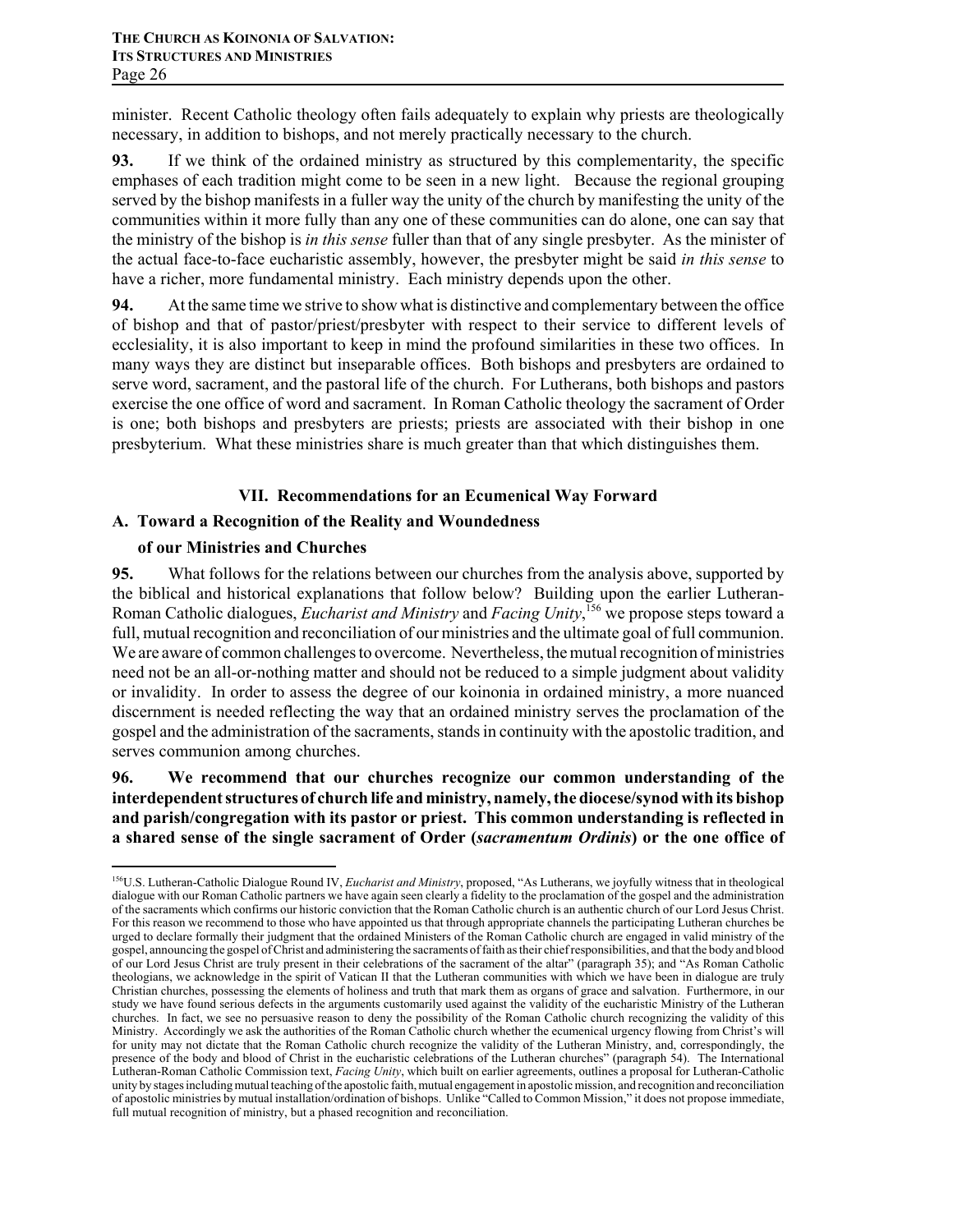# **ministry (***Amt***). The differences between us in emphasis and terminology need not be church dividing even though they challenge each church to overcome imbalances in its own tradition.**

**97.** Our affirmations about ordained ministry go together with our affirmations about our communities (*see* §§85-89), for ministry parallels the ordering of the church. If real but imperfect recognition exists between our ministers and our communities, neither community can lack churchly reality. Movement toward deeper mutual recognition of our ministries is both rooted in and contributes to our growing sense of the ecclesial reality of each of our communities. In particular, the Catholic non-recognition of Lutheran ministries has hindered Catholic affirmation of the Lutheran churches as churches. If our proposal for deeper mutual recognition of ministries is accepted, then new possibilities should open for reconsideration of mutual recognition as churches. Mutual recognition of our churches and ministries need not be an all-or-nothing matter.<sup>157</sup>

**98. We recommend that each church recognize that the other realizes, even if perhaps imperfectly, the one church of Jesus Christ and shares in the apostolic tradition.**

**99. We recommend that each church recognize that the ordained ministry of the other effectively carries on, even if perhaps imperfectly, the apostolic ministry instituted by God in the church.**

**100.** To say that each church understands itself and the other to exercise the apostolic ministry is not to say that either church escapes the damage done to our ministries by the ongoing scandal of our division. To the extent that the ordained ministry of one church is not in communion with the ordained ministry of other churches, it is unable to carry out its witness to the unity of the church as it should. Such a ministry inevitably bears a wound or defect. Ministry carries this wound whenever the koinonia among eucharistic communities and different realizations of the church are broken. Because our relationships are broken, our ministry is wounded and in need of healing by God's grace.

**101.** This need affects both of our churches. The Roman Catholic Church acknowledges that it is wounded by a lack of communion. As the *Decree on Ecumenism* stated, "The divisions among Christians prevent the church from realizing in practice the fullness of catholicity proper to her...."<sup>158</sup> The 1992 letter from the Congregation for the Doctrine of the Faith, "Some Aspects of the Church as Communion," after noting the wound that lack of communion inflicts on the Orthodox and Reformation churches, concluded that this division:

...in turn also wounds (*vulnus iniungitur*) the Catholic Church, called by the Lord to become for all "one flock" with "one shepherd," in that it hinders the complete fulfillment of her universality in history.<sup>159</sup>

The entire Catholic priesthood, including the bishop of Rome, is wounded in an important dimension of its ministry insofar as unity and communion are lacking with other churches and their ministries.

**102.** The same must be said of the Lutheran churches and their ministries. Lutherans understand their ministries to be realizations of the one ministry of the one church, and yet they cannot manifest communion in this one ministry with many other churches. This woundedness provides a helpful basis for a new understanding of the Catholic assertion of *defectus* in the sacrament of Order in Lutheran churches (§§108-109).

#### **103. We recommend a mutual recognition that:**

**1. our ordained ministries are wounded because the absence of full communion between our ecclesial traditions makes it impossible for them adequately to represent and foster the unity and catholicity of the church; and**

**2. our communities are wounded by their lack of the full catholicity to which they are called and by their inability to provide a common witness to the gospel.**

<sup>&</sup>lt;sup>157</sup>Unitatis redintegratio, 3. Lutherans long had a complex view of the ecclesial status of the Roman church, stressing both its character as church and its perceived failings that were asserted to undercut its faithfulness in a fundamental way. On Rome as church despite its failings, see LW 26.24; for an apparently contrary assertion, see LW 41.144.

 $158$ UR 4.

<sup>159</sup>CN, *Origins* 22/7 (June 25, 1992), para. 17.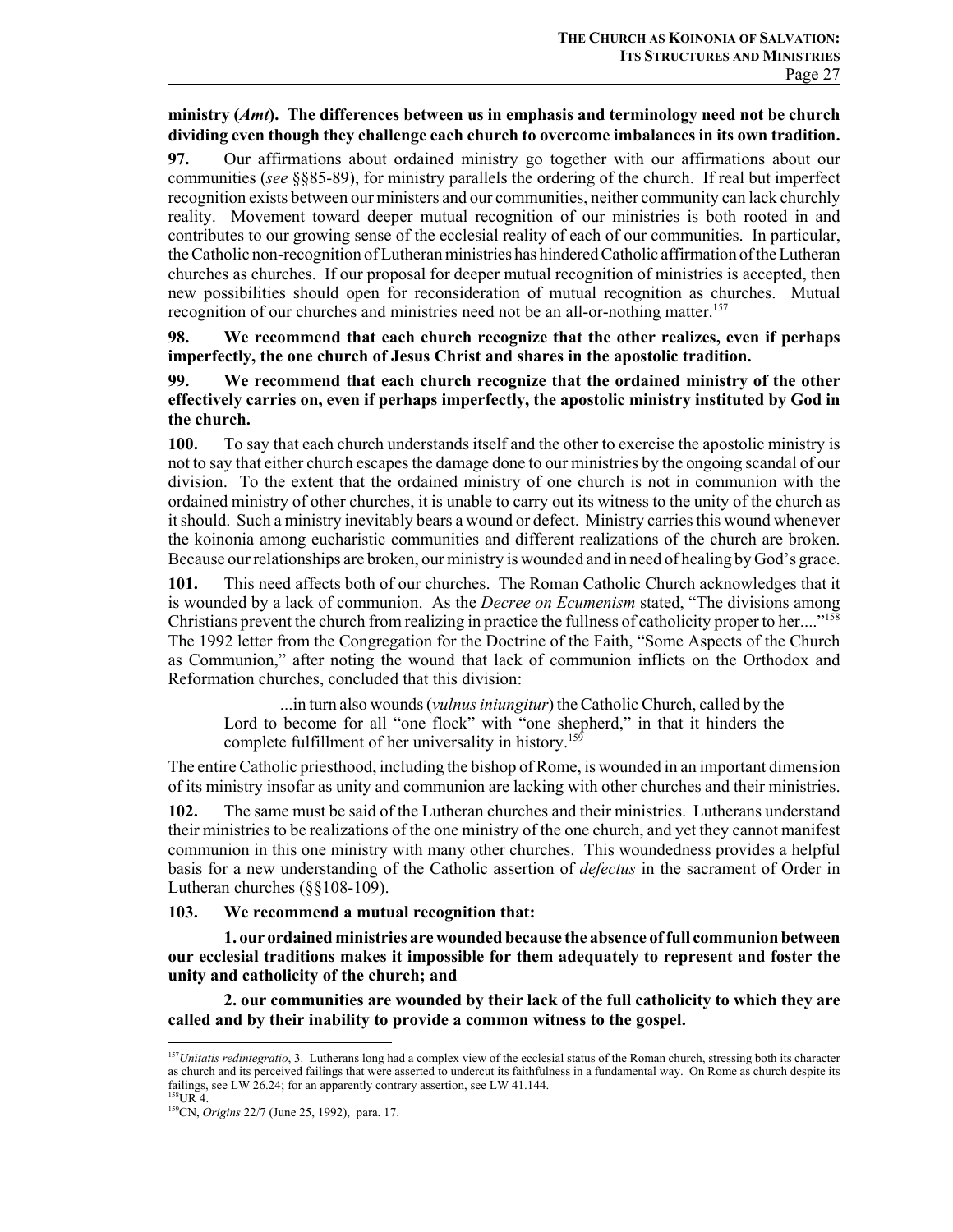**104.** Addressing these wounds in our churches will require repentance and conversion. Each church must examine its theology and practice of ministry and ask whether they truly serve the mission and unity of the church. Division offers occasions for sin, to which our churches have sometimes succumbed.<sup>160</sup> The Second Vatican Council teaches, "There can be no ecumenism worthy of the name without a change of heart."161 Pope John Paul II concluded on this basis, "The Council calls for personal conversion as well as for communal conversion."162

## **105. We recommend that our churches pray together for the grace of repentance and conversion needed for healing the wounds of our division.**

# **1. Catholic Discernment**

**106.** Repentance and conversion call for steps toward healing the wounds of our division. For Catholics, a necessary step will be a reassessment of Lutheran presbyteral ordinations at the time of the Reformation. This reassessment on the part of proper church authorities can now take into account the nature of the presbyteral ministry and its relation to episcopal ministry, the nature of apostolic succession, the sort of community that decided to carry out such ordinations, the intent behind these ordinations, and the historical situation that led to such a decision. The argument presented above about the normative complementarity between presbyter and bishop holds significance for the evaluation of the ministries in continuity with these Reformation actions. The historical findings (*see below* §§171-182) show that the theology that supported the Lutheran action was not a conscious rejection of all earlier tradition, but bore significant continuities with New Testament, patristic, and medieval understandings. The recent commitment of the ELCA to enter into episcopal succession for the sake of ecclesial koinonia<sup>163</sup> is a new and significant factor in this regard.

**107.** Catholic judgment on the authenticity of Lutheran ministry need not be of an all-or-nothing nature. The *Decree on Ecumenism* of Vatican II distinguished between relationships of full ecclesiastical communion and those of imperfect communion to reflect the varying degrees of differences with the Catholic Church.<sup>164</sup> The communion of these separated communities with the Catholic Church is real, even though it is imperfect. Furthermore, the decree positively affirmed:

Our separated brothers and sisters also celebrate many sacred actions of the Christian religion. These most certainly can truly engender a life of grace in ways that vary according to the condition of each church or community, and must be held capable of giving access to that communion in which is salvation.<sup>165</sup>

Commenting on this point, Joseph Cardinal Ratzinger, prefect of the Congregation on the Doctrine of the Faith, wrote in 1993 to Bavarian Lutheran bishop Johannes Hanselmann:

I count among the most important results of the ecumenical dialogues the insight that the issue of the eucharist cannot be narrowed to the problem of 'validity.' Even a theology oriented to the concept of succession, such as that which holds in the Catholic and in the Orthodox church, need not in any way deny the salvation-granting presence of the Lord [*Heilschaffende Gegenwart des Herrn*] in a Lutheran [*evangelische*] Lord's Supper.166

If the actions of Lutheran pastors can be described by Catholics as "sacred actions" that "can truly engender a life of grace," if communities served by such ministers give "access to that communion in which is salvation," and if at a eucharist at which a Lutheran pastor presides is to be found "the

<sup>160</sup>*Cf. Church and Justification*, 153-156.

<sup>161</sup>*Decree on Ecumenism*, 7.

<sup>162</sup>John Paul II, UUS, 15.2.

<sup>&</sup>lt;sup>1634</sup>Called to Common Mission" describes the ELCA's relationship of full communion with The Episcopal Church.  $^{164}$ UR, 3.

 $^{165}$ UR, 3.

<sup>&</sup>lt;sup>166</sup>Briefwechsel von Landesbischof Johannes Hanselmann und Joseph Kardinal Ratzinger über das Communio-Schreiben der Römischen Glaubenskongregation," *Una Sancta*, 48 (1993): 348.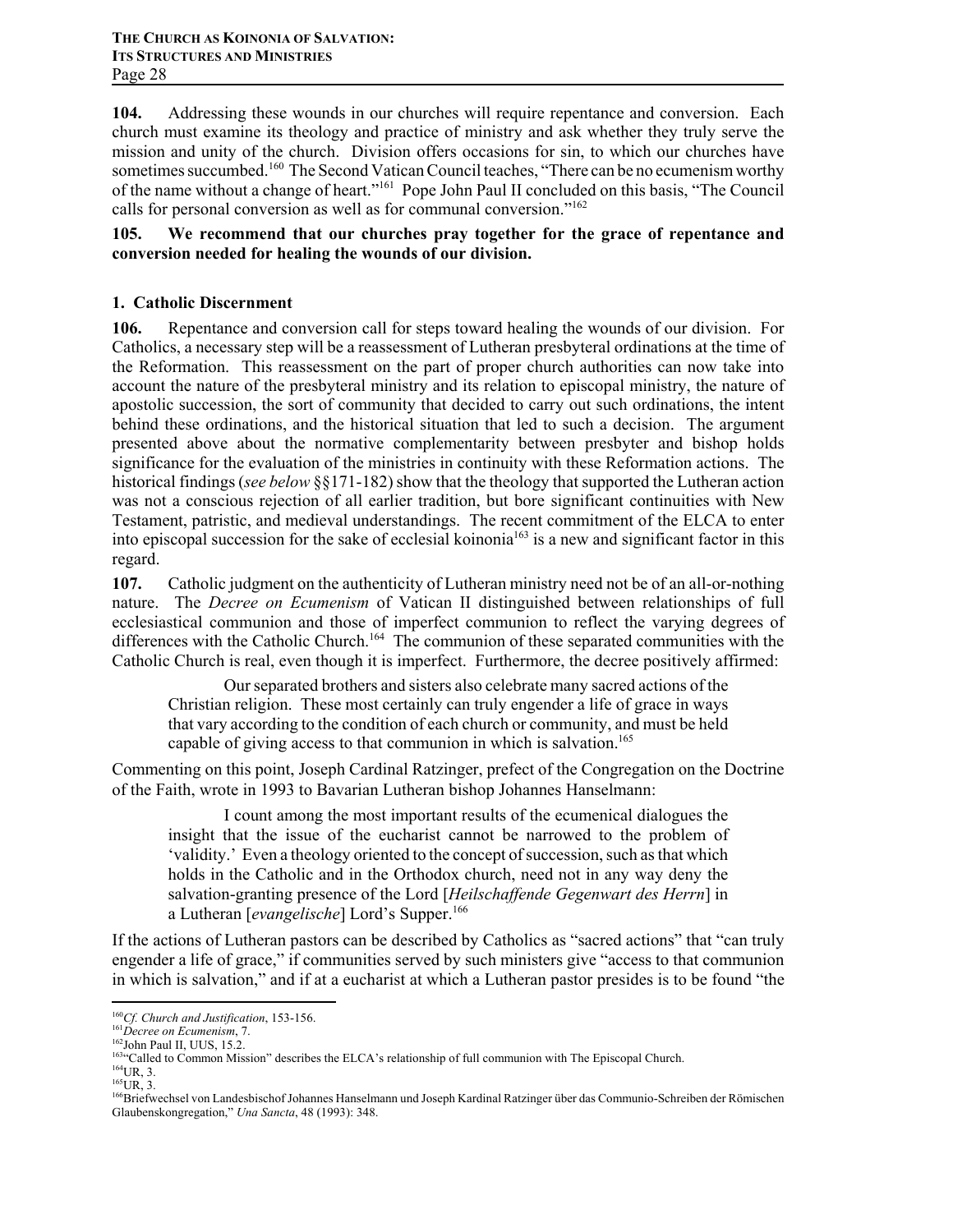salvation-granting presence of the Lord," then Lutheran churches cannot be said simply to lack the ministry given to the church by Christ and the Spirit. In acknowledging the imperfect koinonia between our communities and the access to grace through the ministries of these communities, we also acknowledge a real although imperfect koinonia between our ministries.

**108.** Ecumenical understanding would be furthered if in official Roman Catholic documents Vatican II's reference to *defectus* in the sacrament of Order among "ecclesial communities" were translated by such words as "defect" or "deficiency."167 As Walter Cardinal Kasper has stated: "On material grounds [*aus der Sachlogik*], and not merely on the basis of the word usage of the Council, it becomes clear that *defectus ordinis* does not signify a complete absence, but rather a deficiency [*Mangel*] in the full form of the office."<sup>168</sup> Translations of *defectus* as "lack" misleadingly imply the simple absence of the reality of ordination. Translation as "defect" or "deficiency" would be consistent with the sort of real but imperfect recognition of ministries proposed above. While short of full recognition, such partial recognition would provide the basis for first steps toward a reconciliation of ministries as envisioned, e.g., in the international Roman Catholic–Lutheran statement *Facing Unity*. 169

**109. We recommend that Roman Catholic criteria for assessing authentic ministry include attention to a ministry's faithfulness to the gospel and its service to the communion of the church, and that** *defectus ordinis* **as applied to Lutheran ministries be translated as "deficiency" rather than "lack."**

#### **2. Lutheran Discernment**

**110.** In ecumenical discussions, Lutherans have shown little hesitancy in recognizing the ordained ministries of the Catholic Church. During the Reformation era, the Lutheran churches did not reordain Catholic priests who joined the evangelical movement.<sup>170</sup> At times in the past, Lutherans doubted that the Catholic priesthood was in fact the one evangelical ministry of word and sacrament of the one church, because Lutherans thought the Catholic priesthood was oriented toward an unevangelical understanding of the Mass.<sup>171</sup> These doubts have been removed by convergence and agreement on the gospel<sup>172</sup> and by such affirmations as that of the Second Vatican Council that "among the principal tasks of bishops the preaching of the gospel is pre-eminent."<sup>173</sup>

**111.** Lutherans also need repentance and conversion to take steps toward healing the wounds of our division. They must constantly reassess some of their own traditions of ordained ministry. Regarding "the order of the church and the various ranks in the church" including bishops, the *Apology of the Augsburg Confession* testifies that the "greatest desire" of the Reformers was to retain this ministerial structure.174 This desire stated in the Lutheran Confessions still is normative for present-day Lutheranism. The office of bishop as regional pastor is the normal polity of the church,

<sup>167</sup>Roman Catholic/Lutheran Joint Commission, *The Ministry in the Church* (Geneva: Lutheran World Federation, 1982), paras. 75-77. *Defectus* is translated as "lack" in the English edition of *UR* on the Vatican Web site (para. 22c), in UUS, para. 67, and in the official English translation of the *Catechism of the Catholic Church*, para. 1400. See also *Ecclesia de eucharistia*, 30.

<sup>168</sup>Walter Kasper, "Die apostolische Sukzession als ökumenisches Problem," in *Lehrverurteilungen - kirchentrennend?: III Materialien zur Lehre von den Sakramenten und vom kirchlichen Amt*, edited by Wolfhart Pannenberg (Freiberg i.B.: Herder, 1990), 345. <sup>169</sup>*Growth in Agreement II*, 443-484.

<sup>170</sup>See Arthur Carl Piepkorn, "A Lutheran View of the Validity of Lutheran Orders." In *Eucharist and Ministry: Lutheran and Catholics in Dialogue*, vol. IV, edited by Paul C. Empie and T. Austin Murphy (Minneapolis: Augsburg, 1979), p. 215; Wolfgang Stein, *Das kirchliche Amt bei Luther* (Wiesbaden: Franz Steiner Verlag, 1972), 192f.

 $171$  For example: "It is a definite conclusion that no one confers holy orders and makes priests less than those under the papal dominion. A semblance, indeed, of ordination and of making priests is magnificently present but it behooves the king of semblance to grant nothing but semblance so as to guarantee his abominations" (LW 40.15; WA 12, 176). See further Helmut Lieberg, *Amt und Ordination bei Luther und Melanchthon* (Göttingen: Vandenhoeck & Ruprecht, 1962), 168-171.  $172$ JDDJ, 40.

 $173$ LG, 25.

<sup>&</sup>lt;sup>174</sup>Kolb and Wengert, Apology to the Augsburg Confession, 14, 222-223.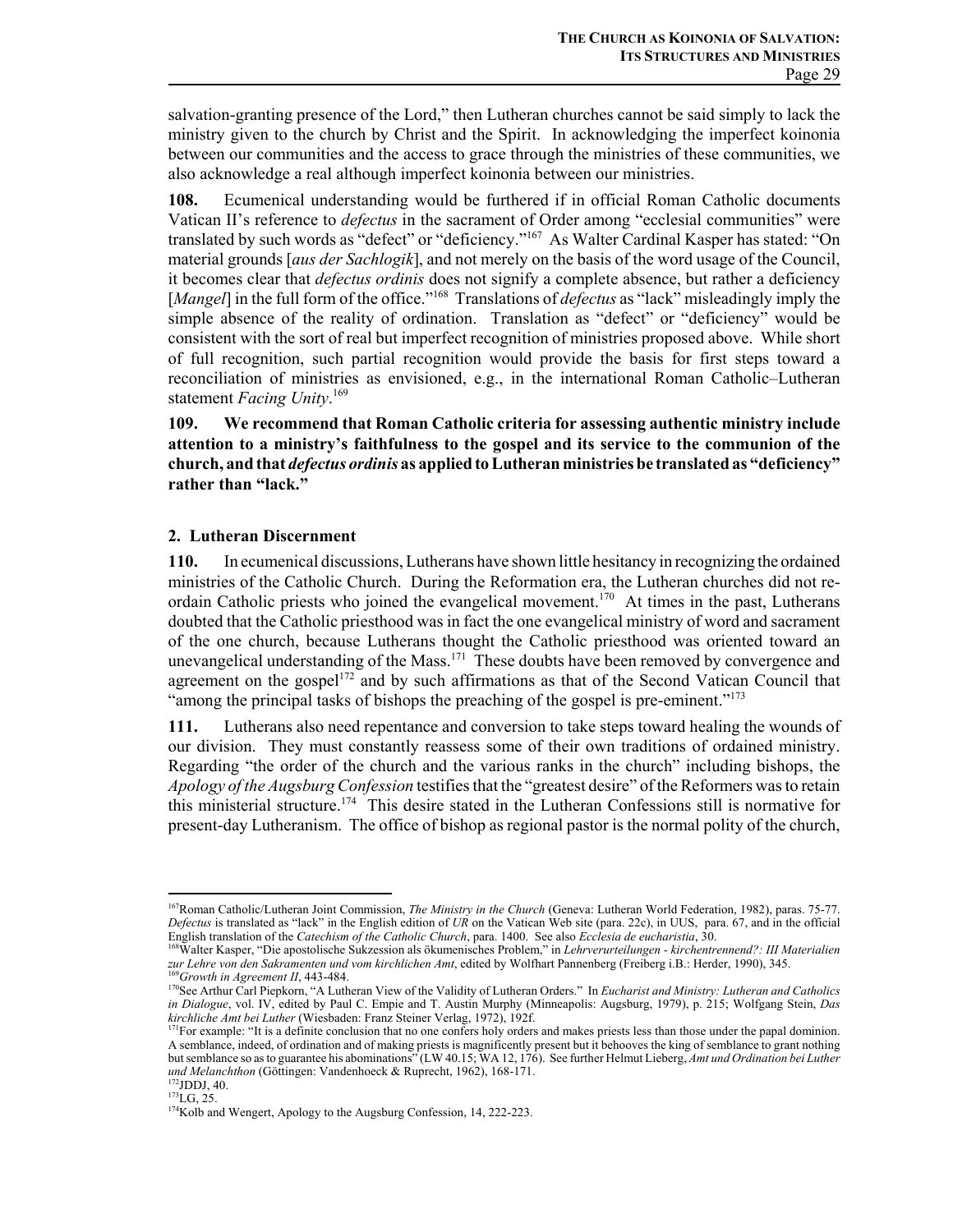"a gift of the Holy Spirit,"175 and implies bishops in communion with other ministers exercising *episcopé*. A church may be compelled to abandon such a shared episcopal office for a time, but should return to it whenever possible. Recent actions by the ELCA and some other Lutheran churches to reclaim shared episcopal ordering, both among themselves and as an aspect of communion with Anglican churches, are signs of a willingness to engage in such a reassessment.<sup>176</sup>

# **3. Common Challenges**

**112.** Asymmetry exists between our churches in relation to our mutual recognition of ordained ministry. Lutheran churches are able fully to recognize Catholic ordained ministries on the basis of ecumenical developments, but the Catholic Church has not fully recognized the ordained ministries of a church such as the ELCA.<sup>177</sup> This asymmetry makes life together more difficult. Any reconciliation of ministries needs to find ways of addressing this asymmetry that accord with the selfunderstanding of each church.

**113.** The ordination or non-ordination of women is a significant difference between our two traditions. The decision to ordain both women and men to the ministry of word and sacrament involves questions about the church's authority. The Evangelical Lutheran Church in America, continuing the practice of its predecessor bodies, holds itself free under the gospel to ordain women.<sup>178</sup> The Catholic Church does not hold itself authorized to make such a decision.<sup>179</sup> The reconciliation or full mutual recognition of ministries will need to address this sensitive difference.

## **B. Universal Church and Universal Ministry**

**114.** In relation to a universal ministry at the service of the unity of the universal church, this dialogue is far less ready to propose any official actions. The bishop of Rome, the only historically plausible candidate for such a universal ministry, remains a sign of unity and a sign of division among us. Pope John Paul II has called for an ecumenical dialogue on the papacy and its exercise as a pastoral office in service of the unity of Christians.<sup>180</sup> We are hopeful that this invitation for "a patient and fraternal dialogue"181 on the papacy and its exercise might be taken up with a renewed commitment to overcoming the divisions of the past and present.

### **1. Catholic Reflections on Universal Ministry**

**115.** Pope John Paul II in *Ut unum sint* (1995) emphasized the bishop of Rome's responsibility to serve the unity and communion of the church: "The mission of the Bishop of Rome within the College of all the Pastors [Bishops] consists precisely in 'keeping watch' (*episkopein*) . . . . With the power and authority without which such an office would be illusory, the Bishop of Rome must ensure

<sup>175</sup>Church of Sweden Church Ordinance of 1571, in John Wordsworth, *The National Church of Sweden* (London: Mowbray, 1911), p. 232; on this Ordinance and its importance for later Swedish theology, see Sven-Erik Brodd, "The Swedish Church Ordinance of 1571 and the Office of Bishop in an Ecumenical Context," in *The Office of Bishop: Swedish Lutheran-Roman Catholic Dialogue* LWF Studies (Geneva: Lutheran World Federation, 1993), 147-157.

<sup>176&</sup>lt;sup>ct</sup>Called to Common Mission: A Lutheran Proposal for a Revision of the *Concordat of Agreement*" (Chicago: Evangelical Lutheran Church in America, 1999), esp. paras. 15-21; *Together in Mission and Ministry. The Porvoo Common Statement with Essays on Church and Ministry in Northern Europe* (London: Church House Publishing, 1993), esp. paras. 34-57 of the Common Statement; *Called to Full Communion: The Waterloo Declaration* (*http://generalsynod.anglican.ca/ministries/departments/doc.php?id=71 &dept=primate*), esp. paras. A 3, 5.

<sup>&</sup>lt;sup>177</sup>Although there is no general Catholic ruling on Lutheran orders, consistent Catholic practice has been to re-ordain Lutheran ministers entering the Catholic priesthood.

<sup>&</sup>lt;sup>178</sup>John Reumann, "The Ordination of Women: Exegesis, Experience, and Ecumenical Concern," in *Ministries Examined* (Minneapolis: Augsburg Publishing House, 1987).

<sup>179</sup>*Ordinatio Sacerdotalis*, 4 (*cf. Origins* 24 [June 9, 1994], 51). *Cf.* Congregation for the Doctrine of the Faith, *From "Inter Insigniores" to "Ordinatio Sacerdotalis,"* (Washington: U.S. Catholic Conference, 1996).

<sup>180</sup>*UUS,*§79.1.4.

<sup>181</sup>UUS, para. 96.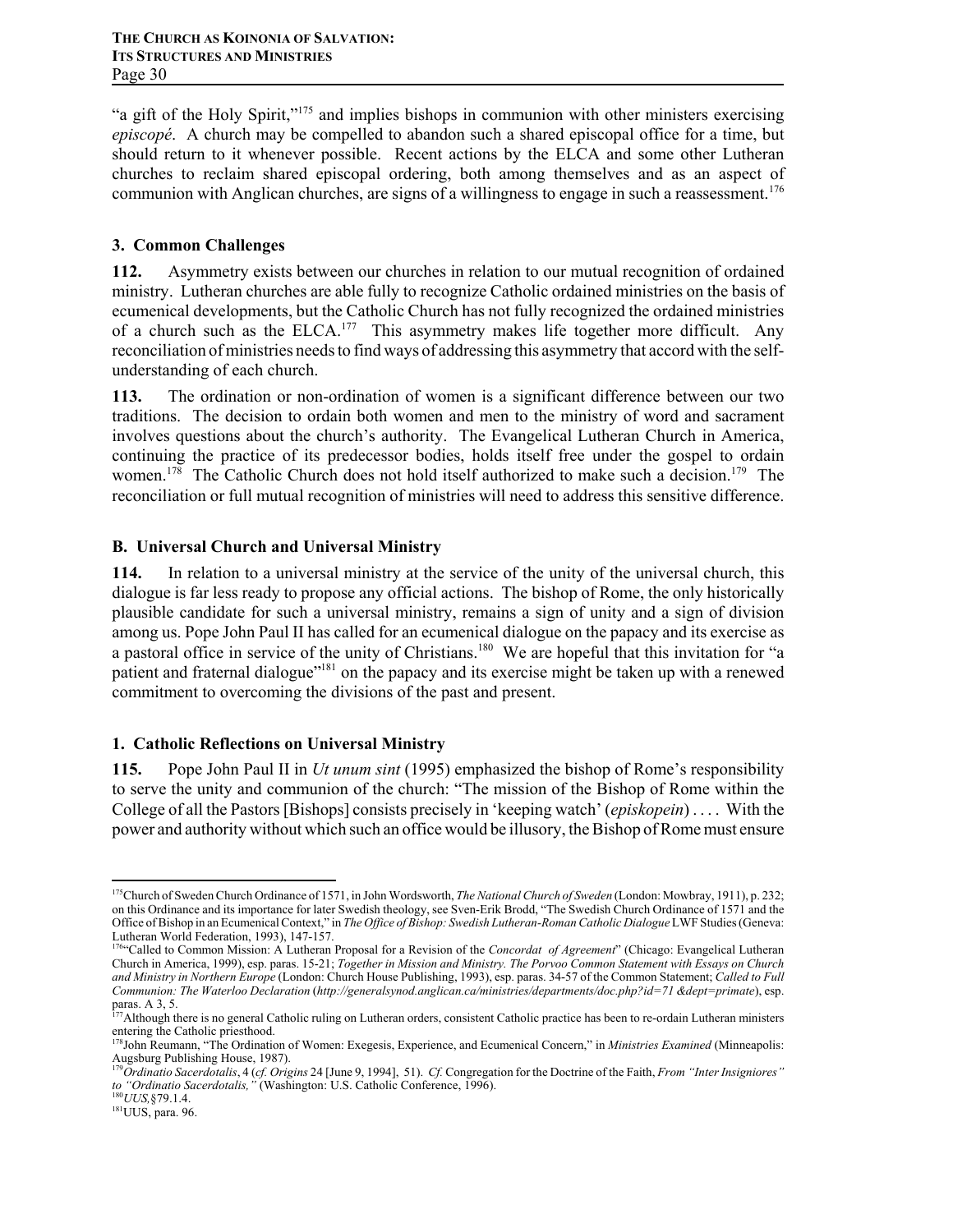the communion of all the Churches. For this reason, he is the first servant of unity."182 In this encyclical John Paul II invited a consideration of reform and change in the papal office in order that this office would not be a stumbling block to Christian unity.

**116.** Catholics see the papal office as part of the mission entrusted to the whole people of God. A renewed exercise of the papacy will need to witness to its communal dimension by reconciling a number of tensions within the exercise of authority: the bishop of Rome's primacy and the collegiality he shares within the college of bishops; the authority reserved to clerics and the participation of the laity in governance; the relationship between the proper, ordinary, and immediate authority of a bishop in his diocese and the universal jurisdiction of the pope; the communion within a universal church and a decentralization which respects the particularity of a local church; and finally, a common Catholic identity and increased openness to diversity.183 Vatican II's *Decree on Ecumenism* (*Unitatis redintegratio*) provides a guiding principle for this task:

While preserving unity in essentials, let all members of the Church, according to the office entrusted to each, preserve a proper freedom in the various forms of spiritual life and discipline, in the variety of liturgical rites, even in the theological elaborations of revealed truth. In all things let charity be exercised. If the faithful are true to this course of action, they will be giving even richer expression to the authentic catholicity of the Church, and, at the same time, to her apostolicity.184

## **117. We recommend that Catholics explore how the universal ministry of the bishop of Rome can be reformed to manifest more visibly its subjection to the gospel in service to the koinonia of salvation.**

## **2. Lutheran Reflections on Universal Ministry**

**118.** In light of *Ut unum sint* and other Catholic and ecumenical statements on papacy, Lutherans have been involved in considerable discussion of universal ministry. If, as the Nordic and Baltic Lutheran churches affirmed in the *Porvoo Common Statement*, "the personal, collegial, and communal dimensions of oversight find expression at the local, regional, and universal levels of the Church's life,"185 then the question cannot be avoided of who might exercise such a personal ministry of oversight at the universal level, and how it might be exercised in subservience to the gospel. Again, if the interdependence of assembly and ordained ministry is typical of the structure of the church at the local, regional, and national level, then why should such an interdependence not also be found at the universal level?<sup>186</sup>

**119.** Lutherans have been concerned with whether the papal office is necessary for salvation. Today, when the pastoral nature of the papacy and its reform have been taken seriously by the Catholic Church itself, the question of the papacy may be perceived in a different way, in terms of

<sup>182</sup>UUS, 94.

<sup>183</sup>Recent discussion on the reform of the papacy in the light of UUS includes Carl Braaten and Robert Jenson (eds.), *Church Unity and the Papal Office: An Ecumenical Dialogue on John Paul II's Encyclical UUS* (Grand Rapids, Eerdmans, 2001); Michael J. Buckley, *Papal Primacy and the Episcopate: Towards a Relational Understanding* Ut unum sint: Studies on Papal Primacy (New York: Crossroad, 1998); William Henn, *The Honor of my Brothers: A Short History of the Relation between the Pope and the Bishops* Ut unum sint: Studies on Papal Primacy (New York: Crossroad, 2000); Hermann J. Pottmeyer, *Towards a Papacy in Communion: Perspectives from Vatican Councils I & II* Ut unum sint: Studies on Papal Primacy (New York: Crossroad, 1998); John R. Quinn, *The Reform of the Papacy: The Costly Call to Christian Unity* (New York: Crossroad, 1999); James Puglisi (ed.) *Petrine Ministry and the Unity of the Church* (Collegeville: Liturgical Press, 1999).

 $184$ UR, 4.

<sup>185</sup>*Porvoo Common Statement*, para. 45.

<sup>186&</sup>quot;Therefore we ask the Lutheran Churches: 1) if they are prepared to affirm with us that papal primacy renewed in the light of the gospel, need not be a barrier to reconciliation; 2) if they are able to acknowledge not only the legitimacy of the papal Ministry in the service of the Roman Catholic communion but even the possibility and the desirability of the papal Ministry, renewed under the gospel and committed to Christian freed, in a larger communion which would include the Lutheran churches; 3) if they are willing to open discussion regarding the concrete implications of such a primacy to them." from "Toward the Renewal of Papal Structures" Part C, "Lutheran Perspectives" paragraph 32, 22-23.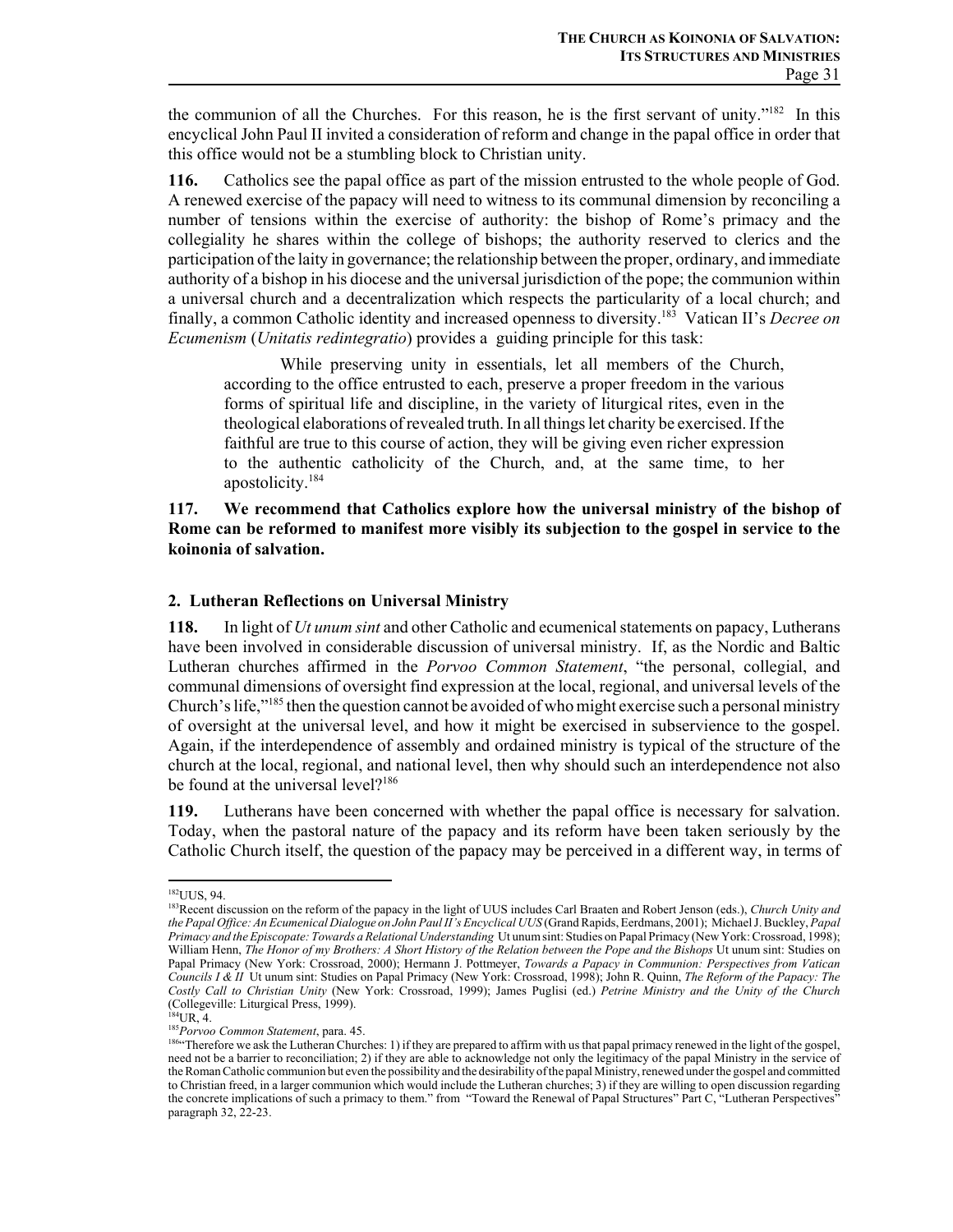the ecclesial necessity of the papal office. To what extent may such an office of universal ministry be needed for the unity of the church in a koinonia of salvation?<sup>187</sup> Exploring these questions might clarify what Lutherans mean when they insist that any universal ministry of unity must be "under the gospel." What would be the characteristics of a universal ministry "under the gospel?"

# **120. We recommend that Lutherans explore whether the worldwide koinonia of the church calls for a worldwide minister of unity and what form such a ministry might take to be truly evangelical.**

## **VIII. Toward Deeper Communion**

**121.** *Ut unum sint*, Pope John Paul II's encyclical on ecumenism, echoes the Second Vatican Council's *Decree on Ecumenism* in affirming a certain but imperfect communion between the Roman Catholic Church and other churches and ecclesial communities.<sup>188</sup> Roman Catholics and churches of the Lutheran World Federation agree on the good news of justification.189 If the Evangelical Lutheran Church in America and the Roman Catholic Church are in imperfect communion, it follows that the ministers within these communities are also in imperfect communion with one another, for ministry serves the communion of the church. Too often in our past, the judgment of the "wound" or the "defect" in another's orders based on juridical categories of validity prevented our recognition of the ministry that is truly shared. We share a common ministry of baptism, proclamation of the Word, and pastoral care, and recognize that each other's eucharist gives "access to that communion in which is salvation."190 This present study of the structures and ministries of the church through the lens of koinonia asks our churches to seek ways of implementing the imperfect ministerial communion we already experience.<sup>191</sup> Truly living out our communion, albeit imperfect, may provide a foundation for living toward the full communion we seek.

**122. We recommend that our churches recognize the real but imperfect communion among our ministers and encourage appropriate forms of pastoral collaboration between our ministries. Specifically, we propose:**

**1. that common activities among Lutheran and Roman Catholic bishops be promoted in order to signify the level of communion that exists between them, such as regular joint retreats, co-authored pastoral letters on topics of mutual concern, and joint efforts on matters of public good;**

**2. that mutual activities be intensified among ordained ministers, such as regular retreats, homily or sermon preparation study, participation in non-eucharistic prayer services and weddings, and common sponsorship of events or services in the life of the church, including as appropriate other leadership ministries;**

**3. that the faithful, in light of their common baptism into the people of God, engage together in catechesis, evangelization, peace and justice ventures, social ministry, and attendance at each other's diocesan and synodical assemblies; and**

**4. that social ministry organizations, educational institutions, chaplaincies, and other church agencies engage together in activities that further the gospel and the common good.**

<sup>&</sup>lt;sup>187</sup>Cf. Papal Primacy and the Universal Church, its use of the "Petrine principle" and questions to Lutheran churches, including "that papal primacy, renewed in light of the gospel, need not be a barrier to reconciliation" (§32), and including to the Roman Catholic Church, "if it is prepared to envisage the possibility of a reconciliation that would recognize the self-government of Lutheran churches within a communion" (§33); *The Ministry in the Church*, Roman Catholic/Lutheran Joint Commission (Geneva: LWF, 1982) §§67-73 = *Growth in Agreement* 269–71; Harding Meyer, "Suprema auctoritas" in *Petrine Ministry and the Unity of the Church*, 15–34, esp. 29. <sup>188</sup>*UUS,* 11. *Cf.* UR, 3.

<sup>189</sup>JDDJ, 15.

 $190$ UR, 3.

<sup>191</sup>*Facing Unity* (1985), §92-93; §120-122.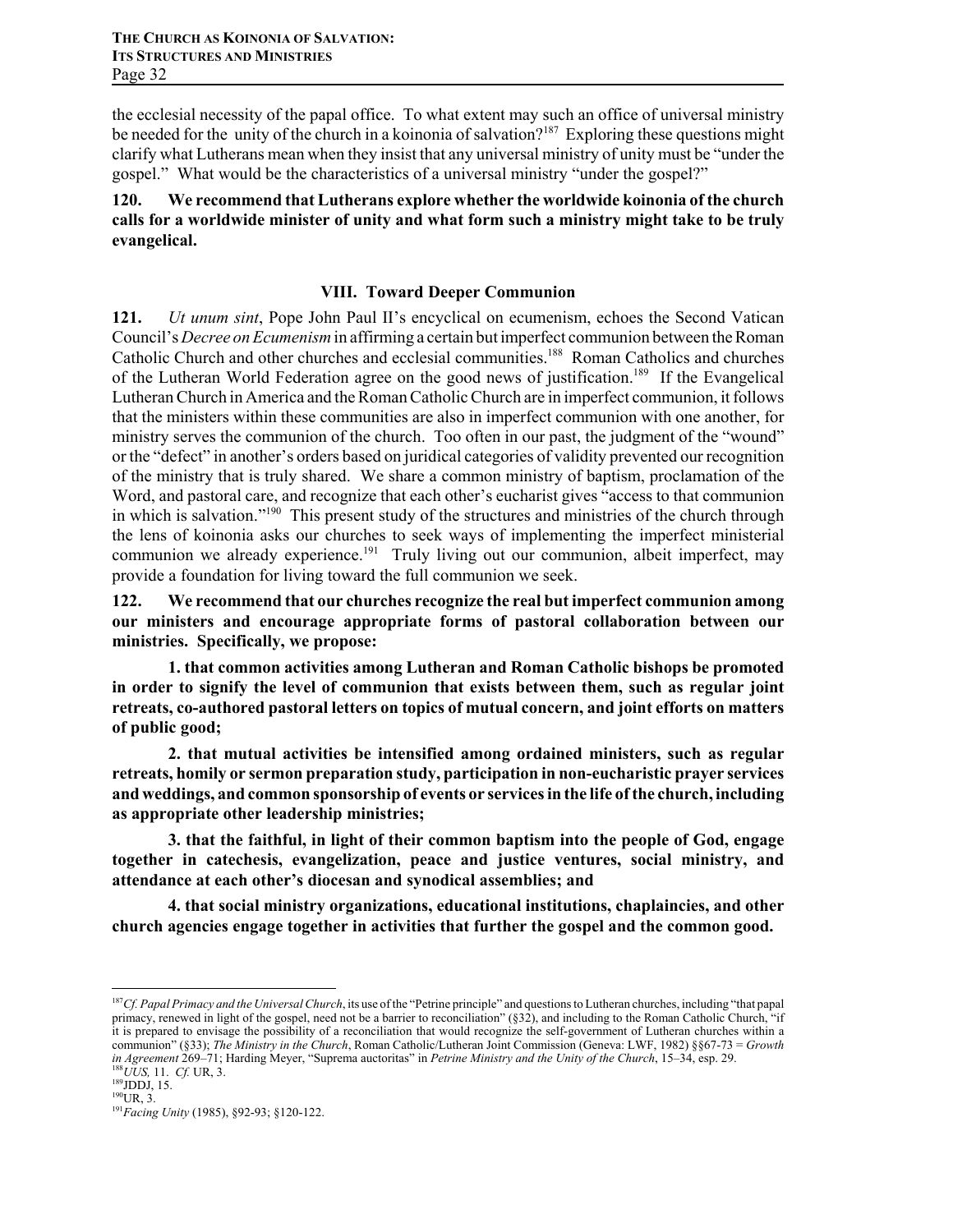**123.** On our journey toward full communion, including mutual recognition of ministry and churchly reality, this round of dialogue has sought to help Lutherans and Catholics move toward that goal:

- by accepting koinonia of salvation as an interpretive lens for this study;
- by proposing an analysis of the varying local, regional, national, and worldwide realizations of the koinonia of salvation as a framework within which to consider mutual recognition of ministries;
- by recalling the issues of recognition of ministries as discussed in Round IV in *Eucharist and Ministry* and of reconciliation of ministries stressed in *Facing Unity;*
- by relating ministerial communion to ecclesial communion, with recognition of imperfect ecclesial communion leading to recognition of imperfect ministerial communion;
- by clarifying ministerial identity in relation to service to various levels of ecclesial communion;
- by demonstrating the normative complementarity of congregational and regional structures and ministries; and
- by examining in a preliminary way the role of national and worldwide structures and urging a "patient and fraternal dialogue" on the possibility of a worldwide minister of unity.

**124.** A fuller mutual recognition of ministries cannot be separated from a fuller common life in Christ and the Spirit. Lutherans and Catholics have together found a greater common basis in the Gospel as can be seen in the *Joint Declaration on the Doctrine of Justification*. Mutual recognition of doctrine, ministries, and ecclesial realities, rooted in a common existence in the one Body of Christ, can bear fruit by the grace of God in life shared together.

**125.** Ministry and structures of communion are at the service of the koinonia of salvation realized in the life of the church. Mutual recognition of ministry and of ecclesial reality are important conditions for our full and uninhibited common participation in the salvation given us in Christ and the Spirit. We offer our work to our respective churches with the prayer that it may foster the koinonia in salvation we are convinced is the will of our Risen Lord.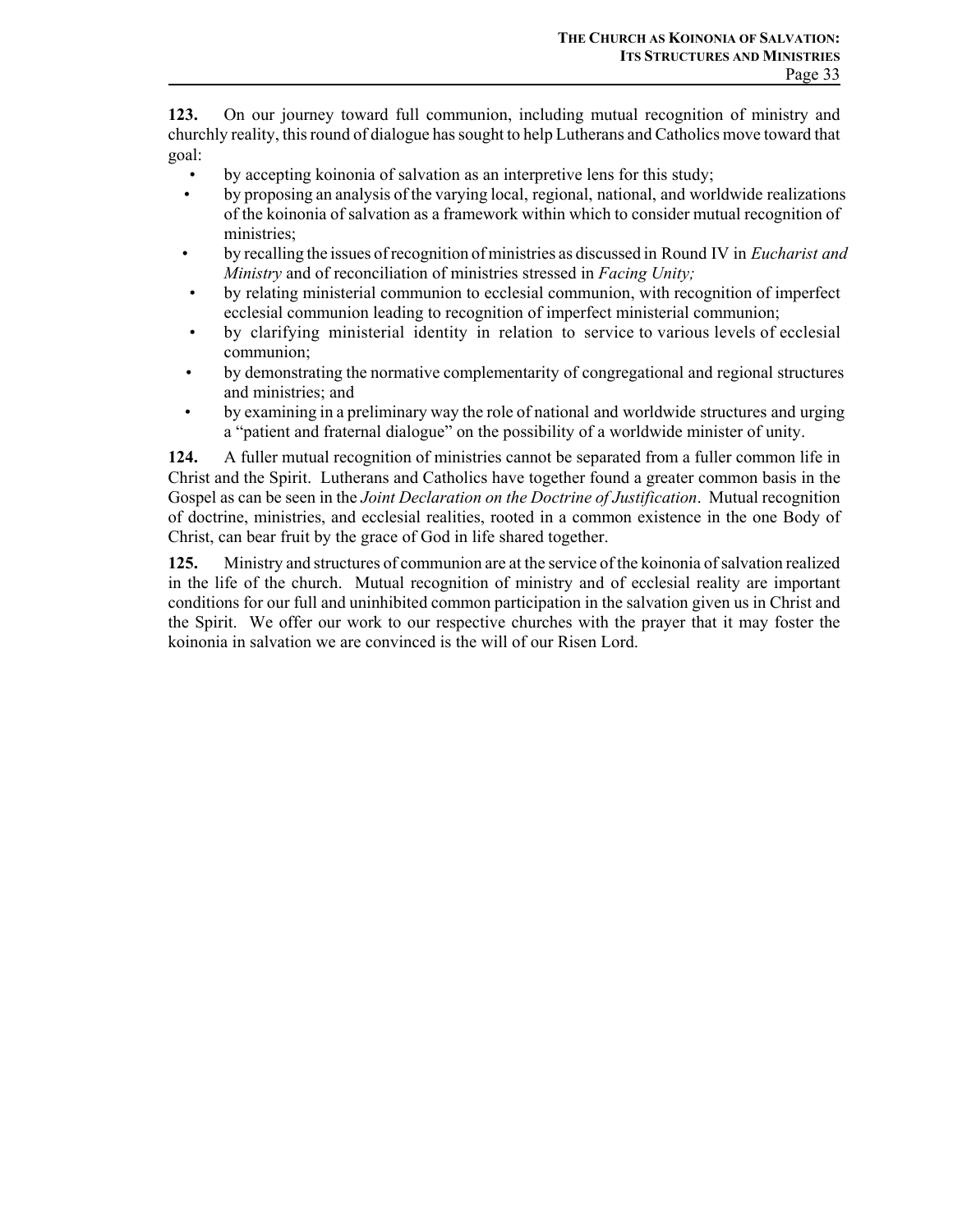# **PART TWO: FURTHER BIBLICAL AND HISTORICAL SUPPORT FOR DEEPENING COMMUNION IN STRUCTURES AND MINISTRIES I. Biblical Foundations for the Church as Koinonia of Salvation in Jesus and the Christ Event**

**126.** "Salvation," "church," and "ministries" will be treated chronologically below in various segments of the New Testament. Koinonia as a biblical term has been introduced above (§§11-13). A term with a range of meanings,<sup>192</sup> *koinonia* and its related verbs and adjectives occur 38 times in the New Testament. The background for this terminology lies entirely in the Greek world, with no counterpart term in Hebrew and little significant use of *koinonia* in the Greek translations of the Hebrew Scriptures.<sup>193</sup> There is no recorded usage by Jesus, and little about it in the gospels (Luke 5:10, "partners" in the fishing business). *Koinõnia* is preeminently a Pauline term.

**127.** One possible starting point in the Greek world is the adjective *koinos,*194 "common" or "communal," as at Acts 2:44, believers "had all things in common (*koina*)," or Titus 1:4, our "common faith" (NRSV "the faith we share"). Thus, *to koinon* could refer to the state, the public treasury, the commonwealth, or (with *agathon*) the common good. A "public" and financial side may cling to the terminology in Christian usage. The Greek adage "Friends have all things in common," is reflected in Acts 4:32, "No one claimed private ownership of any possessions, but everything they owned was held in common (*koina*)."

**128.** A second approach is through the verb *koinonein*, which can mean (1) "have a share" of something (Heb. 2:14, human beings all share in flesh and blood) or (2) "give a share" of something (the Philippian church shared funds with Paul, Phil. 4:15).<sup>195</sup> Language of participation can also be used, "having a part" in something or being a partner.

**129.** Pioneering studies, mainly by Protestants, emphasized "participation" or "fellowship."196 Later commentators, often Catholic, stressed "association," "community," and "(church) fellowship,"

<sup>192</sup>*A Greek-English Lexicon of the New Testament and other Early Christian Literature*, 3rd ed. (hereafter BDAG), rev. and ed. F. W. Danker (Chicago: Univ. of Chicago Press, 2000) 552-53 offers four basic definitions (in boldface type, meanings, functional use; English equivalents in italics):

<sup>[1] &</sup>quot;close association involving mutual interests and sharing, *association, communion, fellowship, close relationship*," as in marriage or friendship or the bond of life that unites Pythagoreans; Phil. 1:5 a close relation with the gospel, or with the poor (Rom. 15:26);

<sup>[2] &</sup>quot;attitude of good will that manifests an interest in a close relationship, *generosity, fellow-feeling, altruism*," 2 Cor. 9:13, generosity in sharing;

<sup>[3]</sup> abstract term for the concrete "*sign of fellowship, proof of brotherly unity*; even *gift, contribution*"; Rom.15:26 might fit here, so might 1 Cor 10:16ab, "a means for attaining a close relationship with the blood and body of Christ";

<sup>[4]</sup> *participation, sharing* in something, Christ's sufferings (Phil. 3:10), the body and blood of Christ (1 Cor. 10:16), the Holy Spirit (2 Cor. 13:13), faith (Phlm. 6).

*Cf.* further F. Hauck, "*koinos, ... koin*Ç*nia*, etc.," (German 1938), *Theological Dictionary of the New Testament* (Grand Rapids: Eerdmans) 3 (1965) 789-809, supplement in *Theologisches Wörterbuch zum Neuen Testament* (Stuttgart: Kohlhammer) 10/2 (9179) 1145- 46; J. Hainz, "*koin*Ç*nia* etc.," (German 1981), *Exegetical Dictionary of the New Testament* (Grand Rapids: Eerdmans) 2 (1991) 303-5.

<sup>&</sup>lt;sup>193</sup>In the Old Testament the noun, verb, and adjective occur 25 times. There are seven more New Testament examples if compounds (*synkoin*Ç*nos*, s*ynkoin*Ç*nein*) are counted, for a New Testament total of 45 instances. There are a maximum 119 occurrences in the entire Greek Bible if *koinos*, "common" or "impure," is included. Examples that do occur are mainly in later (deuterocanonical) books under Hellenistic influence; *koin onia* occurs only at Wisdom of Solomon 6:23 and 8:18, for associating with wisdom and her words. Charts on *koinon*-terms in J. Reumann, "Koinonia in Scripture: Survey of Biblical Texts," in *On the way to Fuller Koinonia*, ed. T. F. Best and G. Gassmann, Faith and Order Paper no. 166 (Geneva: WCC Publications, 1994) 39, where all New Testament passages are treated, and bibliography provided, some of which cannot be included here.

 $^{194}$ BDAG 551-52.

<sup>&</sup>lt;sup>195</sup>BDAG 552. The verb *metechō*, "have a share in, partake of something," is sometimes associated with *koinōnein*, as at 1 Cor. 10:17 (*cf.* 16) and 10:21, 30; and Heb. 2:14. *Cf.* N. Baumert, *KOINONEIN und METECHEIN—synonym? Eine umfassende semantische Untersuchung*, SBB 51 (Stuttgart: Katholisches Bibelwerk, 2003) distinguishes them and gives a variety of meanings to *koinonein*, not a single sense that some like Hainz (n. 11 above) sought.

<sup>&</sup>lt;sup>196</sup>J. Y. Campbell, "*KOINŌNIA* and its Cognates in the New Testament," *Journal of Biblical Literature* 51 (1932) 352-82; H. Seesemann, *Der Begriff KOIN*Æ*NIA im Neuen Testament*, BZNW 14 (Giessen: Töpelmann, 1933); Hauck (n. 192, above). A. R. George, *Communion* with God in the New Testament (London: Epworth, 1953) took communion as "have a share, give a share," and sharing, partly in reaction to those who made "the Fellowship" a name for the church, as was argued by C. A. Anderson Scott, *Christianity According to St Paul* (Cambridge: Cambridge Univ. Press, 1927, reprinted 1961) 158-69.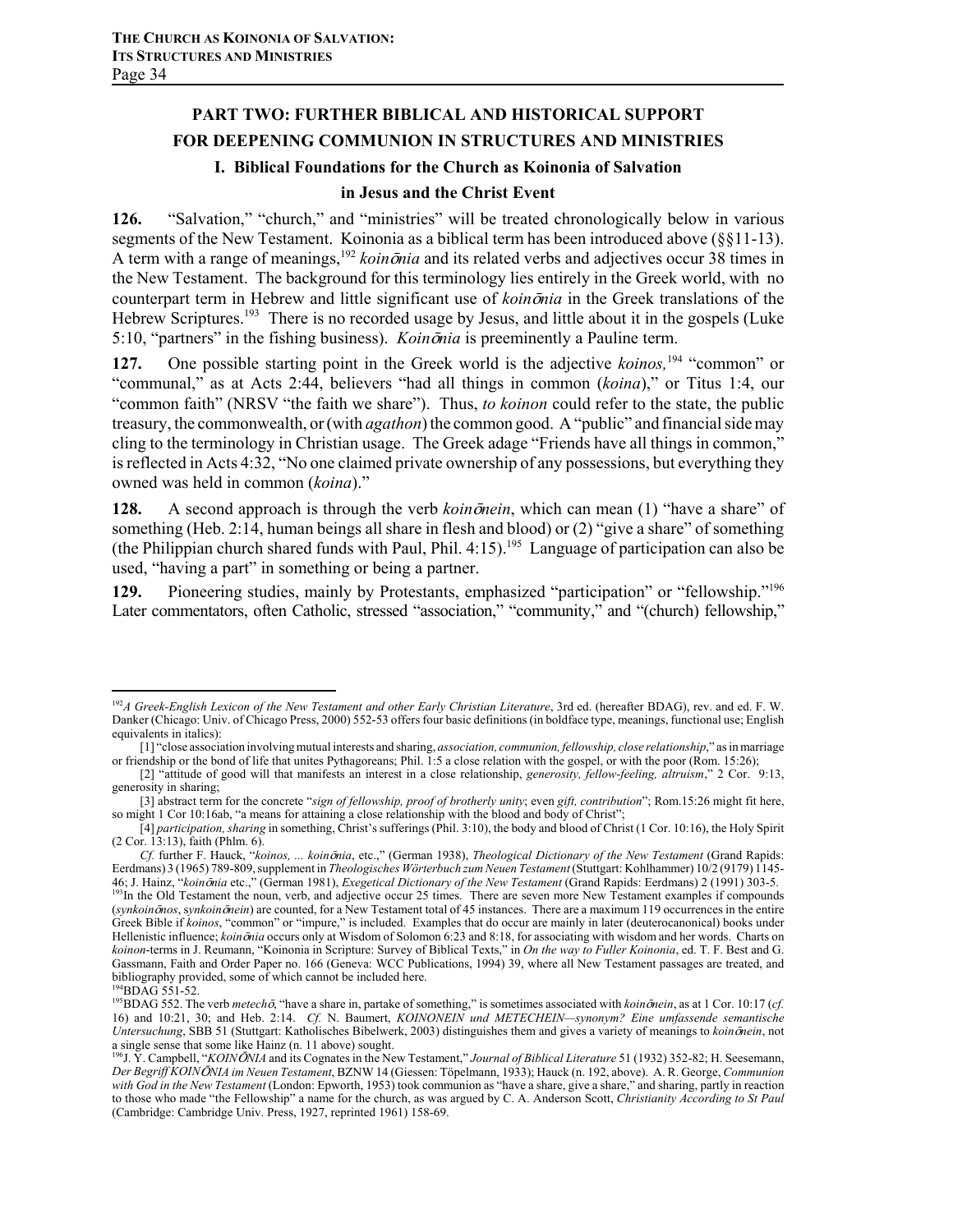sometimes with a sacramental emphasis, *cf.* Latin *communio*. 197 Increasingly it was concluded that no single clear-cut meaning is possible; *koinōnia* is a multivalent term.<sup>198</sup> One may speak of church fellowship, grounded in participation in Christ.<sup>199</sup> New Testament studies sometimes have an eye toward ecumenical implications.<sup>200</sup>

**130.** How much of the structured church as *koinonia* of salvation can be traced back to Jesus of Nazareth himself? As a general principle one must take care "not to read in evidence from later sources or theories."<sup>201</sup> "The church" is known from the earliest Pauline writings, which antedate the written Gospels (*e.g.* 1 Thess. 1:1; 2:14; Gal. 1:2, 22; 1 Cor. 1:2; 4:17; 7:17; 2 Cor. 8:1). *H*' *ekkl*'*sia* often denotes in such passages a particular or local church in a certain area, but it eventually comes to mean "the church" in a sense transcending local or geographical boundaries (see below). Significantly, however, *ekkl*'*sia*, in either a local or a transcendent sense, is not mentioned in the Gospels of Mark, Luke, or John—or in other New Testament writings such as Titus, 2 Timothy, 1-2 Peter, 1-2 John. *Ekkl*'*sia* (church) is used in Matthew 16:18: "You are Peter (*Petros*), and on this rock (*petra*) I will build my church" (*cf.* 18:17 of the local assembly). This church-founding statement is paralleled in John 21:15-17 in a post-resurrection setting, without the word *ekklesia*; Peter's role is to feed the "flock" of Christ.<sup>202</sup> There is little more that one can cull from the Gospels about the structure of Jesus' church to be built.<sup>203</sup>

**131.** Jesus had followers (Mark 1:18; 2:15; Matt. 4:20; Luke 5:11, 28; John 1:37, 40), eventually called "disciples,"204 *i.e.* those taught by Jesus (Mark 2:16; Matt. 5:1; Luke 6:13; John 2:2), and even

<sup>197</sup>K. Kertelge, "Abendmahlsgemeinschaft und Kirchengemeinschaft im Neuen Testament und in der Alten Kirche," in *Interkommunion – Konziliarität. Zwei Studien im Auftrag des Deutschen ökumenischen Studienausschusses,* Beiheft zur Ökumenischen Rundschau 25 (1974) 2-51, reprinted in *Einheit der Kirche*: *Grundlegung im Neuen Testament*, ed. F. Hahn, K. Kertelge, & R. Schnackenburg, Quaestiones Disputatae 84 (Freiburg: Herder, 1979) 94-132, and "Kerygma und Koinonia: Zur theologischen Bestimmung der Kirche des Urchristentums," in *Kontinuität und Einheit*, Festschrift for F. Mussner, ed. P.- G. Müller & W. Stenger (Freiburg: Herder, 1981) 317-39. R. Schnackenburg, "Die Einheit der Kirche unter dem Koinonia-Gedanken," in *Einheit der Kirche* (1979) 52-93. J. Hainz, *Koinonia* (1982), above n. 11.

<sup>&</sup>lt;sup>198</sup>So J. M. McDermott, "The Biblical Doctrine of KOINŌNIA," *Biblische Zeitschrift* N.F. 19 (1975) 64-77 and 219-33. J. Hainz, *Koinonia:* (see note 11 above), was critical of earlier studies for failing to find an underlying unity or for reading in traditional dogmatic theology (178, 185, 188); history of research and results, 162-204.

<sup>199</sup>F. Hahn, "Einheit der Kirche und Kirchengemeinschaft in neutestamentlicher Sicht," in *Einheit der Kirche* (above, n. 197) 9-51. Hahn (13-14) suggested that the Greek *koin*Ç*nia* is like the Latin *participatio* and partly like *communio*, while the German *Gemeinschaft* is like Latin *societas*.

<sup>200</sup>J. G. Davies, *Members One of Another: Aspects of Koinonia* (London: Mowbray, 1958), originally presented to the World Council of Churches' Division of Interchurch Aid and Service to Refugees; G. Panikulam, *Koin*Ç*nia in the New Testament: A Dynamic Expression of Christian Life*, Analecta Biblica 85 (Rome: Biblical Institute Press, 1979); J. Hainz, *Ekklesia: Strukturen paulinischer Gemeinde-Theologie und Gemeinde-Ordnung*, Biblische Untersuchungen 9 (Regensburg: Pustet, 1972); Hainz' *Koinonia* (above, n. 11) includes sections on Roman Catholic, Reformation, and Orthodox views on the concept (206-72). Reumann's tradition-history approach (above, n. 193) was presented at the Fifth World Conference on Faith and Order in 1993. Further, S. Brown, "Koinonia as a Basis of New Testament Ecclesiology?" *One in Christ* 12 (1976) 157-67; J. D. G. Dunn, "'Instruments of Koinonia' in the Early Church," *One in Christ* 25 (1989) 204-16; K. Kertelge, "Koinonia und Einheit der Kirche nach dem Neuen Testament," in *Communio Sanctorum: Einheit der Christen – Einheit der Kirche, Festschrift für Bischof Paul-Werner Scheele*, ed. Josef Schreiner and Klaus Wittstadt (Würzburg: Echter Verlag, 1988) 53-67.

<sup>201</sup>J. Reumann, "Church Office in Paul, Especially in Philippians," *Origins and Method: Toward a New Understanding of Judaism and Christianity: Essays in Honour of John C. Hurd* (JSNTSup 86; ed. B. H. McLean; Sheffield: Sheffield Academic Press, 1993) 82-91, esp. 83. See J. P. Meier, "Are There Historical Links between the Historical Jesus and the Christian Ministry?" *Theology Digest* 47/4 (2000) 303-15; E. Schweizer, *Church Order in the New Testament* (SBT 32; London: SCM, 1961) 20-33 (2 a-m).

<sup>&</sup>lt;sup>202</sup>Today it is widely recognized among New Testament interpreters that the added assertions in Matthew 16:16b-19 may be a retrojected account of an episode in the gospel tradition rooted in a post-resurrection appearance of the risen Christ, such as that preserved in John 21:15-17. In other words, Matt. 16:16b-19 may be a Matthean version of the "feed my lambs/sheep" conversation of John 21. See, e.g., R. E. Brown *et al.* (eds.), *Peter in the New Testament: A Collaborative Assessment by Protestant and Roman Catholic Scholars* (Minneapolis: Augsburg; New York: Paulist, 1973) 83-101. *Cf.* J. Roloff's estimate: "Vielmehr tritt Petrus an dieser Stelle lediglich als Garant der Jesusüberlieferung in Erscheinung, die die Grundlage von Verkündigung und Leben der Gemeinde darstellt" (*Exegetische Verantwortung in der Kirche: Aufsätze* (ed. M. Karrer; Göttingen: Vandenhoeck & Ruprecht, 1990) 339. *Cf.* P. Perkins, *Peter: Apostle for the Whole Church* (Minneapolis: Fortress, 2000) 86. Such an interpretation of the Caesarea Philippi scene would not deny that Jesus founded a "church," but it would reveal rather an awareness that his early followers had of themselves as the "flock" or "church," which developed during the course of the decades between A.D. 30 and 90, when the Matthean and Johannine Gospels were eventually composed. In other words, Matthew would have interpreted with hindsight the meaning of Peter's acknowledgment and the implications of Jesus' reaction to it in thus formulating the church-building statement, which appears on Jesus' lips.

 $^{203}$ In Luke 22:31-32, Jesus prays for the repentant Simon that he might "strengthen" his "brethren." This supportive Petrine function, however, is set out in a context making no mention of *ekklēsia*.

<sup>&</sup>lt;sup>204</sup>This title seems to be derived by the evangelists from the Hellenistic world, because *talmîd* is almost wholly absent from the Old Testament (save in 1 Chr. 25:8, used of pupils in the Temple choir!). *Math*'*t*'*s* occurs in the Septuagint of Jer. 13:21; 20:11; 46:9, but always with a variant reading that makes the deriving of the New Testament usage from it problematic. See further J. A. Fitzmyer, "The (continued...)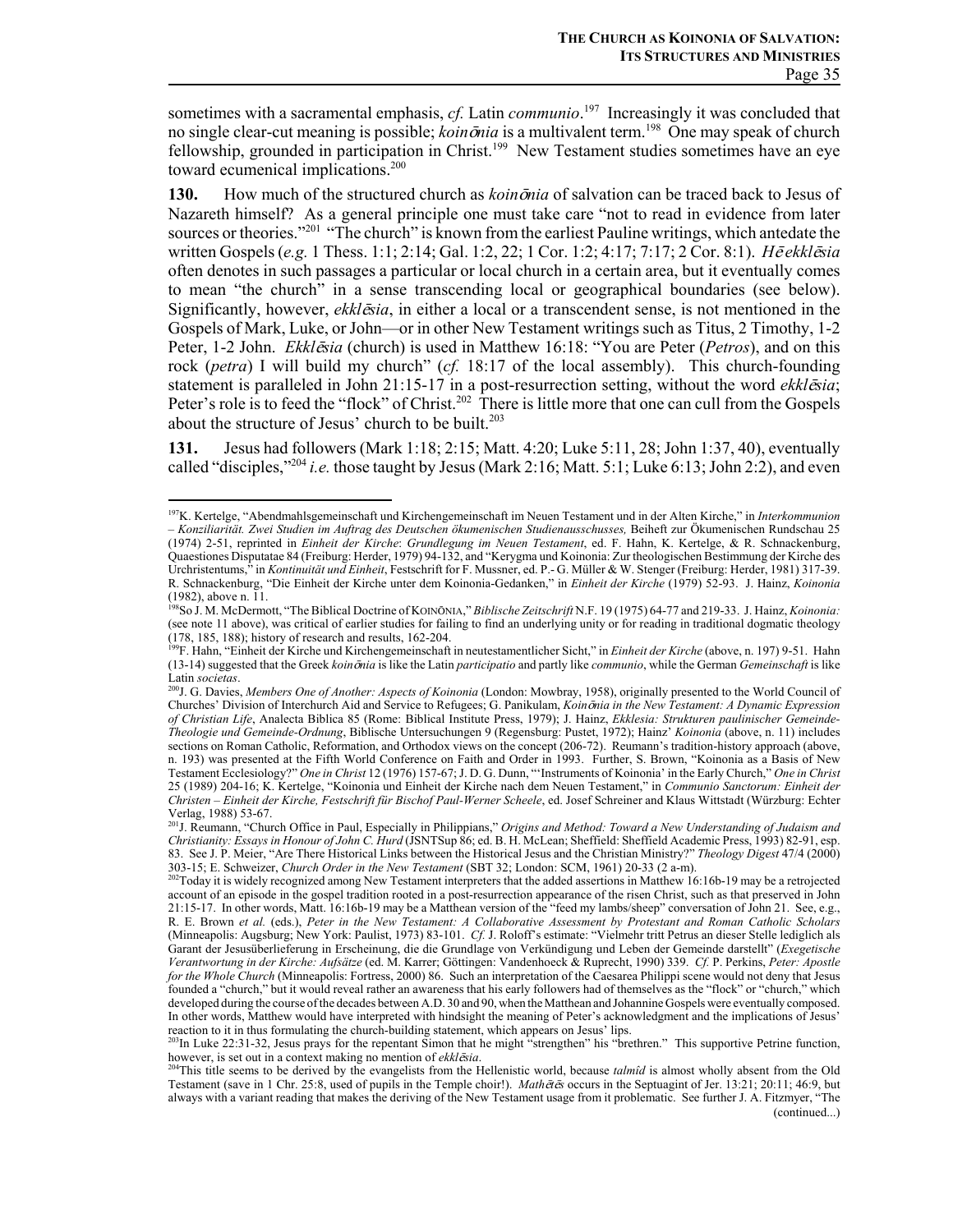"apostles," *i.e.* those sent forth by him to carry on his mission (Mark 6:30; Matt. 10:2; Luke 6:13). One can speak of a "Jesus-movement," but such disciples or apostles are not portrayed in the Gospels as aware of themselves as "church" during Jesus' earthly ministry. The charge to "make disciples of all nations" (Matthew 28:19-20; differently formulated in Luke 24:47) comes from the risen Christ.

**132.** It is as an effect of the Christ-event that the New Testament speaks of salvation ( $s\bar{\sigma}$ *eria* and the verb *s* $\bar{c}$ *zein*), *e.g.* Matt. 1:21 ("he will save his people from their sins"); John 3:17 ("that the world might be saved through him") and John 12:47 ("I came not to judge the world, but to save the world"). He is said to "save" individuals as he heals them (Matt. 9:21-22; Mark 5:34; 10:52), and in Luke Jesus is announced as  $s\bar{\sigma}t\bar{e}r$ , "savior," (Luke 2:11; *cf.* 19:9-10).

**133.** Jesus lays hands on individuals during healings or cures (Mark 6:5; 8:23, 25; Matt. 19:13, 15; Luke 4:40; 13:13), but never for commissioning or ordaining, as occurs in the Old Testament (*e.g.*, Moses commissioning Joshua, Num. 27:18-19; Deut. 34:9).205 Church structures develop as the Jesus-movement evolves after the resurrection.<sup>206</sup>

## **II. The Shape of Early Christian Communities**

**134.** In the Acts of the Apostles "the fellowship" (*he koinonia*) is the first term that occurs for Jesus' followers as they share their faith and life in common (2:42). Another early name for them is "the Way" (*hēhodos;* 9:2; 19:9, 23; 22:4; 24:14, 22).<sup>207</sup> *Ekklēsia* becomes in later chapters of Acts the standard and enduring designation of Christians as a group  $(8:1, 3)$ ,<sup>208</sup> in Jerusalem  $(11:22; 15:4)$ and elsewhere (11:26; 13:1; 14:23, 27; 15:3, 41). In time, there also appears an awareness of *ekkl*'*sia* that transcends local boundaries (9:31 ["the church throughout all Judea, Galilee, and Samaria"]; 12:5; 15:22; 20:28 ["the church of God"]).

**135.** The Twelve and the apostles function in the early chapters of Acts. The Twelve initially guide the early Jerusalem church, with Peter as its spokesman (Acts 1:15; 2:14). Later, the Seven are chosen "to serve tables" (Acts 6:2-5; *cf.* 21:8): "These men they presented to the apostles, who prayed and laid their hands on them"  $(6:6)$ ,<sup>209</sup> which is the last time the Twelve are mentioned. The apostle James, the brother of John, is not replaced at his death (12:1-2), as was the case after the death of Judas Iscariot (1:16-17). "Apostles" still are mentioned as having a part in the Jerusalem "Council" (Acts 15:2, 4, 6, 22, 23), where they are always linked with *hoi presbyteroi* in the Jerusalem church. After 16:4, the apostles disappear from the Lucan story. In the subsequent Christian tradition there is no office called either the "apostolate" or "the Twelve."<sup>210</sup>

 $204$ (...continued)

Designations of Christians in Acts and Their Significance," in Commission Biblique Pontificale, *Unité et diversité dans l'Eglise* (Vatican City: Libreria Editrice Vaticana, 1989) 223-36, esp. 227-29.

<sup>205</sup>See further E. Lohse, *Die Ordination im Spätjudentum und im Neuen Testament* (Göttingen: Vandenhoeck & Ruprecht, 1951) 19-21. *Cf.* J. Newman, *Semikhah (Ordination): A Study of Its Origin, History and Function in Rabbinic Literature* (Manchester: Manchester University, 1950) 1-3. From Old Testament passages, rabbinic tradition developed its practice of ordination, a practice attested only several centuries later in the Tannaitic Midrashim (*Sifre* Num. 27:18 §140; *Sifre* Deut. 34:9 §357); *cf.* Str-B, 2. 647-48.

<sup>206</sup>J. Roloff has summed up the matter: "Jesus, to be sure, neither founded the Church nor installed office-holders, but even so by his *calling of followers*, by *establishing a community of disciples*, and by his *summons to service* he supplied the momentum, without which the post-Easter development of the Church would not be explicable" ("Amt / Ämter / Amtsverständnis IV," *TRE* 2 [1978] 510). Similarly, H. von Lips, "Amt, IV. Neues Testament," *RGG*<sup>4</sup> 1 (1998) 424-26.

 $207$ See further J. A. Fitzmyer, "The Designations of Christians in Acts" (above, n. 204), 227, 229-32.

<sup>&</sup>lt;sup>208</sup>The first occurrence (Acts 5:11) is a comment of the author himself about the effect of Ananias's deception as he uses a term current in his own day to report how "fear fell upon the whole church," *i.e.* the whole Jerusalem church.

<sup>209</sup>J. Fitzmyer, "The Acts of the Apostles," *Anchor Bible* 31 (New York: Doubleday, 1998) 343. Although the Seven are chosen *diakonein trapezais*, "to serve tables," they are not called *diakonoi* by Luke. The later ecclesiastical tradition often considered them to be the first "deacons." See 1 Clem. 42:4. Luke hardly intended his readers "to see the origin of the diaconate in this episode."

<sup>210</sup>Bishops in the Catholic tradition are regarded as successors of the Apostles (Vatican II, LG §20); *cf.* F.A. Sullivan, *From Apostles to Bishops: The Development of the Episcopacy in the Early Church* (New York: Newman, 2001). Does that mean successors of the "Twelve Apostles" (Matt. 10:2; Rev. 21:14)? In the New Testament, others beyond the Twelve bear the title *apostolos*: Matthias, Acts 1:26; Barnabas and Paul, Acts 14:4, 14; unnamed "apostles," 2 Cor. 8:23; and possibly Andronicus and Junia, Rom. 16:7. See further J. Hainz, *Kirche im Werden: Studien zum Thema Amt und Gemeinde im Neuen Testament* (ed. J. Hainz; Munich/Paderborn: Schöningh, 1976) 109- 22.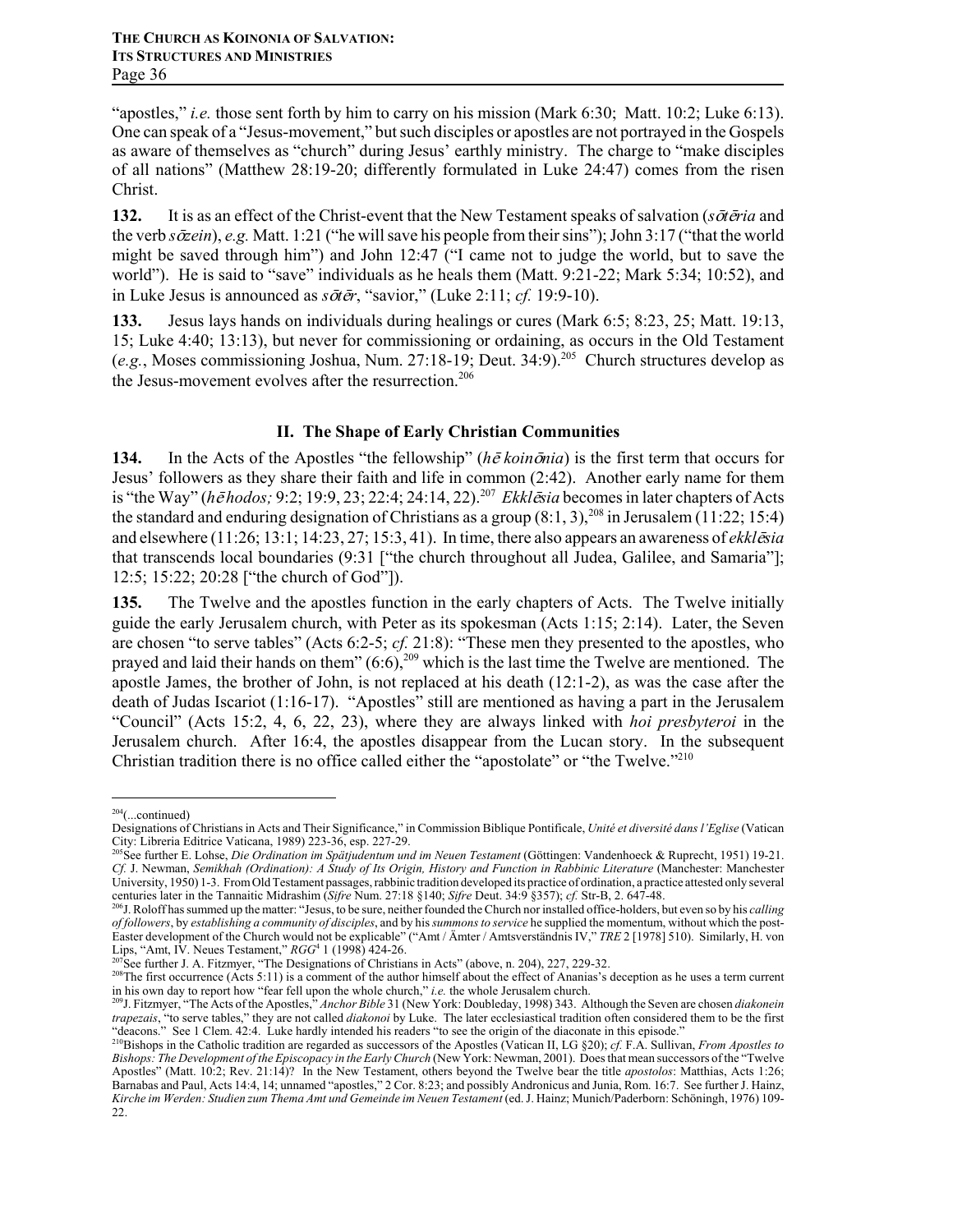**136.** Pauline use of *ekkl*'*sia* for a local or particular church often involves "house churches" (1 Cor. 16:19; Rom. 16:5; Phlm. 2; Col. 4:15).<sup>211</sup> Such groupings of Christians were usual in the pre-Constantinian period for various functions, but nothing in the Pauline letters links the house church with the eucharistic celebration.<sup>212</sup> In some Pauline letters the phrase, "the church(es) of God" (1 Thess. 2:14; Gal. 1:13; 1 Cor. 11:16; 15:9), seems to refer to the mother-communities of Jerusalem or Judea; but it eventually is extended to the Corinthian community (1 Cor. 1:2; 2 Cor. 1:1), as the idea of the church regional and universal begins to emerge (1 Cor. 6:4; 10:32; 11:22). The latter idea becomes even clearer in the Deutero-Paulines (Col. 1:18, 24; Eph. 1:22; 3:10, 21), even if it is never said to be *mia ekklēsia*, despite the emphasis in Ephesians on the unity of the church.

**137.** *Ekkl*'*sia* occurs in 3 John 6, 9, 10 for a local congregation, but there is otherwise no awareness in the Johannine Gospel or Epistles of *ekklesia* in either a local or a universal sense. Commentators speak either of a "Johannine community," "Johannine circle," or "a community of the Beloved Disciple," characterized by their contrast with those they opposed: "the Jews" (*e.g.* 2:6, 13; 5:1, 16; 6:4; 8:48, 52; 19:40); crypto-Christians (9:22, 30-38); disciples of John the Baptist (4:1).213

**138.** Many Pauline and Johannine verses using *koinonia*-terms have been cited above (§§11-13). No New Testament passage using *koin*Ç*nia* is directly related to *ekkl*'*sia*, but "the fellowship of his Son, Jesus Christ our Lord" (1 Cor. 1:9) is the underlying reality expressing the union of Christ and Christians in the "one body" of Christ, which is the church. Passages using *koinonia* or *koinonia* or tell us little about the structure of such fellowship or the ministries exercised by Christians in it. Paul's description of Titus as "my partner *(koinonos)*" in 2 Corinthians 8:23 says nothing about Titus's specific ministry. Galatians 6:6, in a reference to oral instruction, possibly a baptismal cate chesis, says, "Let the one who is taught the word share ( $koin$ <sup> $\bar{o}$ </sup>) all good things with the one who teaches."214

**139.** Salvation, as an effect of the Christ-event, is an important element in Pauline theology. In light of Old Testament imagery of Yahweh delivering his people Israel (Isaiah 45:15; Zechariah 8:7), Paul sees that deliverance now coming through Christ: Christians "are being saved" by the cross of Christ (1 Cor. 1:18, 21). 1 Corinthians 15:2 speaks of "the gospel...by which you are saved" (*cf.* 2 Cor. 2:15). Paul identifies "the gospel" as "the power of God for the salvation of everyone who believes" (Rom. 1:16). Only in Philippians 3:20 does Paul call Jesus  $s\bar{\sigma}t\bar{\sigma}$ , and as such he is still awaited. The end result is still something of the future, having an eschatological aspect (1 Thess. 2:16; 5:8-9; 1 Cor. 3:15; 5:5; Rom. 5:9-10; 8:24 ["In hope we have been saved!"]; 10:9-10, 13). He urges the Philippians, "Work out your own salvation in fear and trembling" (2:12), adding immediately, however, "for God is at work in you, both to will and to work for his good pleasure"  $(2.13)$ , lest anyone think that salvation is achieved without God's grace.<sup>215</sup> In the passages cited, Paul addresses Christians in the plural; a corporate sense of salvation is thereby expressed. Hebrews 2:3 cautions Christians, "...how shall we escape if we neglect such great salvation, which was initially announced by the Lord and attested to us by those who heard him?".

<sup>&</sup>lt;sup>211</sup>Although the phrase  $h\bar{e}kat'$  oikon ekkl $\bar{e}sia$  does not occur in Acts, the idea may be found in Acts 2:46; 5:42; 12:12 and may be derived from the conversion of individuals and their "households" (Lydia, Acts 16:15; the jailer, 16:34; Crispus, 18:8; possibly also "the house of Jason," 17:5). On the house church, see R. Banks, *Paul's Idea of Community: The Early House Churches in Their Historical Setting* (Grand Rapids, MI: Eerdmans, 1980); F. V. Filson, "The Significance of the Early House Churches," *JBL* 58 (1939) 105-12; H. J. Klauck, *Hausgemeinde und Hauskirche im frühen Christentum* (SBS 103; Stuttgart: Katholisches Bibelwerk, 1981); A. J. Malherbe, "House Churches and Their Problems," *Social Aspects of Early Christianity* (Baton Rouge, LA: Louisiana State University, 1977) 60-91; W. Rordorf, "Was wissen wir über die christlichen Gottesdiensträume der vorkonstantinischen Zeit?" *ZNW* 32 (1986) 476-80.

<sup>212</sup>In such gatherings the *paterfamilias* or *prostatis*, "patroness" (Rom. 16:2), presumably provided the leadership in the house church, which eventually came to be called  $episkop\bar{e}(1$  Tim. 3:1).

<sup>213</sup>See further P. Benoit, "L'Unité de la communion ecclésiale dans l'Esprit selon la quatrième Evangile," *Unité et diversité dans l'Eglise* (see n. 204 above), 265-83; R. E. Brown, *The Community of the Beloved Disciple* (New York: Paulist, 1979); F.-M. Braun, "Le cercle johannique et l'origine du quatrième évangile," *RHPR* 56 (1976) 203-14; R. Fernández Ramos, "La comunidad joánica," *Ciencia Tomista* 106 (1979) 541-86; H.-J. Klauck, "Gemeinde ohne Amt? Erfahrungen mit der Kirche in den johanneischen Schriften," *BZ* 29 (1985) 193- 220.

<sup>214</sup>See further J. Hainz, *Koinonia: "Kirche" als Gemeinschaft*, 62-89 (above, n.11); idem, "*Koin*Ç*nia*," *EDNT* 2. 303-5, esp. 304. *Cf.* J. Reumann, "Koinonia in Scripture" (n. 193 above), 48-49.

<sup>215</sup>See further N. Brox, "*S*Ç*t*'*ria* und Salus: Heilsvorstellungen in der Alten Kirche," *EvT* 33 (1973) 253-79; K. H. Schelkle, "*S*Ç*t*'*r*" and "*S*Ç*t*'*ria*," *EDNT*, 3. 325-29.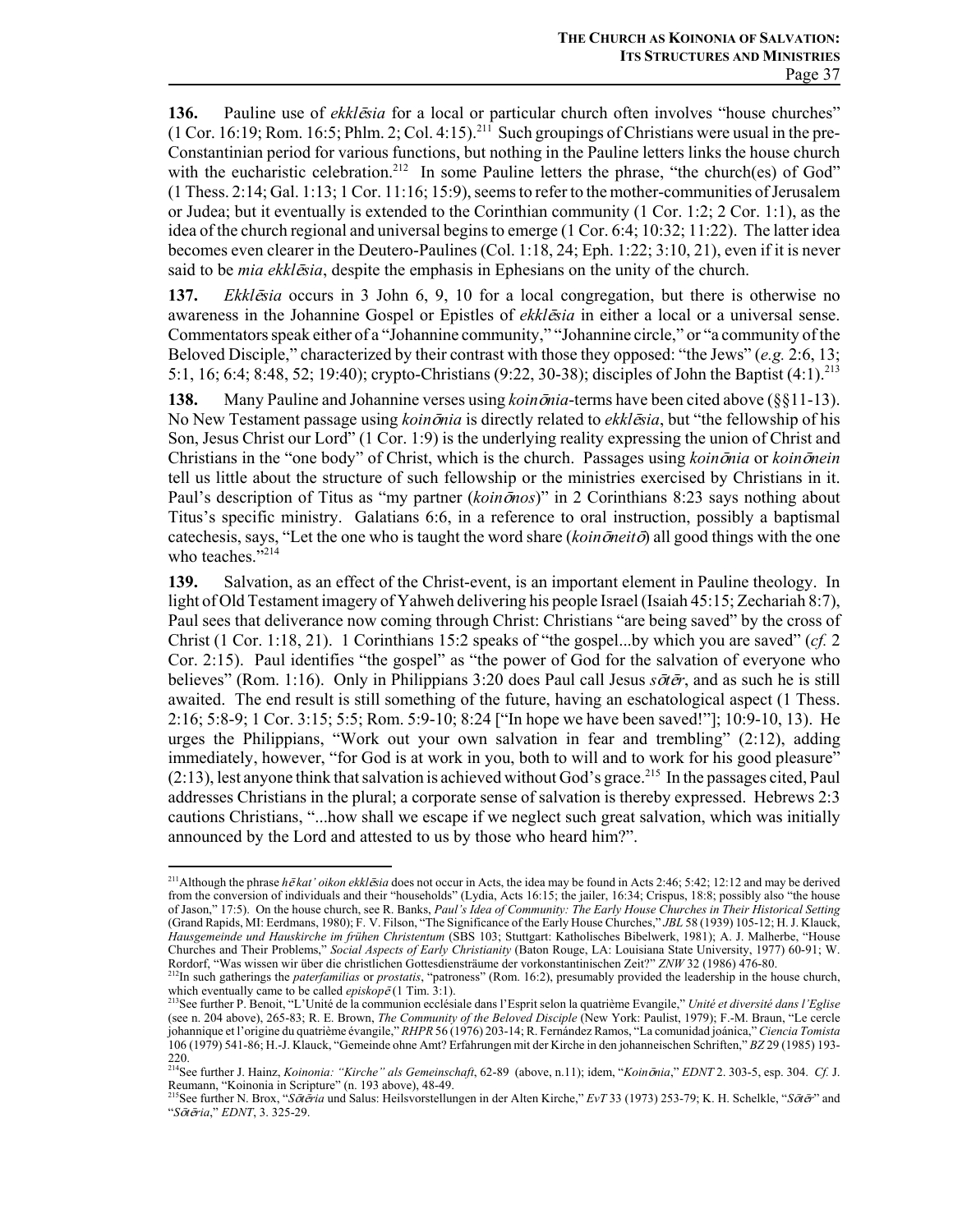**140.** In the New Testament, explicit indications of the early church's ministries are diverse and lack uniformity.<sup>216</sup> In his earliest letter, Paul counsels Thessalonians to "respect those who labor among you and who are over you *(proïstamenous)* in the Lord and admonish you" (1 Thess.  $5:12$ ),  $2^{17}$ but with no details about their specific titles or functions. The three participles (laboring, standing over, admonishing) refer to one group, either a group of leaders or all members of the community together.<sup>218</sup>

**141.** In Philippians, Paul greets the saints at Philippi, along with *episkopoi kai diakonoi*, often rendered, "overseers and ministers,"219 possibly meaning two ministries not otherwise defined. Some see "overseers and ministers" as referring to the same reality (a *hendiadys*), and thus to one ministry, "overseers who serve."220 The two titles, however, more likely arose in Philippi out of the Greco-Roman distinct usage of *episkopos* and *diakonos* in government, guilds, and societies.<sup>221</sup> Possibly *episkopoi* designates leaders of Philippian house churches. *Diakonoi* may imply agents of the overseers, perhaps in financial matters.222

**142.** In 1 Corinthians the conception of the church as "the body of Christ" first emerges in 12:27- 28 and becomes an important notion in the Deutero-Paulines (Col. 2:17; Eph. 4:12; *cf.* Col. 1:18; Eph. 1:22-23; 4:15-16). In that body, where all members have some function, Paul lists, among the various gifts (*charismata*) coming from the Spirit and endowing the members, those whom "God has appointed in the church": apostles, prophets, teachers, miracle-workers, healers, helpers, administrators, and speakers in tongues (12:28). Romans 12:6-8 lists them in abstract form: prophecy, ministry, teaching, exhorting, contributing, leading, and acts of mercy. Note also the gifts

 $^{216}$ In 1 Corinthians 3:5-15, Paul hints at the role that all ministers in the church are to play for its upbuilding; they are there as "God's fellow workers," as he comments on his own and Apollos' role.<br> $\frac{217 \text{ A}}{217 \text{ A}}$  as trenglated 1.

<sup>217</sup>As translated by the RSV, similarly in NABRNT; the NRSV has "those who labor among you, and have charge of you in the Lord and admonish you." So too J. Roloff, "Amt," *TRE* 2 (1978) 521: "Vorsteher"; F. Neugebauer, *In Christus: En Christ*Ç*: Eine Untersuchung zum paulinischen Glaubensverständnis* (Göttingen: Vandenhoeck and Ruprecht, 1961) 139-40; C. Masson, *Les deux épîtres de saint Paul aux Thessaloniciens* (CNT 11a; Neuchâtel/Paris: Delachaux et Niestlé, 1957) 71-72,

In Rom. 12:8, the same participle appears, *ho proistamenos en spoud*<sup> $\bar{e}$ </sup>, which the RSV there renders, "he who gives aid, with zeal," but the NRSV has, "the leader, in diligence"; and the NAB, "if one is over others, with diligence." Compare 1 Tim. 5:17, where the perfect participle of the same verb is used, *proestotes presbyteroi*, "elders who rule" (RSV, NRSV), "presbyters who preside" (NAB). *Cf.* 1 Tim 3:4, 5, 12; Josephus, *Ant*. 8.12.3 §300 ("govern"); 12.2.13 §108 ("chief officers").

Some commentators, however, would rather translate the three verbs thus: "who labor, give care, and admonish." Thus J. Reumann, "Church Office" (n. 201 above), 89; A. J. Malherbe, *First Thessalonians* (AB 32B; New York: Doubleday, 2000) 310-14; R. F. Collins, "The First Letter to the Thessalonians," *NJBC*, art. 46, §37; E. J. Richard, *First and Second Thessalonians* (Sacra Pagina 11; Collegeville, MN: Liturgical Press, 1995) 267-68.

<sup>218</sup>See J. Hainz, *Ekklésia: Strukturen paulinischer Gemeinde-Theologie und Gemeinde-Ordnung* (BU 9; Regensburg: Pustet, 1972) 37-42; also idem, "Die Anfänge des Bischofes- und Diakonenamtes," and "Amt und Amtsvermittlung bei Paulus," in *Kirche im Werden* (n. 210 above) 91-108, 109-22.

<sup>219</sup>NRSV has "bishops and deacons," but with a marginal note, "overseers and helpers." The same twosome occurs later in *1 Clement* 42:4- 5 (supposedly based on the LXX of Isa. 60:17); *Didache* 15:1.

<sup>220</sup>See G. F. Hawthorne, *Philippians* (WBC 43; Waco, TX: Word, 1983) 9-10; A. Lemaire, *Les ministères aux origines de l'église: Naissance de la triple hiérarchie: évêques, presbytres, diacres* (LD 68; Paris: Cerf, 1971) 27-31, 96-103, 186; "The Ministries in the New Testament," *BTB* 3 (1973) 133-66, esp. 144-48.

<sup>221</sup>The origin of the office of "overseer" is debated. See H. Lietzmann, "Zur urchristlichen Verfassungsgeschichte," *ZWT* 55 (1914) 97-153, repr. in *Das kirchliche Amt im Neuen Testament* (Wege der Forschung 189; ed. K. Kertelge; Darmstadt: Wissenschaftliche Buchgesellschaft, 1977) 93-143; J. M. Balcer, "The Athenian Episkopos and the Achaemenid 'King's Eye,'" *AJP* 98 (1977) 252-63; H. W. Beyer, "*Episkopos*," *TDNT*, 2. 618-20; L. Porter, "The Word *episkopos* in Pre-Christian Usage," *ATR* 21 (1939) 103-12; A. Adam, "Die Entstehung des Bischofsamtes," *Wort und Dienst* 5 (1957) 104-13; W. Nauck, "Probleme des frühchristlichen Amtsverständnisses (I Ptr 5,2f.)," *ZNW* 48 (1957) 200-220, esp. 202-7; H. Braun, *Qumran und das Neue Testament* (2 vols.; Tübingen: Mohr [Siebeck], 1966), 2. 329-32; W. Eiss, "Das Amt des Gemeindeleiters bei den Essenern und der Christliche Episkopat," *WO* 2 (1959) 514-19; J. A. Fitzmyer, "Jewish Christianity in Acts in Light of the Qumran Scrolls," *Studies in Luke-Acts: Essays Presented in Honor of Paul Schubert*... (ed. L. E. Keck and J. L. Martyn; Nashville: Abingdon, 1966) 233-57, esp. 245-48; J. Hainz, "Die Anfänge des Bischofs- und Diakonenamtes," *Kirche im Werden* (n. 210 above), 91-107; R.E. Brown "*Episkop*' and *Episkopos*: The New Testament Evidence," *TS* 41 (1980) 322-338. On house churches and episcopacy, see E. Dassmann, "Zur Entstehung des Monepiskopats," *JAC* 17 (1974) 74-90; "Haus-gemeinde und Bischofsamt," in *Vivarium: Festschrift Theodor Klausner*... (JAC Ergänzungsband 11; Münster in W.: Aschendorff, 1984) 82-97; *Ämter und Dienst in den frühchristlichen Gemeinden* (Hereditas 8; Bonn: Borengässer, 1994); G. Schöllgen, "Hausgemeinden, *Oikos*-Ekklesiologie, und monarchischer Episkopat," *JAC* 31 (1988) 72-90; "Bischof, I. Neues Testament," *RGG<sup>4</sup>*, 1. 1614-15; J. Reumann, "Church Office" (n. 201 above), 87-89; "One Lord, One Faith, One God, but Many House Churches," *Common Life in the Early Church: Essays Honoring Graydon F. Snyder* (ed. J. V. Hills et al.; Harrisburg, PA: Trinity Press International, 1998) 106-17. *Cf.* B. L. Merkle, *The Elder and Overseer: One Office in the Early Church*, Studies in Biblical Literature 57 (New York: Peter Lang, 2003).

<sup>222</sup>See J. N. Collins, *Diakonia: Re-interpreting the Ancient Sources* (New York: Oxford University Press, 1990) 235-37; *cf.* BDAG, 230: "agent, intermediary, courier." J. Roloff suggest that it was "aus der Funktion beim Gemeindemahl entwickelt" ("Amt," *TRE* 2 [1978]  $522$ ).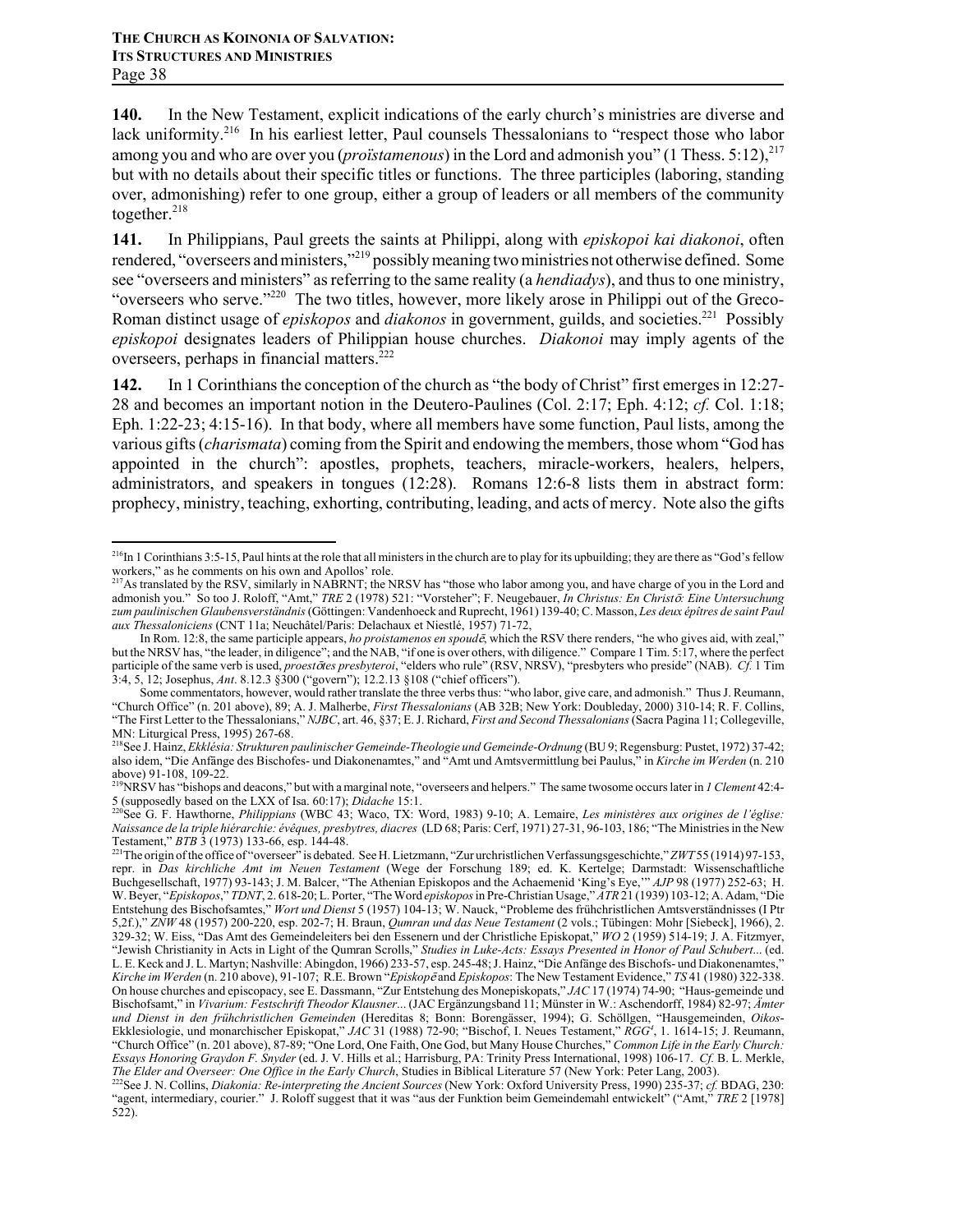to the church from the ascended Christ in Ephesians 4:11: apostles, prophets, evangelists, pastors, and teachers. Apropos of such passages, an earlier round of this dialogue commented that "some of these categories belong in the special Ministry of the church (*e.g.* apostles, prophets, teachers) and that others reflect the ministry of the people of God (acts of mercy, aid, and helping), and that some are hard to categorize (healing, teaching)."223

**143.** In Acts 14, it is said of Paul and Barnabas "In each church they installed presbyters (*presbyterous kat' ekklēsian*) and with prayer and fasting commended them to the Lord" (v. 23).<sup>224</sup> In Paul's own uncontested letters, "presbyters" are never mentioned. At Acts 20:17, the Apostle addresses the Ephesian *presbyterous t*'*s ekkl*'*sias*, counseling them to keep watch over themselves and "over the whole flock, of which the Holy Spirit has appointed you overseers (*episkopous*), to shepherd the church of God" (Acts  $20:28$ ).<sup>225</sup> Here the "church of God" is clearly under the supervision of "presbyters," who are called "overseers" appointed by the Holy Spirit. So the question arises, What is the difference in the New Testament between *presbyteros* and *episkopos*? Moreover, it is noteworthy that *episkopoi* in this passage are understood as "appointed" by "the Holy Spirit," and not by apostles; so even if they carry on a ministry begun by apostles, there is no indication that their authority to do so is transmitted to them by apostles. $226$ 

**144.** The Pastoral Epistles stress structured ministry and orthodox teaching, especially Titus and 1 Timothy. But *ekkl*'*sia* appears only three times: in 1 Timothy 5:16 (probably meaning the local congregation in Ephesus); 3:5 (*ekklēsia tou theou*, "God's church," with a more universal connotation); and 3:15 ("the household of God..., the church of the living God, the pillar and bulwark of the truth," probably meant in a universal sense). The concept of the body of Christ is absent from the Pastoral Epistles, as is the term *koinõnia*. The church is the collectivity of Christians that must be properly managed and governed in the interest of sound doctrine.

**145.** In the Pastoral Epistles, ministry is described, first, apropos of Titus and Timothy and, second, of other members of the church. In the first case, Titus and Timothy function as emissaries of the author, but they are called neither *episkopos* nor *presbyteros*. 227 The author seeks to make sure that the apostolic gospel will continue to be preached without contamination or perversion. Timothy is instructed to administer the church of Ephesus, above all to "teach" (1 Tim. 4:11, 16; 6:2; *cf.* 2 Tim. 2:2, 24), and "not be hasty in the laying on of hands"  $(1 \text{ Tim. } 5:22)$ .<sup>228</sup> Titus too is to exercise his "authority" (*epitag*<sup> $\bar{e}$ </sup>, Titus 2:15), to amend what is defective in the church of Crete, and appoint presbyters  $(1:5)$ ; he is also to "teach what befits sound doctrine"  $(2:1)$ . In the second case, among the tasks that others are to carry out in Ephesus and Crete are teaching (1 Tim. 4:13, 16; 5:17; Titus 1:9); "the work of an evangelist" (2 Tim 4:5); preaching the Word (2 Tim. 4:2; *cf.* 1 Tim. 5:17); exhorting (1 Tim. 4:13); guarding the deposit (1 Tim. 6:20); caring for the "public reading of Scripture" (1 Tim. 4:13); and common prayer (1 Tim. 2:8). There is, however, no reference to eucharistic ministry in the Pastoral Epistles, nor any indication about who would preside over it.

146. The titles for Paul,<sup>229</sup> "herald," "apostle," and "teacher of the Gentiles" (1 Tim. 2:7), are given to no one else in these letters. Timothy is to be *kalos diakonos*, "a good minister," of Christ

<sup>223</sup>*Eucharist and Ministry* (Lutherans and Catholics in Dialogue 4; New York: USA National Committee of the LWF; Washington, D.C.: USCC, 1970) 10 n. 6.

<sup>224</sup>J. Fitzmyer, "Acts" (n. 209 above) 534-535. Roloff considers this as unhistorical ("ganz sicher ungeschichtlich"), "Amt," *TRE* 2 (1978) 521. 225J. Fitsmyer, "Acts" (n. 209 above), 673.

<sup>&</sup>lt;sup>226</sup>See F. A. Sullivan, *From Apostles to Bishops*, 65 ("such authority was seen as coming directly from the Holy Spirit or the risen Christ"). <sup>227"</sup>The anachronistic comparisons of these figures with 'apostolic delegates' or 'metropolitans' or 'monarchical heads' or 'coadjutors' are seductively charming, but the text of the Pastoral Epistles employs the father-child model for expressing the way in which the apostolic task was shared and transmitted" (J. D. Quinn, *The Letter to Titus* (AB 35; New York: Doubleday, 1990) 71.

<sup>228</sup>Our translation. This might refer to the commissioning or ordaining of an *episkopos* or *presbyteroi*, but its meaning is debated. Some commentators have even understood it as a penitential rite because of the following clause about participation in the sins of another. See N. Adler, "Die Handauflegung im NT bereits ein Bussritus? Zur Auslegung von 1 Tim. 5,22," *Neutestamentliche Aufsätze: Festschrift für Prof. Josef Schmid*... (ed. J. Blinzler; Regensburg: Pustet, 1963) 1-6; J. P. Meier, "*Presbyteros* in the Pastoral Epistles," *CBQ* 35 (1973) 323-45, esp. 325-37.

<sup>229</sup>The Pastoral Epistles are widely regarded as Deutero-Pauline, perhaps by a disciple or disciples in the Pauline School. *Cf.* Raymond E. Brown, *An Introduction to the New Testament* (New York: Doubleday, 1997) 662-68: "*about 80 to 90 percent of modern scholars would agree that the Pastorals were written after Paul's lifetime*," having "some continuity with Paul's own ministry and thought, but not so close as manifested in Col. and Eph. and even 2 Thess." (668). On various hypotheses, see J. D. Quinn, "Timothy and Titus, Epistles to," *Anchor Bible Dictionary* (New York: Doubleday, 1992) Vol. 6 568-69.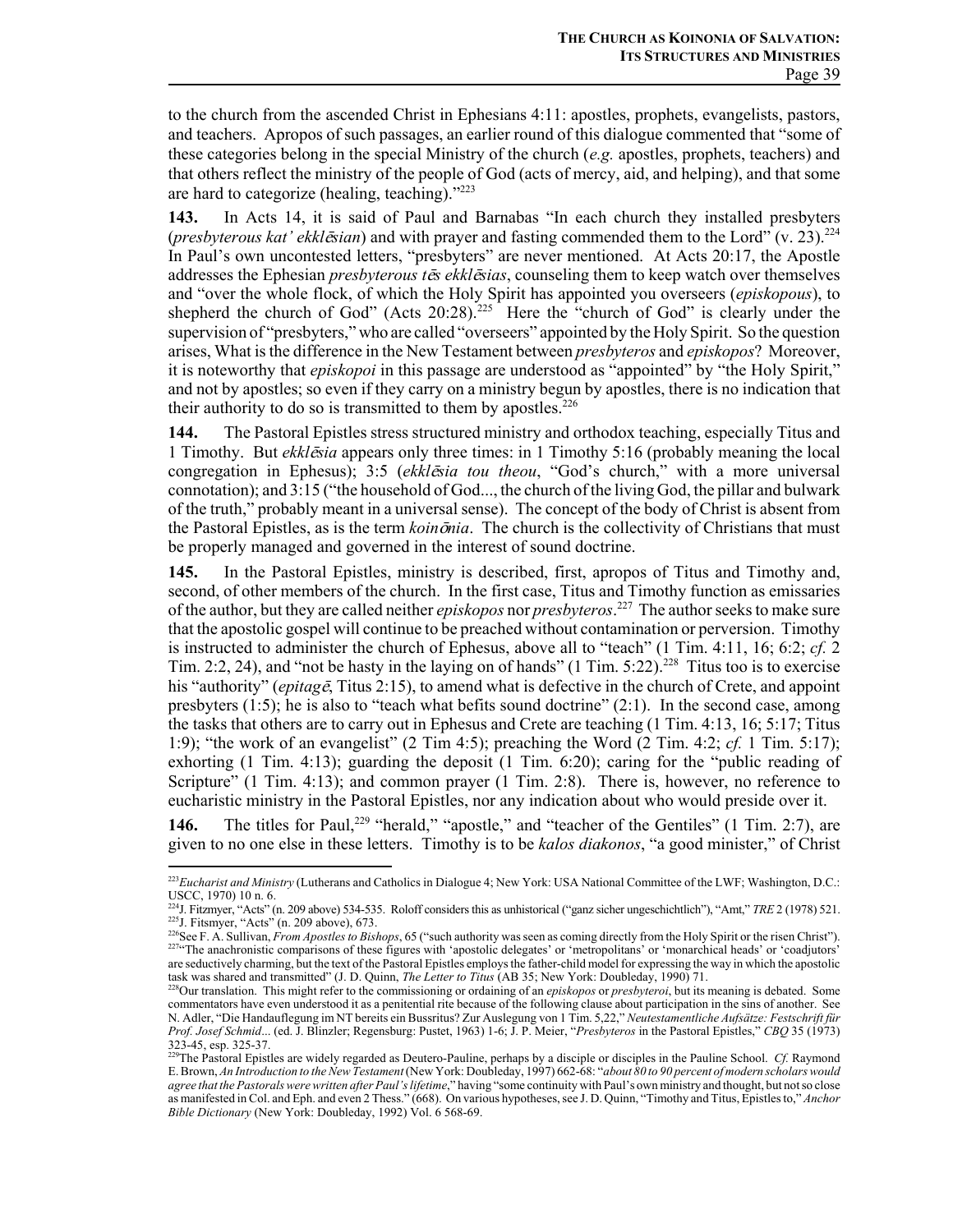Jesus (1 Tim. 4:6),<sup>230</sup> but here *diakonos* is used generically and hardly means that he was a "deacon." Timothy has been commissioned<sup>231</sup> by the laying on of hands by the presbyteral college (*presbyterion*, 1 Tim. 4:14), and by the laying on of hands by the writer (2 Tim. 1:6); *i.e.* a grace (*charisma*) has been conferred on Timothy, which was not simply the "authority" (*epitag* $\vec{e}$ ) of an office bestowed. Nothing similar is said of Titus, who is directed "to appoint presbyters in every town" (Titus 1:5).

**147.** The Pastoral Epistles list qualities to be sought in individuals who are called *episkopos*, "overseer" (in the singular),<sup>232</sup> *presbyteroi*, "presbyters" (in the plural),<sup>233</sup> *diakonoi*, "ministers" or "intermediary agents,"<sup>234</sup> and *chērai*, "widows."

**148.** The qualifications of the *episkopos* are set forth in 1 Timothy 3:1-7:235 eight positive, five negative, with the most important being "skillful in teaching" (*didaktikos*, 3:2), but he is also to "provide for (*epimelesetai*) God's church" (3:5), implying an administrative role.<sup>236</sup>

**149.** The term *presbyteros* is used in Pastoral Epistles in two senses: (1) as an adjective denoting dignity of age, "older" (1 Tim. 5:1, "older man"; 5:2, "older woman");<sup>237</sup> and (2) as a substantive, a title for a Christian community official, "presbyter" (Titus 1:5; 1 Tim. 5:17, 19). In Titus 1:5-9, the author lists many of the same qualifications, required for the *episkopos* in 1 Tim. 3:1-7, as requirements for the *presbyteroi*, and Titus 1:5-9, which begins with qualifications of "presbyters," suddenly shifts in v. 7 to *episkopos*, "an overseer," where the qualifications are ten positive and seven negative. The most important differences from 1 Timothy is that the *episkopos* is now called *theou oikonomos*, "God's steward" (1:7) and an exhorter with sound doctrine (1:9). Moreover, in 1 Timothy 5:17, the author speaks of "presbyters who preside well" and "those who labor in preaching and teaching," which may denote two different kinds of presbyters.<sup>238</sup>

**150.** In the Pastoral Epistles, *diakonos* and *diakonia* are used in a generic sense: "minister" and "ministry" (1 Tim. 4:6; 2 Tim. 4:5); and also in a specific sense of a group often called "deacons." The qualifications for the latter are given in 1 Timothy 3:8-13, five positive, three negative; some of them echo the qualifications for the presbyters and overseers. This institution in the early church may be a development of the action taken in Acts 6:1-6, resulting in the appointment of the Seven (Acts 21:8); but they are never called *diakonoi* in Acts, even though their function is said to be *diakonein trapezais*, "to serve tables."239 Scholars debate whether *gynaikas* (1 Tim. 3:11) refers to women deacons (somewhat like Phoebe of Rom. 16:1) or to the wives of deacons.<sup>240</sup>

**151.** Finally, mention must be made of the enrolled *ch*'*rai*, "widows," of 1 Timothy 5:3-16, where the qualifications are set forth for those who may be considered such. What their function would be in the structured church is not explained.<sup>241</sup>

**152.** Of the four groups, *episkopos* seems to be the most important, being called *theou oikonomos*, "God's steward" (Titus 1:7; 1 Tim. 1:4; *cf.* 1 Tim. 3:15).

<sup>230</sup>In 2 Tim. 4:5 the author charges: "Do the work of an evangelist (*ergon euangelistou*), fulfill your ministry (*diakonian*)."

 $2^{23}$ Or "ordained," since it is not easy to say precisely what is implied by this "laying on of hands." Acts 8:18 associates it with the gift of the Spirit. Note also *lectio varia* in some MSS of 1 Tim. 4:14: *presbyterou*. *Cf.* Heb. 6:2.

<sup>&</sup>lt;sup>232</sup>Often translated later "bishop."

<sup>&</sup>lt;sup>233</sup>This term often is rendered "elders." That translation is acceptable for members of local councils in various towns in pre-Christian Judaism: *e.g.* among Jews in Jerusalem (Acts 4:5; 6:12), or in the Old Testament (Josh. 20:4; Ruth 4:2). As a designation for those with a special function among Christians, "presbyters" is preferred (as in Acts 11:30; 15:2, 4, 6, 22; 21:18). <sup>234</sup>Later called "deacons."

<sup>&</sup>lt;sup>235</sup>The abstract noun *episkop*<sup> $\vec{e}$ </sup> means "the act of watching over" or "visitation," as in Luke 19:44 and 1 Pet. 2:12; in Acts 1:20 it denotes a "position" or "assignment"; but in 1 Tim. 3:1 it is used in the sense of "engagement in oversight, supervision," of leaders in Christian communities, *i.e.* the office of overseer (BDAG, 379).

<sup>&</sup>lt;sup>236</sup>The term is used in a generic sense in 1 Pet. 2:25 of Christ, who is called *episkopos ton psychon hymon*, "guardian of your souls." <sup>237</sup>Corresponding substantives *presbytes* and *presbytis* occur in Titus 2:2-3.

<sup>238</sup>See R. E. Brown, *Priest and Bishop: Biblical Reflections* (New York: Paulist, 1970) 34-40.

<sup>&</sup>lt;sup>239</sup>It is debatable whether one should understand "tables" in a dining sense or in a banking sense (*i.e.* "to look after financial tables"). See W. Brandt, *Dienst und Dienen im Neuen Testament* (NTF 2/5; Gütersloh: Bertelsmann, 1931; repr. Münster: Antiquariat Th. Stenderhoff, 1983); E. Schweizer, *Church Order* (n. 201 above), 49 (3 o), 70 (5 i).

<sup>240</sup>See Ambrosiaster, *Ad Tim. prima* 3.11 (CSEL 31/3. 268); J. N. D. Kelly, *Commentary on the Pastoral Epistles* (HNTC; New York: Harper & Row, 1963) 83-84; R. M. Lewis, "The 'Women' of 1 Timothy 3:11," *BSac* 136 (1979) 167-75.

<sup>241</sup>See B. B. Thurston, *The Widows: A Women's Ministry in the Early Church* (Minneapolis, MN: Fortress, 1989) 36-55.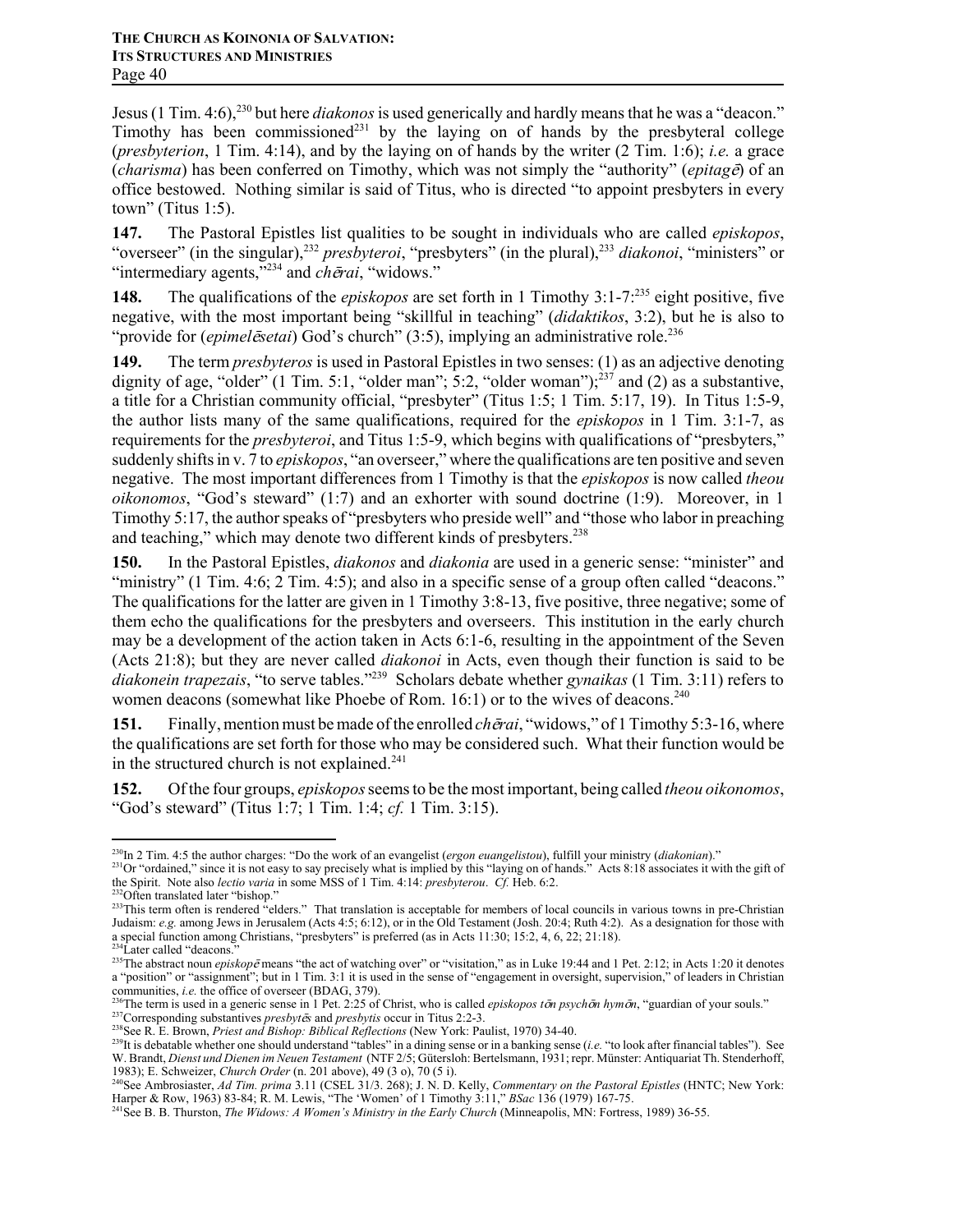**153.** The real problem is how to distinguish *presbyteroi* from *episkopos* in the Pastoral Epistles, and to say what the difference is in function or role that they are thought to play.<sup>242</sup> Interpreters debate whether in the Pastoral Epistles the church-structure involves two or three offices: either deacons and bishop/presbyters; or deacons, presbyters, and bishop, each clearly distinct.<sup>243</sup>

**154.** In other New Testament writings, presbyters (*presbyteros/-oi*) appear widely for Christians serving as community leaders (Acts 11:30; 20:17; Heb. 11:2; Jas. 5:15; 1 Pet. 5:1, 5; 2 John 1; 3 John 1), with no hint of accompanying *episkopos* or *diakonos*. The author of 1 Peter even speaks of himself as "fellow elder" (*sympresbyteros*) as he exhorts other *presbyteroi*. 244 Whatever its origin, "presbyter" was a frequent designation of office in the New Testament, even if the term tells us little about the nature of this office.

**155.** Churches in the New Testament period were related to each other in terms of concern and sharing. For instance, in Acts 15, Paul and Barnabas are sent by the Antiochene church to the apostles and presbyters of Jerusalem to consult them about whether Gentiles have to be circumcised and observe the Mosaic law in order to "be saved" (Acts 15:1-2; the so-called Jerusalem Council; *cf.* Gal 2:1-10). Concern for other churches is found in the decision of James and other Jerusalem leaders to send a letter to the particular churches of Antioch, Syria, and Cilicia about *porneia* ("fornication" [NRSV] or "unlawful marriage" [NABRNT]) and dietary matters (Acts 15:13-29).<sup>245</sup> Here one sees the mother-church of Jerusalem guiding the activity of daughter-churches.

**156.** Paul manifests concern for *koin onia* in his appeals to his churches for a contribution for "the saints" in Jerusalem (1 Cor. 16:1; 2 Cor. 8:1-5; Gal. 2:9-10).<sup>246</sup> Often the churches of one area send greetings to other churches (1 Cor. 16:19 [Aquila and Prisca and their house church]; Rom. 16:23; *cf.* Col. 4:13, 15-16). Such a sharing of concern for other ecclesial communities of a certain region is a form of *koinonia*, even if the term itself is not used.

**157.** To summarize, the New Testament evidence reveals that after the resurrection of Jesus his followers became aware of themselves as *ekkl*'*sia*, a community united by faith in him and sharing a destiny of salvation. They spoke of the *koinonia* in which they shared. Leadership always existed in the earliest Christian churches, some of it Spirit-appointed, some of it established by Apostles or others; but no one pattern of leadership emerged. Jesus' words to Simon Peter imply a Petrine function among his followers in his church to be built or flock to be fed, but they supply no specific form of that function. According to Acts, the Twelve impose hands on the Seven, who are to "serve tables," but some of whom act as preachers and teachers. Others appoint presbyters in local churches, and Paul greets *episkopoi kai diakonoi* as distinct from the rest of the Christians of Philippi. Yet the specific function of these ministers is never fully stated. Even when desired qualities of *episkopos*, *presbyteroi*, or *diakonoi* are spelled out in the Pastoral Letters, the precise function of such ministers of the Christian community remains unclear.

<sup>242</sup>Even though one might argue from Titus 1:5-9 that *episkopos* and *presbyteroi* stand for one administrative office in the Cretan church, one cannot predicate that one office so easily of the Ephesian church, because the qualifications of the *episkopos* are treated in 1 Timothy 3, quite distinctly and independently of what is said about *presbyteroi* in 1 Timothy 5, so that the church in Ephesus might have been structured with these administrators separately considered. This might affect one's consideration of regional churches and the way they received each other in hospitality or eucharistic sharing more so than in structural uniformity. See J. Reumann, "Koinonia in Scripture" (n. 193 above), 63 (§52); R. Schnackenburg, "Ephesus: Entwicklung einer Gemeinde von Paulus zu Johannes," *BZ* 35 (1991) 41-64; W. Thiessen, *Christen in Ephesus: Die historische und theologische Situation in vorpaulinischer und paulinischer Zeit und zur Zeit der Apostelgeschichte und der Pastoralbriefe* (TANZ 12; Tübingen/Basel: Francke, 1995).

<sup>&</sup>lt;sup>243</sup>See G. W. Knight, "Two Offices (Elders/Bishops and Deacons) and Two Orders of Elders (Preaching/Teaching and Ruling Elders): A New Testament Study," *Presbyterion* 12 (1986) 105-14; F. M. Young, "On *episkopos* and *presbyteros*," *JTS* 45 (1994) 142-48 (on the origin of the presbyterate as distinct from that of the episcopate and the diaconate); R. A. Campbell, *The Elders: Seniority within Earliest Christianity* (Edinburgh: Clark, 1994); J. D. Quinn, "Ministry in the New Testament," *Eucharist and Ministry* (see n. 183 above), 69-100, esp. 97.

<sup>244</sup>For *presbyteroi* as derived from the "elders" of the Jewish synagogue, see J. T. Burtchaell, *From Synagogue to Church: Public Services and Offices in Earliest Christian Communities* (New York: Cambridge University Press, 1992); and "Amt, III. Antikes Judentum," *RGG4 1* (1998) 424. For backgrounds in the Greco-Roman world, see in contrast R. A. Campbell, *The Elders* (n.243 above), 67-96, 246, 258-59.  $^{245}$ Note that Paul is informed about this decision in Acts 21:25, on his return to Jerusalem at the end of his third missionary journey. Nothing is said about it in Galatians 2. See further J. A. Fitzmyer, *The Acts of the Apostles* (AB 31; New York: Doubleday, 1998) 538-67, 691-94; on *porneia* as "illicit marital union," rather than the traditional "unchastity" or "prostitution," 557-58; *i.e.*, *BDAG porneia* 2, rather than 1.

<sup>&</sup>lt;sup>246</sup>In Romans 15:26 *koin onia* is the word for "contribution," which in this case comes from Achaia and Macedonia.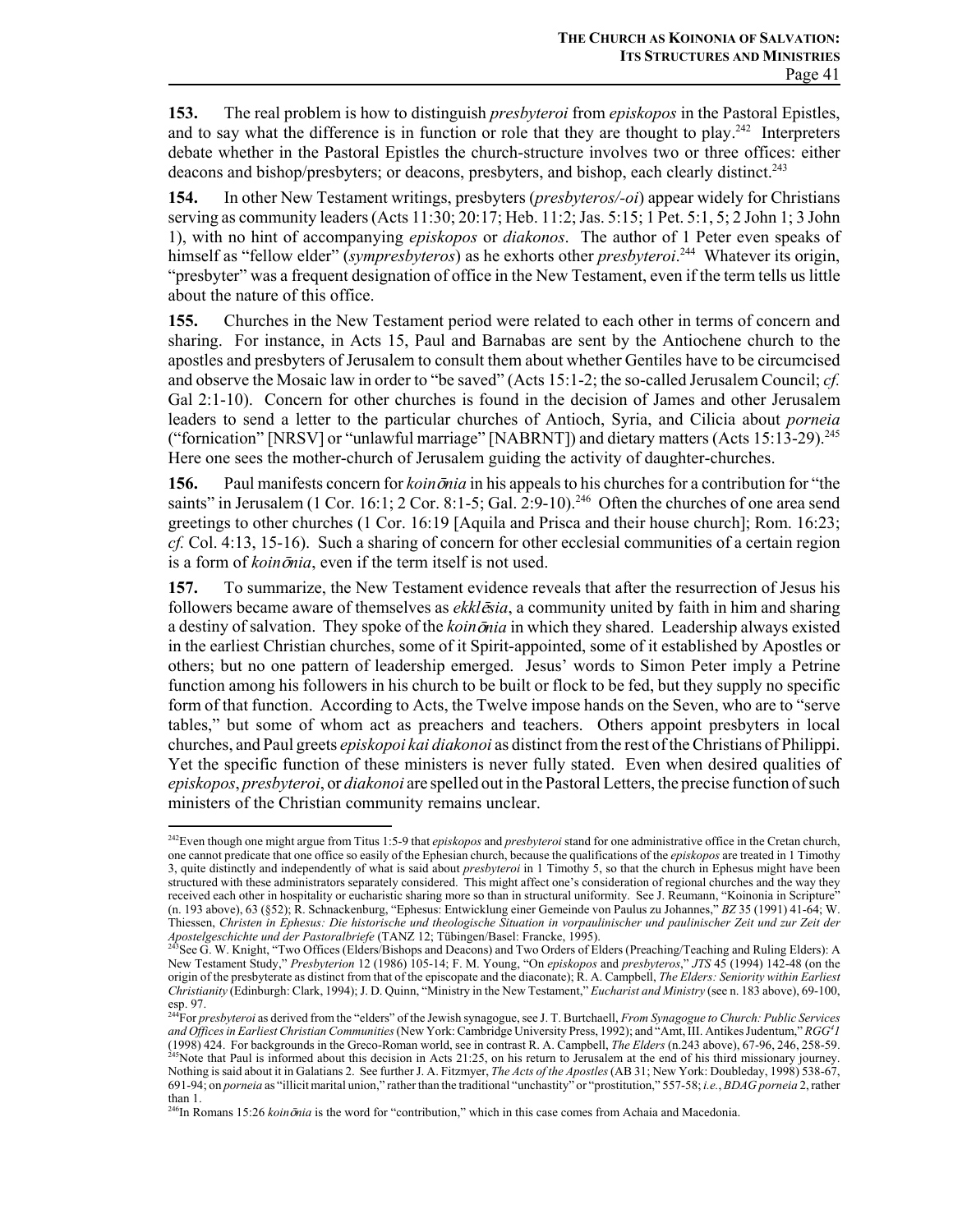#### **III. Historical Development after the New Testament**

**158.** The ministry and structures which serve the church as a *koin onia* of salvation have changed in various ways over 2000 years. In what follows, we attempt to present the phases of that development that are most relevant to this dialogue. There will be a single narrative for developments up to the Reformation (*see* §§159-170); distinctive Catholic and Lutheran developments starting with the Reformation will receive separate treatments (*see* §§171-242).

## **A. Developments in Service to Koinonia**

## **1. Church Structures and Leadership**

**159.** After, or even in some cases contemporary with, the developments exhibited in the New Testament, a certain variety in the structure of the churches<sup> $247$ </sup> began to yield to the pattern that became normal after Constantine. It became customary for each church to have a single principal leader, who was often assisted by counselors and one or more deputies; the terminology used by Ignatius of Antioch has become standard for these roles: bishop, presbytery or group of elders, and deacons.248 Together these leaders were responsible for the activity and especially the cohesion of the church they served.<sup>249</sup> Cohesion between churches was part of their task, and it was carried out by letter,<sup>250</sup> personal travel,<sup>251</sup> and meetings (synods), even in the second and third centuries.

**160.** A special role in this maintenance of koinonia was played by the consecrated eucharistic bread itself, whether taken to those who were unable to attend the common liturgy,<sup>252</sup> offered as a sign of koinonia from one bishop to another,<sup>253</sup> or shared from the bishop's liturgy to the altars of other eucharistic celebrations in the neighborhood of his city, the so-called *fermentum.*254 The exclusion of a Christian from the eucharistic assembly was intended to bring about conversion, serving as a grave warning to repent, and even in serious cases of apostasy in persecution this koinonia could be restored as death approached.<sup>255</sup> Likewise the refusal to be "in communion" was the most solemn declaration that koinonia did not exist.<sup>256</sup>

<sup>&</sup>lt;sup>247</sup>In the New Testament, Apostolic Fathers, and apologists we encounter apostles, prophets and teachers, then bishops and deacons, presbyters (*Didache* 11,3-12; 13,1-7; 15,1-2; *1 Clement* 42,4; 44,1-6; Polycarp, *Ep. Phil.* praef.; 5,1-6,3), teachers and leaders (Justin speaks of the "president," *1 Apol.* 61, 65 and 67; he himself was a teacher [*Mart. Iust.* recension C, 3,3]), and various others in service to their communities.

<sup>248</sup>For the three titles in conjunction with each other, see Ignatius, *Magn.* 2; 6; 13,1; *Trall.* 2,3; *Philad.* praef. and 7,1; *Polyc.* 6,1. For the presbytery as a group, see *Eph.* 2,2; 4,1; 20,2; *Magn.* 6,1; 7,1; 13,1; *Trall.* 2,2; *Philad.* 7,1. The bishop is to be respected as the grace of God, in the place of God, as Jesus Christ or the Father or the commandment, or followed as Jesus Christ follows the Father. The presbytery is to be respected as the law of Jesus Christ, God's council or the apostles. The deacon is to be respected as the one who serves Jesus Christ or his mysteries, or as Jesus Christ himself, or as God's commandment.

<sup>249</sup>In the bishop Ignatius says he meets the bishop's church (*Ephes.* 1,3 and *Magn.* 6,1; in *Magn.* 2 he meets their church in all three ranks). He asks for messengers to be sent to his own people to give them encouragement, and for his church to be remembered in prayer.

<sup>250</sup>See the section "*Communio* through Letters" in Hertling, *Communio* (above n. 21) 28-36; Werner Elert, *Eucharist and Church Fellowship in the First Four Centuries*, tr. N. E. Nagel (St. Louis: Concordia, 1966) 125-160; and also the papyrus letters of recommendation studied by Hans Reinhard Seeliger, "Das Netzwerk der *communio*: Überlegungen zur historischen Soziologie des antiken Christentums und ihrer Bedeutung für die Ekklesiologie," in Communio*—Ideal oder Zerrbild von Kommunikation*?, edited by Bernd Jochen Hilberath (Freiburg: Herder, 1999) 19-38.

<sup>251</sup>*1 Clement*, *e.g.* 51,1-4 (Rome even sends official emissaries: 65,1).

<sup>&</sup>lt;sup>252</sup>Justin, *1 Apol.* 65,5 and 67,5. The absent are not only the sick: Otto Nussbaum, *Die Aufbewahrung der Eucharistie* (Bonn: Hanstein, 1979) 177.

<sup>&</sup>lt;sup>253</sup>The practice of sending *eulogia*, portions of consecrated bread from one bishop—especially a metropolitan—to bishops of nearby or dependent churches was condemned by a Synod of Laodicea in the late fourth century (Synod of Laodicea, can. 14 [Mansi 2.566E]), which implies that the practice existed earlier. See Robert F. Taft, "One Bread, One Body: Ritual Symbols of Ecclesial Communion in the Patristic Period," in *Nova Doctrina Vetusque: Essays on Early Christianity in Honor of Fredric W. Schlatter*, edited by Douglas Kries and Catherine Brown Tkacz (New York: Peter Lang, 1999) 30-31.

<sup>&</sup>lt;sup>254</sup>In Rome in the fifth century, the bishop sent a particle of his eucharist to presbyters conducting services at *tituli* within the walls (but not beyond), according to a letter of Innocent I to Decentius of Gubbio, March 19, 416; see Taft, art.cit. 32-34.

<sup>255</sup>Tertullian, *Apol.* 39,4; on readmission to communion in the end, Cyprian, *ep.* 18,1; 55,13 (but repentance is required, 55,23).

<sup>256</sup>Hertling, *Communio*, (above, n. 21) 36-42, *e.g.*, "In some circumstances, a layman or the people could break off communion with their own bishop.... In these ruptures of fellowship, the essential issue is sharing in eucharistic communion (37).... From our point of view, it is striking that nowhere in antiquity do we find a precise statement as to who had the right to excommunicate someone. Instead, it appears that everyone had this right—which, however, corresponds exactly with the early Christian conception of *communio*" (41).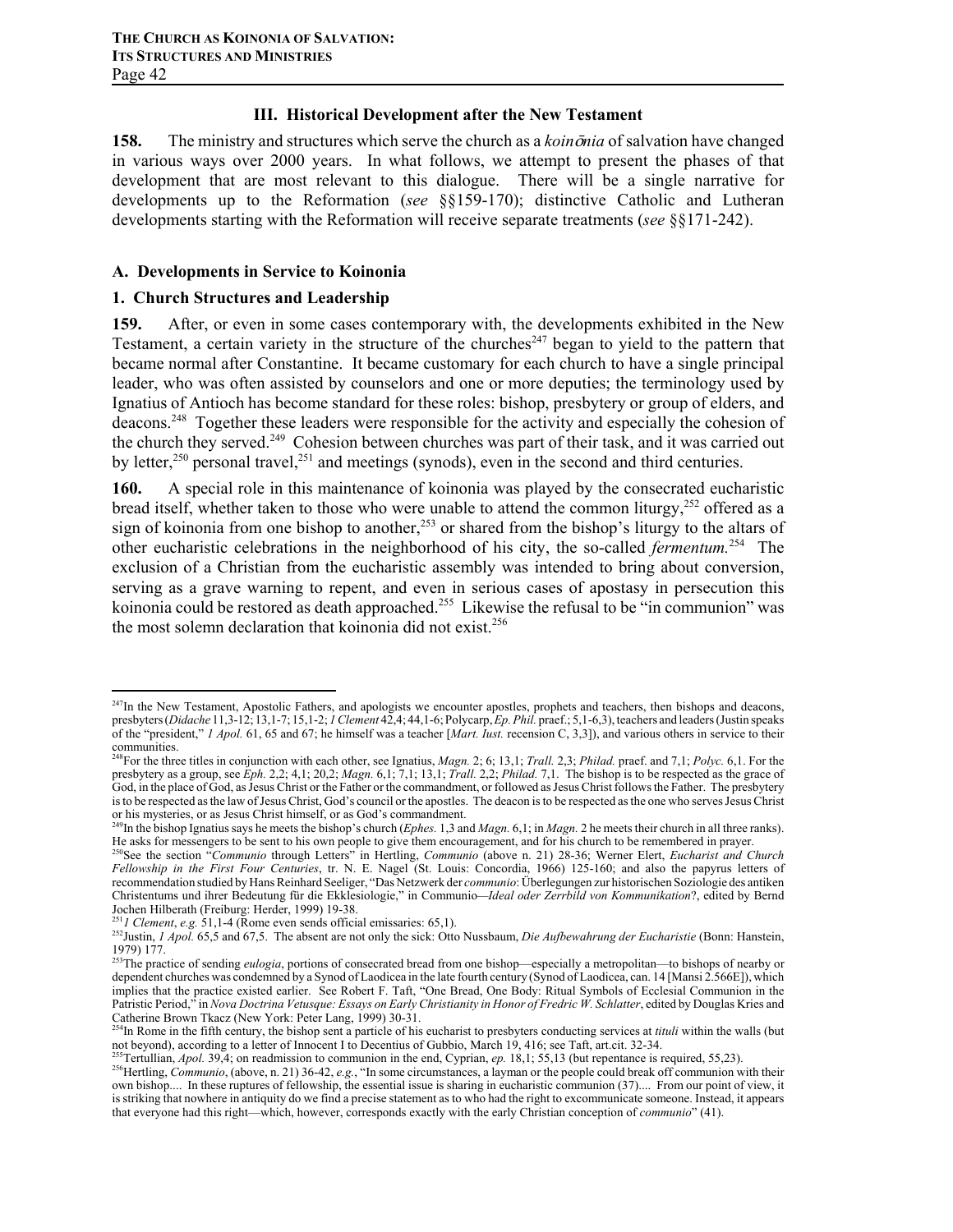**161.** Koinonia was exhibited through the participation by other neighboring bishops in the ordination of a new colleague.<sup>257</sup> Letters of communion established the same kind of link with bishops farther away, attesting both to the orthodoxy of a new bishop's belief and the integrity of his election, thus certifying his place as a successor to the apostles. Among the criteria which made communion with other bishops possible, we should note the use of orthodox scriptures,<sup>258</sup> the common celebration of the principal Christian festivals,<sup>259</sup> and the exclusion of those denounced by other churches as heretics. $2\overline{60}$ 

**162.** The oldest and largest churches played a leading role in maintaining these bonds.<sup>261</sup> Sometimes prominence was determined by Roman imperial organization, *e.g.*, the early importance of the see of Caesarea Maritima in Palestine, the Roman provincial capital, whose prerogatives are preserved even at the Council of Nicaea (325); and the sudden rise to prominence of Byzantium, renamed Constantinople, as the eastern capital of the Roman Empire, recognized at the Council of Constantinople (381) and even more emphatically in the 28th canon of Chalcedon (451), which was not accepted by the church of Rome. Another sort of prominence derived from Christian history: Thus in the fourth century Jerusalem, which had an insignificant place in the Roman scheme, came to take precedence of honor over Caesarea Maritima in Palestine, the capital city of the province, and was deemed a fifth patriarchate at the Council of Chalcedon (451).

**163.** Up into the third century, there seems not to have been a clear distinction between the titles "bishop" and "presbyter:" the former could be seen as a presbyter with the main responsibility for a church, and the authority and powers necessary for carrying out that responsibility.<sup>262</sup> At first churches could be designated by a pair of terms, *ekklesia* and *paroikia*, as in "the church of God which sojourns (*paroikousa*) at....<sup>"263</sup> Even if quite small, churches would normally be led by someone who could be called a "bishop;" village and rural churches were headed by country bishops (chorbishops) until the fourth century.264 The collegial presbyterate was concerned mainly with decision-making and doctrine and cannot be shown to have priestly liturgical duties until the midthird century.<sup>265</sup> Apart from that, we are poorly informed about the ways in which pastoral leadership and care were exercised in different settings.

## **2. The Special Nature of Metropolitan Churches**

**164.** In very large city churches such as the one in Rome, there might be a number of different Christian communities or "schools," existing side-by-side, serving different populations, sometimes complementing each other, sometimes competing with each other. The several congregations faced the rest of the Christian world with a single voice, which we call that of the "bishop," but the internal

 $257$ Council of Nicaea I (325), canon 4, says that all the bishops of a province should take part, but in any case at least three.

<sup>&</sup>lt;sup>258</sup>The growth of agreement concerning authoritative texts, what is called the "formation of the canon" of scripture, involved the inclusion of some texts and the exclusion of others. The condemnation of Marcion in the 140s solidified the Christian commitment to their Jewish biblical heritage, and through exchange and copying the churches came to possess and use quite similar collections of their own basic texts.  $^{259}$ Easter is a good example. See the controversy described in Eusebius,  $H.E. 5,23-25$ , and the resolution of the date at the Council of Nicaea (325), mentioned in its synodal letter, paragraph 3, Socrates, *H.E.* 1,9.

<sup>&</sup>lt;sup>260</sup>Warnings about heretics, *e.g.*, Eusebius, *H.E.* 4,7,6; 5,13,1-4; 5,18,1; 5,19,1-4; 6,43,3; 7,30; Socrates, *H.E.* 1,6 and Theodoret, *H.E.* 1,4 (regarding Arius).

 $^{261}$ On the importance of the principal churches in maintaining and documenting koinonia via letters and lists of the orthodox, see Hertling, *Communio*, (above n. 21) 30-35.

<sup>&</sup>lt;sup>262</sup>New Testament texts cited by the Fathers in this connection include especially Acts 20:17-28; Phil. 1:1; Titus 1:5-10; 1 Tim. 3:1-7 and 4:14. Ignatius of Antioch addresses Polycarp of Smyrna as "bishop" (*ep. ad Polyc.* praef.), but Polycarp's own letter to the Philippians never mentions the term, suggesting that titles were fluid in the mid-second century.

<sup>263</sup>Numerous examples include *1 Clement*, Polycarp *To the Philippians*, the Letter of the martyrs at Lyons and Vienne (Eusebius, *H.E.* 5,1- 3). When the term "dioecesis" was taken into Christian use later, it bore no resemblance to the imperial (civil) diocese.

<sup>264</sup>See the *Dictionnaire de droit canonique*, ed. R. Naz, s.v. "Chorévèque" (Jacques Leclef). In the East, the institution survived into the 8th century, although Canon 57 of the Synod of Laodicea (Mansi 2.574B) in the fourth century calls for the replacement of such village or country bishops by pastors who travel amongst these small communities (*periodeutas*). The Synods of Ancyra, Neocaesarea, and Nicaea's "regulations consistently emphasize the full dependence of the *chorepiscopus* on the real head of the community, who alone defined the sphere of his functions," says Karl Baus in *The Imperial Church from Constantine to the Middle Ages*, volume two of *History of the Church*, edited by Hubert Jedin and John Dolan (New York: Seabury Press, 1980) 233.

<sup>265</sup>Alexandre Faivre, *Ordonner la fraternité: Pouvoir d'innover et retour à l'ordre dans l'Église ancienne* (Paris: Cerf, 1992) 33 and 80-82.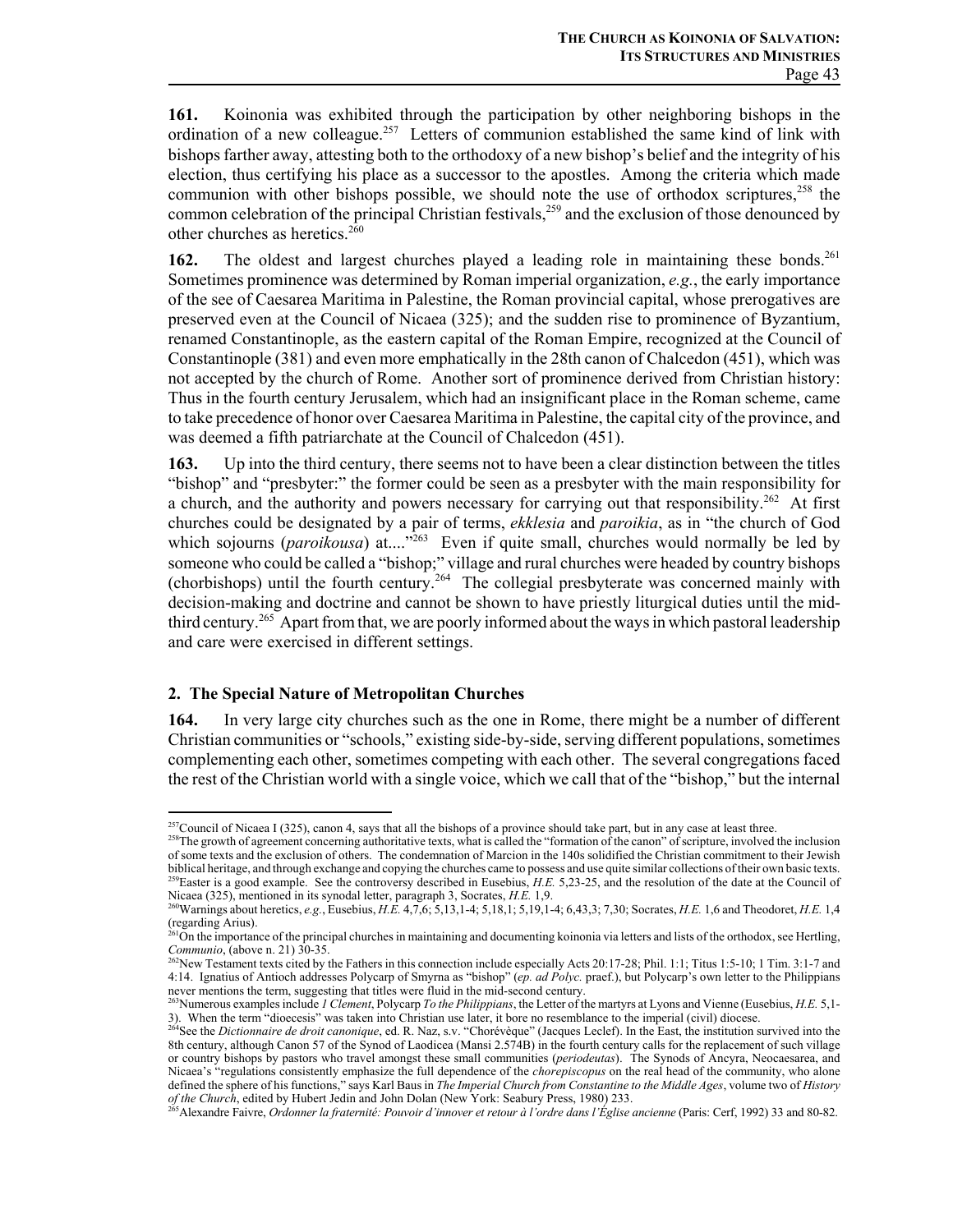arrangements of the church in Rome and in other large centers of Christian population are unclear to us. In Rome a unified structure can be seen by the third century.<sup>266</sup> At the beginning of the 250s, Cornelius lists the membership of his community as, in addition to the bishop, "forty-six presbyters, seven deacons, seven sub-deacons, forty-two acolytes, fifty-two exorcists, readers and door-keepers, above fifteen hundred widows and persons in distress, all of whom are supported by the grace and loving-kindness of the Master...."<sup>267</sup> Such large numbers could hardly have met in a single place, but Cornelius does not inform us about the various congregations which must have existed in Rome and how they were related to each other.

165. The church of Rome and its bishop claimed a certain precedence<sup>268</sup> and broad responsibility in the church as a whole, founded upon its connection with the apostles Peter and Paul, who preached in Rome and were martyred there,  $269$  and this claim was generally accepted by other churches, though they did not hesitate to speak up for their own rights and traditions.<sup>270</sup> Irenaeus of Lyon made a case for the continuous orthodoxy of the church of Rome and its presiding bishops, one after another, $^{271}$ and though he insisted that a similar case could be made for the other ancient churches, such as Ephesus, Rome's role as a benchmark of orthodoxy only grew with the passage of time.

## **B. Communion and Ministry in the Patristic and Medieval Church**

**166.** With the legalization of Christianity in the Roman Empire,<sup>272</sup> the number of Christians rose rapidly, and structure and ministry in the church developed to meet the task of assuring continuity of doctrine among those newly added to the church, consistency of discipline in the many new Eucharistic communities, and communion in the apostolic faith in the church as a whole. The boundary between laity and clergy became more distinct, and certain tasks (*e.g.* catechesis) were absorbed by the clergy, especially the presbyters.<sup>273</sup> Larger churches, instead of subdividing into smaller ones headed by their own bishops, developed in the opposite direction, with the suppression of the institution of chorbishop<sup>274</sup> and the delegation of pastoral responsibility to presbyters under

<sup>266</sup>Peter Lampe, *Die stadtrömischen Christen in den ersten beiden Jahrhunderten*, 2nd ed. (Tübingen: J.C.B. Mohr [Paul Siebeck], 1989) 334-342, suggests as early as the late second century; Allen Brent, *Hippolytus and the Roman Church in the Third Century* (Leiden: Brill, 1995) 417-432, would put the date of a monarchical bishop in Rome later.

<sup>267</sup>Eusebius, *H.E.* 6,43,11.

<sup>268</sup>One of the best treatments of the development of Rome's preeminence, up till the sixth century, is Robert B. Eno, *The Rise of the Papacy* (Wilmington: Michael Glazier, 1990). Eno participated in many earlier rounds of the U.S. Lutheran-Catholic Dialogue. See also James F. McCue and Arthur Carl Piepkorn, "The Roman Primacy in the Patristic Era," in *Papal Primacy and the Universal Church*, edited by Paul C. Empie and T. Austin Murphy (Minneapolis: Augsburg, 1974), 43-97.

<sup>269</sup>Irenaeus, *haer.* 3,1,1 (*cf.* Eusebius, *H.E.* 5,8,2-4) and 3,3,2. Willy Rordorf, "Was heisst: Petrus und Paulus haben die Kirche in Rom 'gegründet'? Zu Irenäus, Adv. haer. III,1,1; 3,2.3," in *Unterwegs zur Einheit*, FS Heinrich Stirnimann, edited by Johannes Brantschen and Pietro Salvatico (Freiburg/Schweiz: Universitätsverlag, 1980), says that they "founded" it by their oral preaching, constituted it by the installation of bishops.

<sup>270</sup>See the examples of Victor and Irenaeus in the Easter controversy (Eusebius, *H.E.* 5,23-25); Stephen, Firmilian, Dionysius of Alexandria and Cyprian in the dispute about rebaptizing heretics (Cyprian, *ep.* 69-75 and Eusebius, *H.E.* 7,9,1-5).

<sup>271</sup>Irenaeus, *haer.* 3,3,3. In the huge literature on this passage, which has been rather tendentiously summarized by Domenic Unger in "St. Irenaeus and the Roman Primacy," *Theological Studies* 13 (1952) 359-418, and "St. Irenaeus on the Roman Primacy," *Laurentianum* 16 (1975) 431-445, one can discern the desire of scholars to maximize or to minimize the basis of the Roman church's importance. Walter Ullmann, "The Significance of the *Epistola Clementis* in the Pseudo-Clementines," *Journal of Theological Studies* n.s. 11 (1960) 310-11, contends that Linus and Cletus may have been Roman bishops, but the first proper successor or "heir" of Peter, succeeding to his powers, was Clement, and that the language in Irenaeus supports this. Enrico Cattaneo, "*Ab his qui sunt undique*: una nuova proposta su Ireneo, *Adv. haer.* 3,3,2b," *Augustinianum* 40 (2000) 399-405, thinks that Irenaeus is referring to the succession of presbyters, and emends *undique* to *presbyteri*.

<sup>272</sup>Edict of Galerius, 311, Eusebius, *H.E.* 8,17,3-10; Licinius and Constantine's declaration of toleration ("Edict" of Milan), 313, Eusebius, *H.E.*10,5,2-14. In 380, Christianity was given almost exclusive legal status in the Roman Empire (*Codex Theodosianus* XVI 1,2; see *Creeds, Councils and Controversies*, edited by J. Stevenson [New York: Seabury, 1966] 160-161). We are less well informed about the legal circumstances in other parts of the Christian world.

<sup>273</sup>Faivre, *Ordonner la fraternité*, 77-84, 93-96. Faivre calls the process "sacerdotalization."

<sup>&</sup>lt;sup>274</sup>In the West, these first appear early in the eighth century in Germany, especially Bavaria and Frankish lands, but have virtually disappeared by the eleventh and twelfth centuries. From the first they are assistants to the bishop, and teach, oversee, confirm, consecrate altars and churches, ordain clergy (even major orders), take part in synods. *Dictionnaire de droit canonique,* s.v. "Chorévèque," 691-93. Archpriests were an earlier phenomenon (Merovingian times): as the number of country converts grew, they needed more service than a deacon could give, and the priest in charge of them came to live with them. He did not have authority over several churches, nor could he ordain (A. Amanieu, "Archiprêtre," *DDC* 1,1007-1009). See also note 264 above.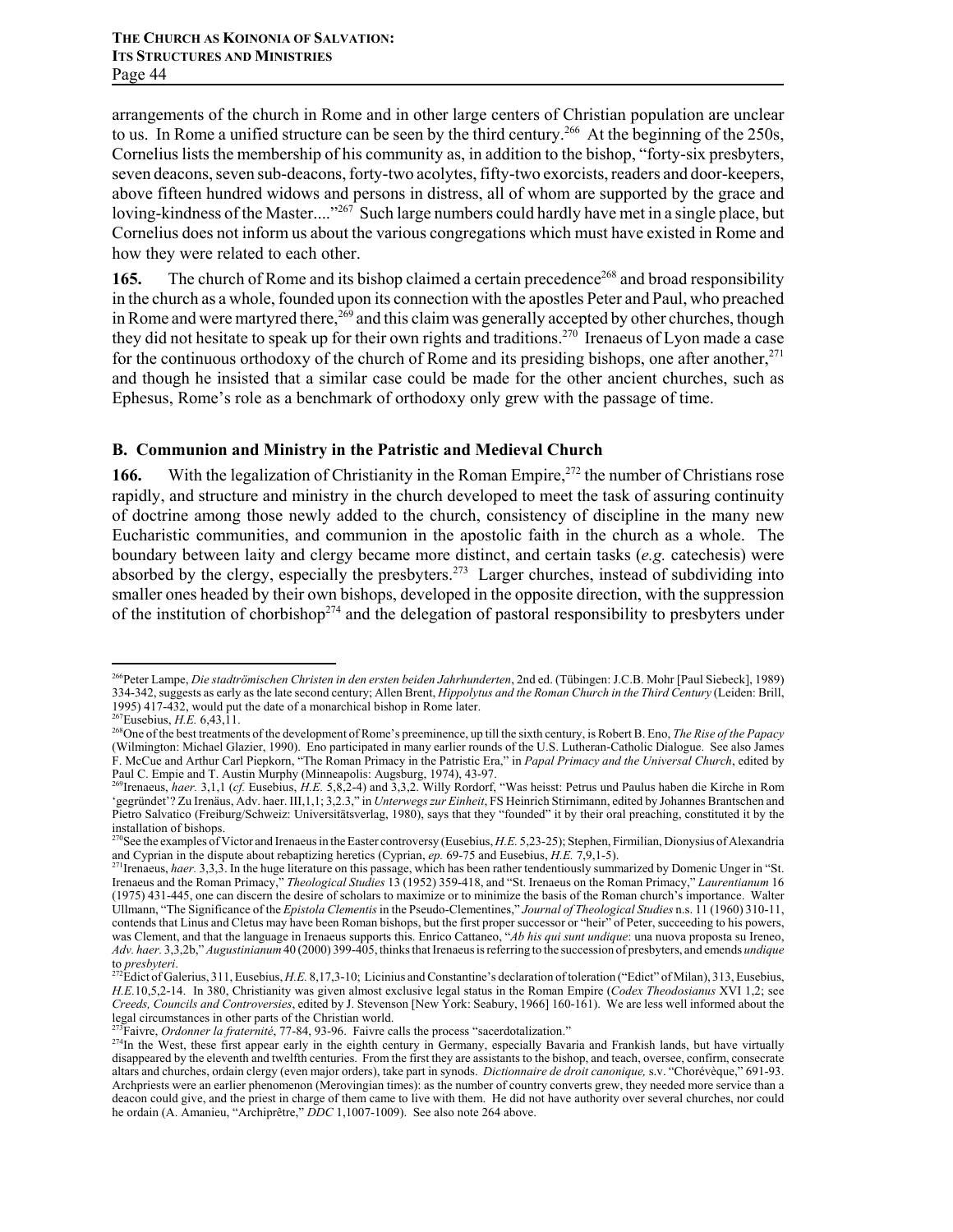the bishop's authority.<sup>275</sup> Cities in the western church seem not to have been divided into parishes before the ninth century.<sup>276</sup> In rural areas, the rising number of proprietary churches erected by newly converted feudal lords<sup>277</sup> and the many local congregations cared for by monasteries<sup>278</sup> were gradually integrated into this episcopal structure as well. Bishops tried to foster the unity of the congregations under their care by gathering their clergy regularly<sup>279</sup> and by encouraging the urban clergy to live in community.280

**167.** The emperor Constantine and his successors encouraged the bishops to continue the practice of meeting in councils or synods, and Canon 5 of the Council of Nicaea, which Constantine convened, legislated that provincial and regional councils should be held regularly. This legislation, which was reiterated by later directives, was observed to a varying degree in different times and regions.281 Greater councils, including those technically known as "ecumenical" councils,282 were of great importance for the maintenance of communion, though they were not always successful in achieving church unity.283 In addition, communion among churches coexisted with and even benefitted from a hierarchical grouping, under the metropolitan (bishop of the metropolis of the civil diocese)<sup>284</sup> and the patriarch, through whom each congregation was in communion with the rest of the church.<sup>285</sup> A high level of leadership, both doctrinal and disciplinary, was offered by the patriarchs: the bishops of Rome, Alexandria, and Antioch, to which were later added Constantinople as the "new Rome" and seat of the emperor, and Jerusalem as the church of origin of Christianity and a focus of pilgrimage.<sup>286</sup> Though as a practical matter "the organization of the church in five

<sup>&</sup>lt;sup>275</sup>The late ninth century saw the replacement of earlier archpriests and chorbishops by rural deans and archdeacons, who supervised all types of parishes. Ewig, in Friedrich Kempf, Hans-Georg Beck, Eugen Ewig and Josef Andreas Jungmann, *The Church in the Age of Feudalism*, "History of the Church 3," edited by Hubert Jedin and John Dolan (New York: Herder and Herder, 1969), 165-66.

<sup>276</sup>Bernard M. Kelly, *The Functions Reserved to Pastors*, Catholic University of America Canon Law Studies 250 (Washington: Catholic University of America Press, 1947) 4; he adds (8), "This parochial unity of the city (*civitas*) was one of the most characteristic marks of the ancient diocese. The cathedral was the only parish church in the city. Around the ninth century, however, other parishes appeared in the city, administered by collegiate chapters."

<sup>277</sup>See the article by R. Schieffer, "Eigenkirche," *Lexikon des Mittelalters* III (München: Artemis-Verlag, 1986) 1705-08.

<sup>278</sup>Pierre Riché, in *Évêques, moines et Empereurs (610-1054)*, ed. Gilbert Dagron *et al.* (Paris: Desclée, 1993), 768-69, writing about the late ninth and early tenth century, says that some bishops sold off churches to lay patrons, and rural churches were fortunate if they belonged to monasteries. On 697, he gives as a rough estimate that during the ninth century, the proportion of monks who were priests and deacons rose from 20 percent to 60 percent.

<sup>&</sup>lt;sup>279</sup>See Riché (note 278 above) 695: "Every year the bishop gathered the urban and rural clergy at his palace. At that time, the diocesan statutes would be formulated...." He is speaking of the ninth century.

<sup>&</sup>lt;sup>280</sup>One focus in the Carolingian reform of the clergy under Louis the Pious (814-840) was to bring urban priests together in a canonical life and to draw rural priests closer together. Kempf, in Kempf *et al.*, 307-311;

 $^{281}$ Ewig points out, in Baus *et al.*, 532, that while church synods were separate in the sixth century, later "the boundaries begin to become blurred" with royal councils. Y. M.-J. Congar, *L'Ecclésiologie du haut Moyen Age* (Paris: Cerf, 1968) 133, n. 11 speaks of a great number of councils in the 6th-8th centuries, declining in the 9th and especially the 10th.<br> $282$ Ear around the 6th-8th centuries, declining in the 9th and especially the 10th.

<sup>&</sup>lt;sup>2</sup>For example, the first reference to Nicaea I (325) as "ecumenical" came in 338, borrowing a term used by the world-wide associations of professional athletes and Dionysiac artists, according to Henry Chadwick, "The Origin of the Title, 'Oecumenical Council,'" *Journal of Theological Studies*, n.s. 23 (1972) 132-135. Constantinople I (381) was called "ecumenical" soon after the fact, in 382. The ecumenical status of Ephesus II (449) never was achieved, despite the fact that it seems to have complied with the proposed conditions for that designation as well as the acknowledged ecumenical councils; see Wilhelm De Vries, "Das Konzil von Ephesus 449, eine 'Räubersynode'?" *Orientalia Christiana Periodica* 41 (1975) 357-398.

<sup>&</sup>lt;sup>283</sup>The conciliar attempts to hold the churches of the East together in the face of disagreements over the theology of the Incarnation, from Ephesus I (431) through Constantinople III (680-681), ended in church division. For the painful story, see W. H. C. Frend, *The Rise of the Monophysite Movement: Chapters in the History of the Church in the Fifth and Sixth Centuries* (Cambridge: Cambridge University Press, 1972), or *Les Églises d'Orient et Occident*, edited by Luce Pietri (Paris: Desclée, 1998) 387-481: "Justinien et la vaine recherche de l'unité."

<sup>284</sup>Wilhelm de Vries, "Die Patriarchate des Ostens: Bestimmende Faktoren bei ihrer Entstehung," in *I Patriarcati orientali nel primo millennio*, "Orientalia Christiana Analecta 181" (Roma: Pontificium Institutum Studiorum Orientalium, 1968) 20-21, says, "The bishops were fundamentally equal, but their cities were not." The leader of the Christian churches of each province was the bishop of its metropolis; he oversaw the election and ordination of bishops, presided at synods and served as a court of appeal from the local bishops.

<sup>&</sup>lt;sup>285</sup>These groupings were reflected in an important liturgical affirmation of communion, where in the Eucharistic prayer itself the presider prayed explicitly for the bishop of the place and for the patriarch or patriarchs through whom the congregation was in communion with the rest of the church. This practice is well attested from at least the sixth century in both East (the "diptychs") and the West (the prayer "Memento" in the Roman rite); see Joseph A. Jungmann, *The Mass of the Roman Rite*, tr. Francis A. Brunner (New York: Benziger Brothers, 1955) II 154-156.

<sup>286</sup>Constantinople's importance was recognized at the Council of Constantinople (381); Jerusalem was first under the metropolitan of Caesarea in Palestine and overseen by the church of Antioch, but its unique place in Christian history and piety was recognized when it was named a fifth patriarchate at the Council of Chalcedon (451). Bernard Flusin, in *Les Églises d'Orient et d'Occident*, ed. Luce Pietri (Paris: Desclée, 1998) 510-511, says that "if the system of five patriarchs ever existed, it was not yet fully developed"; at the time of Chalcedon, "patriarch" was not yet a technical term.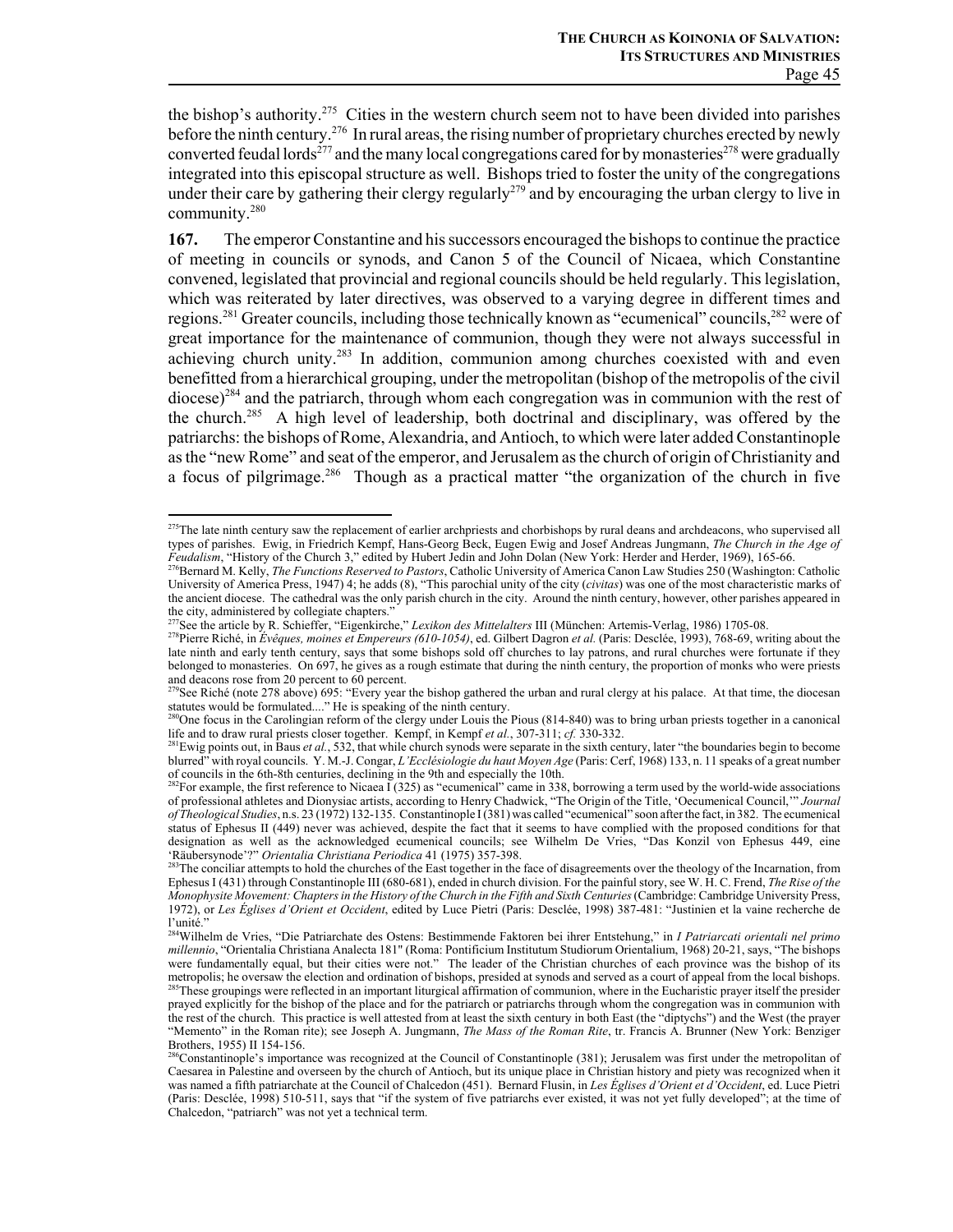patriarchates did not last long,"287 the ideal has continued to be a powerful symbol of the compatibility of distinction between churches and effective communion.<sup>288</sup>

**168.** While these developments made it difficult to envisage every local parish as embodying everything which is required in order to be "church," the ancient equivalence of presbyter and bishop was not forgotten. Jerome insists upon that equivalence when he is making the argument that it is normal for bishops to be chosen from among the presbyters of the church, rather than from the deacons.289 He argued, "For also at Alexandria, from Mark the evangelist down to bishops Heraclas and Dionysius, the presbyters always chose one of themselves and, having elevated him in grade, named him bishop–just as if an army might make an emperor by acclamation, or deacons choose one of themselves, whom they know to be hard-working, and call him archdeacon. For what, apart from ordaining, does a bishop do which a presbyter does not?" "Ambrosiaster" (thought to be Pelagius), in his comments on the Pauline epistles, makes the same point regarding New Testament usage.<sup>290</sup>

Both Jerome and Ambrosiaster are reflected in the *De ecclesiasticis officiis* of Isidore of Seville (c. 560-636). He tells us that "'Bishop,' as one of the prudent says, is the name of a work, not of an honor.... Therefore we can say in Latin that the bishop *superintends*, so that someone who would love to preside but not to assist may understand that he is not a bishop."<sup>291</sup> For Isidore, presbyters correspond to Old Testament priests as bishops do to the high priest. Presbyters and bishops are alike in regard to the Eucharist, teaching the people, and preaching; he adds:

and only on account of authority is ordination and consecration reserved to the high priest, lest if the discipline of the church were arrogated by many it might dissolve concord and generate scandals.<sup>292</sup>

Isidore, like Jerome and Ambrosiaster, cites 1 Tim. 3:8, Tit. 1:5; Phil. 1:1, and Acts 20:28, and his other sources are as follows: the line about bishops as superintendents is from Augustine;<sup>293</sup> the statement about the common duties of bishops and presbyters, with a purely disciplinary restriction of certain powers to the former, comes from an anonymous treatise "On the Seven Orders of the Church;"294 and the comments on Scripture are from Pelagius' commentary on 1 Timothy. All Isidore's observations about the bishop/presbyter relationship are taken up by later canonical and

<sup>287</sup>Vittorio Parlato, *L'ufficio patriarcale nelle chiese orientali dal IV al X secolo: Contributo allo studio della 'communio'*, (Padova: Edizioni Cedam, 1969), 26-27, assigns several causes: "heresies, schisms, political factors, persecutions, occupation of Christian territories by the Muslims, and not least the revival of nationalism in the Greek-speaking parts of the empire." By 543, Antioch had a Monophysite hierarchy, and its Melkite (imperial or Chalcedonian) bishop preferred to live in Constantinople from 609-742, so a third patriarch of Antioch was chosen by the North Syrians; from 566 there were competing Monophysite and Melkite patriarchs in Alexandria.

<sup>288</sup>See H. Marot, "Notes sur la Pentarchie," *Irénikon* 32 (1959) 436-442; Ferdinand R. Gahbauer, *Die Pentarchie-Theorie. Ein Modell der Kirchenleitung von den Anfängen bis zur Gegenwart* (Frankfurt: Josef Knecht, 1993).

<sup>289</sup>Hieronymus, *ep.* 146 1,6, ed. I. Hilberg, CSEL 66 (Vienna: F. Tempsky, 1918) 310: "nam et Alexandriae a Marco euangelista usque ad Heraclam et Dionysium episcopos presbyteri semper unum de se electum et in excelsiori gradu conlocatum episcopum nominabant, quomodo si exercitus imperatorem faciat aut diaconi eligant de se, quem industrium nouerint, et archdiaconum uocent. quid enim facit excepta ordinatione episcopus, quod presbyter non facit?"

<sup>&</sup>lt;sup>290</sup>Pelagius, Commentarii in Ep. 1 ad Tim. 3, 8, edited by A. Souter in three volumes, Texts and Studies 9,1-3 (Cambridge: University Press, 1922-31), reprinted in *Patrologiae Latinae Supplementum* 1.1110-1374; the trea 1922-31), reprinted in *Patrologiae Latinae Supplementum* 1.1110-1374; the treatment of 1 Tim. 3.8 is at PLS 1.1351.<br><sup>2914</sup>Episcopatus autem, ut quidam prudentium ait, nomen est operis non honoris.... Ergo episcopum Latine

ut intelligat non se esse episcopum qui non prodesse sed praeesse dilexerit." Isidorus Hispaliensis, *De ecclesiasticis officiis* II 5,8, ed. Christopher M. Lawson, Corpus Christianorum Series Latina 113 (Turnholti: Brepols, 1989) 59 (PL 83.782).

<sup>&</sup>lt;sup>292</sup>II 7,2 (ed. Lawson [note 291 above] 65): "Praesunt enim ecclesiae Christi, et in confectione diuini corporis et sanguinis consortes cum episcopis sunt, similiter et in doctrina populorum et in officio praedicandi; ac sola propter auctoritatem summo sacerdoti clericorum ordinatio et consecratio reseruata est, ne a disciplina ecclesiae uindicata concordiam solueret, scandala generaret." 293Augustine, *civ.dei* 19,19.

<sup>&</sup>lt;sup>294</sup>The treatise, *De VII ordinibus Ecclesiae*, appears among the *spuria* of Jerome in PL 30.148-162; the cited text from chapter 6 is in columns 155-56. J. Lécuyer, "Aux origines de la théologie thomiste de l'Épiscopat," *Gregorianum* 35 (1954) 65, n. 24, says that PL gives a faulty text; see the critical edition by A. Kalff (Würzburg, 1935). Lest we assume that the unknown author of "De VII ordinibus Ecclesiae" thought of bishops as simply presbyters with special duties, we should note that the quoted words come from section six of that little treatise; the seventh section exalts the *ordo episcopalis* remarkably (PL 30.158-159A). In contrast to later lists of the seven orders, this treatise lists diggers (*fossarii*), porters, readers, subdeacons, levites or deacons, priests, bishops.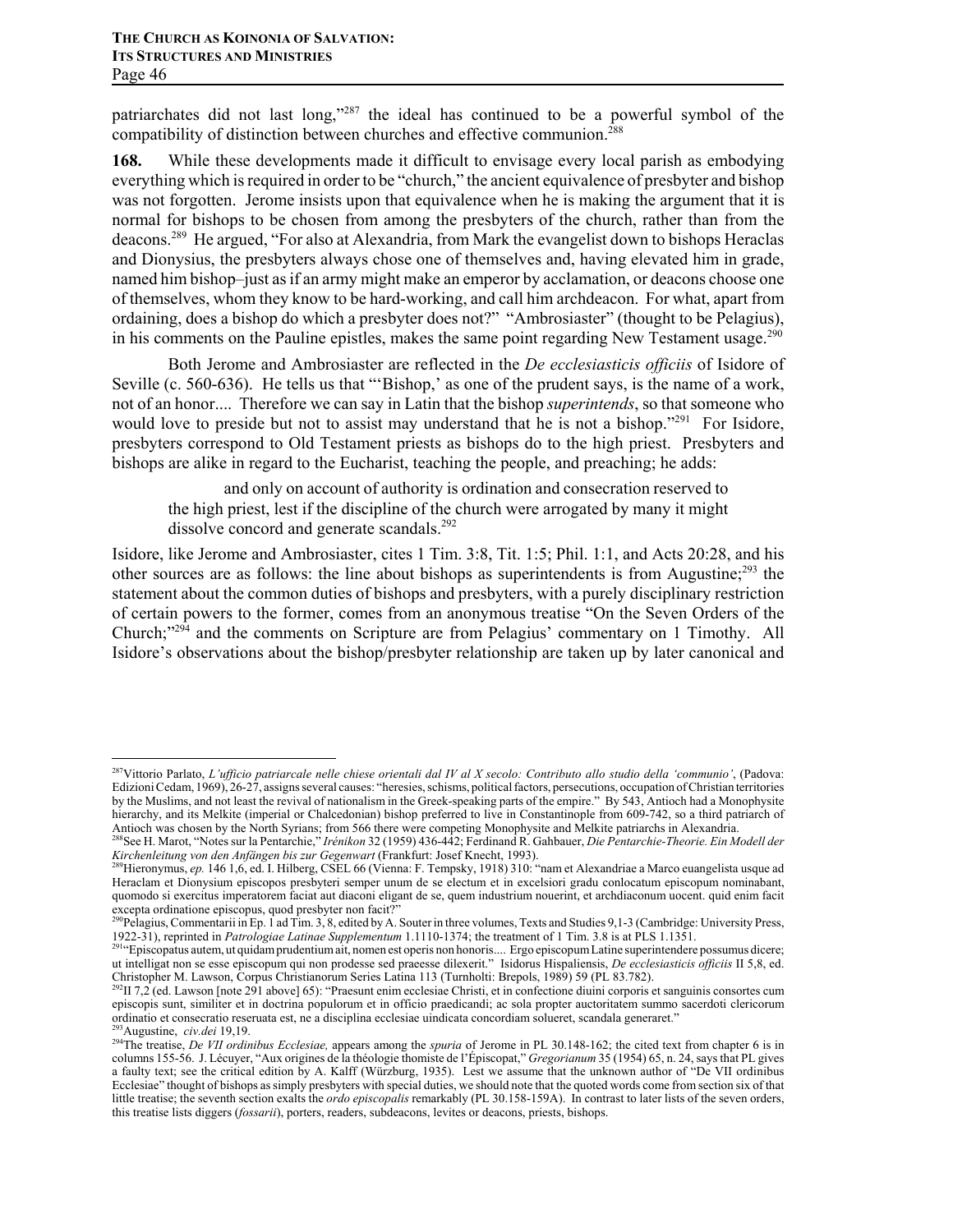theological authors, particularly Peter Lombard,<sup>295</sup> and become part of the standard repertory of authorities with which western Christian theologians had to deal. $^{296}$ 

**169.** How undefined the distinction between presbyters and bishops was can also be seen occasionally on the practical level, where there were some striking instances of presbyters exercising powers typical of bishops when the occasion called for it. For example, two eighth-century missionaries, Willehad and Liudger,<sup>297</sup> whom Charlemagne had sent to convert the Saxons on his eastern border, ordained clergy for the churches they founded, long before they themselves received consecration as bishops. In the fifteenth century, three different popes delegated the power to ordain to abbots who had not been ordained to the episcopate; in two of those cases, the privilege included ordination to the priesthood.<sup>298</sup> For many medieval theologians, the limiting of ordination to bishops was associated with the episcopal dignity, but not with orders as such. After the introduction of pseudo-Dionysius' *De ecclesiastica hierarchia* into Latin theology in the early thirteenth century, Dionysius' pervasive arrangement of everything in patterns of three seems to have deepened the sense of a distinction among the orders of deacon, presbyter, and bishop.<sup>299</sup>

**170.** While the communion among local congregations was primarily the charge of the bishop, there were various attempts to assure unity in the church on a wider scale during the Middle Ages. In the East, the rise of Islam, the Russian adoption of Christianity, and the growth of autocephalous churches led to the type of structure characteristic of the Orthodox communion. In the West, the church of Rome maintained and developed an ascendancy which was often advanced by the desire of other particular churches to free themselves from domination from lay feudal lords. The bishops of Rome claimed that anyone in the church might appeal to them,<sup>300</sup> and that they inherited the power of St. Peter.<sup>301</sup> The Symmachan Forgeries of the sixth century,<sup>302</sup> the "Donation of Constantine" of

<sup>295</sup>*IV Sent*. dist. 24, c. 11 and 12.

<sup>&</sup>lt;sup>296</sup>Thomas Aquinas, for example, in his lectures on Philippians 1:1, 1 Timothy 3:1, 4:14, and Titus 1:6 accepts the New Testament equivalence; *Super Epistolas S. Pauli lectura*, ed. Raphael Cai, 8. ed. revisa (Torino: Marietti, 1953) II, 91, 231, 245, 305.

<sup>297</sup>*Vita s. Willehadi* 5-8, in Monumenta Germaniae Historiae, Scriptorum t. II 380-83; *Vita s. Liudgeri* 19-20, same volume, 410-11. These presbyters were mentioned already in a paper by the late A. C. Piepkorn, a member of an earlier round of the present dialogue, *Eucharist and Ministry*, edited by Paul C. Empie and T. Austin Murphy (Minneapolis: Augsburg, 1979) 221-22.

<sup>298</sup>The popes were Boniface IX (Bull "Sacrae religionis," February 1, 1400), Martin V (Bull "Gerentes ad vos," November 16, 1427), Innocent VIII (Bull "Exposcit tuae devotionis," April 9, 1489). See Ludwig Ott, *Das Weihesacrament*, Handbuch der Dogmengeschichte IV 5 (Freiburg: Herder, 1969) 106-107, and his *Fundamentals of Catholic Dogma*, 6th ed. (St. Louis: B. Herder, 1964), 459, and other Catholic manuals since the discovery of Martin V's bull in 1943, such as H. Lennerz, *De Sacramento Ordinis* (2 vols.; Rome: Gregorian University, 1953) 145-53 (Appendix I). A. C. Piepkorn cited these instances in *Eucharist and Ministry*, 222-23. For a full discussion, see John de Reeper, "Relation of Priesthood to Episcopate," *Jurist* 16 (1956) 350-358.

<sup>&</sup>lt;sup>299</sup>Dionysius was thought to have been Paul's convert, so his testimony conflicted with the equivalence of bishop and presbyter in the New Testament. Medieval theologians like Thomas Aquinas tried to resolve the conflict by postulating a very rapid development from Paul to Dionysius. Not until the sixteenth century did theologians recognize that Dionysius wrote much later than the first century. In two of the passages of Thomas Aquinas cited above, he notes that Dionysius gives the triple order; Thomas explains the difference by saying it was not that way at the very beginning.

<sup>&</sup>lt;sup>300</sup>Baus, 38-39 and 260, n. 58, describes the origins of this claim, which was strongly resented by the Eastern churches. Hamilton Hess, *The Canons of the Council of Serdica A.D. 343* (Oxford: Clarendon Press, 1958), 52, says, "None of the early references to the canons which were made by the Roman church ascribe them to the Council of Serdica. Their attributed source, when given, is invariably the Council of Nicaea.

<sup>&</sup>lt;sup>301</sup> According to Walter Ullmann, "Leo I and the Theme of Papal Primacy," *Journal of Theological Studies* n.s. 11 (1960) 25-51., Leo's innovation was a legal theory of the pope's inheritance of Peter's fullness of power, which Peter in turn had received from Christ. The notion of heir turned up first in a letter written by Siricius (384-399): "We carry the burdens of all who are heavy laden–or rather, the blessed apostle Peter in us bears them, he who protects us and keeps us safe as his heir in all points of his ministry, as we believe" (30-31). As Ullmann observes, the heir in Roman law acts in all things with the full rights of the testator, and if he were not of the same moral stature as the testator, he would be unworthy (*indignus*), but heir nonetheless–in this case, of Peter's office and fullness of power. Ullmann insists on several points: that it is Peter's office which is inherited, not his apostolic commission; "that no pope succeeds another pope, but succeeds St. Peter immediately"; that this is not a matter of orders, so a layman can become pope; and that "bishops received their (jurisdictional) *office* (not their sacramental *ordo*) from the pope" (33-35; 43; 50; 44-45). No unbroken line of succession is needed in this theory.

<sup>&</sup>lt;sup>302</sup>Their "aim . . . was to prove by the example of alleged cases from the history of the papacy the principle that the first episcopal see cannot be subjected to any court–*Prima sedes a nemine iudicatur*" (Baus, in Baus *et al.*, 621). The Latin axiom has been retained in the Roman Catholic *Code of Canon Law* (1917 Code: Can. 1556; 1983 Code: Can. 1404; 1990 *Codex Canonum Ecclesiarum Orientalium*: Can. 1058).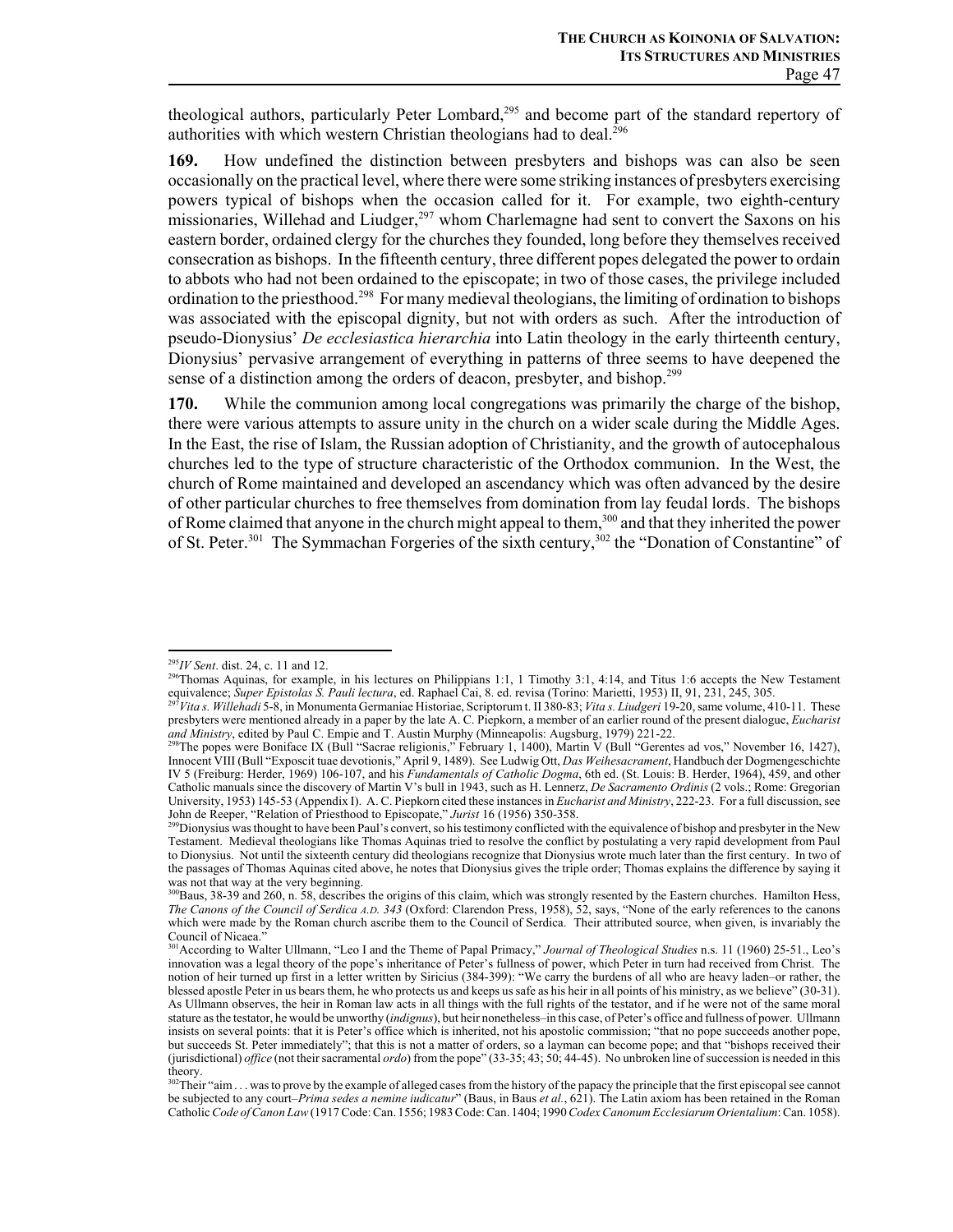the eighth, $303$  and the False Decretals brought in from France in the ninth century $304$  all tended to support and promote the papal primacy. Bernard of Clairvaux hailed that primacy as universal<sup>305</sup> and despite challenges from figures like Marsilius of Padua and scandals like the Great Schism of the West papal primacy persisted into Reformation times. The struggle against feudal control of the church was not an unmixed success, however: in the process, bishops, abbots, and the popes themselves became feudal lords and consequently a part of that system; $3^{06}$  and the pope's success in divesting kings of responsibility for the *ecclesia universalis* laid the groundwork for the rise of the autonomous state and the dichotomy between sacred and secular.

## **IV. The Lutheran Reformation**

**171.** The traditional, though varied and often unsettled, medieval structures of church and ministry provided the background for the Lutheran reformers of the sixteenth century and "the impact of the  $gospel$ <sup>307</sup> that they brought to the fore. They sought removal of unacceptable aspects and renewal of the existing church, not wholesale restructuring, as part of their conservative reformation. But, with some exceptions outside the Holy Roman Empire,<sup>308</sup> the bishops of the day, many of whom had feudal positions to protect, refused to endorse the aims of the Wittenberg reformers and would not ordain candidates committed to the Reformation gospel. In spite of this opposition, the reformers continued the principle of one ordained ministry, employing a variety of approaches to structure, on the basis of biblical and patristic sources and medieval precedents. Self-appointment to the ministry was not even considered, nor was direct appointment by the Spirit. The steps Lutherans took in this emergency situation were not all intended to be permanently normative. New situations in later times stimulated further development and often variety in Lutheran praxis for church and ministry within the framework of the confessional commitments of the sixteenth century.

## **A. The Nature of the Church as Communion and its Ministry**

# **1. Communion and Local Church**

**172.** Communion as a term applied specifically to the church is not found in the writings of the Reformers or their opponents. But Luther does apply the closely related notions of the communion of saints and eucharistic communion. His sermon on *The Blessed Sacrament of the Holy and True Body of Christ and the Brotherhoods*309 seeks to provide a basis for Christian life in both church and city. The transforming power of love, the bonds of unity, and participation in the Body of Christ (comprehending both Christ and fellow Christians) are all centered in the Lord's Supper:

[T]he blessing of this sacrament is fellowship and love.... This fellowship is twofold: on the one hand we partake of Christ and all saints; on the other hand we

<sup>303</sup>Itself based on fifth-century forged acts of Pope Silvester (Baus, in Baus *et al.*, 247), the *Constitutio Constantini* or "Donation of Constantine" appeared in Rome under mysterious circumstances "not later than the early fifties of the eighth century," writes Walter Ullmann, *The Growth of Papal Government in the Middle Ages*, 3rd edition (London: Methuen, 1970), 74-86.

<sup>&</sup>lt;sup>304</sup>Ewig, in Kempf *et al.*, 168. On 169, he adds that the effect of these texts was not fully felt until they were incorporated into canon law collections in the 11th century. For the decretals themselves, see PL 130 or the edition by P. Hinschius, *Decretales Pseudo-Isidorianae et Capitula Angilramni* (Leipzig, 1863).

<sup>305</sup>Colin Morris, *The Papal Monarchy: The Western Church from 1050 to 1250* (Oxford: Clarendon Press, 1989), 206, says that *plenitudo potestatis*, fullness of power, "had a long history beginning with the letter of Leo I [*ep.* 14,1], but up to the time of Gratian it had attracted little notice. Its use was confined to Leo's letters and two pseudo-Isidorian texts based on it, and it simply contrasted the authority of the apostolic see with those (such as legates or metropolitans) who had been authorized to perform a subordinate function. It was Bernard's *De consideratione* [*consid*. II 8,16; *Opera* III 424] which introduced a new interpretation.... Bernard understood it as referring to the universal power of the Roman pontiff to intervene in all parts of the church."<br> $\frac{306 \text{M}}{200 \text{M}}$ 

<sup>&</sup>lt;sup>06</sup>Morris, *Papal Monarchy*, 388, observes, "The prince-bishop was not (or not only) produced by original sin, but by the structure of ecclesiastical property."

<sup>307</sup>The phrase "der evangelische Ansatz" is from Werner Elert, *Morphologie des Luthertums*, Bd. 1: *Theologie und Weltanschaung des Luthertums hauptsächlich in 16. und 17. Jahrhundert* (Munich: C. H. Beck, 1931, 3rd ed. 1965); Bd. 2, *Soziallehren und Sozialwirkung des Luthertums* (1932), as trans. by Walter A. Hansen, *The Structure of Lutheranism, Vol. 1, The Theology and Philosophy of Life of Lutheranism in the Sixteenth and Seventeenth Centuries* (St. Louis: Concordia, 1962), p. xix for discussion on the rendering; on this impact and "The Office of the Ministry,"  $1:297-307 =$  Eng. trans. 339-51.

<sup>308</sup>For example, Georg von Polentz, Bishop of Samland, and Erhard of Queiss, Bishop of Pomesania.

<sup>309</sup>Preached in 1519; LW 35. 49-73.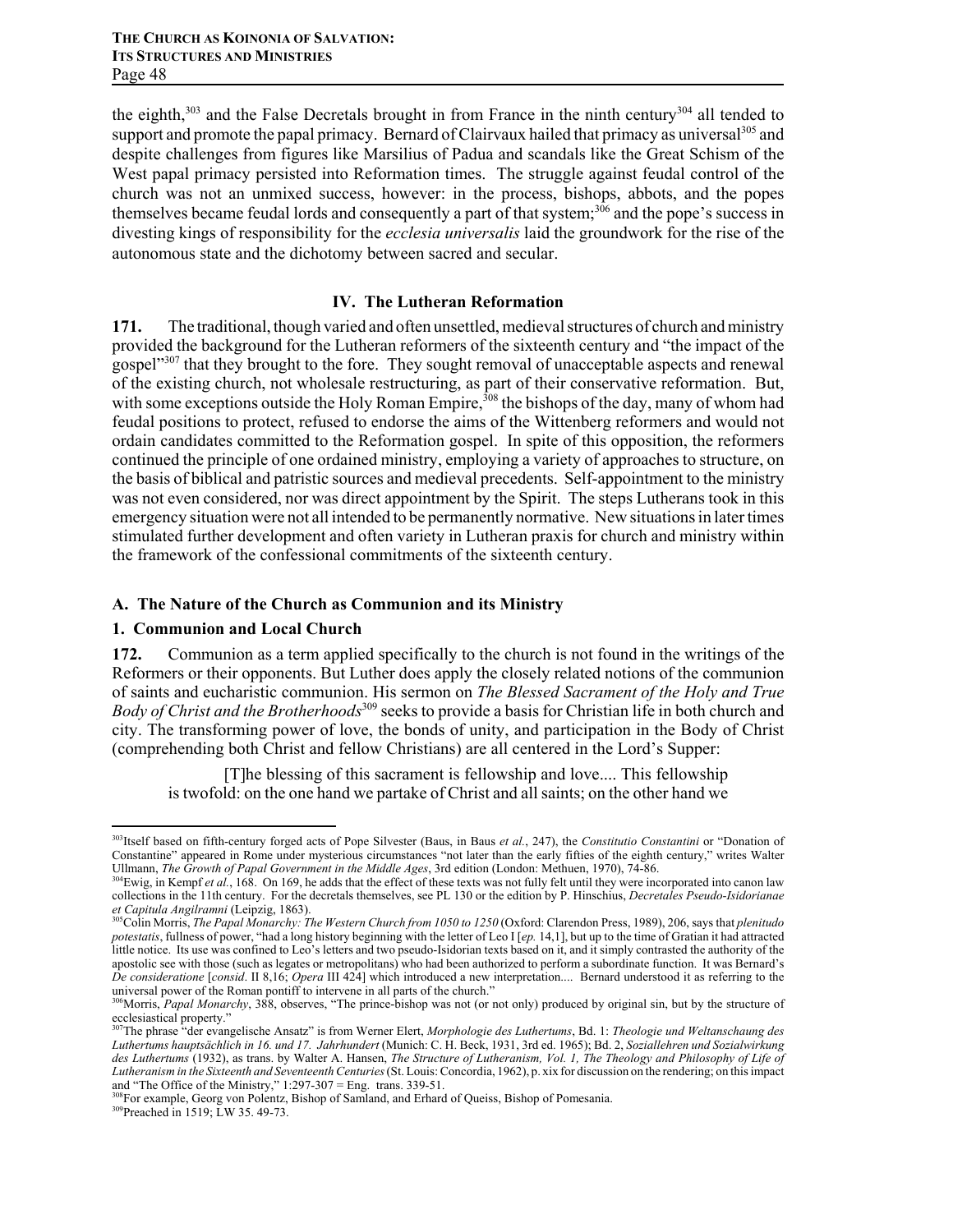permit all Christians to be partakers of us, in whatever way they and we are able. Thus by means of this sacrament, all self-seeking love is rooted out and gives place to that which seeks the common good of all; and through the change wrought by love there is one bread, one drink, one body, one community. This is the true unity of Christian brethren.<sup>310</sup>

The faithful truly participate in Christ and Christ in them.<sup>311</sup> In this relationship they share the goods or gifts that are the fruits of that communion. These goods include a sharing not only in each other's joys, but also in each other's sufferings.<sup>312</sup> Such mutual participation is communicated through the means of grace, a sacramental reality that presumes ministers of the word.<sup>313</sup> The existence of ministers, in turn, presumes an ecclesiastical ordering or structure, in short, a church as communion.<sup>314</sup>

**173.** According to the *Augsburg Confession*, "The church is the assembly of saints in which the gospel is taught purely and the sacraments are administered rightly" (CA 7), and "...no one should teach publicly in the church or administer the sacraments unless properly called" (CA 14). Because the local congregation has the word proclaimed and the sacramental gifts of God, it is "church," in that place, in the full sense. In lands that embraced the teaching of Luther, the local church continued to be geographically and often physically the same as that which had existed previously, in village, town, or city. Lutheran immigrants in the United States and Canada formed local congregations where they settled.<sup>315</sup> In such assemblies Lutherans participate in Christ and live out their faith.<sup>316</sup>

**174.** For Luther and the Lutheran tradition, the local church, to use biblical language (as in Ezek. 34, John 10, 1 Pet. 5:1-4), consists of a shepherd and the flock. The term "shepherd" refers to the pastor with tasks of word and sacraments, "the flock" to the people of God in a particular place. The pastor as minister of word and sacrament also has oversight responsibilities in the congregation. Luther could describe the pastor/bishop as a supervisor or watchman, *i.e.*, one who carefully observes his flock to see to it that among them the word is taught and proclaimed in its purity, that the sacraments are used rightly, and that the community strives to live according to the word and command of God.317 Such a function is common to all ordained ministers whether they preside over a congregation or a diocese, and it takes the form of personal oversight.<sup>318</sup>

<sup>310</sup>LW 35.67. The "Brotherhoods" (*Brüderschaften*) were societies of laymen who practiced devotional exercises and good works (*BC* p. 54 n. 103). They are here regarded by Luther as a distortion of true *communio*.

<sup>&</sup>lt;sup>311</sup>While Luther and his colleagues emphasized Christ the word, they did not exclude the Trinitarian tradition; see, *e.g.*, Luther's explanation of the Third Article of the Creed in his *Large Catechism*. *Cf. Luther und die trinitarische Tradition: Ökumenische und philosophische Perspektiven*, Veröffentlichen der Luther-Akademie Ratzeburg, 23, ed. Robert W. Jenson (Erlangen: Martin-Luther-Verlag, 1994).

<sup>&</sup>lt;sup>312</sup>From the New Testament understanding of koinonia and this Sermon by Luther on "The Blessed Sacrament," Paul Lehmann has, more recently, understood the church as a place where God's acts become concrete in the world, a place or field of relationships for ethical reflection; see his *Ethics in a Christian Context* (New York: Harper & Row, 1963); Nancy J. Duff, *Humanization and the Politics of God: The* Koinonia *Ethics of Paul Lehmann* (Grand Rapids: Eerdmans, 1992).

<sup>313</sup>CA 5; 28.8-9.

<sup>314</sup>See several articles in *The Church as Communion*, ed. Heinrich Holze, LWF Documentation No. 42/1997 (Geneva: LWF, 1997), especially Alejandro Zorzin, "Luther's Understanding of the Church as Communion in his Early Pamphlets," 81-92; Simo Peura, "The Church as Spiritual Communion in Luther," 93-131. David Yeago, "The Church as Polity? The Lutheran Context of Robert W. Jenson's Ecclesiology" in C. Gunton, ed., *Trinity, Time, and Church: A Response to the Theology of Robert W. Jenson* (Grand Rapids; Cambridge, U.K, 2000) 236, states, "[T]he goal of Luther and the early Lutheran movement was not to isolate the eschatological from the outward and bodily church but to ask how the communion of the church could and should 'take up space in the world' in a manner appropriate to its eschatological character as the body of Christ. On this reading, therefore, the Lutheran tradition already contains elements of something like a 'communion-ecclesiology' in its normative sources."

<sup>315</sup>E. Clifford Nelson (ed.), *The Lutherans in North America*, (Philadelphia: Fortress Press, 1980), 52-56.

<sup>316</sup>*Cf.* Gerd Haendler, *Luther on Ministerial Office and Congregational Function* (Philadelphia: Fortress, 1981); Dorothea Wendebourg, "The Ministry and Ministries," *Lutheran Quarterly* 15/2 (Summer 2001) 159-94, esp. "The Local Ministry of the Pastor as the Primary Form of the Ordained Ministry," 163-66.

<sup>317</sup>LW 28.283; LW 39.154-155. *Cf.* LW 37.367: "The bishops or priests are not heads [of the church] or lords or bridegrooms, but servants, friends, and–as the word 'bishop' implies–superintendents, guardians, or stewards." Such tasks are so important that subsequently in local congregations the elected leadership of lay people, usually the congregational council, is assigned also a part in the task of oversight, shared with the pastor(s); ELCA *Model Constitution for Congregations*, C12.04., "The Congregational Council shall have general oversight of the life and activities of this congregation, and in particular its worship life, to the end that everything be done in accordance with the Word of God and the faith and practice of the Evangelical Lutheran Church in America." *Cf.* \*C9.03. for what ordained ministers are to do, including (besides preaching) sacraments, conduct of public worship, and pastoral care, "and supervise all schools and organizations of this congregation.

<sup>&</sup>lt;sup>318</sup>See Dorothea Wendebourg, "The Reformation in Germany and the Episcopal Office" in *Visible Unity and the Ministry of Oversight* (London 1997) 54: "the Wittenberg theologians generally envisage [*episcope*] as taking place in personal rather than synodical form" (this is in the context of visitation in parishes, on which see §184 below).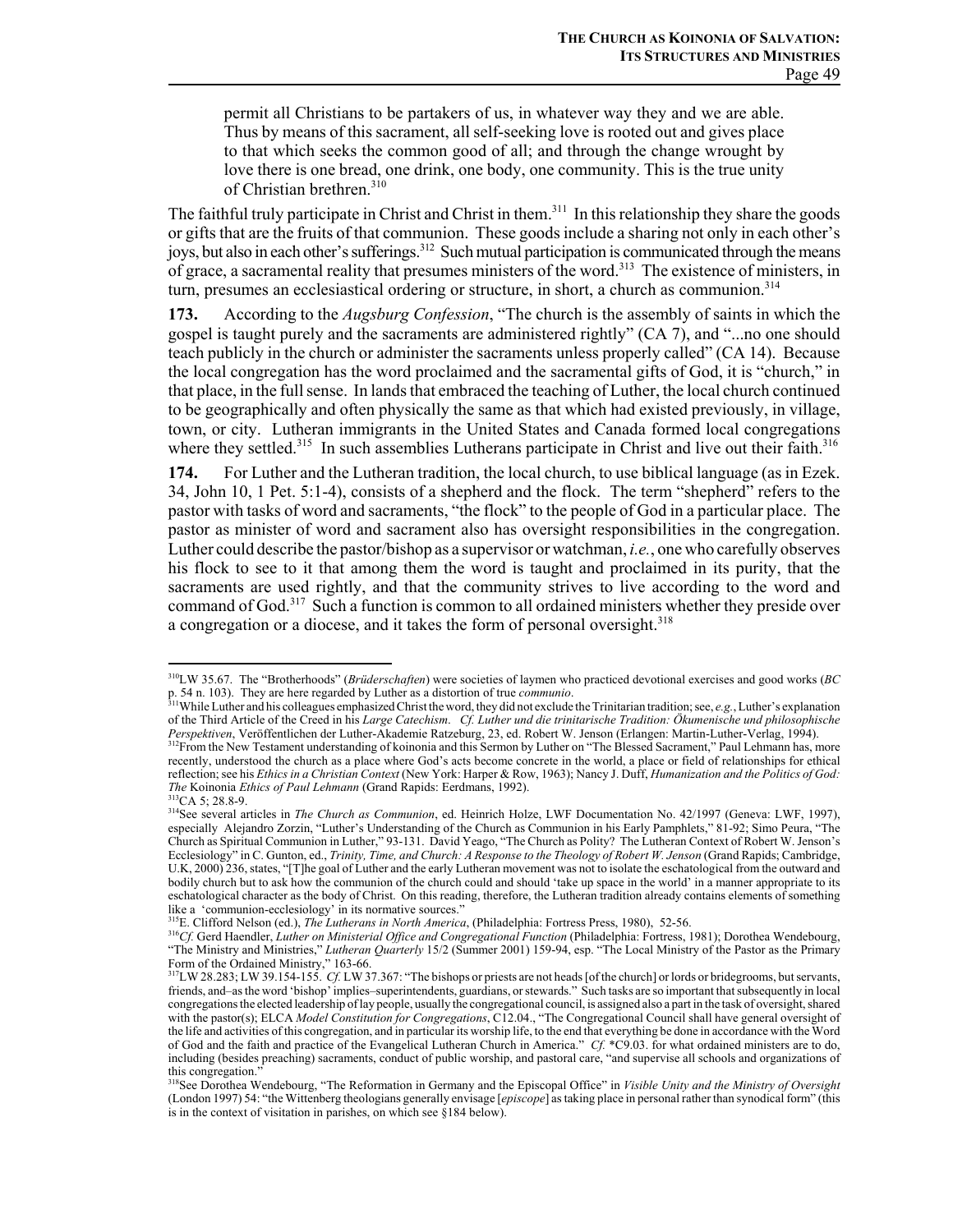**175.** It can further be argued, as of critical importance, that all visible means and structures, all the institutional realities of the church, must reflect and embody the gospel in as clear and as unmistakable a manner as possible. Therefore koinonia can neither be forced, nor can it exist apart from *faith*. A true faith (*i.e.*, one that is a participation in *Christ*) will foster a communion that is authentic (*i.e.*, one that is a real *participation* in Christ).

## **2. The One Office of Pastor/Bishop**

**176.** That the office of presbyter and bishop was one and the same was a teaching widespread in the Middle Ages inherited ultimately from Jerome and the New Testament. Luther asserted the position from  $1519$  on.<sup>319</sup> He wrote in 1520:

according to the institution of Christ and the apostles, every city should have a priest or bishop, as St. Paul clearly says in Titus 1[:5].... According to St. Paul, and also St. Jerome, a bishop and a priest are one and the same thing. But of bishops as they now are the Scriptures know nothing. Bishops have been appointed by ordinance of the Christian church, so that one of them may have authority over several priests.<sup>320</sup>

Luther's point was "that originally the *episcopus* was the leader of the congregation in one city, *i.e.*, the pastor, and not the leader of a diocese with many such congregations."321

**177.** In the Lutheran Confessions, this position is forcefully expressed in the *Treatise on the Power and Primacy of the Pope*:

It is universally acknowledged, even by our opponents, that this power is shared by divine right by all who preside in the churches, whether they are called pastors, presbyters, or bishops. For that reason Jerome plainly teaches that in the apostolic letters all who preside over churches are both bishops and presbyters.... What, after all, does a bishop do, with the exception of ordaining, that a presbyter does not?"322

**178.** The Reformers, while denying any *jure divino* difference between presbyter (pastor) and bishop, also allowed, however, for the later, historical development of the episcopal office beyond the individual congregation and even for "distinctions of degree" between bishops and pastors. But this is by human authority, not by divine right. $323$ 

**179.** This understanding of the relation between bishop and presbyter not only opened possibilities for needed reform of the episcopate, but also justified the establishment of new (though recognizable) forms through which the ministry of oversight could be exercised alternatively, if necessary and as circumstances required. Melanchthon applied this reasoning and developed it to meet the urgent

<sup>319</sup>Martin Brecht, "Die exegetische Begründung des Bischofsamt," 10-14, and Heinz-Meinolf Stamm, "Luthers Berufung auf die Vorstellungen des Hieronymus vom Bischofsamt," 15-26, esp. 15-17, in *Martin Luther und das Bischofsamt*, ed. M. Brecht (Stuttgart: Calwer, 1990).

<sup>&</sup>lt;sup>320</sup>LW 44.175 "An Open Letter to the Christian Nobility," *The Christian in Society I* (J. J. Pelikan, H. C. Oswald & H. T. Lehmann, ed.) =WA 6:440.21-29.

WA 0.440.21 22.<br><sup>321</sup>Wendebourg, "The Ministry and Ministries," 184 n. 32, but she goes on, "Luther does recognize a difference between bishops and presbyters at a time as early as that of the Pastoral Epistles, but it is a difference—and this is his point—within a single congregation led by one pastor-bishop: Here the bishop had presbyters and deacons as his assistants." *Cf.* WA 6:440,33-35; LW 44.175, the pastor or bishop should "have several priests and deacons by his side..., who help him rule the flock and the congregation through preaching and sacraments."

 $22$ Kolb and Wengert, *BC*, p. 340. On Jerome, see  $\S$ §163, 168 above.

<sup>&</sup>lt;sup>323</sup>As Melanchthon put it in the TPPP: "Jerome, then, teaches that the distinctions of degree between bishop and presbyter or pastor are established by human authority [*humana auctoritate*]. That is clear from the way it works, for, as I stated above, the power is the same. One thing subsequently created a distinction between bishops and pastors, and that was ordination, for it was arranged that one bishop would ordain the ministers in a number of churches. However, since the distinction in rank between bishop and pastor is not by divine right [*jure divino*], it is clear that an ordination performed by a pastor in his own church is valid by divine right." Kolb and Wengert, *BC*, p. 340. In this connection, Wendebourg speaks of "the office of diocesan bishop" as "a secondary phenomenon, owing its existence to historical circumstance"; the tasks of pastor and bishop remain the same, though their areas of jurisdiction differ; in principle, even the right to ordain is still embodied in the office of the local pastor. "The Ministry" 165.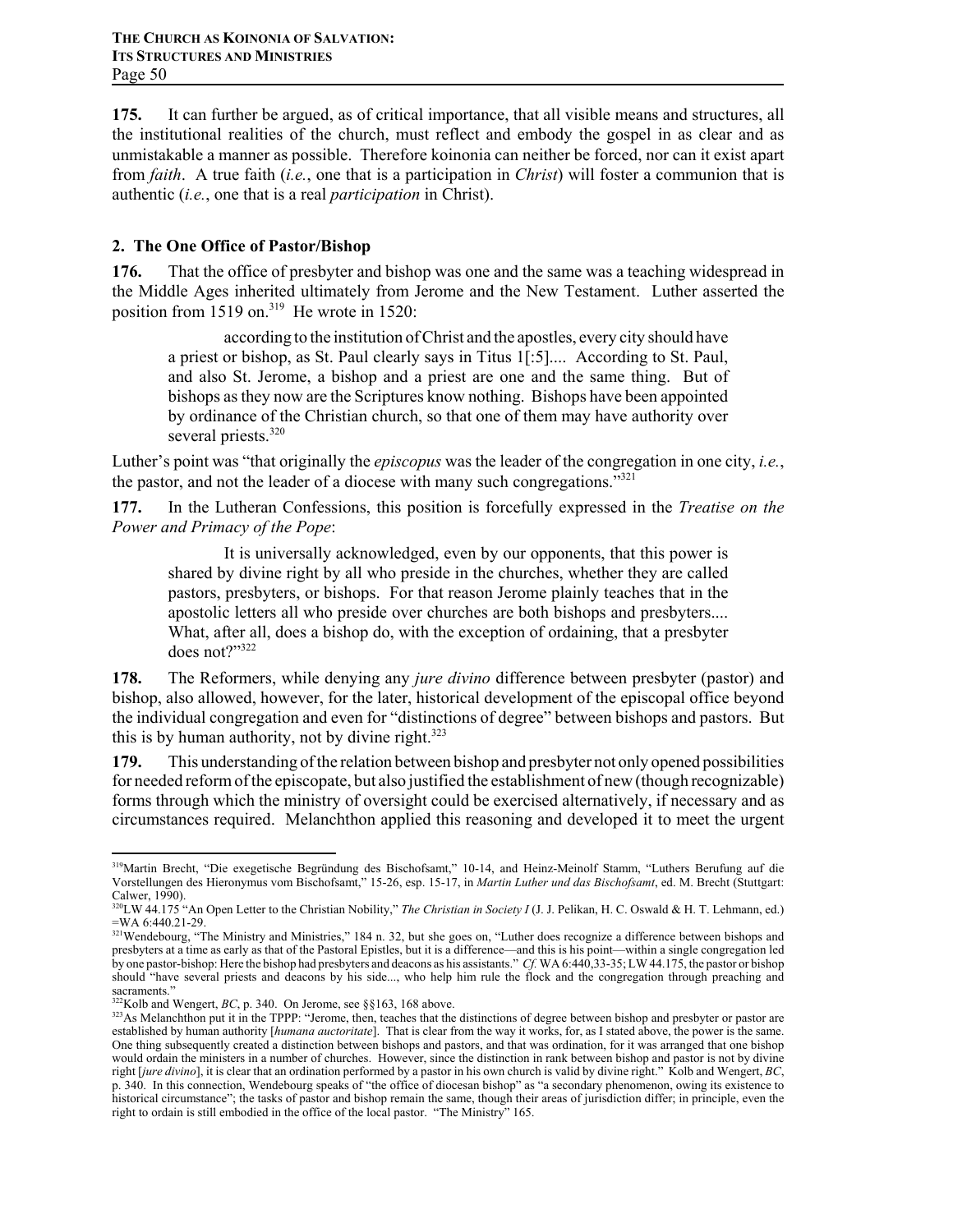practical problem of providing for the orderly succession of ministers in areas that embraced the movement for reform. He maintained that, inasmuch as in the ancient church presbyters had been permitted to ordain, presbyters may once again assume this function in the absence of responsible bishops, as the current crisis clearly demanded, for the sake of the gospel. When bishops become heretics or refuse ordination, Melanchthon said, then "the churches are by divine right compelled to ordain pastors and ministers for themselves."<sup>324</sup> Luther also had claimed that the church should not be deprived of ministers on account of neglectful, cruel, or renegade bishops. "Therefore, as the ancient examples of the church and the Fathers teach us, we should and will ordain suitable persons to this office ourselves...."<sup>325</sup> Such action should not be regarded as a deliberately provocative or independent attempt to forge a new ecclesiastical structure. One index of their firm hope to avoid schism is that, while one Lutheran ordination may have taken place in Wittenberg in 1525, there were no more till 1535.326 The Lutherans believed they were proposing the *more* ancient, and thus original, ministerial structure more conducive to authentic koinonia.

**180.** The Reformers, as indicated above, embraced the view that the office of bishop developed historically, after the New Testament period, as that of a presbyter with special oversight in an area larger than a single congregation or town. While established by human authority, this structure, "was instituted by the Fathers for a good and useful purpose."327 As early as 1522, Luther sketched what an Evangelical bishop would be like, oriented to the gospel of justification and the church as a *communio* for salvation. His tract, *Against the falsely named Spiritual Estate of the Pope and Bishops*, was an appeal for support from, and reform by, the then reigning bishops.<sup>328</sup> It has been argued that, "Had this attempt been successful, the German Lutheran churches—and most of the United ones [Lutheran and Reformed]—would today have a similar appearance to those of Scandinavia."<sup>329</sup> But none of the bishops within the Holy Roman Empire supported the Reformation. The Lutheran charges against them therefore increasingly became that they were not true bishops but princes, and ultimately opposed the gospel.

**181.** Fundamental was the problem of the *power* of bishops. The *locus classicus* of the Lutheran argument regarding this power is found in *Augsburg Confession* Article 28, "In former times there were serious controversies about the power of bishops, in which some people improperly mixed the power of the church and the power of the sword." The reformers requested that bishops restrict themselves to doing what is according to the gospel: "the power of the keys or the power of the bishops is the power of God's mandate to preach the gospel, to forgive and retain sins, and to administer the sacraments.... If bishops possess any power of the sword, they possess it not through the command of the gospel but by human right, granted by kings and emperors...." The reformers' indictment of the bishops was that they were using the power of the sword to impose and enforce religious practices contrary to the gospel. $330$ 

**182.** While *Augsburg Confession* Article 28 was immediately concerned with the practical need to distinguish temporal from spiritual power, it also contained a positive proposal to reform and reorient the church's episcopal structure by returning it to its evangelical, spiritual, and pastoral foundations.

 $324$ TPPP, 72. On the historical and political context of the early Lutheran situation concerning the problem of episcopacy, see especially Wendebourg, "The Reformation in Germany," 49-55.

<sup>325</sup>*Smalcald Articles*, Part 3, Art. 10.3, Kolb and Wengert, p. 324; *Cf.* Formula of Concord Solid Declaration 10.19.

<sup>&</sup>lt;sup>326</sup>Archdeacon Georg Rörer was ordained to some office in the *Stadtkirche* at Wittenberg, on May 14, 1525; see Wendebourg, "The Ministry" 191 n. 91; at least this was Rörer's claim, Schwiebert, *Luther and His Times* 621; *cf.* WA 16:226; 17, xvii, xxxviii, 243; 38, 403. *BC*, ed. Kolb-Wengert, p. 324 note 159 (on Smalcald Articles III.10,3) says, "The first ordination by the Wittenberg reformers in Wittenberg took place on 20 October 1535." See the more detailed note in BSLK (1930 ed., 458 note 2); involved is Luther's understanding that call (by a congregation) was the decisive matter (WA 38, 238, 7f.; 41, 240-42 and 457f.).

<sup>327</sup>*Apology* 14.2, Kolb and Wengert, p. 222.

<sup>328</sup>WA 10/2, 105-58; *cf.* Gottfried Krodel, "Luther und das Bischofsamt nach seinem Buch 'Wider den falsch genannten geistlichen Stand des Papstes und der Bischöfe,'" in *Martin Luther und das Bischofsamt*, 27-65.

<sup>&</sup>lt;sup>329</sup>Wendebourg (n. 318 above), "Reformation," 55. The pre-Reformation dioceses would have had bishops "who could look back to a chain of predecessors into the Middle Ages and in some cases even into antiquity" but after acceptance of Reformation teaching "committed to proclaiming the Gospel according to the teaching of the Wittenberg Reformation and to undertaking their specific duties in accordance with it.'

<sup>330</sup>CA 28.1, 5, 19. Kolb and Wengert, p. 91-93.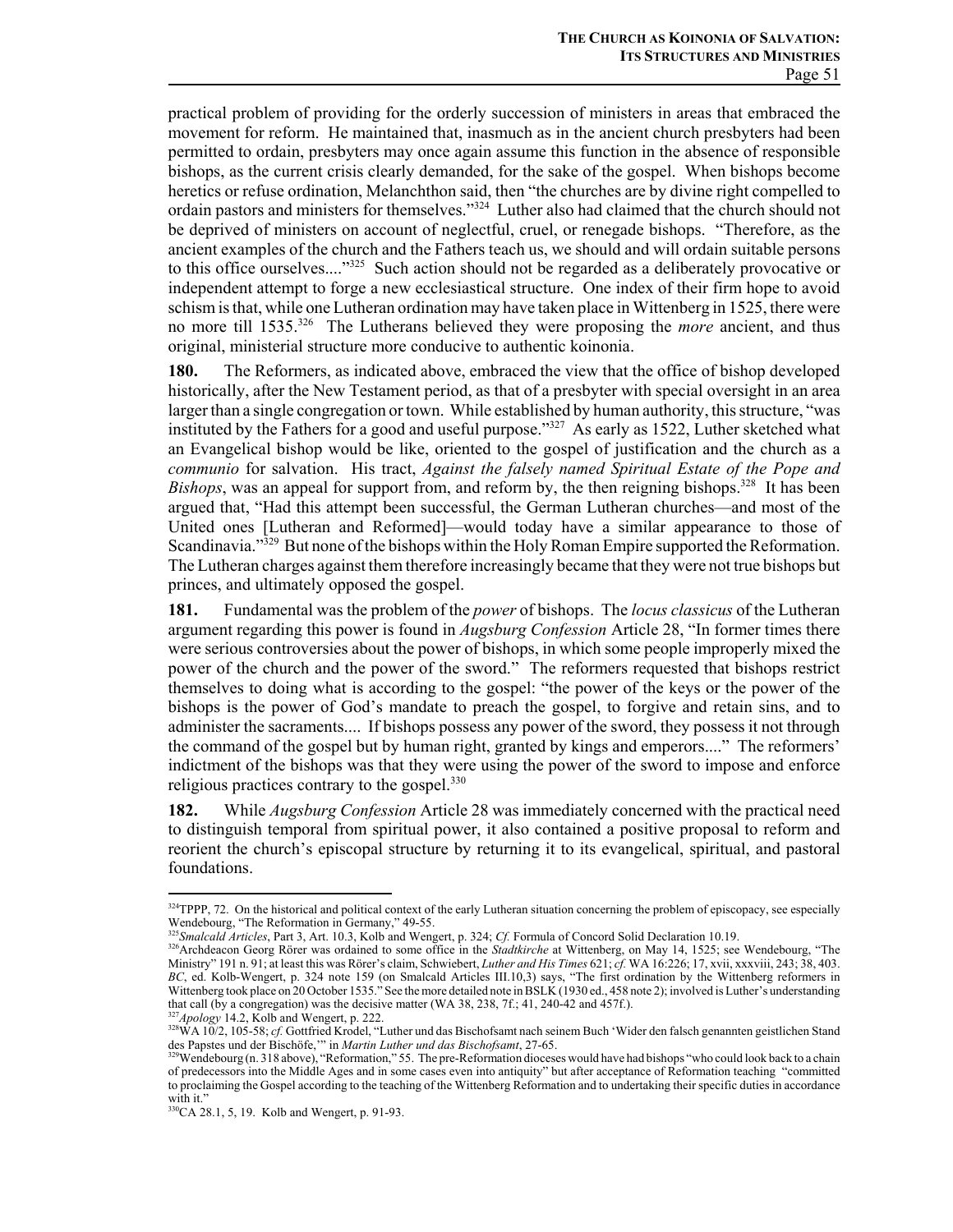Consequently, according to the gospel, or, as they say, by divine right, this jurisdiction belongs to the bishops as bishops (that is, to those to whom the ministry of the Word and sacraments has been committed): to forgive sins, to reject teaching that opposes the gospel, and to exclude from the communion of the church the ungodly whose ungodliness is known—doing all this not with human power but by the Word. In this regard, churches are bound by divine right to be obedient to the bishops according to the saying [Luke 10:16], "Whoever listens to you listens to me $^{331}$ 

## **B. Structures for Regional Oversight**

## **1. The German Lands**

**183.** It soon became apparent in Reformation territories that, if the aims of the reformers were to be carried through in the life of the churches, the oversight that they believed was a special task of the bishops continued to be necessary to congregations embracing the Evangelical faith. A number of steps were taken to carry this out in an Evangelical way.

**184.** (a) The traditional system of episcopal *visitation* of congregations had collapsed and the reigning bishops would scarcely carry out visits with encouragement and admonishment along the lines of Reformation theology. Therefore Melanchthon provided an "Instruction" for visitation of the churches and schools of Electoral Saxony, to which Luther wrote a preface (1528). This *episkop*' was to be conducted by centrally appointed visitors from outside the individual parish, to measure what was being done by the standards of the word of God.<sup>332</sup> Catholicity and accountability to the gospel criterion were involved.333

**185.** (b) In some exceptional instances, Catholic bishops in German lands joined the Reformation.334 Luther watched such developments with interest but was disappointed that no similar cases of bishop and region becoming Lutheran occurred within the Empire.<sup>335</sup> Thus, outside of Prussia (and Sweden and Finland), existing bishops did not come into the Lutheran orbit with their regional churches.

**186.** (c) In three instances, pastors holding to the Reformation were appointed bishops of existing dioceses in Saxony.336 In one case, an attempt to involve an existing bishop in the consecration came to nothing.337 Luther and superintendents and pastors from nearby cities conducted the laying on of hands in the ordination/installation service for two of these bishops; neighboring superintendents laid hands on the third. An episcopate without political power and finance proved unworkable within the structure of the Holy Roman Empire.<sup>338</sup> With the Smalcald War and eventually the Peace of Augsburg, such experiments with Evangelical bishops came to an end. The Protestant princes took

<sup>331</sup>CA 28.20-22. Kolb and Wengert, p. 95.

<sup>332</sup>In the sense of Luke 19:44, oversight visitation; *Besuchdienst*.

<sup>333</sup>WA 26:195-240; LW 40.269-320; Wendebourg, "The Ministry" 169-70.

<sup>&</sup>lt;sup>334</sup>Cf. J. Höß, "The Lutheran Church of the Reformation. Problems of its formation and organization in the middle and north German territories," in *The Social History of the Reformation. Festschrift H. J. Grimm*, ed. L. P. Buck, J. W. Zophy (Columbus, 1972) 317-39; "Episcopus Evangelicus. Versuche mit dem Bischofsamt im deutschen Luthertum des 16. Jahrhunderts," in *Confessio Augustana und Confutatio*, ed. E. Iserloh (Münster, 1980) 499-516. See also Merlyn E. Satrom, "Bishops and Ordination in the Lutheran Reformation of Sixteenth-Century Germany," *Lutheran Forum* 33/2, Summer 1999, 12-15; Gerhard Tröger, *Das Bischofsamt in der evangelischlutherischen Kirche* (1965) and "Das evangelische Bischofsamt," TRE 6. Two of these were in Prussia, which was not part of the Holy Roman Empire, namely, Georg von Polentz, bishop since 1519 of the Samland (his see in Königsberg) and Erhard von Queiß, elected

<sup>335</sup> Wendebourg, "Reformation" 56-57. In the 1540s, Hermann von Wied, Archbishop and Elector of Cologne, was forced to abdicate when he sought to reform his diocese along Evangelical lines (and died under excommunication in 1552), and Franz von Waldeck, in Osnabrück, had to renounce his turn to Protestantism in order to remain bishop. The one exception was the Bishop of Brandenburg, Matthias von Jagow (bishop 1516-1544), who continued to serve as a Lutheran bishop, for the territory under his secular control was not under the Emperor. Literature in Wendebourg, "Reformation," nn. 63-66.

<sup>&</sup>lt;sup>336</sup>Nikolaus von Amsdorff (1483-1565) in Naumberg (1542), Georg von Anhalt (1507-53) in Merseburg (1544), and Bartholomäus Suave in Pomeranian Kammin (1545).

<sup>337</sup>Hermann von Wied of Cologne, Matthias von Jagow, or one of those in Prussia.

<sup>338</sup>See Wendebourg, *Reformation*, 58-62.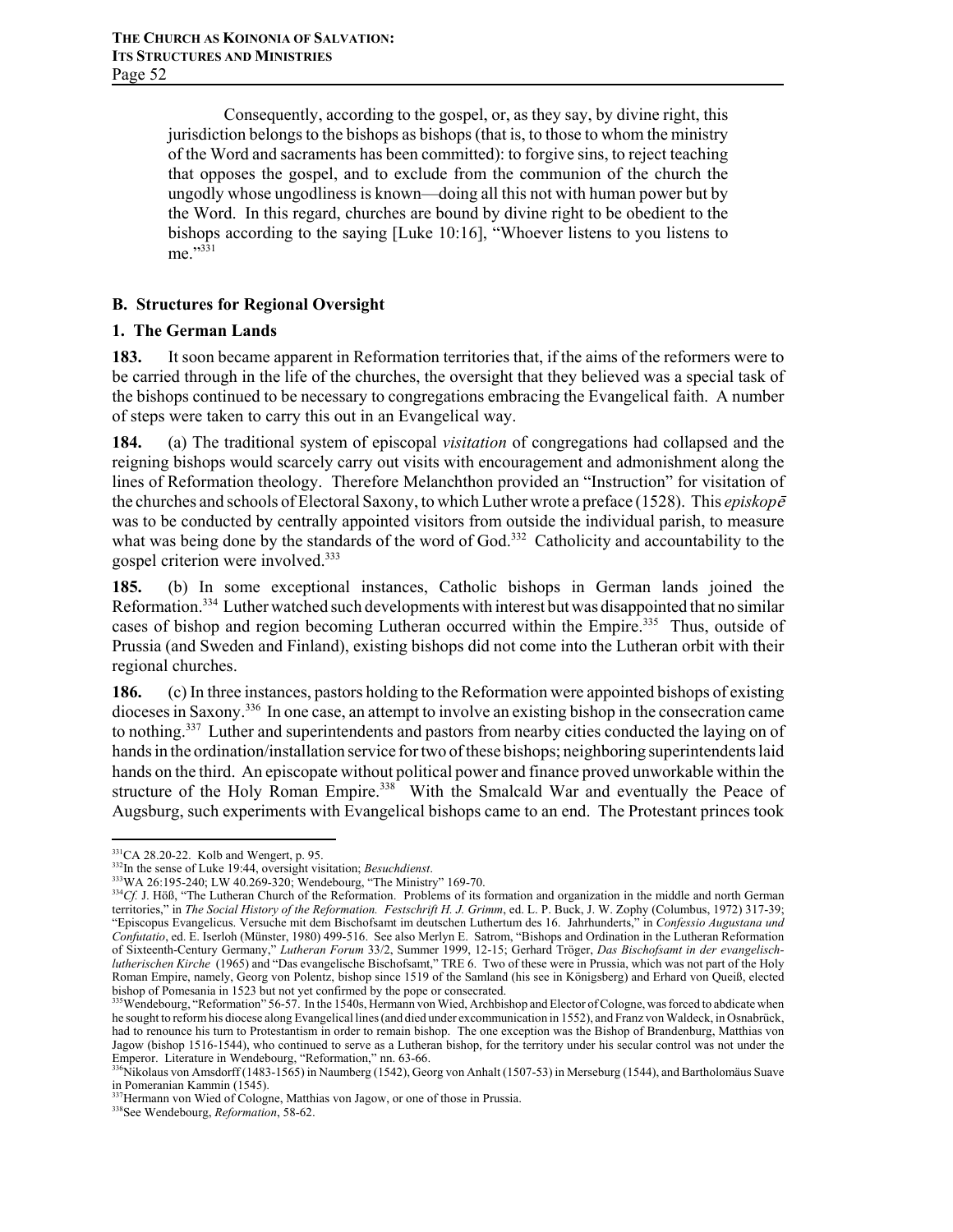over as governors of the episcopal sees, an inheritance of the prince-bishop of the Middle Ages. It was not until 1918, after the First World War and the collapse of the Empire and creation of a republic in Germany, that the role of the prince as *summus episcopus* finally was abolished.<sup>339</sup>

**187.** (d) There emerged, nonetheless, an office of oversight for the German Lutheran churches, called *Superintendent*340 (etymologically a Latin-derivative equivalent of *episkopos*, one who oversees), *Dekan*, or *Propst*. In so doing, the reformers "held fast to the episcopal office itself."341

**188.** The domination of the church by the princes, especially after the Peace of Augsburg, and the appropriation by the princes of the authority of the former bishops meant that the church in Germany tended to be organized along the political lines of the principalities (not nationally, as in Sweden and England, which were more unified politically). The problem that *Augsburg Confession* 28 originally addressed, namely, the confusion of temporal and spiritual authority that had existed with the medieval episcopate, continued to require solution.

## **2. Nordic Countries**

**189.** The political and ecclesiastical situation in the Nordic lands was different from that of the Holy Roman Empire. In both Nordic kingdoms (Sweden-Finland and Denmark-Norway-Iceland), civil wars, more political than religious in motivation, opened the way for the introduction of the Reformation. Since the ruling authorities in both kingdoms came to support the Reformation, the political realities that forced the creation of new church structures in continental Europe did not exist in the North. Thus, the Lutheran intention to preserve the episcopal structure was realized in the Nordic countries.<sup>342</sup>

**190.** In Sweden and Finland (under Swedish rule until 1809), the medieval episcopal structure was preserved relatively intact. In the Swedish Lutheran *Church Ordinance* of 1571, the importance of episcopacy was stressed as "an irreplaceable order of the church."343 This document maintains that, while "the distinction which now exists between bishops and simple priests was not known at first in Christendom, but bishop and priest were all one office," the "agreement that one bishop among them [the pastors] should be chosen, who should have superintendence over all the rest...was very useful and without doubt proceeded from God the Holy Ghost...so it was generally approved and accepted over the whole of Christendom," a ministerial function that has remained in the church "and must remain in the future, so long as the world lasts, although the abuse, which has been very great in this as in all other useful and necessary things, must be set aside."<sup>344</sup> This text has been reaffirmed in modern Swedish church statements.<sup>345</sup>

<sup>339</sup> A. F. von Campenhausen, "The Episcopal Office of Oversight," 175.

<sup>&</sup>lt;sup>340</sup>A *Superintendent* was usually a prominent pastor from one of the cities who frequently worked with a consistory, to supervise, coordinate and provide for the area's pastoral needs. Pastors of principal congregations in the territorial capitals, as was the case, *e.g.*, in Electoral Saxony, were sometimes called *Generalsuperintendenten*. Whatever the drawbacks might have been, such arrangements preserved a personal (rather than collective) form of oversight, involving the authority (delegated by the prince) to make visitations.

<sup>&</sup>lt;sup>341</sup>A. F. von Campenhausen, "The Episcopal Office of Oversight in the German Churches, its Public Status and its Involvement in Church Decision in History and the Present," in *Visible Unity and the Ministry of Oversight. Second Theological Conference held under the Meissen Agreement between the Church of England and the Evangelical Church in Germany* (London: Church House Publishing, 1977), 171-83, who gives the other terms sometimes used, like *Landessuperintendent*, *Kreisdekan*, or *Prälat*; quotations above from p. 173 and 181 n. 10 (P. Brunner, who thought that Superintendent matched well the office of bishop in the early church). See further, D. Wendebourg, "The Office of Superintendent as a Distinct Type of Episcopate," in "Reformation," 63-66, noting the "flexibility in the practical exercise of *episkope*" that "characterizes the form which the episcopal office takes in protestant churches to the present day." <sup>342</sup>Dorothea Wendebourg, "The Reformation in Germany and the Episcopal Office," in *Visible Unity and the Ministry of Oversight: The* 

*Second Theological Conference held under the Meissen Agreement between the Church of England and the Evangelical Church in Germany* (London: Church House Publishing), 55f.

<sup>343</sup>So Sven-Erik Brodd, in an excursus, "The Swedish *Church Ordinance* 1571 and the Office of Bishop in an Ecumenical Context," attached to *The Office of Bishop*. Report of the Official Working Group for Dialogue between the Church of Sweden and the Roman Catholic Diocese of Stockholm (Geneva: LWF, 1993) 148; compare 45-47 and 82 in the dialogue report itself. Brodd notes that in Petri's other writings both the monarchy and the episcopacy are divinely-ordained institutions.

<sup>344</sup>The translation is that of John Wordsworth, *The National Church of Sweden* (London: A. R. Mowbray, 1911), 232-233.

<sup>&</sup>lt;sup>345</sup>See Bishops' Conference [Church of Sweden], *Bishop, Priest and Deacon in the Church of Sweden: A Letter from the Bishops Concerning the Ministry of the Church* (Uppsala: Bishops' Conference, 1990), 23–24.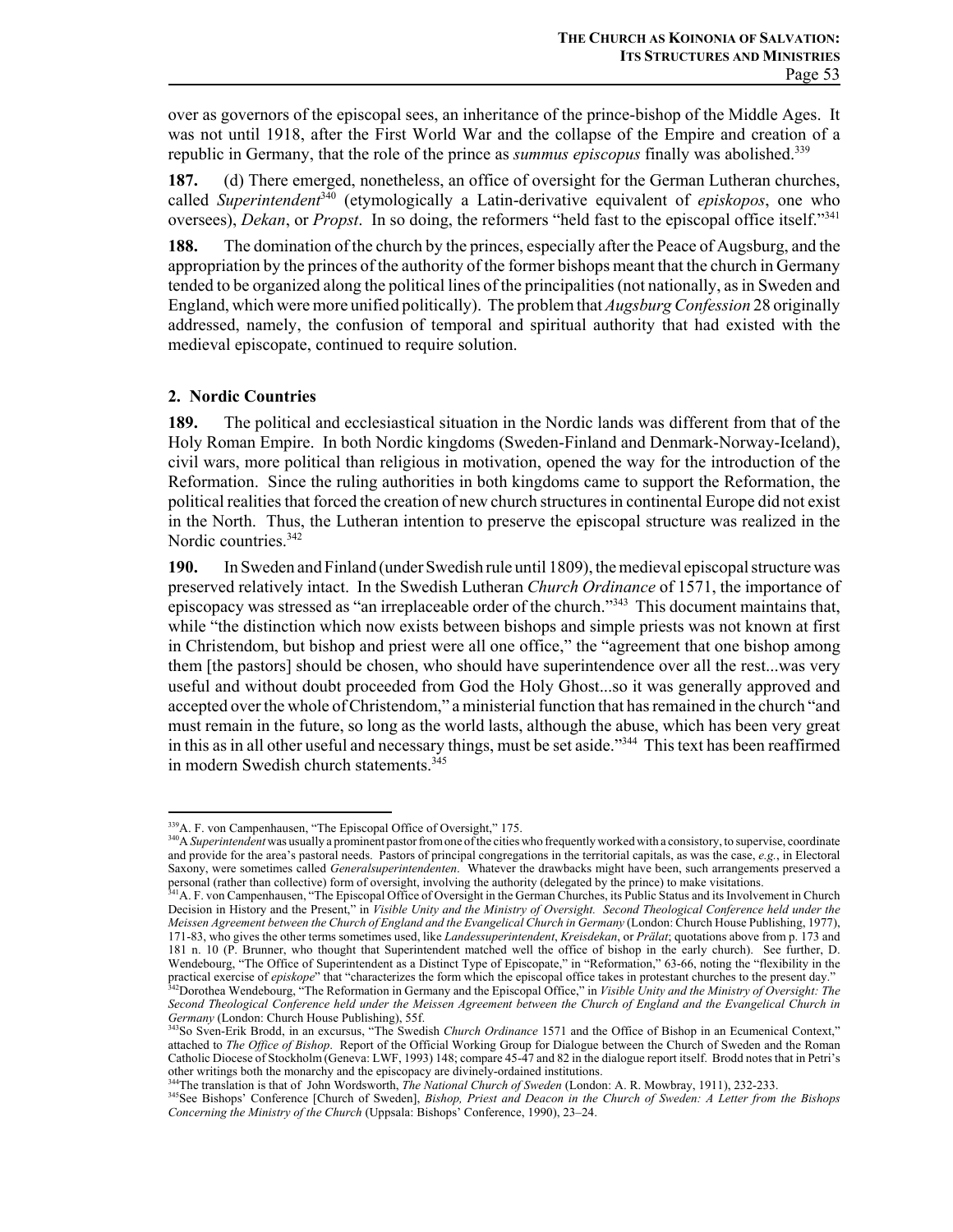**191.** While a succession of episcopal consecrations was threatened during the sometimes tumultuous sixteenth century, it was not broken and has been continued in Sweden down to the present.346 In 1884, all three Finnish bishops died within a short period of time. As a result, no bishop was available to consecrate a new bishop. After some debate, focusing on the question of inviting a Swedish bishop to consecrate a bishop in Russian-ruled Finland, a new Archbishop was consecrated by a professor of theology at the University of Helsinki.<sup>347</sup> After independence from Russia in 1917, Swedish bishops were invited to participate in Finnish episcopal consecrations and a succession of consecrations was re-established.

**192.** In 1536, the Reformation was carried through in Denmark, which at that time ruled Norway and Iceland.<sup>348</sup> The previous bishops were replaced in 1537 by "superintendents"<sup>349</sup> for the Danish and Norwegian dioceses, consecrated by Johannes Bugenhagen, city pastor of Wittenberg. While a succession of consecrations was thus broken, the medieval diocesan and cathedral structures were preserved and bishops continued to exercise a ministry of oversight.350 A significant episcopal continuity or *sucessio sedis* or *localis* was preserved.

**193.** The ecclesial structures of the Baltic lands went through complex changes as political power shifted among the Teutonic Knights, Poland, Sweden, and Russia.<sup>351</sup> Episcopal structures remained in place for the most part in Estonia until Russian rule arrived in the early eighteenth century. Lutheran churches in Latvia and Lithuania tended to follow patterns more like those in Germany with consistories and superintendents. In the early twentieth century, following the independence of all three of the Baltic republics, the Estonian and Latvian churches turned to episcopal structures. Swedish and Finnish bishops were invited to participate in their episcopal consecrations and thus these churches deliberately entered episcopal succession. World War II and the Soviet annexation led to a severe disruption of church life, including the interruption of succession, but in both countries such succession was re-established when it again became possible to invite foreign bishops to participate in episcopal consecrations. The Lithuanian church gave the Chair of the Consistory the title "Bishop" in 1976 and the first bishop was consecrated by the Estonian archbishop.

**194.** In the Porvoo Declaration (*see* §§69, 111, 118, 241) all the Nordic and Baltic Lutheran churches (with the exception of Denmark and Latvia) have committed themselves theologically to "the episcopal office . . . as a visible sign expressing and serving the Church's unity and continuity in apostolic life, mission and ministry" and procedurally "to invite one another's bishops normally to participate in the laying on of hands at the ordination of bishops as a sign of the unity and continuity of the Church.<sup>"352</sup> As a result, all the Nordic and Baltic churches are episcopally structured and all but Denmark have taken on succession as a sign of unity and continuity.

<sup>346</sup>On the history of episcopacy in Sweden, see Sven-Erik Brodd, "Episcopacy in Our Churches: Sweden," in *Together in Mission and Ministry: The Porvoo Common Statement with Essays on Church and Ministry in Northern Europe* (London: Church House Publishing, 1993), 59–69.

<sup>347</sup>On these events, see "The Church of England and the Church of Finland: A Summary of the Proceedings at the Conferences Held at Lambeth Palace, London, on October 5th and 6th, 1933, and at Brandö, Helsingfors, on July 17th and 18th, 1934," in *Lambeth Occasional Reports 1931–8* (London: SPCK, 1948), 154–55 and Fredric Cleve, "Episcopacy in Our Churches: Finland," in Porvoo, 77–78.

<sup>348</sup>On these events in Denmark, see Lars Österlin, *Churches of Northern Europe in Profile: A Thousand Years of Anglo-Nordic Relations* (Norwich: Canterbury Press, 1995), 83–87 and Svend Borregaard, "The Post-Reformation Developments of the Episcopacy in Denmark, Norway, and Iceland," in *Episcopacy in the Lutheran Church? Studies in the Development and Definition of the Office of Church Leadership*, Episcopacy in Lutheran Church? (Philadelphia: Fortress Press, 1970), 116–24.

 $349$ The use of the term "superintendent" alongside that of bishop is not seen as indicative of a significant break with earlier understandings of the role of the bishop; see Österlin, *Churches of Northern Europe*, 85 and Gerhard Pedersen, "Episcopacy in Our Churches: Denmark," in Porvoo, 87. The term "bishop" was made standard again in 1685.

<sup>&</sup>lt;sup>350</sup>On the episcopate in Denmark, Iceland, and Norway, see the essays in Porvoo, 85–108.

<sup>&</sup>lt;sup>351</sup>Information in this paragraph is all taken from Porvoo, 109-23.

 $352$ Porvoo, paras.  $58a(vi)$  and  $58b(vi)$ ; in Porvoo,  $30-31$ .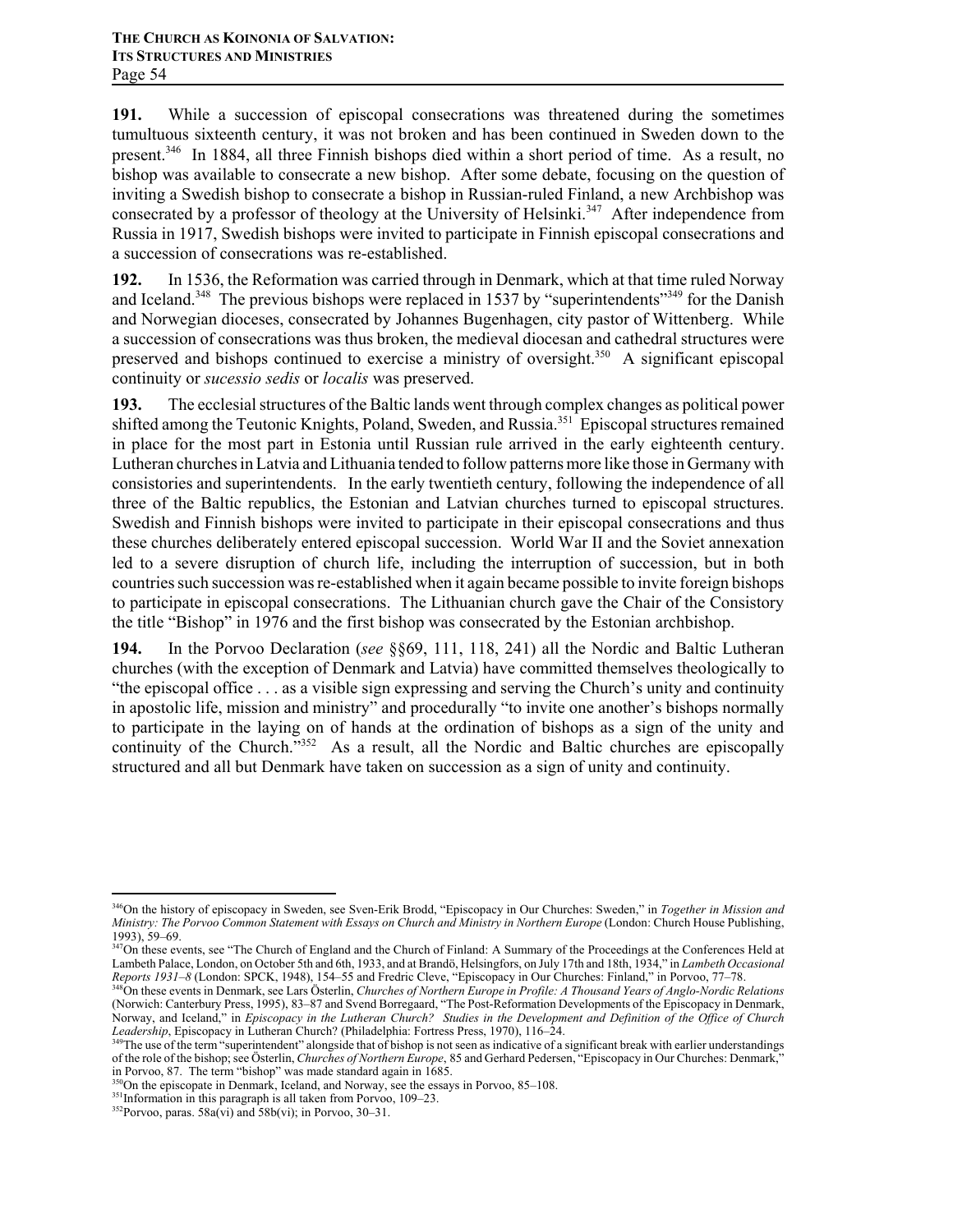**195.** In other nearby countries, the Swedish episcopal succession was reintroduced into Finland early in the twentieth century;<sup>353</sup> into Latvia after World War I (but later interrupted);<sup>354</sup> and into Estonia in the 1960s.355 *The Porvoo Common Statement* envisions the process extending to Norway and Iceland (Denmark otherwise).<sup>356</sup>

## **C. Beyond the Local and Regional: the Universal Church**

**196.** Reformation critiques of the papacy were shaped by the contrast developed during the Middle Ages between that which was *jure divino* and that which was *jure humano*. For the Lutheran Reformers, this distinction was exhaustive and exclusive: every practice in the church was either *jure divino* or *jure humano*. No practice could be both; no practice could be neither. For the most part, the Lutherans held that only practices mandated by God within Scripture or practices directly implied by the gospel could be *jure divino*. That which was *jure divino* could not be changed by human design; that which was *jure humano* was open to human alteration. Because the Lutherans could not find an unambiguous institution of the papacy in Scripture, they denied its *jure divino* character.

**197.** Luther subscribed to the universal ministry of the bishop of Rome, but especially in view of what he saw as a long history of abuses, he could not accept the claim that papal primacy existed by divine right (*jure divino*). The bishop of Rome could claim such primacy (even given the history of abuse), he acknowledged, but only by human right (*jure humano*). As Luther became convinced that the pope was deliberately obstructing the preaching of the gospel, he did not hesitate to draw on the traditional popular apocalyptic imagery and call the pope "Antichrist"357 Luther saw the pope's intransigence as a sure indication that the last days were at hand. Such a strong reaction need not be read as a simple rejection of his earlier acknowledgment of a possible universal ministry, but rather as an expression of despair regarding the apparently irreformable nature of the papacy. The pope appeared unlikely to do what all ministry was established to do, namely proclaim the word of God, administer the sacraments, and guard the truth of the gospel.<sup>358</sup>

**198.** This negative assessment of the papacy did not rule out the possibility that Lutherans might accept a universal ministry involving the bishop of Rome, provided its authority was based clearly in the gospel and spoke for it.<sup>359</sup> As Luther states in his commentary on Galatians (1531-35):

All we aim for is that the glory of God be preserved and that the righteousness of faith remain pure and sound. Once this has been established, namely that God alone justifies us solely by his grace through Christ, we are willing not only to bear the pope aloft on our hands but also to kiss his feet."<sup>360</sup>

# **V. The Sixteenth-Century Catholic Reformation**

**199.** Even before the Council of Trent, priestly ministry had begun to develop in new ways in the Catholic church. The need for renewal, which was already widely recognized, was answered by the creation of specially trained priests not restricted to particular parishes or dioceses in their work. More than a dozen new religious orders of priests were founded in the sixteenth and early

<sup>353</sup>Martii Parvio, "Post Reformation Developments of the Episcopacy in Sweden, Finland, and the Baltic States," in *Episcopacy in the Lutheran Church? Studies in the Development and Definition of the Office of Church Leadership*, edited by Ivar Asheim & Victor Gold (Philadelphia: Fortress Press, 1970), 132-135; Frederic Cleve, "Episcopacy in Our Churches: Finland," in Porvoo, 77f. <sup>354</sup>Ringolds Muziks, "Latvia," in Porvoo, 117-120.

<sup>355</sup>Tiit Pädam, "Estonia," in *Together in Mission and Ministry*, 109-115.

<sup>356</sup>Porvoo (note 352 above), p. 31; Gunnar Lislerud, "Norway," and Hjalti Hugason, "Iceland," in Porvoo, 93-99 and 101-108.

<sup>357</sup>*Cf.* Scott Hendrix, *Luther and the Papacy: Stages in a Reformation Conflict* (Philadelphia, 1981), who, on the basis of Luther' s later reflections on his early career, labels Luther's attitude toward the papacy even prior to 1517 as essentially "ambivalent" (p. 7). Melanchthon, in TPPP, 38, expressed himself similarly: "Even if the Bishop of Rome did possess the primacy by divine right, he should not be obeyed inasmuch as he defends impious forms of worship and doctrines which are in conflict with the gospel. On the contrary, it is necessary to resist him as Antichrist." Bernard McGinn, *AntiChrist: Two Thousand Years of the Human Fascination with Evil*, San Francisco: Harper San Francisco (1994). Luther's usage is consistent with venerable predecessors of the period, such as St. Birgitta of Sweden.

<sup>358</sup>See *e.g.*, Hendrix, 42-43, 69-70, 84, 156-159. *Cf.* Luther's *Babylonian Captivity of the Church* (LW 36.113). See also LW 36.115. 359Empie, Murphy, *Papal Primacy*, 23-32, *cf.* Raymond Brown, et. al., *Peter in the New Testament* (New York: Paulist Press, 1973). 360LW 26.99.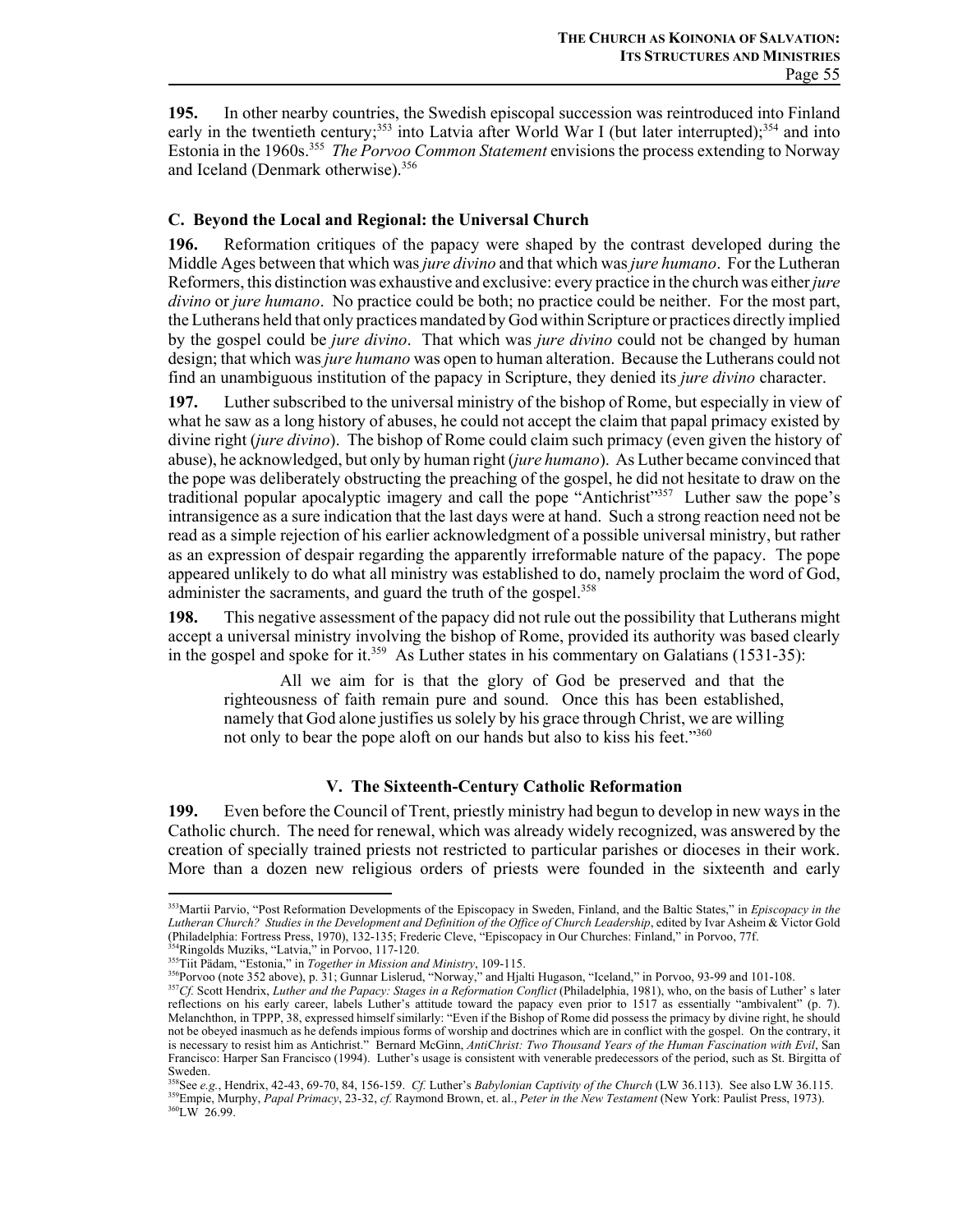seventeenth centuries, *e.g.* Jesuits, Theatines, etc., to preach the gospel both in Europe and in newly discovered lands, to promote deeper piety among the clergy and the faithful, and to work in education and care for the sick. Reform of the older orders and of the diocesan clergy took place in many countries, and was reinforced by the Council's insistence that bishops reside in their dioceses and visit parishes regularly. While the religious priests were ordained for the work of their orders, not as pastors of local churches, they brought a more vigorous and consistent preaching of the Gospel and a revival of congregational life to Catholic parishes, and their example stimulated the diocesan clergy to greater zeal.<sup>36</sup>

## **A. The Council of Trent**

**200.** In the face of the controversy and restructuring of the church involving the Lutherans, the Council of Trent attempted to sort out what it understood to be Catholic teaching regarding ordination. It undertook this task cautiously and conservatively, with a view toward addressing the most pressing of the contemporary challenges enumerated above. During the debates at the Council of Trent, many of the issues with which this dialogue is concerned made their appearance.<sup>362</sup> Long discussion was devoted to questions about the ministry of bishops, including whether bishops' ministry was *de iure divino*: how could one avoid eroding papal primacy or dismissing the respectable tradition which saw *sacerdotium* as adequately exemplified in the simple priest?<sup>363</sup> Regarding the latter issue "it became clearer and clearer that the gradations of Order, the steps of the *sacramentum ordinis*, lead not to the simple priest but to the bishop,"364 but the issue of the relation between bishop and pope remained intractable.<sup>365</sup> In the end, lest there be no decree on the sacrament of Order at all, the Council fathers produced simplified canons which left untouched several matters in dispute.<sup>366</sup> While the debate about the sacrament of Order was longer and more complex than any other besides the debate over justification, the decree itself with its canons was brief, owing mainly to the variety of theological and canonical approaches which existed to the understanding of priesthood. Both the Lutheran attempts at reforming the presbyterate and episcopate described earlier and Trent's extended and sometimes contentious debates on the sacrament of Order should be considered in light of this variety.

**201.** Trent's doctrine on the sacrament of Order was formulated in a decree of session XXIII (15 July 1563).367 Priesthood *(sacerdotium)* itself is linked to sacrifice in the Old Testament; the new visible priesthood to which Jesus Christ entrusted "...the power to consecrate, offer, and administer his body and blood," along with the power of forgiving sin, is linked to the eucharist, the sacrifice of the New Testament. The New Testament prescribes only how priests and deacons are to be ordained, but other orders of ministers, ascending by degrees to the priesthood, go back to the

<sup>361</sup>For a brief overview of the new orders, particularly the Society of Jesus (Jesuits), see Karl Bihlmeyer and Hermann Tüchle, *Church History* (Westminster: Newman Press, 1966), III 83-98.

<sup>362</sup>A summary can be found in Josef Freitag, "Church Offices: Roman Catholic Offices," in *The Oxford Encyclopedia of the Reformation*, edited by Hans J. Hillerbrand (New York: Oxford University Press, 1996) I 342-46, and in A. Duval, "The Council of Trent and Holy Orders," in [Centre de Pastorale Liturgique], *The Sacrament of Holy Orders* (London: Aquin Press, 1962) 219-258. Fuller particulars are in Josef Freitag, "Schwierigkeiten und Erfahrungen mit dem 'Sacramentum ordinis' auf dem Konzil von Trient," *Zeitschrift für katholische Theologie* 113 (1991) 39-51, and Josef Freitag, *"Sacramentum ordinis" auf dem Konzil von Trient*, Innsbrucker theologische Studien 32 (Innsbruck: Tyrolia, 1991).

<sup>363</sup>Freitag, *ibid.,* 41-42.

<sup>364</sup>Freitag, *ibid.*, 44.

<sup>&</sup>lt;sup>365</sup>The question of papal authority was discussed at Trent in this context. "To prevent the cumulation of benefices with the cure of souls, the Spaniards and the French requested the council to declare that the obligation of residence is *jure divino* and both of these national groups supported the thesis that episcopal jurisdiction comes directly from God and not from the pope. The Italians vigourously opposed this opinion. Thus the old controversy regarding *episcopal jurisdiction* and *papal primacy* was revived. Finally...it was agreed to dismiss this question without a decision." Bihlmeyer and Tüchle, *Church History* III 110.

<sup>366</sup>Duval, "Council of Trent" 244-45; Freitag, "Schwierigkeiten" 48-50. Freitag goes so far as to say that "Trent did not make any decision about a determinate approach to understanding the sacrament of Order" (50).

<sup>367</sup>Thus almost at the end of the Council, which closed December 4, 1563, and after the deaths of Luther and Melanchthon. The decree and canons can be found in *Conciliorum Oecumenicorum Decreta,* ed. G. Alberigo et al. (Bologna: Instituto per le Scienze Religiose, 1973) 742-744, and translations of that text such as *Decrees of the Ecumenical Councils*, edited by Norman P. Tanner (London: Sheed & Ward, Washington, D.C.: Georgetown University Press, 1990), and in *DH* 1763-78.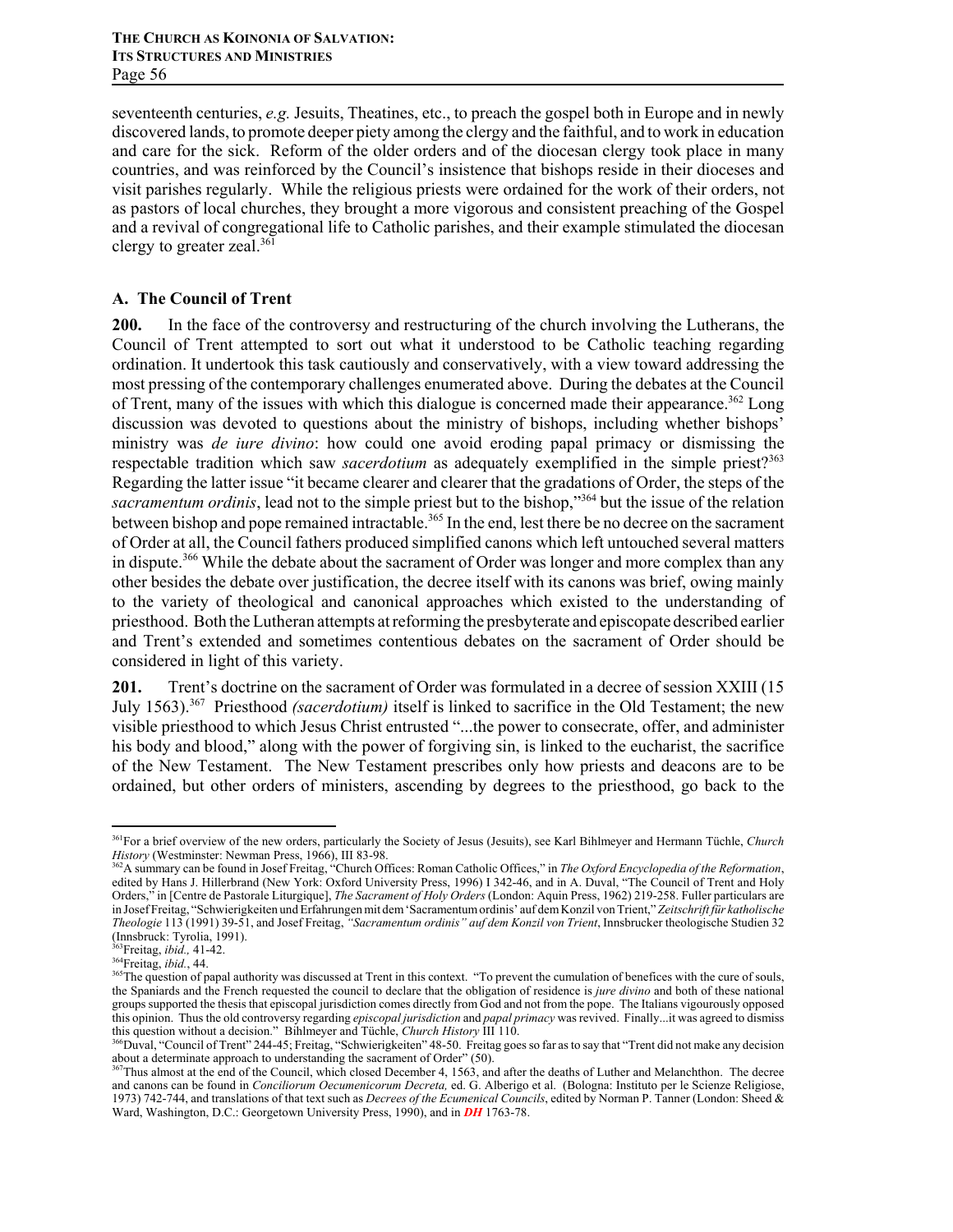beginning of the church. Scripture, the apostolic tradition, and patristic tradition all say that grace is conferred by ordination, which must therefore be accounted a sacrament of the church. Because ordination, like baptism and confirmation, "imprints a character that cannot be destroyed or removed," the council insists the priesthood that ordination confers is permanent and not to be confused with the spiritual power received by all the baptized. Regarding the difference between priests and bishops, the Council says that bishops, who succeed the apostles and receive from the Spirit the task of "ruling the church of God," are superior to the priests, and can confer confirmation, ordain, and "do many other functions for which the lower order has no power." As for the laity, whether congregations or civil magistrates, the Council denies that they have a necessary, much less a sufficient, role in ordination. It is important to note, however, that while the council fathers maintained that the hierarchy was instituted by divine ordinance, they took no position on whether the declared superiority of bishops over priests was instituted *jure divino*. 368

**202.** Eight canons condemning views opposed to the Council's doctrine were attached to the doctrinal decree. It can be said of them that they "are purely 'defensive.' They simply defend the legitimacy and validity of Catholic ordinations but say nothing whatever about the ministries of the Protestant churches."<sup>369</sup> While canon 3 boldly says that ordination is "a sacrament ... instituted by Christ the Lord" (*a Christo domino institutum*), canon 6 says that the hierarchy of bishops, presbyters, and other ministers was "instituted by divine ordinance" (*divina ordinatione institutam*), a slightly less lofty claim which still distinguishes hierarchy from mere human invention.<sup>370</sup> Canon 7 insists upon the power of bishops, in particular that power which they do not have in common with presbyters and which makes them higher than the latter,<sup>371</sup> namely the power to confirm and ordain.

**203.** The eighteen canons of the reform decrees of session XXIII reinforced the connection between the power of Order and the power of jurisdiction, located above all in the bishop. Between the first canon, on the requirement of residency for all who have the care of souls, and the eighteenth, which prescribed the formation of seminaries, come canons concerned with fitness for ministry and the proper procedure for advancing people though the degrees of ordination. The central role of the bishop was underlined again and again, and privileges granted earlier to other prelates or church bodies were rescinded.<sup>372</sup> This reorientation of the sacrament of Order in the direction of the bishop could not be carried through completely at Trent because the council was unable to clarify the relation of episcopacy and papal primacy, but it did succeed in articulating the difference between bishop and priest in sacramental, and not merely jurisdictional, terms.<sup>373</sup>

**204.** Modern ecumenical dialogue has included a re-examination of the decrees of the Council of Trent and the debates which led up to them. One of the fullest studies of the eight canons on the sacrament of Order has been produced by the *Ökumenische Arbeitskreis (Ecumenical Working Group)*374 as part of their study of the Tridentine anathemas on the sacraments. It noted a difference

<sup>368</sup>Session 23, chap. 4, can.7. *DH* 1768, 1776-1777. *Cf. Lutherans and Catholics in Dialogue IV, Eucharist and Ministry*, "Reflections of the Roman Catholic Participants," paragraph 40: "When the episcopate and presbyterate had become a general pattern in the church, the historical picture still presents uncertainties.... For instance, is the difference between a bishop and a priest of divine ordination? St. Jerome maintained that it was not; and the Council of Trent, wishing to respect Jerome's opinion, did not undertake to define that the preeminence of the bishop over presbyters was by divine law. If the difference is not of divine ordination, the reservation to the bishop of the power of ordaining Ministers of the eucharist would be a church decision. In fact, in the history of the church there are instances of priests (*i.e.*, presbyters) ordaining other priests, and there is evidence that the church accepted and recognized the Ministry of priests so ordained." See also §169 above and notes 297, 298.

<sup>369</sup>Harry J. McSorley, "Trent and the Question: Can Protestant Ministers Consecrate the Eucharist," in *Eucharist and Ministry*, 295.

<sup>&</sup>lt;sup>370</sup>Freitag, "Sacramentum ordinis", 374, says that canon 6 goes beyond the rejection of any Lutheran claim that there was no fundamental difference of priesthood between priest and lay person: "[n]ow the sacerdotium is seen as a hierarchy of Order and as such is oriented on the bishop, not on the priest," priest being a concept embracing both presbyter and bishop.

<sup>&</sup>lt;sup>371</sup>Karl J. Becker, "Der Unterschied von Bischof und Priester im Weihedekret des Konzils von Trient und in der Kirchenkonstitution des<br>II Vatikanischen Konzils," in *Zum Problem Unfehlbarkeit*, ed. Karl Rahner (Freiburg-i

<sup>&</sup>lt;sup>372</sup>The privileges granted to abbots to give tonsure and minor orders to members of their religious orders, were not abrogated (can. 10), but even religious order candidates for subdiaconate, diaconate, and presbyterate had to be examined and approved by the bishop (can. 12). 373Freitag, *"Sacramentum ordinis"*, 388

<sup>&</sup>lt;sup>374</sup>This group of Evangelical and Catholic theologians began working just after World War II; its work formed an important part of the background to the *Joint Declaration on the Doctrine of Justification*. For its history, see Barbara Schwahn, *Der oekumenische Arbeitskreis evangelischer und katholischer Theologen von 1946 bis 1975* (Göttingen: Vandenhoeck & Ruprecht, 1996).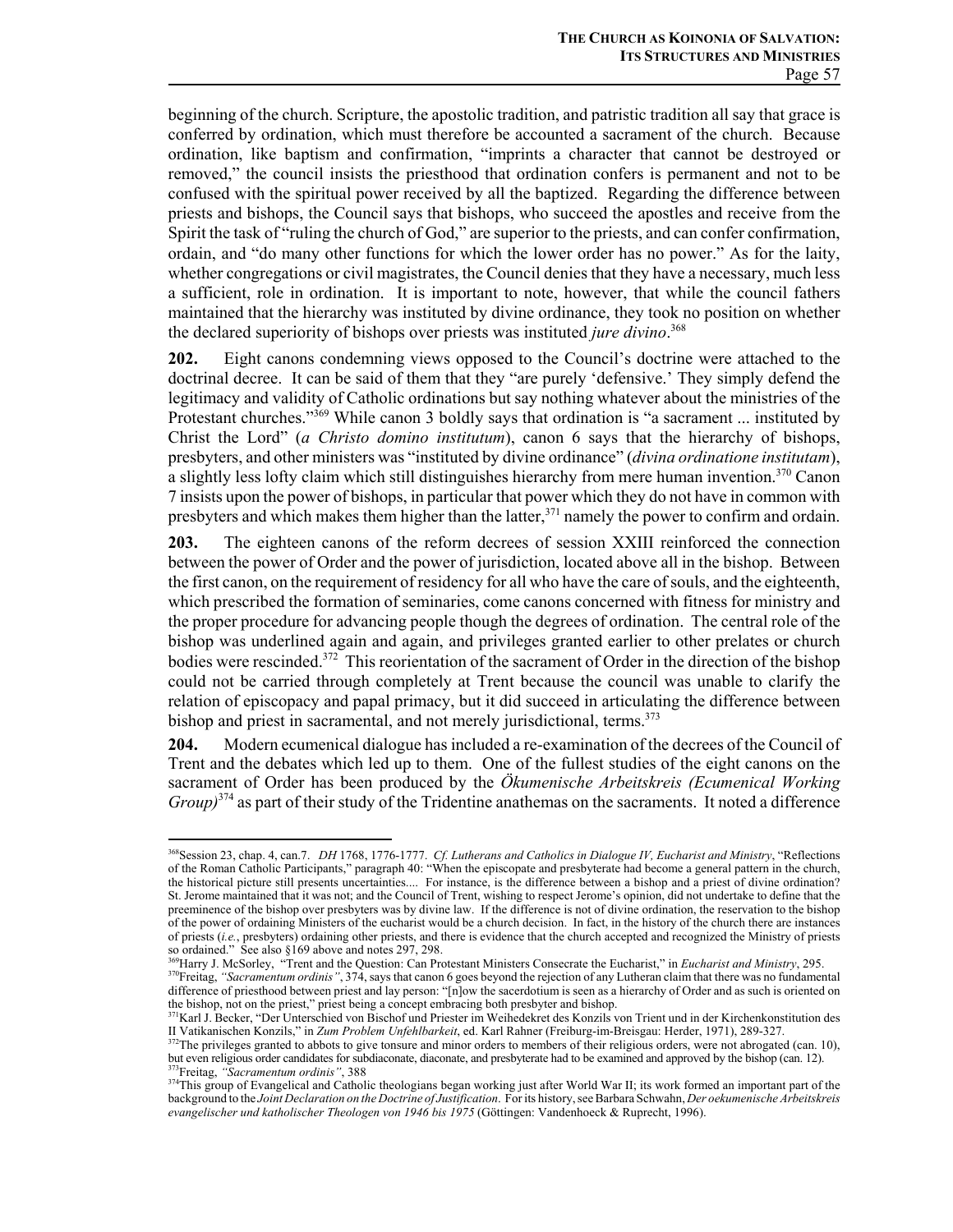of emphasis between the Reformers, who stressed the primacy of the task of proclamation of the gospel including the administration of the sacraments, and the bishops at Trent, who "still held fast to the concept of *sacerdos*, or priest, and the relationship of this to the sacrifice of the mass."375 It is not apparent whether the decree describes or refutes the positions of the Lutheran reformers, and with what accuracy; canons 2, 6, and 8 rejected opinions of radical Reformers such as the Anabaptists, which were not shared by Luther. The group's study concluded that canons 1, 3, 4, 5, and 6 are not applicable to Lutherans today; canon 7 is still applicable in part, since in Catholic teaching and practice priests are ordained by bishops only.376

## **B. The** *Roman Catechism* **(1566)**

**205.** While the Council of Trent itself was quite guarded in many of its statements about the sacrament of Order, the *Roman Catechism* issued at the Council's behest attempts some simple explanations. It distinguishes between the internal priesthood by which "all the faithful are said to be priests" and the external priesthood which pertains "only to certain men who have been ordained and consecrated to God by the lawful imposition of hands and by the solemn ceremonies of holy Church, and who are thereby devoted to a particular sacred ministry."377 In regard to the external priesthood, whose office "is to offer Sacrifice to God and to administer the Sacraments of the Church," the *Catechism* says,

Now although (the sacerdotal order) is one alone, yet it has various degrees of dignity and power. The first degree is that of those who are simply called priests.... The second is that of Bishops, who are placed over the various dioceses to govern not only the other ministers of the Church, but the faithful also, and to promote their salvation with supreme vigilance and care.<sup>378</sup>

There follow three higher degrees: Archbishops, Patriarchs, Supreme Pontiff.<sup>379</sup> The bishop is declared to be the exclusive administrator of the sacrament of Order, although "It is true that permission has been granted to some abbots occasionally to administer those orders that are minor and not sacred."<sup>380</sup> One can observe in these texts the absence of the sharp polemic or analytical intensity that appear in other genres and later Catholic authors.

## **VI. Subsequent Catholic Developments Regarding Structures and Ministry**

#### **A. Responses to Reformation Positions on Pastor/Bishop**

**206.** The Council of Trent itself, as we have just noted, defended Catholic doctrine about the sacrament of Order without dealing specifically with the Reformers' arguments. After the Council of Trent, Catholic theologians like Robert Bellarmine (1542-1621) responded more directly to the Protestant Reformers' views on church structure and ministry. In his *Disputations on the*

<sup>375</sup>Karl Lehmann and Wolfhart Pannenberg, *The Condemnations of the Reformation Era: Do they still apply?* (Minneapolis: Fortress, 1990), 149. The original, *Lehrverurteilungen–kirchentrennend?* vol. I, was published in 1985. <sup>376</sup>*Ibid.* 157.

<sup>&</sup>lt;sup>377</sup>The Catechism of the Council of Trent for Parish Priests, tr. with notes by John A. McHugh and Charles J. Callan, 2nd rev. ed. (New York: Joseph F. Wagner, 1934), 330-31.

<sup>378</sup>*Ibid.* 332.

<sup>&</sup>lt;sup>37944</sup> Above all these, the Catholic Church has always placed the Supreme Pontiff of Rome, whom Cyril of Alexandria, in the Council of Ephesus, named the Chief Bishop, Father and Patriarch of the whole world. He sits in that chair of Peter in which beyond every shadow of doubt the Prince of the Apostles sat to the end of his days, and hence it is that in him the Church recognizes the highest degree of dignity, and a universality of jurisdiction derived, not from the decree of men or Councils, but from God himself. Wherefore he is the Father and guide of all the faithful, of all the Bishops, and of all the prelates, no matter how high their power and office; and as successor of St. Peter, as true and legitimate vicar of Christ our Lord, he governs the Universal Church" (*ibid.* 333). This is one of only two passages in the *Roman Catechism* that discuss the place of the Pope; the other, in the discussion of the unity of the church in Part I on the Creed, refers to him simply as (after the Church's "one ruler and governor, the invisible one, Christ") "the visible one, the Pope, who, as legitimate successor of Peter, the Prince of the Apostles, fills the Apostolic chair. It is the unanimous teaching of the Fathers that this visible head is necessary to establish and preserve unity in the Church. . . ." (*ibid.* 102).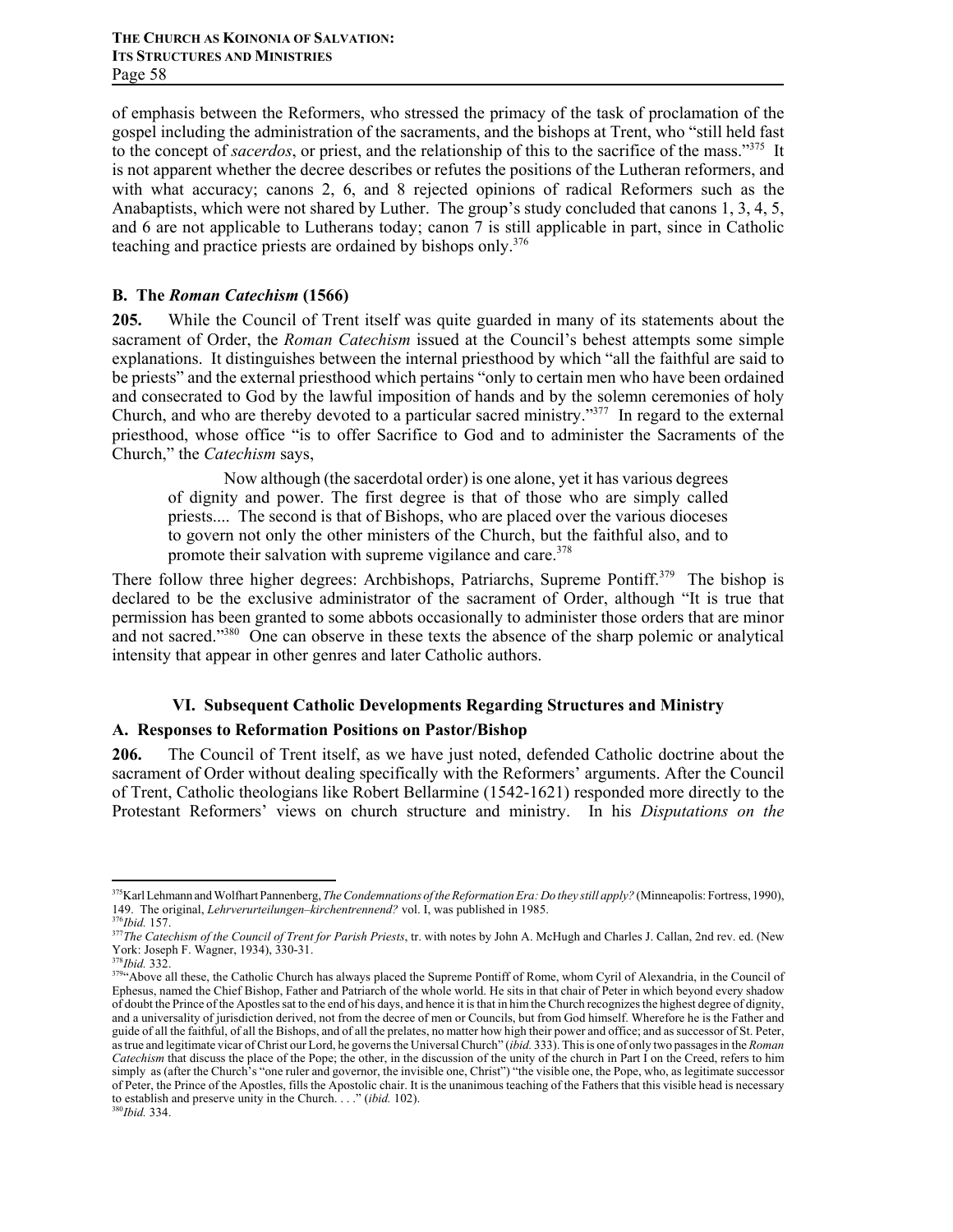*Controversies of the Christian Faith*, 381 Bellarmine defended the traditional medieval doctrine that bishops and presbyters share one priesthood, but he argued for bishops' superior power of both order and jurisdiction.<sup>382</sup> He dealt at length with the New Testament texts in which bishops and presbyters seem to be one and the same (Phil. 1, 1 Tim. 3-4, Titus 1, Acts 20), and especially with arguments drawn from Jerome's interpretation of those passages in his Letter to Evangelus. In an apparent rebuttal to Reformers like Melanchthon, Bellarmine questions the inference from the letter that every presbyter is a bishop. If at the start all presbyters were true bishops, then the distinction which was already known to Jerome must have arisen when some accepted ordination of a lower degree. This, says Bellarmine, would not help Jerome to prove his argument that presbyters had more claim than deacons to be promoted to bishop; therefore it is more likely that bishops arose as a higher degree of Order than the presbyterate.<sup>383</sup>

**207.** Bellarmine was influential, but his solution to this question of the origin of the hierarchy was not the only one proposed by Catholic scholars. At the end of the 19th century, Pierre Batiffol proposed a more complicated evolution. First, the successors of the missionary leadership in the primitive church were overseers (*i.e.*, *episcopoi*) in each community, perhaps several of them working in partnership at first but eventually just one. Presbyter, thought Batiffol, was the name applied in each place to the first converts, benefactors, and owners of house-churches.

Thus one could be a presbyter without priesthood, and that must have been the case with many of the first presbyters. But it was from among these presbyters without priesthood that they chose—if not by necessity, at least in fact—the members of the community who were raised to the function of *episkopé*.... This primitive presbyterate was the original envelope of the hierarchy; as a simply preparatory form, it disappeared. Just the word was preserved to designate the priests, that is, the bishops subordinated to the chief bishop.384

Thus, unlike Bellarmine, Batiffol theorized that later presbyters *did* come into being as bishops of inferior rank: the role of bishop began as

a liturgical, social and preaching function, the episcopate–an episcopate of several persons, like the diaconate; the plural episcopate disappears when the apostles disappear, and separates to give rise to the chief episcopacy of the bishop and the subordinated priesthood of the priests.<sup>385</sup>

That meant that later priests were really descendants of the bishops, not of the early presbyters.<sup>386</sup> While this might seem to favor the Reformers' view, Batiffol's theory was diametrically opposed to an ecclesiology which saw bishops as a human invention, necessary only for practical reasons; such a description would apply more properly to presbyters.

**208.** For two centuries after Trent, Catholic theology took the form of treatises (often polemical) on particular topics; but eventually the demand for comprehensive theological education called forth new-style scholastic textbooks known as "manuals." One of the first of the sets of manuals included

<sup>381</sup>*Disputationes de controversiis Christianae fidei* (Ingolstadt, 1586-93), cited here from Roberto Bellarmino, *Opera omnia* (Naples: C. Pedone Lauriel, 1872). In the sections on ministry and the sacrament of Order, he argues with writings by Chemnitz, Calvin, and Melanchthon, as well as Luther himself.

<sup>382</sup>*Secunda controversia* I 14 (*Opera omnia* II 167-69). Chief among the bishops' special powers of order is the power to ordain; among the Fathers, Bellarmine cites Jerome in his Letter to Evangelus ("What does a bishop do beyond what a presbyter does, except ordain?") not only in this section on order but on 170 against Chemnitz, 171 against the Franciscan Miguel de Medina, and in his book *De Sacramento Ordinis* I 11 (*Opera omnia* III 773).

<sup>383</sup>II Controv. I 15 (II 170-71).

<sup>384</sup>Pierre Batiffol, *Études d'histoire et de théologie positive*, 2nd edition (Paris: Victor Lecoffre, 1902) 265. Batiffol's essay, "La hiérarchie primitive," occupies 223-75 of this second edition; it appeared first in *Revue biblique* in 1895. 385*Ibid.*, 266.

<sup>386</sup>*Ibid.*, 264.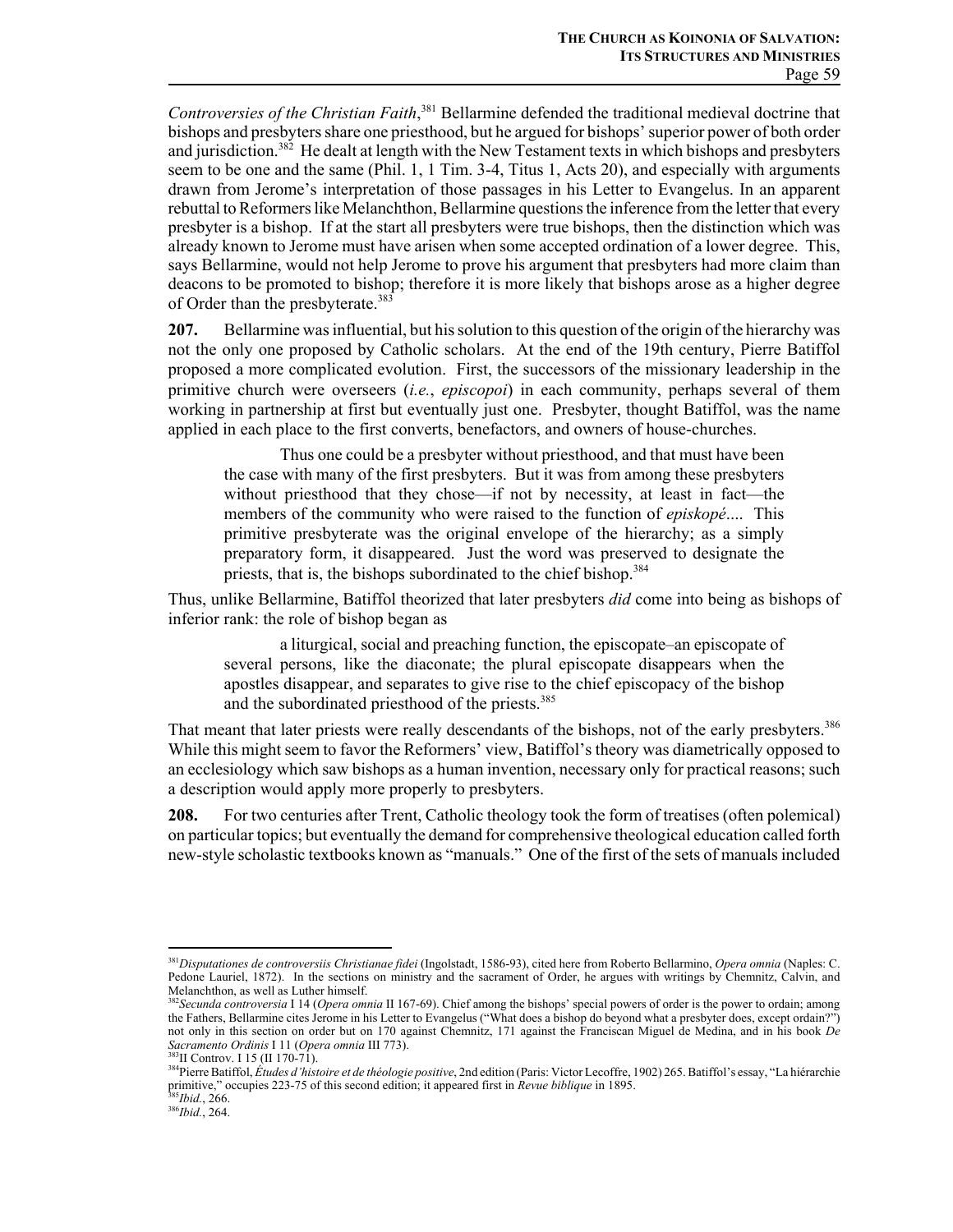a volume on the sacrament of Order by Thomas Holtzclau, S.J. (1716-1783).<sup>387</sup> He set himself against many of the Reformers' ideas. He denounced any claim that civil rulers have a God-given right to authorize ordinations,388 and argues that Jerome's Letter to Evangelus "attributes to bishops a different degree of Order, by apostolic tradition or *jure divino*, a greater dignity in the Church as Aaron excelled the Levites."<sup>389</sup> He was aware of disagreements among Catholics concerning the extraordinary minister of Order, including whether a simple priest could ordain by papal delegation.<sup>390</sup> He rejected the idea that a simple priest could confer the presbyteral order under any circumstances, even with papal delegation, and he could find neither actual instances nor plausible arguments, though he cited alleged instances.<sup>391</sup> Later manuals continued to report the view of some other Catholic theologians that all the powers of bishops are radically contained in the sacrament of Order conferred in the ordination of presbyters, though incapable of exercise until enabled by the granting of appropriate jurisdiction.<sup>392</sup> Already in Holtzclau we can observe a trait of the manuals which contributes to the incomplete way in which more recent Catholic tradition has treated the issues of the present dialogue: the theology of the church appears early in the manuals, as an argument for the authority and credibility of the church's teaching<sup>393</sup>; the theology of the sacrament of Order, on the other hand, resides in the final section of the manuals, usually between anointing of the sick and marriage.394 In this arrangement of the material, there is no occasion to ask how the relation of bishop and presbyter might be paralleled by the relation between diocese and parish.<sup>395</sup>

#### **B. Vatican I and Subsequent Developments**

**209.** Vatican Council I (1869-1870) approved two dogmatic constitutions: *Dei filius*, the Dogmatic Constitution on the Catholic Faith, on the relationship between faith and reason, and *Pastor aeternus*, the Dogmatic Constitution on the Church of Christ, on the primacy of the papacy and the infallibility of papal pronouncements *ex cathedra*. Three positions were represented at the Council: a group of ultramontane infallibilists led by Manning and Senestrey, who upheld the infallibility of all papal teaching, including the Syllabus of Errors, and who advocated papal infallibility as the source of the Church's infallibility; the majority of the bishops who wanted to strengthen papal authority, and who were thus open to defining papal infallibility; and a third group, comprising about one fifth of the Council, who vehemently opposed defining papal infallibility. Because more than 60 members of this third group deliberately left Rome before the final vote, the Dogmatic Constitution on the Church (*Pastor aeternus*) was passed on July 18, 1870, with only two

<sup>&</sup>lt;sup>387</sup>Known generally as the "Theologia Wirceburgensis," it represents Jesuit instruction at the University of Würzburg, and Francis Schüssler Fiorenza, "Systematic Theology: Task and Methods," *Systematic Theology: Roman Catholic Perspectives* (Minneapolis: Fortress, 1991) I 30, calls it the first text to present church teaching in the form of theses, followed by arguments. The first edition in fourteen volumes appeared in that city between 1766-71; citations are from Holtzclau's "Tractatus de Ordine et Matrimonio," in *Theologia dogmatica, polemica, scholastica et moralis, second edition, vol.* 5,2 (Paris: Julien, Lanier, 1854), 295-584.

<sup>389</sup>Diss. 1, c. 2, art. 7, §97, *ibid*. 367; cp. §105, *ibid*. 374.

<sup>390</sup>Diss. 1, c. 2, art.9, §129, *ibid*. 394.

<sup>&</sup>lt;sup>391</sup>Diss. 1, c. 2, art. 9, §129-142, *ibid.* 394-401. One is the passage from John Cassian about Paphnutius and Daniel, which was cited also by Arthur Carl Piepkorn, *Eucharist and Ministry*, 221. Holtzclau thought that a priest probably could not even be empowered to ordain a deacon, despite the faculty conceded by Innocent VIII to Cistercian abbots in 1489; one key reason was that the Bull of concession had not been found (§143-44, *ibid*. 401-402).

<sup>392</sup>*Cf.*, *e.g.* the manuals of H. Lennerz (see above n. 298); E. Hugon, *De Sacramentis in communi et in speciali*, 5th ed. (Paris: P. Lethielleux, 1927) 729-730; Francisco a P. Sola, "De sacramentis initiationis christianae," *Sacrae Theologiae Summa* IV, 3rd ed. (Madrid: B.A.C., 1956) 215.

<sup>393</sup>See Francis Schüssler Fiorenza, *Foundational Theology: Jesus and the Church* (New York: Crossroad, 1984) 67-71. Besides the "Theologia Wirceburgensis," many other manuals follow this pattern, such as the often-revised *Manuale Theologiae Dogmaticae* of J. M. Hervé (Paris: Berche et Pagis, 1924-26 and on into the 1950's), where "De ecclesia" is in v. 1, "De ordine" in v. 4.

<sup>&</sup>lt;sup>394</sup>The latter placement may be due to the order in which the sacraments are named in the canons of the Council of Trent, Session 7, Canon 1 (D 844 = DS 1601); see page 1 of the volume containing Holtzclau's treatise on order.

<sup>&</sup>lt;sup>395</sup>Some 20th century manuals placed the treatise on the church among the means of sanctification, after the Incarnation and before the sacraments, but the disjunction of church and ministry remained and neither parish nor diocese received explicit attention. *E.g.*, Franz Diekamp, *Theologiae dogmaticae manuale*, tr. Adolphus M. Hoffmann from the sixth German edition (Paris: Desclée, 1933-34), listed "De Ecclesia" for vol. 3, part 1, between Incarnation and Grace; Ludwig Ott, *Fundamentals of Catholic Dogma*, translated by Patrick Lynch (Cork: Mercier Press, 1963), has "The Church" between "The Doctrine of Grace" and "The Sacraments."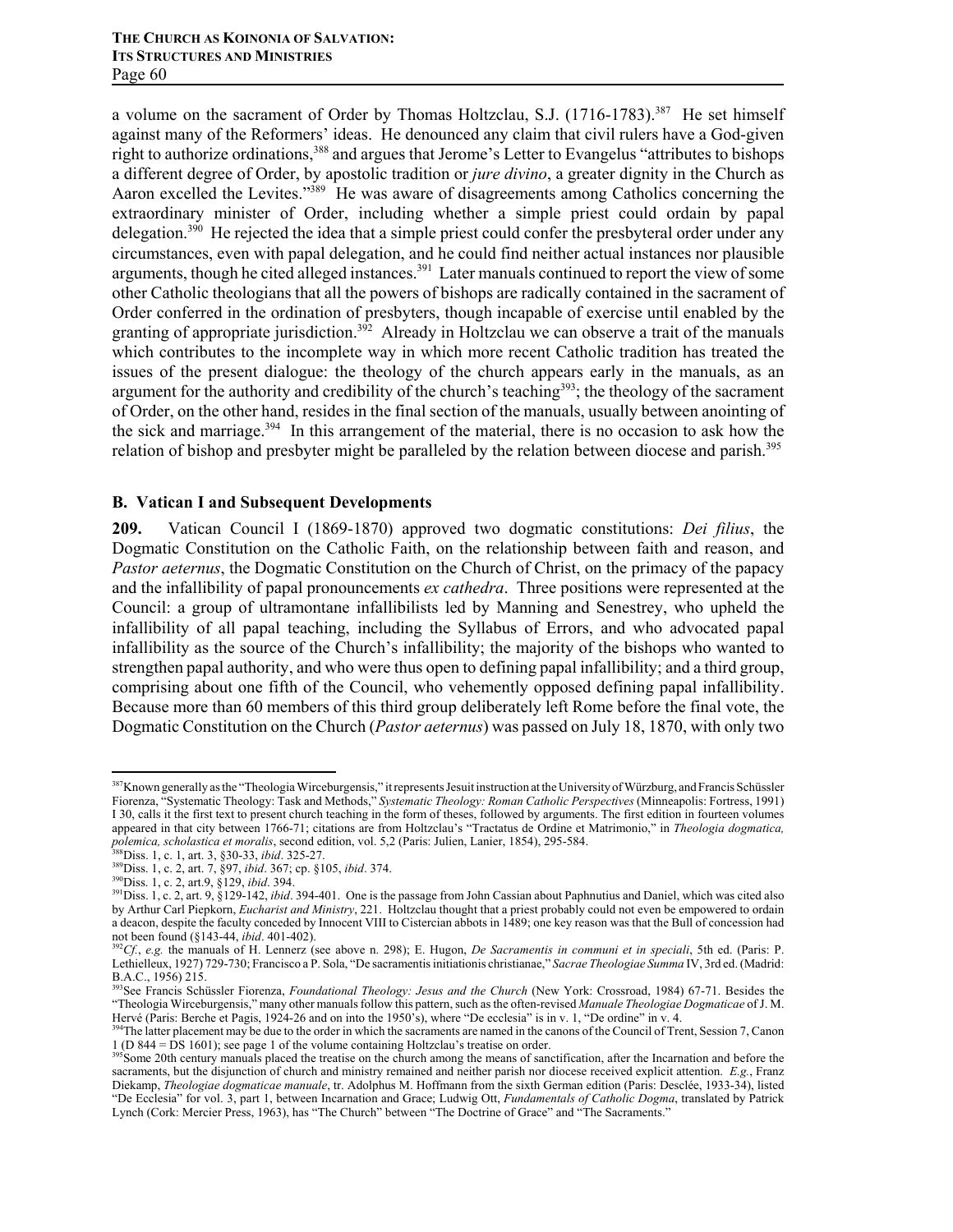negative votes. Because of the outbreak of the Franco-Prussian War, the council adjourned prematurely on October 20, 1870.

**210.** *Pastor aeternus* taught that "a primacy of jurisdiction over the whole church of God was immediately and directly promised to the blessed apostle Peter and conferred on him by Christ the Lord."<sup>396</sup> Furthermore, "whoever succeeds to the chair of Peter obtains, by the institution of Christ himself, the primacy of Peter of the whole church."<sup>397</sup> It also taught the Roman pontiff is the successor of Peter, vicar of Christ, head of the whole church, and father and teacher of all Christian people. He has been given full power to rule and govern the universal Church. Consequently, "the Roman church possesses a pre-eminence of ordinary power over every other church. And that this jurisdictional power of the Roman pontiff is both episcopal and immediate."398 The Council added that this power of the supreme pontiff does not detract from that ordinary and immediate power of episcopal jurisdiction by which individual bishops govern their particular churches. Nevertheless, because of the premature adjournment of the council, the theology of the papacy was not inserted into a larger theology of the episcopacy.

**211.** The Council defined papal infallibility as a divinely revealed dogma, but specified strictly limited conditions under which infallibility is given by God:

that when the Roman pontiff speaks *ex cathedra*, that is, when in the exercise of his office as shepherd and teacher of all Christians, in virtue of his supreme apostolic authority, he defines a doctrine concerning faith or morals to be held by the whole church, he possesses, by the divine assistance promised to him in blessed Peter, that infallibility which the divine Redeemer willed his church to enjoy in defining doctrine concerning faith or morals. Therefore, such definitions of the Roman pontiff are of themselves, and not by the consent of the church, irreformable.<sup>399</sup>

The Council's definition of papal infallibility limited its scope far more than what the Ultramontanes had advocated. Infallibility is assistance given by God first and foremost to the church. Like a council, the pope teaches infallibly on the church's behalf under certain conditions. Infallibility protects the pope from error only when he speaks in his official capacity as "the shepherd and teacher of all Christians," not as an individual theologian. The content of the teaching must be directly related to revelation. The pope does not teach infallibly out of his own abilities, but by virtue of "divine assistance." His definitions are not subject to the juridical ratification of the church.

**212.** The treatment in the 1917 Code of Canon Law does not explicitly lay out the relationships between bishop and pastor, diocese and parish. Some slight attention to dioceses and parishes is prefaced to the treatment of clerics, *i.e.* Canon 215-16 of the 1917 Code. Canon 215 names the major territories, including dioceses, which it is the prerogative of supreme ecclesiastical authority, *i.e.*, the pope, "to erect, reconfigure, divide, merge, suppress." Canon 216 lists lesser territories, which include parishes. Thereafter the nature of those forms of church must be inferred from what the Code says about bishops and pastors, as if they were functions of their ordained ministers, not realities in their own right. What is clear is the sense that smaller realizations of church are formed by subdivision of larger ones, not larger ones by the accumulation of smaller. As a canonist's study of pastors says, parishes arose relatively late: but, in the fourth century,

there appeared among the chapels and oratories that dotted the Gallic and Spanish countryside a more permanent pastoral institution called the "*ecclesia baptismalis"* or "*ecclesia major.*" Here for the first time there was established a

<sup>396</sup>*Pastor aeternus*, Chapter 1.

<sup>397</sup>*Ibid.*, Chapter 2.

<sup>398</sup>*Ibid.*, Chapter 3.

<sup>399</sup>*Ibid.*, Chapter 4.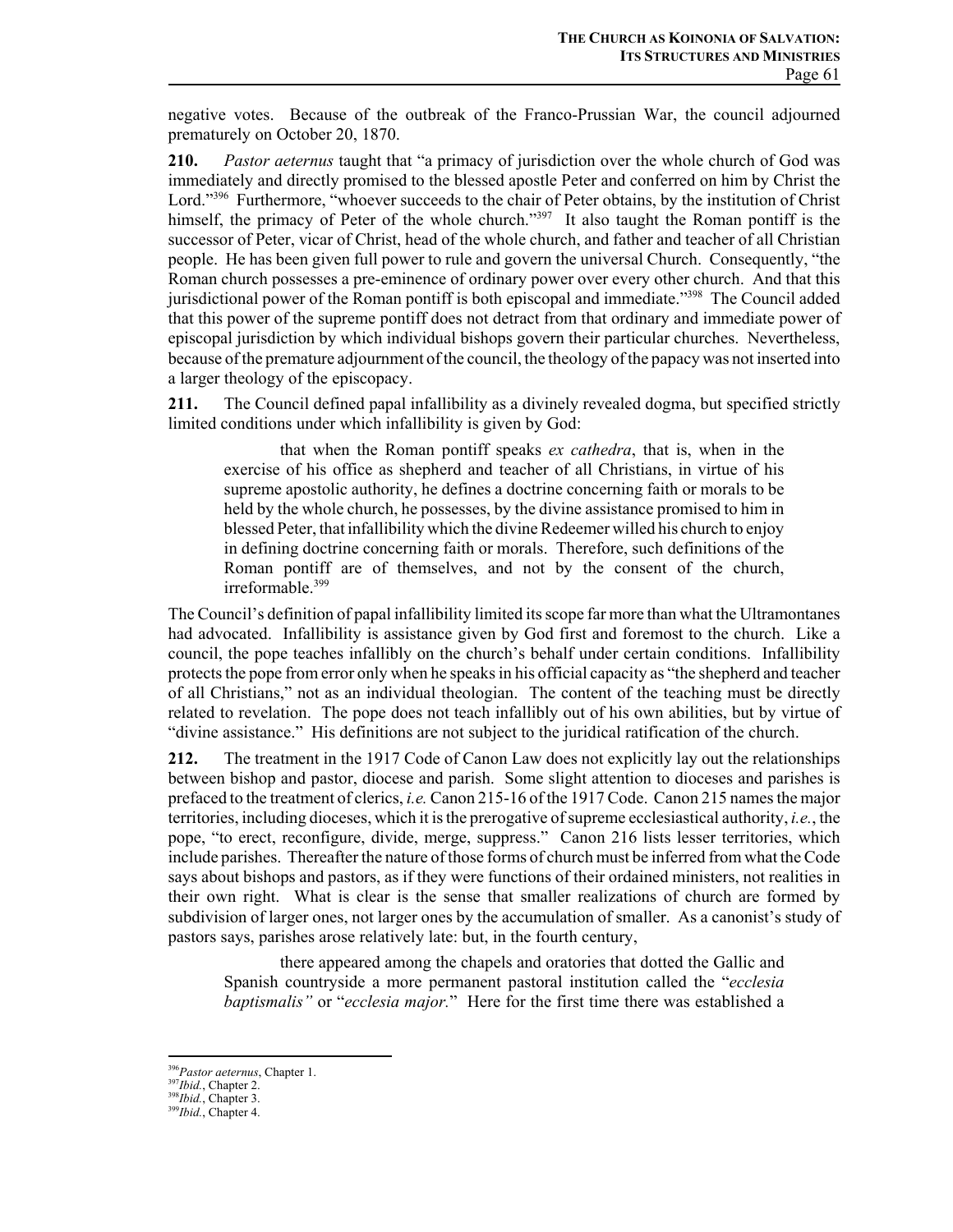stable, juridic relationship between the faithful in a definite locality and one individual church that was presided over by a priest.<sup>400</sup>

Until the ninth century, cities were not divided into parishes but were served from the cathedral church. $401$ 

**213.** In the 1947 Apostolic Constitution *Sacramentum ordinis*, Pope Pius XII revised the ritual of ordination to the diaconate, presbyterate, and episcopate, spelling out what is essential for the validity of each rite.<sup>402</sup> Pius XII brought the Latin rite back into conformity with Eastern tradition by insisting upon the laying on of hands and prayer, rather than the presentation of the liturgical vessels, as the essential rites of ordination. This also was the practice of the Reformers. For purposes of this dialogue, it is important to note the pope's insistence on the "unity and identity" of the sacrament of Order, "which no Catholic has ever been able to call in question," despite the fact that there are slightly different rites for ordaining deacons, presbyters and bishops,<sup>403</sup> and that the pope refers to the three "orders" in the plural when discussing the rites. The new prayer for the ordination of the bishop asks God to "complete in your priest the fullness of your ministry."404

## **C. The Second Vatican Council**

## **1. The Papacy**

**214.** The Second Vatican Council (1962-1965) confirmed the teaching of Vatican I regarding the institution, the permanence, the nature and import of the sacred primacy of the Roman Pontiff and his infallible teaching office.<sup>405</sup> The Roman Pontiff is the visible source and foundation of the unity of the Church both in faith and in communion.406 The council situates this teaching, however, within a theology of the episcopacy that balances and complements the teaching on the papacy of Vatican II with an emphasis on collegiality. Thus the teaching on the episcopacy provides a context for the teaching on the papacy and yet is itself interpreted within a teaching on papal authority.

## **2. Episcopacy**

**215.** Bishops represent an historical continuation of the apostolic office and therefore are essential to the Roman Catholic understanding of the apostolicity of the church.<sup>407</sup> LG speaks of a succession that goes back to the beginning by which the bishops are the "transmitters of the apostolic line."408 They thus serve the church's communion in apostolic faith. Among the principal tasks of bishops, preaching of the gospel is pre-eminent.<sup>409</sup>

**216.** By virtue of their episcopal consecration and hierarchical communion with the bishop of Rome and other bishops, bishops constitute a college or permanent assembly whose head is the bishop of Rome.<sup>410</sup> A bishop represents his own church within this college, and all the bishops, together with the pope, represent the whole church.<sup>411</sup> The bishop is responsible for the unity and communion of his church with the other churches. The college of bishops does not constitute a

<sup>400</sup>Bernard M. Kelly, *The Functions Reserved to Pastors*, Catholic University of America Canon Law Studies 250 (Washington: Catholic University of America Press, 1947) 4.

<sup>401</sup>Kelly, *Functions* 8: "This parochial unity of the city (*civitas*) was one of the most characteristic marks of the ancient diocese. The cathedral was the only parish church in the city. Around the ninth century, however, other parishes appeared in the city, administered by collegiate chapters." *DH* 3857-3861.<br>
<sup>402</sup>Pius XII, "Sacramentum ordinis," *Acta apostolicae sedis* 40 (1948) 5-7. The Constitution was dated November 30, 1947.

<sup>403</sup> Sacramentum ordinis, 2. This paragraph is not quoted in Denzinger-Schönmetzer or the more recent edition by Peter Hünermann.

<sup>404</sup>*Ibid.* 5. Jean Beyer, "Nature et position du sacerdoce," *Nouvelle revue théologique* 76 (1954) 358, points out that while the 1917 Code of Canon Law, canon 949, called the sub-diaconate, diaconate, and the presbyterate "sacred orders," Pius XII in this constitution applies the term to the diaconate, presbyterate, and episcopate.

 $405$ <sub>LG</sub>, 18.

 $406$ LG, 18.  $407\overline{LG}$ , 20.

 $408\overline{LG}$ , 20.

 $^{409}$ LG, 25, CD, 12.

<sup>410</sup>LG, 19, 22.

 $^{411}LG$ , 22.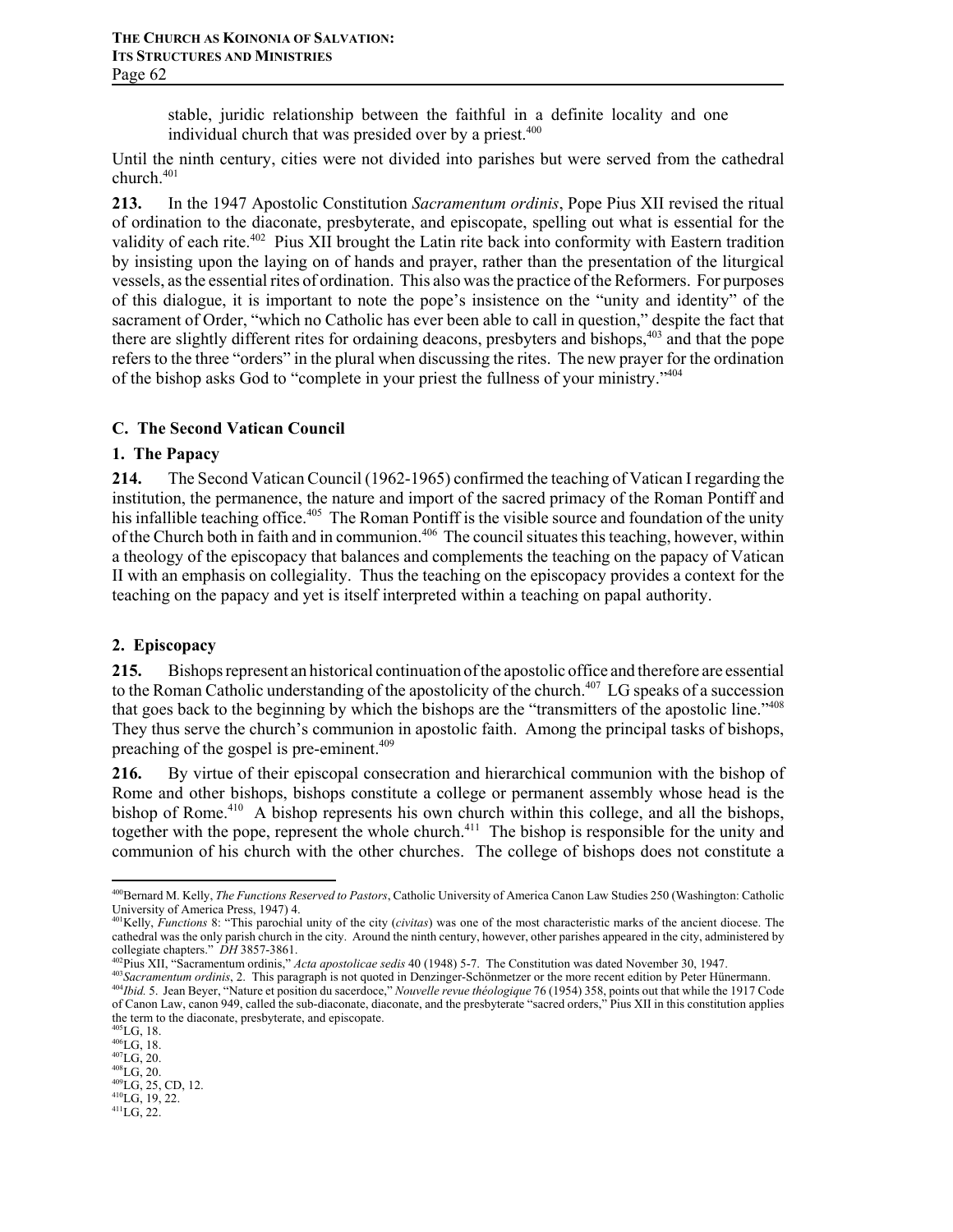legislative body apart from the pope, but includes the pope as member and head of the college. The episcopal college exercises its collegiality in a preeminent way in an ecumenical council. Bishops chosen from different parts of the world may also serve in a council called the Synod of Bishops where they act on behalf of the whole episcopate in an advisory role to the bishop of Rome. $412$ Episcopal conferences, "a kind of assembly in which the bishops of some nation or region discharge their pastoral office in collaboration"413 are another form of collegial activity. Collegiality is also exercised by the solicitude of the bishops for all the churches, by contributing financial resources, training lay and religious ministers for the missions, and contributing the services of diocesan priests to regions lacking clergy.414

**217.** Although the Roman pontiff can always freely exercise full, supreme and universal power over the church, the order of bishops is also the subject of supreme and full power over the universal church, provided it remains united with the head of the college, the pope.<sup>415</sup>

**218.** Vatican II teaches that the fullness of the sacrament of Order is conferred by episcopal consecration.<sup>416</sup> The priesthood of the bishop is a sharing in the office of Christ, the one mediator.<sup>417</sup> By virtue of his ordination, a bishop's authority is proper, ordinary, and immediate.<sup>418</sup> This means that a bishop possesses authority by virtue of his ordination that is not juridically delegated by the bishop of Rome. The exercise of this authority, however, is ultimately controlled by the supreme authority of the Church.

# **3. Presbyterate**

**219.** The Vatican II documents define the nature and function of the presbyterate in relation to the episcopacy. The Constitution on the Liturgy subordinates both the local parish to the diocese and a priest to the bishops: "since the bishop himself in his church cannot always or everywhere preside over the whole flock, he must of necessity set up assemblies of believers. Parishes, organized locally under a parish priest who acts in the bishop's place are the most important of these, because in some way they exhibit the visible church set up throughout the nations of the world."<sup>419</sup> Priests depend on bishops for the exercise of their power and are united with them by virtue of the sacrament of Order.<sup>420</sup> In a certain sense presbyters make the bishop present. The "unity of their consecration and mission requires their hierarchical communion with the order of bishops.<sup>"421</sup> As the fellow-workers of bishops, priests "have as their first charge to announce the gospel of God to all."422

**220.** Through the sacrament of Order priests are "patterned to the priesthood of Christ so that they may be able to act in the person of Christ the head of the body."<sup>423</sup> Priests exercise their sacred function above all in the Eucharistic worship. They also exercise the office of Christ, the shepherd and head, according to their share of authority in their pastoral work.<sup>424</sup> In addition to their care of individuals, priests are exhorted to form real Christian community, embracing not only the local but also the universal church.<sup>425</sup> In their own locality priests make visible the universal church.<sup>426</sup> Priests are to "take pains that their work contributes to the pastoral work of the whole diocese, and indeed of the whole church."427

 $412CD, 5.$  $413$ CD, 38.1  $414$ CD, 6.  $415$ LG, 22.  $^{416}LG$ , 21, 26; CD, 15.  $417$ See 1 Tim. 2:5; LG, 28. 418LG, 27.  $419SC$ , 42.  $420 \text{LG}$ , 28.  $^{421}PO, 7.$  $422PO, 4.$  $423\overline{PO}$ , 2.  $424LG$ , 28, PO, 6.  $425$ PO, 6.

 $^{426}LG$ , 28. 427LG, 28.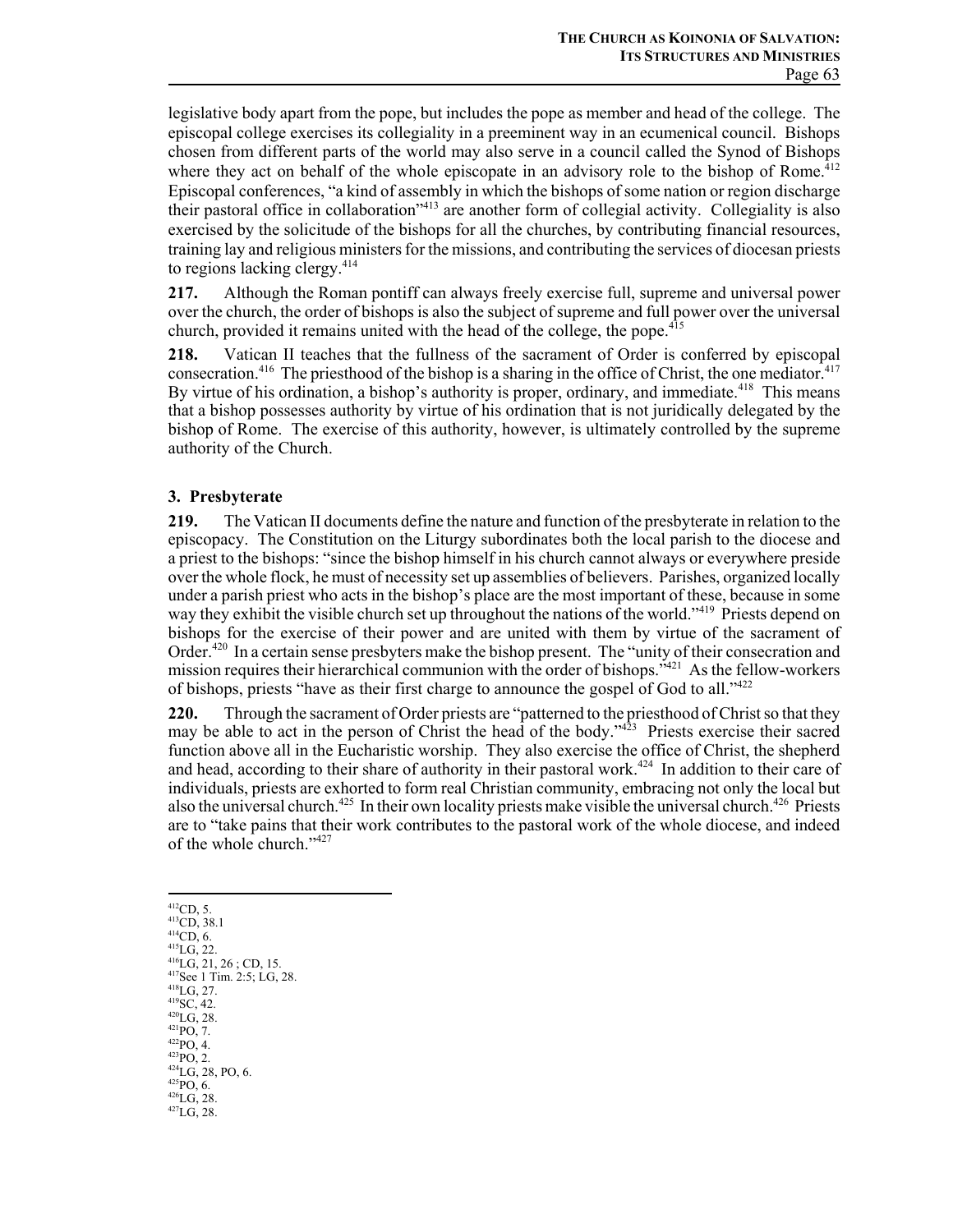**221.** Along with their bishop priests constitute one presbyterium.<sup>428</sup> By virtue of their common ordination and shared mission, all priests are bound together in a close fraternity. This is symbolized by their laying on of hands with the ordaining bishop in the ordination rite. No priest can adequately fulfill his charge by himself or in isolation. Thus "priestly ministry can only be fulfilled in the hierarchical communion of the whole body."<sup>429</sup>

**222.** The Second Vatican Council balanced a theology of the papacy and the universal church with a renewed emphasis on the episcopacy and the local church, with the help of resources that had been recovered from the biblical and patristic heritage. The understanding of church as communion shaped its teaching on collegiality. These Catholic developments have been driven by the desire to be faithful to its tradition, and at the same time to be open to renewing its structures of ministry.

**223.** Throughout Roman Catholic history, the emphasis on the unitary nature of the office of ordained ministry has remained constant. There is but one sacrament of Order conferred in discrete ordinations of bishops, presbyters, and deacons. The unitary nature of the sacrament mitigates differences between Lutherans and Roman Catholics on the distinctions between presbyter/pastor and bishop.

## **VII. Subsequent Lutheran Developments**

## **A. The Reformation Heritage Continued**

**224.** The impact of Luther and the Confessions (IV.A. above) continued over the centuries through "one order of ordained Ministers, usually called pastors, which combines features of the episcopate and the presbyterate,"430 in local congregations and in structures for regional oversight, including episcopacy (IV.B. above). In contrast to the Middle Ages there was emphasis on preaching of the word and administration of the sacraments in concrete relationship with a congregation; church office was seen "over against" (*gegenüber*) congregation, an office grounded in the priority of the word of God which constitutes the church  $(cf. §62)^{431}$ 

**225.** For all the adherence to "one office of ministry," there were varieties of structural patterns among Lutherans in church organization, and different emphases in the periods of Lutheran Orthodoxy and Pietism (in its emphasis on the priesthood of all baptized believers), the Confessional Revival in the nineteenth century, and later under the influence of the ecumenical movement (*see below* §§243-47).<sup>432</sup> As Lutherans emigrated from Europe to other parts of the world and mission work produced new churches, especially in Africa and Asia, the Lutheran confessional tradition adapted to new needs and possibilities.<sup>433</sup>

**226.** A significant step in Germany was the introduction of the office of bishop as spiritual leader in the decade after World War I, when princes ceased to exercise the role of "bishops *pro tempore*" or *Summepiskopat* in Protestant territorial churches (*see above* §190). "[L]egislative features were entrusted to the synod, but the administrative functions more or less to single individuals," standing *vis-à-vis* or *gegenüber* the synod, just as the office of ministry stands "over against" the local congregation.434 Luther's ideas were recovered to become part of a picture of what an Evangelical

<sup>428</sup>LG, 28.

<sup>429</sup>PO, 7, 15.

<sup>430</sup>*Eucharist and Ministry*, Lutherans and Catholics in Dialogue IV (1970), "Common Observations" §21, p. 14.

<sup>431</sup>Thomas Kaufmann, "Amt," *RGG* 4th ed., 1 (1998) 428-29.

<sup>432</sup>*Cf.* J. Reumann, "Ordained Minister and Layman in Lutheranism," in Eucharist and Ministry §§38-48, reprinted in J. Reumann, *Ministries Examined: Laity, Clergy, Women, and Bishops in a Time of Change* (Minneapolis: Augsburg, 1987) 36-41.

<sup>433</sup>Gottfried Brakemeier, "Amt. 3. Außereuropäisch," *RGG* 4th ed. 1:429-30, where parallels in Roman Catholicism are noted (*e.g.*, base communities in Latin America, with their "Ortsgebundenheit," in light of Vatican II's "people of God" theology; *cf.* Faustino Teixeira, "Basisgemeinden in Lateinamerika," 1:1156-57.

<sup>434</sup>Hans Martin Mueller, "Bishop," *Encyclopedia of the Lutheran Church* 1:311; Heinrich de Wall, "Bischof, 3. Evangelisch," *RGG* 4th ed., 1 (1998) 1622-23, with specific functions that include ordination and in some Landeskirchen even veto power over synodical decisions (Bayern, Württemberg). See for details Schmidt-Clausen, cited above §66, note 107, who (110-15) treats a VELKD Declaration in 1957 on apostolic succession, of which the bishop not a guarantee, but it is "an essential dimension" of "the Church in its entirety and all its members" (115). In Schmidt-Clausen note 112, Gregory Dix is quoted on "that unhappy phrase 'the historic episcopate'" (see below, §246),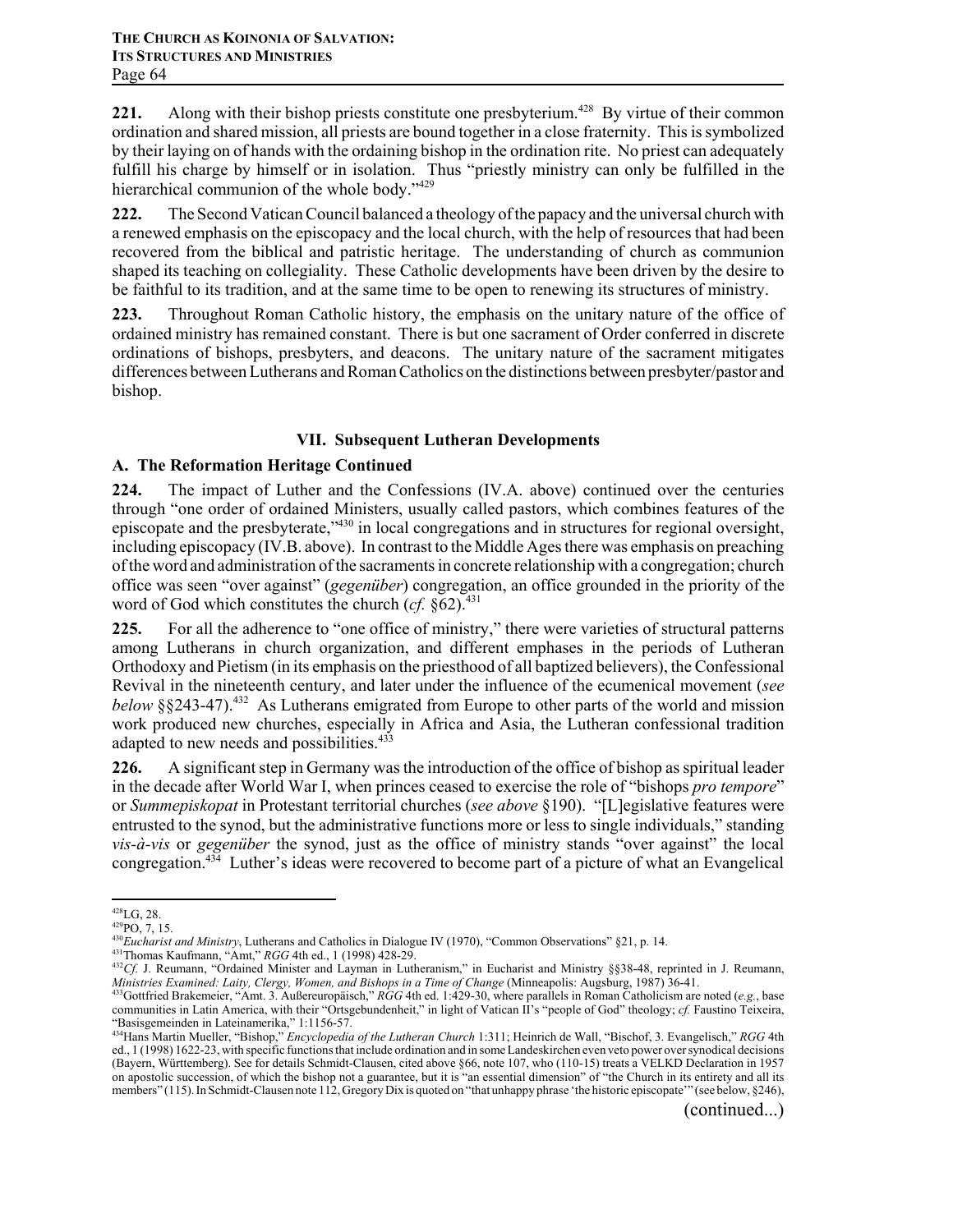bishop would be, in distinction from the usually congregational *Pfarramt* (pastoral office), a distinction only by human law. During the Nazi period (1933-45) and *Kirchenkampf* (Church Struggle), "'spiritual leadership' became in an unexpected way concrete;"435 a dubious *Führerprinzip* (leader principle) was introduced into the church, even while some bishops opposed the Nazi takeover of the Protestant churches. After 1945 the term bishop came to be used in additional *Landeskirchen*. The concept of "synodical episcopate" (*synodales Bischofsamt*) developed, with emphasis on the bishop as preacher and "pastor of the church" (speaking for the church, ecumenical contacts) as well as *pastor pastorum* (*e.g.* in ordination and visitation).436 The United Evangelical Lutheran Church in Germany (VELKD) developed a Conference of Bishops (from member churches), with a Presiding Bishop; the Evangelical Church in Germany (EKD) did not.

#### **B. Specific Developments in North America**

**227.** The Evangelical Lutheran Church in America reflects the backgrounds of many immigrant streams from Lutheran lands in central, northern, and eastern Europe. Their coming, settling in, and amalgamation stretch from the seventeenth century (Dutch and Swedish colonies in New Amsterdam [New York] and the Delaware Valley) until the present, when immigrants are more likely from Africa or Asia. The ELCA is "the child of *many* mergers, not just the one that occurred in 1987-88."437

**228.** The pioneer pietist mission pastor Henry Melchior Muhlenberg (1711-1787) illustrates the situation in colonial America and the beginnings of the United States. His experiences are reflected by many later clergy serving Lutheran immigrants. Muhlenberg was sent by Gotthilf August Francke, of Halle, to serve three "United Congregations" (Philadelphia, New Hannover, and Providence [Trappe]), "the Lutheran people in the province of Pennsylvania."<sup>438</sup> He traveled there via London in order to meet with the Court Preacher to the Hannoverian king of England. Muhlenberg, in the face of self-appointed itinerants and congregations sometimes beguiled by them, demonstrated his authority in America by exhibiting his letters of call and instruction from "the Rev. Court Preacher," whom he regarded, along with the revered fathers in Halle, Germany, to whom he sent regular reports, as his ecclesiastical superiors.

**229.** In many ways Muhlenberg was more a unifier of congregations, to be served by trained and properly called pastors, than a planter of new congregations. His efforts led to the formation of the first Lutheran synod in North America, the Ministerium<sup>439</sup> of Pennsylvania and Adjacent States, in 1748. The history of "the three dozen or so church organizations and church bodies that finally were united in the Evangelical Lutheran Church in America" often parallels aspects of Muhlenberg's ministry and the founding of the Ministerium of Pennsylvania. The sheer number of synods formed over the years<sup>440</sup> suggests how strong the desire of individual congregations was to work with other congregations for larger purposes beyond the local community of word and sacrament. The concern

<sup>(...</sup>continued)

as one particular theory under which so many "variant manifestations of the episcopate" have been put, when the "apostolate" is the real question (Dix, "The Ministry in the Early Church," in *The Apostolic Ministry: Essays on the History and Doctrine of Episcopacy*, ed. K.  $\hat{E}$ . Kirk [London: Hodder & Stoughton, 1946] 296-98.

<sup>435</sup>Schmidt-Clausen (n. 107 above), p. 97.

<sup>436</sup>Martin Hein and Hans-Gernot Jung, "Bishop, Episcopate," *The Encyclopedia of Christianity* (Grand Rapids: Eerdmans/Leiden: Brill) 1 (1999) 263-64; Gerhard Tröger, "Bischof, IV, Das synodale Bischofsamt," *TRE* 6 (1980) 694-96.

<sup>437</sup>Lowell G. Almen, "Law and Koinonia: An Overview of the Structures and Ministries of the Evangelical Lutheran Church in America," paper Dec. 2, 1999, quotation from p. 1. See further *The Lutherans in North America*, ed. E. Clifford Nelson (Philadelphia: Fortress, 1975), where in the section on the years 1650-1790 T. G. Tappert takes up clergy on 43-49, and for 1790-1840 H. George Anderson, 102-5 and 125; see also "Theological Education," 104-8, 129, 204-6, 284-92, 432-34, 520.

<sup>438</sup>*The Journals of Henry Melchior Muhlenberg In Three Volumes*, trans. T. G. Tappert and J. W. Doberstein (Philadelphia: the Evangelical Lutheran Ministerium of Pennsylvania and Adjacent States and Muhlenberg Press, 1942, 1945, 1958), 1:7. Harvey L. Nelson, "A Critical Study of Henry Melchior Muhlenberg's Means of Maintaining his Lutheranism," dissertation, Drew University, Madison, NJ, 1980: 373- 74, observes how German settlers, "despite the voluntaristic, pluralistic, congregationally oriented religious climate of the Middle Colonies … clung to their German views of the pastor and his office."

<sup>&</sup>lt;sup>439</sup>Muhlenberg envisioned especially a gathering of those ordained as pastors and serving as teachers, but even at the first meeting there was an effort to have every congregation represented by members, often elders or deacons. The name "Ministerium," found also in New York and elsewhere, was retained in eastern Pennsylvania until 1962.

<sup>440</sup>Between 1840 and 1875, some fifty nine, listed in *The Lutherans in North America*, p. 175.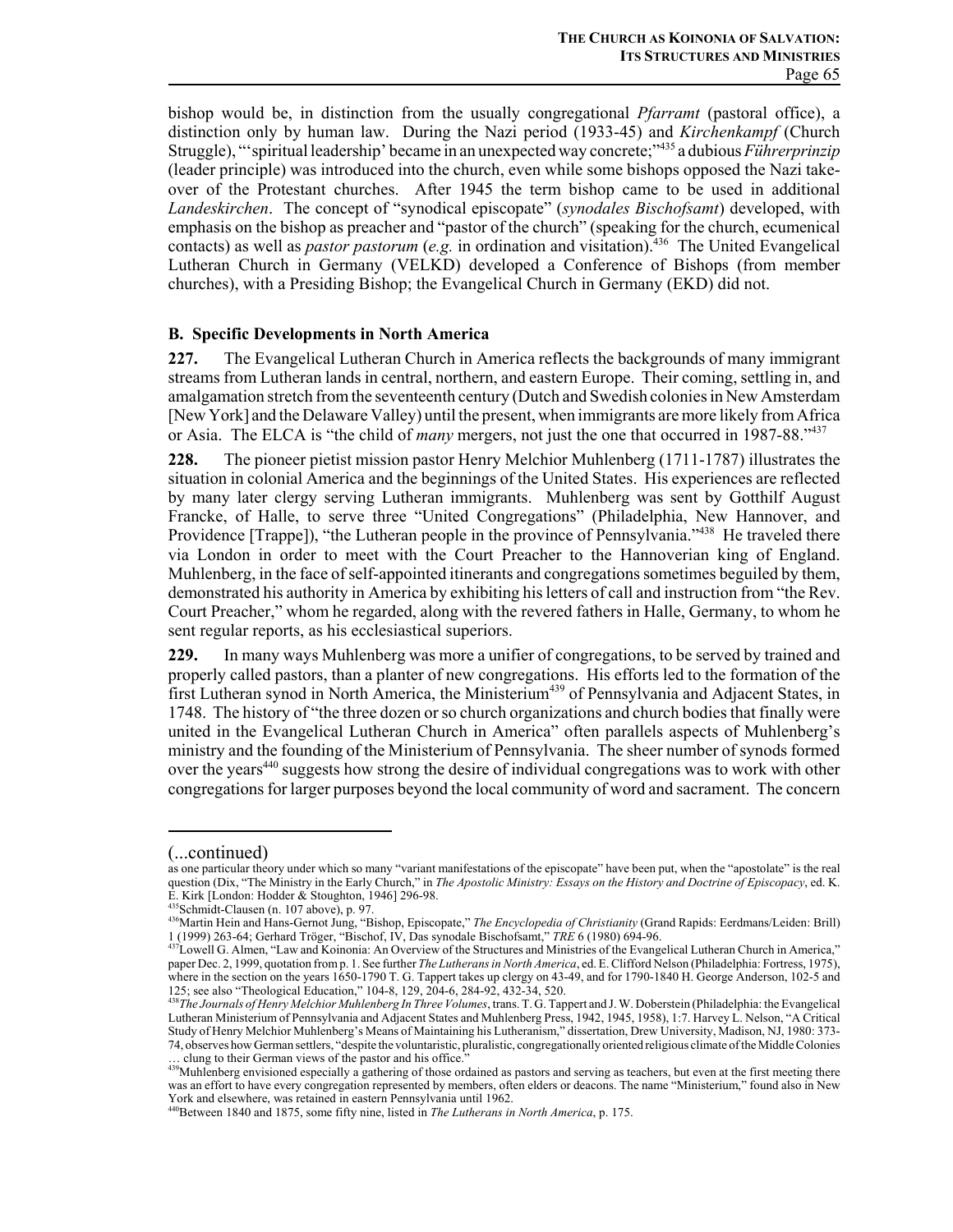to have pastors ordained by other Lutheran pastors, often across lines of language, ethnicity, and even views on ministry, can be seen in the histories of these groups.<sup>441</sup>

**230.** Lutherans in North America inherited from Europe, and took part in, debates over the ministry in the nineteenth century, outcomes from which were sometimes reflected in the positions and practices of synods in America. At one extreme was the "transference theory" (*Übertragungslehre*), that authority is transferred from the local priesthood of believers to one of its members to serve as minister.<sup>442</sup> This position found reflection in The Lutheran Church–Missouri Synod,<sup>443</sup> *e.g.*, C. F. W. Walther (1811-1887): "The holy ministry is the authority conferred by God through the congregation, as holder of the priesthood and of all church power, to administer in public office the common rights of the spiritual priesthood in behalf of all."444 But a statement for the Missouri Synod in 1981 moves away from the transference theory: "The office of public ministry … is not derived" from "the universal priesthood of believers."<sup>445</sup>

**231.** At the opposite extreme, opposing any transference theory, were views that stressed ministerial office and its authority as divine institution, apart from or at least prior to the local congregation or universal priesthood. In a time of change in society, there was a revival of emphasis on the Lutheran Confessions. F. J. Stahl (1802-1861) saw the contemporary preaching office as identical with the New Testament office of apostle. He favored episcopacy because "it alone can guarantee authority of administration and spiritual care," authority in contrast to majority or mob rule.446 A. F. C. Vilmar (1800-1868) emphasized that only pastors can ordain, determine doctrine, and decide who is qualified for ordained ministry.<sup>447</sup> J. K. Wilhelm Loehe (1808-1872), pastor in Neuendettelsau, Bavaria, emphasized presbyter-bishops closely connected with the divine order of salvation.<sup>448</sup> His vision of the church remained rooted in the local congregation.<sup>449</sup> The institutions he created in Neuendettelsau had great influence in America through support of pastors for Lutheran immigrants who became part of the Missouri Synod and, more importantly, the Iowa Synod.<sup>450</sup> In between what have been called "low"and "high church" extremes were a variety of views on ministry, though differences on ministry were not the chief obstacle to American Lutheran unity.

**232.** Because the ministry is a matter on which Lutherans, while having certain confessional and theological commitments, possess degrees of flexibility to meet changing situations and needs in

<sup>441</sup>*Cf.* Charles P. Lutz, *Church Roots: Stories of Nine Immigrant Groups That Became the American Lutheran Church* (Minneapolis: Augsburg, 1985); J. Reumann, *Ministries Examined*, 71, "presbyterial succession."

<sup>442</sup>So Justus Henning Böhmer (1674-1749) and J. W. F. Höfling (1802-1853). *Cf.* Reumann, "Ordained Minister" §44, repr. p. 39, with encyclopedia references, and Edmund Schlink, *Theology of the Lutheran Confessions*, trans. P. F. Koehneke and H. J. A. Bouman (Philadelphia: Fortress, 1961) 244 note 13. In Böhmer's work in church law the influence of Pietism is to be seen; Detlef Döring, *RGG* 4th ed., 1 (1998) 1671; Höfling's Erlangen theology distinguished the ordering of salvation (*Heilsgeschichte*) from church orders; the ministerial office rests on the universal priesthood, which is "the only office that exists by divine right"; Hanns Kerner, *RGG* 4th ed., 3 (2000) 1830.

<sup>443</sup>*The Lutherans in North America*, 155-57, 168-69, 178.

<sup>444&</sup>quot;On the Ministry," Thesis VII, in, among other places, D. H. Steffens, "The Doctrine of the Church and the Ministry," in *Ebenezer*, ed. W. H. T. Dau (St. Louis: Concordia, 1922) 152-53; Reumann, "Ordained Minister," §§59-60 = repr. 45-46. *Cf.* So James H. Pragman, *Traditions of Ministry: A History of the Doctrine of the Ministry in Lutheran Theology* (St. Louis: Concordia, 1983) 140-46; *cf. Ministries Examined*, p. 66-67.

<sup>445</sup>*The Ministry: Office, Procedures, and Nomenclature* (St. Louis: Commission on Theology and Church Relations), Thesis 1, p. 25.

<sup>446&</sup>quot;Ordained Minister," §45 = repr. p. 40; Pragman 129-31, where Stahl's *Kirchenverfassung* is cited.

<sup>447&</sup>quot;Ordained Minister," §45 = repr. p. 39-40; Pragman 136-37. K. Scholder, *RGG* 3rd ed, 6 (1962) 1401-1403, notes Vilmar's stance against a Kurhessen-Waldeck "Summepiskopat" that introduced the Church of the Prussian Union in some regions and his stand for separation of church and state. Such views led to the "Renitent" or resistence movement in 1873, some of whose members emigrated to America. Vilmar regarded statements in the "Treatise on the Power and Primacy of the Pope" (69-70, 72) about congregations in emergencies electing and ordaining ministers as "superfluous remarks" for an "inconceivable" situation, the absence of all pastors called by pastors (Schlink, *Theology of the Lutheran Confessions*, [above, n. 442] 244 note 12). At Treatise 72 the Kolb and Wengert ed. has not added the phrase to which A. C. Piepkorn called attention in *Eucharist and Ministry*, 110-11, note 14, *adhibitis suis pastoribus*, "the church retains the right to choose and ordain ministers *using their own pastors*."

<sup>448&</sup>quot;Ordained Minister" §58 = repr. 44-45, stressing Loehe's distrust of democracy and support for episcopacy as found in Scripture, *i.e.*, identical with the presbytery; Pragman 132-36. See Loehe's *Three Books About the Church* (1845; trans. 1908; Philadelphia: Fortess, 1969); *Aphorismen über die neutestamentichen Ämter: Zur Verfassungsfrage der Kirche* (1849), rev. ed. *Kirche und Amt: Neue Aphorismen* (1851); S. Hebert, *Wilhelm Löhes Lehre von der Kirche, ihrem Amt und Regiment: Ein Beitrag zur Geschichte der Theologie im 19. Jahrhundert* (Neuendettelsau; Friemund-Verlag, 1939); J. L. Schaaf, "Loehe's Relation to the American Church," diss. Heidelberg 1962. 449Gerhard Schoenauer, *RGG* 4th ed., 5 (2002) 502, "eine apostolisch-episkopale Brüderskirche … innerhalb deren an der Bedeutung der Ortsgemeinde als primäre Gestalt der Kirche festgehalten wird."

<sup>450</sup>*The Lutherans in North America*, 158-59, 180-83, quotation from 181; 228, Missouri alleged "hierarchical tendencies" on church and ministry in the Iowa Synod.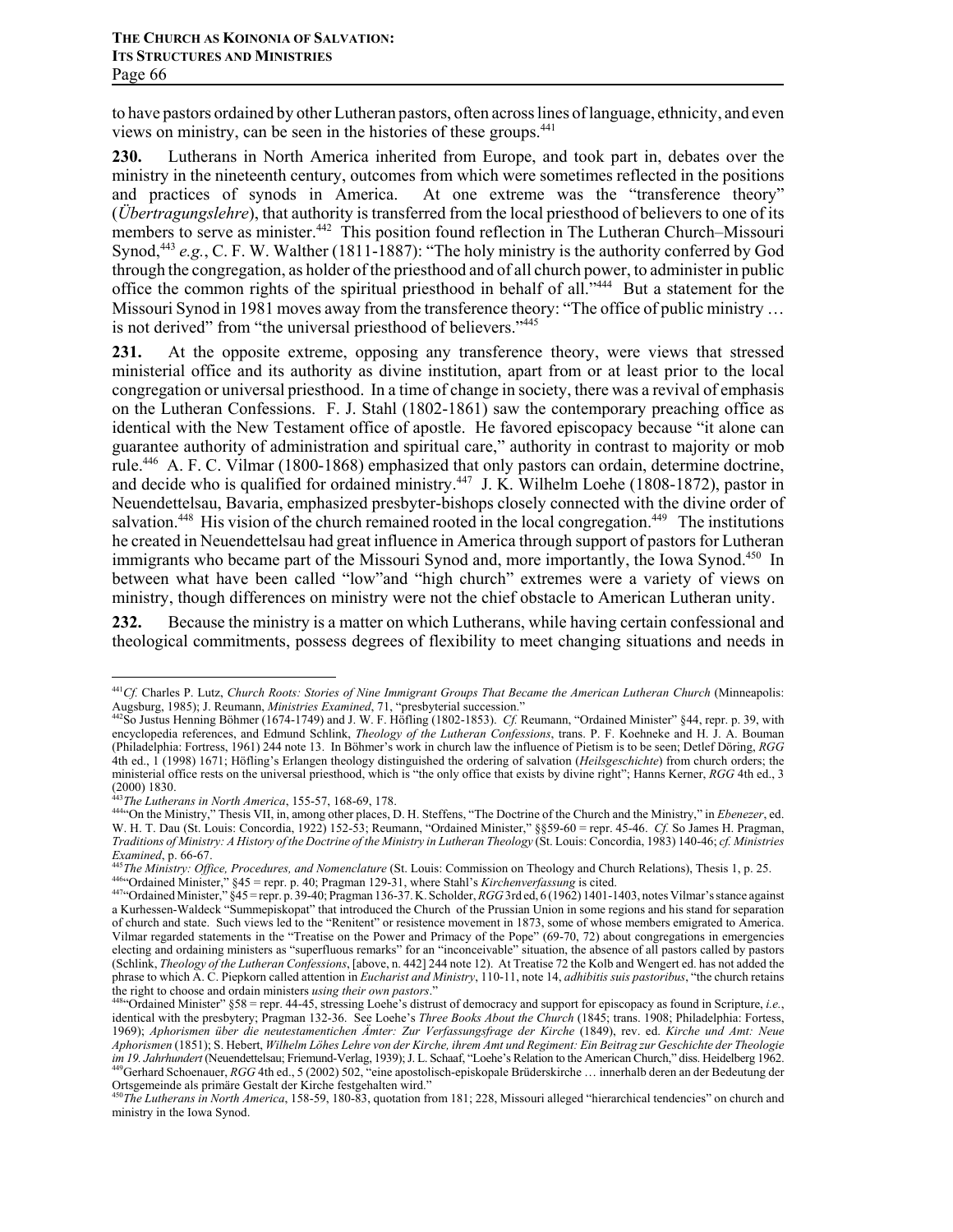church, society, and culture, there have periodically been studies and action on the topic by Lutheran bodies. In the course of the 1970s, the predecessor bodies of the ELCA all adopted the term "bishop," which was carried over into the  $ELCA$ <sup>451</sup>

**233.** The ELCA mandated in 1988-1994 "an intensive study of the nature of ministry" with "special attention" to: "1) the tradition of the Lutheran Church; 2) the possibility of articulating a Lutheran understanding and adaptation of the threefold ministerial office of bishop, pastor, and deacon and its ecumenical implication; and 3) the appropriate forms of lay ministries to be officially recognized and certified by this church, including criteria for certification, relations to synods, and discipline." The study presented recommendations in four areas, of which two are of particular relevance to this dialogue.<sup>452</sup>

**234.** First, the reaffirmation of the universal priesthood and of all baptized Christians in their various callings in the world and in the church was received with probably the greatest enthusiasm of all proposals.453

**235.** Second, the final report found that "threefold ministry" (or other "folds") "is not the way in which most of the people of this church approach the issues either of unity or mission."<sup>454</sup> Recommendations followed the heritage of, as an LWF study put it (*see below* §237), "basically one ministry, centered in the proclamation of the Word of God and the administration of the Holy Sacraments," by pastors "within and for a local congregation" and by bishops "with and for a communion of local churches."<sup>455</sup>

**236.** Specifically, the ELCA Churchwide Assembly voted:

To reaffirm this church's understanding that ordination commits the person being ordained to present and represent in public ministry, on behalf of this church, its understanding of the Word of God, proclamation of the Gospel, confessional commitment, and teachings. Ordination requires knowledge of such teachings and commitment to them. Ordained persons are entrusted with special responsibility for the application and spread of the Gospel and this church's teachings.<sup>456</sup>

And with regard to bishops:

- 1. To retain the use of the title "bishop" for those ordained pastoral ministers who exercise the ministry of oversight in the synodical and churchwide expressions of this church; and
- 2. To declare that the ministry of bishops be understood as an expression of the pastoral ministry. Each bishop shall give leadership for ordained and other ministries; shall give leadership to the mission of this church; shall

<sup>451</sup>*Ministries Examined*, 200-219; Edgar R. Trexler, *Anatomy of a Merger: People, Dynamics, and Decisions That Shaped the ELCA* (Minneapolis: Augsburg, 1991), 63-66, 85-86, 97-100, 112, 116-21, 141-43, 182-83, and passim. Points of debate over ministry lay elsewhere, especially involving parochial school teachers and a wide variety of "deacons" and rostered ministers. There had been a long history of discussion in The Lutheran Church–Missouri Synod on the ministerial status of teachers; *cf.* "Ordained Minister" §§65-66 = repr. 47-48 plus 67-68; Pragman 171-76. A particular problem here were women day-school teachers; if considered "ordained," the LCMS would immediately have had the largest number of women clergy of any U.S. church.

<sup>452</sup>*Together for Ministry* §§152-63, 23-24. The other two recommendations of the task force related thirdly to the ELCA's officially recognized lay ministries, which include deaconesses, deacons, certified lay professionals, and commissioned teachers, from predecessor bodies; ELCA Associates in Ministry; and the creation of a new category of Diaconal Ministers. Fourth was a recommendation on "Flexibility for Mission" allowing, among other items, for non-stipendiary ("tent-making") ministers and licensed ministers.

<sup>453</sup>*Together for Ministry* §108, p. 16. Pragman 154-56 observed that the universal priesthood "was not a significant issue for 20th-century Lutheran theologians." Similarly J. Reumann, "The Priesthood of Baptized Believers and the Office of Ministry in Eastern Lutheranism, from Muhlenberg's Day to Ours," Lutheran Historical Conference 1999 (forthcoming). <sup>454</sup>*Together for Ministry* §§77, 79, p. 11.

<sup>455</sup>*The Lutheran Understanding of Ministry: Statement on the Basis of an LWF Study Project*, LWF Studies, Reports and Texts from the Department of Studies (Geneva: LWF, 1983), cited in *Together for Ministry* §123. Recommendations on bishops were purposely limited because of agreement that major discussion should come on proposals from the Lutheran-Episcopal dialogue III (1983-91) in the *Concordat of Agreement* (1991, see §245-46 below).

<sup>456</sup>*1993 Reports and Records: Vol. 2, Minutes* (Chicago: ELCA, 1995) p. 691. Lowell G. Almen, "Review of Governing Documents of the Evangelical Lutheran Church in America on the Role and Responsibility of Bishops as an Indication of the Underlying Theology of that Office," paper, December 1, 2000, p. 6.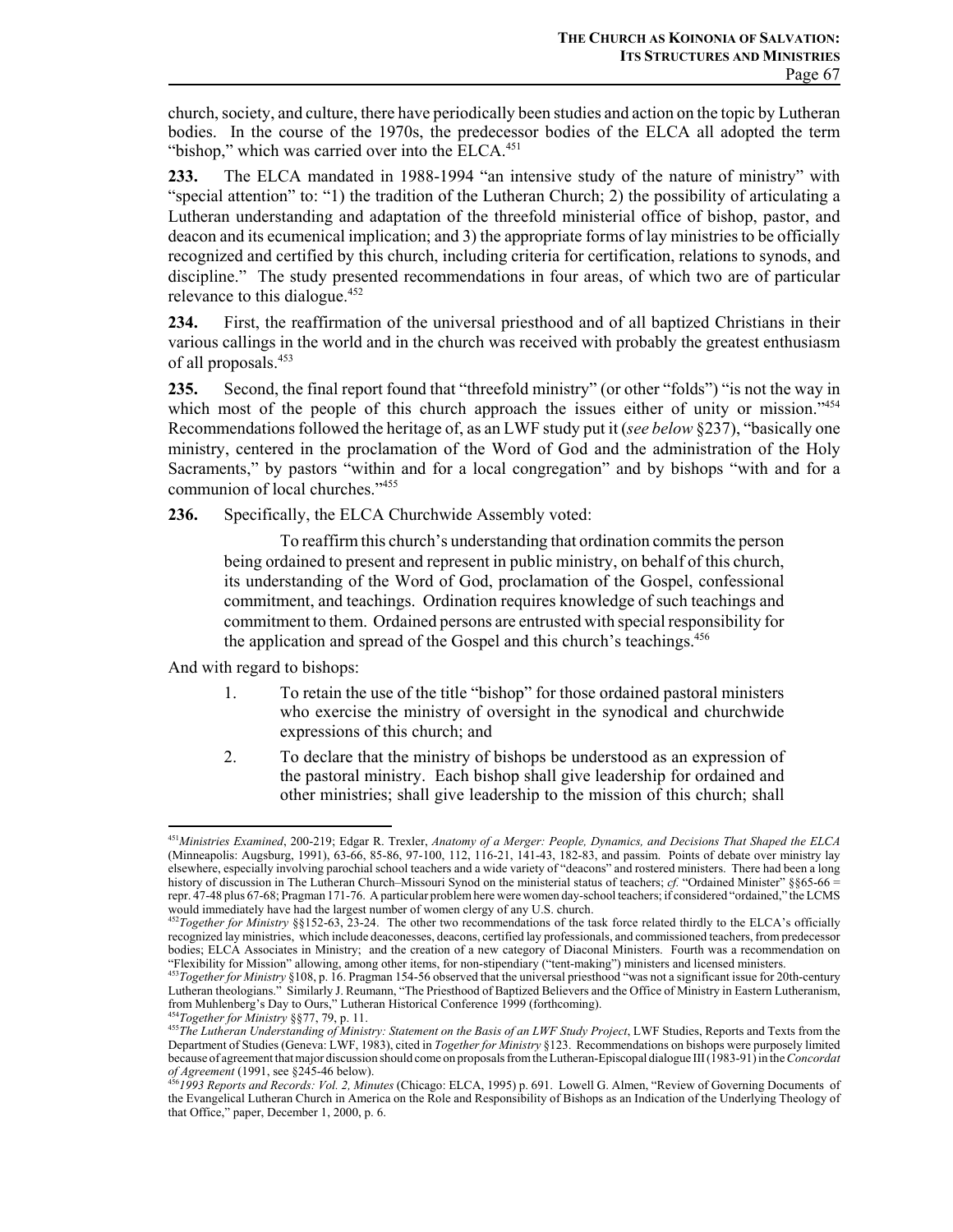give leadership in strengthening the unity of the Church; and shall provide administrative oversight.<sup>457</sup>

## **C. Aspects of Ministry in the Evangelical Lutheran Church in America**

## **in Light of World Lutheranism and Ecumenism**

**237.** American Lutheran churches, in dealing with ministry issues in the second half of the twentieth century, did not do so in isolation but often cooperatively and with international Lutheran and ecumenical resources. The Lutheran Council in the U.S.A. (1966-1987), involving The Lutheran Church–Missouri Synod and the bodies that merged into the ELCA, produced studies on the Ministry and on Episcopacy.<sup>458</sup> Its study on women's ordination will be noted in §242 below, note 455. The Lutheran World Federation provided studies on the ministry, episcopacy, the ordination of women, and laity.<sup>459</sup> LWF leadership at times was active in advocating bishops in episcopal succession. There was also Lutheran involvement in producing and responding to the Faith and Order Commission report, *Baptism, Eucharist and Ministry*.<sup>460</sup> In such ways the ELCA received and participated in worldwide treatments and understandings on ministry and structure, while being able to act appropriately for its own particular situation.

**238.** Ordaining women to the ministry of word and sacrament occurred in German, Scandinavian, and other European Lutheran churches prior to the decision to do so in the United States. The significant debate in Sweden and its decision to ordain women as priests in 1958 was a turning point for many.<sup>461</sup> A Lutheran Council study, carried out in 1968-69, centered especially on scriptural questions. The LCA and ALC voted at conventions in 1970 to ordain women.<sup>462</sup> The practice, found also in the AELC, was readily carried into the ELCA. Since Lutherans have one office of ministry, no theological obstacle existed to female pastors becoming bishops.<sup>463</sup>

**239.** The ELCA, in addition to sharing in the *Joint Declaration on the Doctrine of Justification* with the Roman Catholic Church, has entered into full communion<sup>464</sup> with Reformed, Episcopal, and

<sup>457</sup>Lowell G. Almen, "Review of Governing Documents," 6-7, *Minutes* 692; the term of office of bishops was changed from four to six years, with reelection possible; "constitutional provision †S8.12. was revised 'to reflect more clearly the pastoral and oversight functions of the bishop' in synods,'" Almen p. 7, *Minutes* p. 692 for the resolution, 424-27 for the amended text of the provision. Almen 7-9 added a statement adopted by the ELCA Conference of Bishops in 1999 for their collegial guidance, "Relational Agreement Among Synodical Bishops of the Evangelical Lutheran Church in America."

<sup>458</sup>*The Ministry of the Church: A Lutheran Understanding*, Studies series, Division of Theological Studies (New York: Lutheran Council in the USA, 1974), where ordination and installation were seen as *kairoi* in "the continuum of ordained ministry"; *The Historic Episcopate* (1984), including definition of *ius divinium* as "divine law" according to God's word, by Christ's institution, with American Lutherans "free to create under the guidance of the Spirit forms of leadership that embody *episcopé* and hold ecumenical promise"; see *Ministries Examined*, 75 and 163.

<sup>459</sup>See note 455, above, for the 1983 report on Ministry. *Episcopacy in the Lutheran Church?* (1970) has been cited above in note 79. *Lutheran Understanding of the Episcopal Office*, Reports and Texts series (Geneva: LWF Department of Studies, 1983). *Women in the Ministries of the Church* appeared under the same auspices, also in 1983. *The Ministry of All Baptized Believers: Resource Materials for the Churches' Study in the Area of Ministry* (Geneva: LWF, Department of Studies, 1980) reprints the 1974 LCUSA study (above, note 458) and other Lutheran and ecumenical documents.

<sup>460</sup>The best-selling *BEM* document appeared as Faith and Order Paper No. 111 (Geneva: World Council of Churches, 1982). Michael Seils, *Lutheran Convergence? An Analysis of Lutheran Responses to the Convergence Document "Baptism, Eucharist and Ministry" of the World Council of Churches Faith and Order Commission* (Geneva: LWF, 1988) found less agreement on ministry than on other areas. *Cf.* also Daniel Martensen, "Ministry," and J. Reumann, "Eucharist and Ministry," in *Lutherans in Ecumenical Dialogues: A Reappraisal*, ed. Joseph A. Burgess (Minneapolis: Augsburg, 1990), 123-35, 136-47.

<sup>461</sup>In the extensive literature on the topic, see Krister Stendahl, *The Bible and the Role of Women: A Case Study in Hermeneutics*, trans. Emilie T. Sander, Facet Books Biblical Series 15 (Philadelphia: Fortress, 1966); Brita Stendahl, *The Force of Tradition: A Case Study of Women Priests in Sweden* (Philadelphia: Fortress, 1985).

<sup>462</sup>See *Ministries Examined* 78-100 for the section "What in Scripture Speaks to the Ordination of Women?" originally published in *Concordia Theological Monthly* 44 (1973) 5-30; 120-25 for "The Lutheran Experience," and 131-39 for subsequent discussions, including among Roman Catholics. The LCMS in 1969 acted to allow women to vote in congregational or synodical assemblies and to serve on boards or agencies, provided there is no violation of the orders of creation or women exercising authority over men (1 Tim. 2:11). *Cf.* Pragman, 158-77.

<sup>463</sup>As of September 15, 2002, the ELCA counted 2,738 pastors who were women, out of a total of 17,725 ordained ministers. In 2003 there have been seven bishops in the ELCA who are women.

<sup>464</sup>*Ecumenism: The Vision of the Evangelical Lutheran Church in America* (adopted 1991), p. 14. "Preliminary recognition" can involve eucharistic sharing but "without exchangeability of ministers." Under "full communion" there is not only mutual recognition of ordained ministers but also their "availability … to the service of all members of churches in full communion, subject only but always to the disciplinary regulations of the other churches."